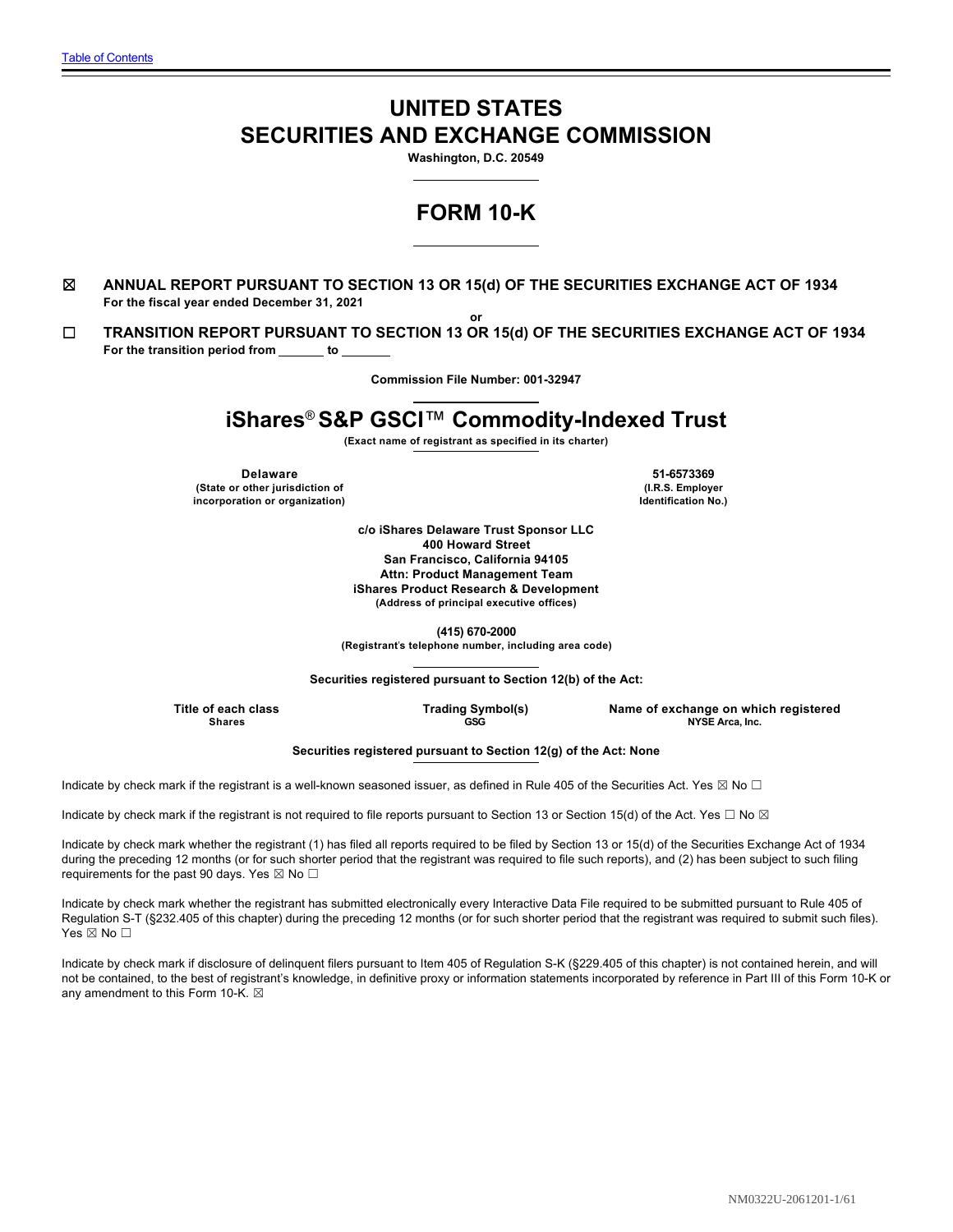# **[Table of Contents](#page-3-0)**

Indicate by check mark whether the registrant is a large accelerated filer, an accelerated filer, a non-accelerated filer, smaller reporting company, or an emerging growth company. See the definitions of "large accelerated filer," "accelerated filer," "smaller reporting company" and "emerging growth company" in Rule 12b-2 of the Exchange Act.

Large accelerated filer ⊠ and a set of Accelerated filer **□** 

Non-accelerated filer □ state of the Smaller reporting company □ state of the Emerging growth company □

If an emerging growth company, indicate by check mark if the registrant has elected not to use the extended transition period for complying with any new or revised financial accounting standards provided pursuant to Section 13(a) of the Exchange Act. □

Indicate by check mark whether the registrant has filed a report on and attestation to its management's assessment of the effectiveness of its internal control over financial reporting under Section 404(b) of the Sarbanes-Oxley Act (15 U.S.C. 7262(b)) by the registered public accounting firm that prepared or issued its audit report.  $\boxtimes$ 

Indicate by check mark whether the registrant is a shell company (as defined in Rule 12b-2 of the Act). Yes  $\Box$  No  $\boxtimes$ 

As of June 30, 2021, the aggregate market value of the shares held by non-affiliates was approximately \$1,030,395,498. The calculation of the number of shares held by non-affiliates assumes that all shares held by funds or accounts for which BlackRock or its affiliates provides management or advisory services (whether discretionary or non-discretionary) are shares held by affiliates.

As of January 31, 2022, the Registrant had 83,850,000 Shares outstanding.

# **DOCUMENTS INCORPORATED BY REFERENCE:**

None.

THE FINANCIAL STATEMENT SCHEDULES CONTAINED IN PART IV OF THIS FORM 10-K CONSTITUTE THE ANNUAL REPORT WITH RESPECT TO THE TRUST FOR PURPOSES OF CFTC RULE 4.22(C) (THE "CFTC ANNUAL REPORT").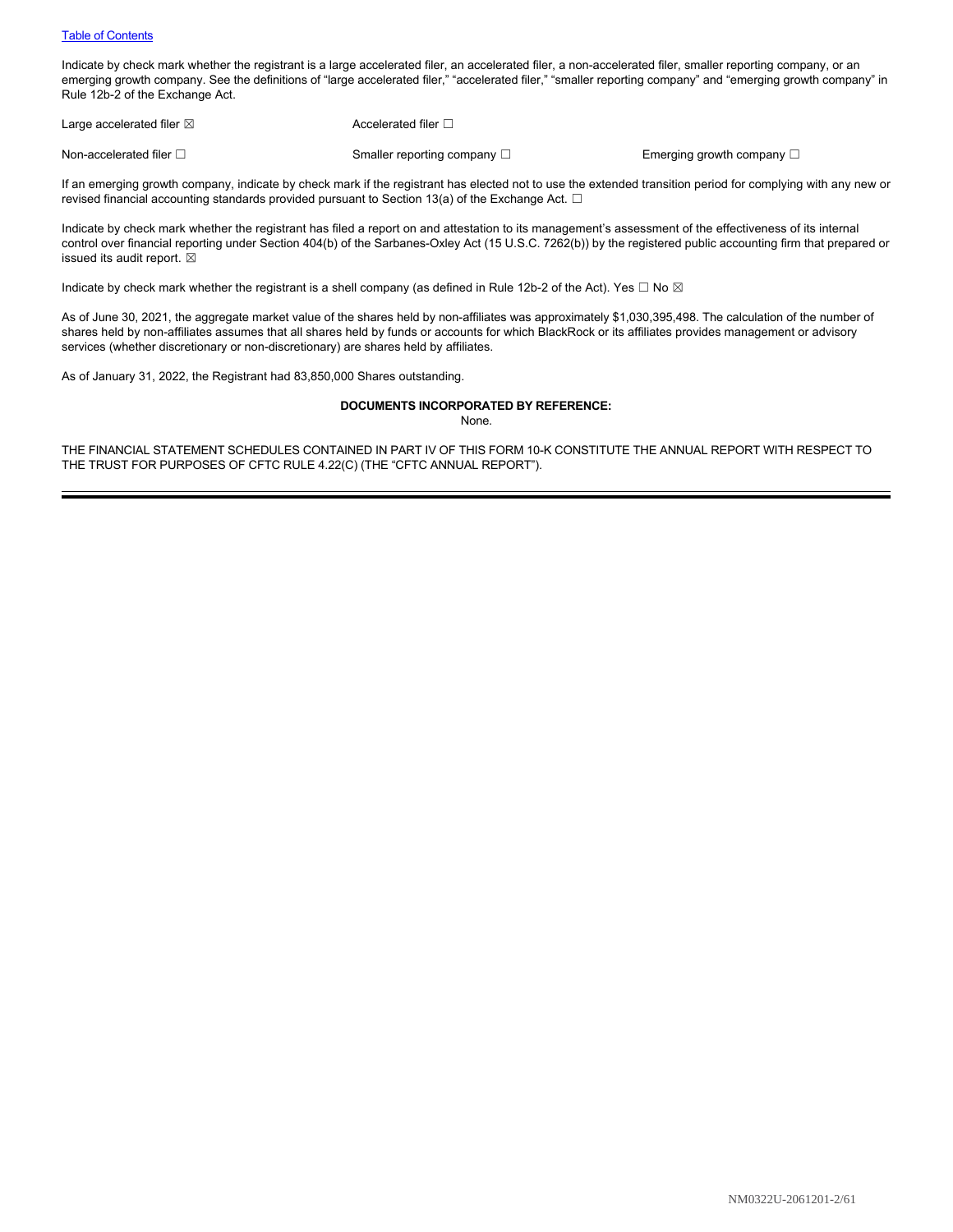# **Cautionary Note Regarding Forward Looking Statements**

This Annual Report on Form 10-K includes statements which relate to future events or future performance. In some cases, you can identify such forward-looking statements by terminology such as "may," "should," "could," "expect," "plan," "anticipate," "believe," "estimate," "predict," "potential" or the negative of these terms or other comparable terminology. All statements (other than statements of historical fact) included in this report that address activities, events or developments that may occur in the future, including such matters as changes in commodity prices and market conditions (for the assets and the Shares), the operations of iShares S&P GSCI Commodity-Indexed Trust (the "Trust"), the plans of iShares Delaware Trust Sponsor LLC (the "Sponsor"), the sponsor of the Trust, and references to the Trust's future success and other similar matters are forward-looking statements. These statements are only predictions. Actual events or results may differ materially. These statements are based upon assumptions and analyses made by the Sponsor on the basis of its perception of historical trends, current conditions and expected future developments, as well as other factors it believes are appropriate in the circumstances. Whether or not actual results and developments will conform to the Sponsor's expectations and predictions, however, is subject to a number of risks and uncertainties, including the special considerations referenced in this report, general economic, market and business conditions, changes in laws or regulations, including those concerning taxes, made by governmental authorities or regulatory bodies and other world economic and political developments. Consequently, the forward-looking statements made in this report are qualified by these cautionary statements, and there can be no assurance that the actual results or developments the Sponsor anticipates will be realized or, even if substantially realized, will result in the expected consequences to, or have the expected effects on, the Trust's operations or the value of the shares issued by the Trust. Moreover, none of the Sponsor, the Trustee, the Delaware Trustee, the Advisor or their respective affiliates assumes responsibility for the accuracy or completeness of any forward-looking statements. Except as required under Item 512 of Regulation S-K or other applicable disclosure laws, none of the Trust, the Sponsor, the Trustee, the Delaware Trustee, the Advisor or their respective affiliates is under any duty to update any forward-looking statements to conform the statements to actual results or to a change in the expectations or predictions of these persons.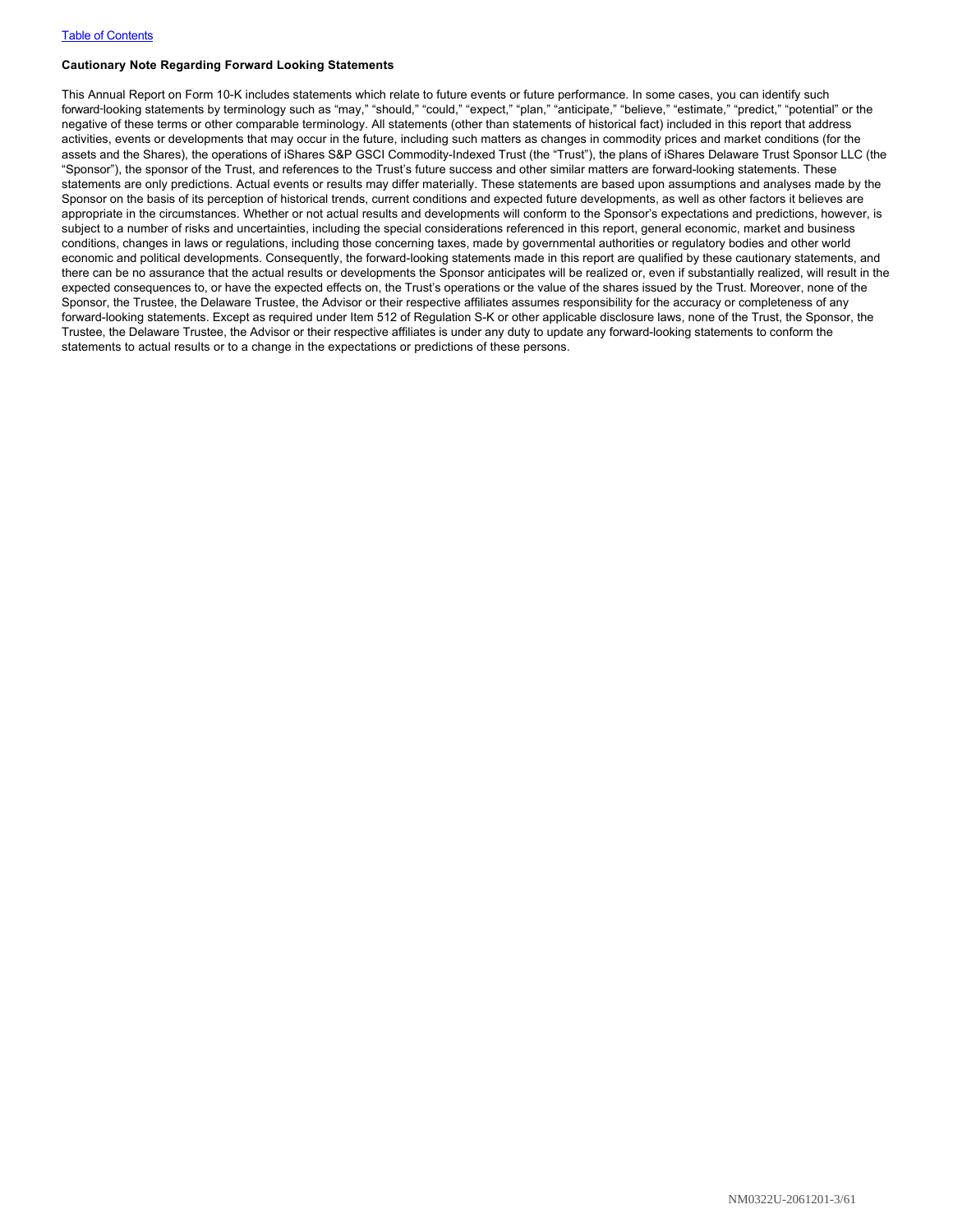# <span id="page-3-0"></span>**Table of Contents**

|                 |                                                                                                              | Page           |
|-----------------|--------------------------------------------------------------------------------------------------------------|----------------|
| <b>PART I</b>   |                                                                                                              |                |
| Item 1.         | <b>Business</b>                                                                                              | $\overline{1}$ |
| Item 1A.        | <b>Risk Factors</b>                                                                                          | 13             |
| Item 1B.        | <b>Unresolved Staff Comments</b>                                                                             | 25             |
| Item 2.         | <b>Properties</b>                                                                                            | 25             |
| Item 3.         | <b>Legal Proceedings</b>                                                                                     | 25             |
| Item 4.         | <b>Mine Safety Disclosures</b>                                                                               | 25             |
| <b>PART II</b>  |                                                                                                              |                |
| Item 5.         | Market for Registrant's Common Equity, Related Stockholder Matters and Issuer Purchases of Equity Securities | $\frac{26}{5}$ |
| Item 6.         | [Reserved]                                                                                                   | 27             |
| Item 7.         | <b>Management's Discussion and Analysis of Financial Condition and Results of Operations</b>                 | 27             |
| Item 7A.        | <b>Quantitative and Qualitative Disclosures About Market Risk</b>                                            | 30             |
| Item 8.         | <b>Financial Statements and Supplementary Data</b>                                                           | 30             |
| Item 9.         | Changes in and Disagreements with Accountants on Accounting and Financial Disclosure                         | 31             |
| Item 9A.        | <b>Controls and Procedures</b>                                                                               | 31             |
| Item 9B.        | <b>Other Information</b>                                                                                     | 32             |
| Item 9C.        | Disclosure Regarding Foreign Jurisdictions that Prevent Inspections                                          | 32             |
| <b>PART III</b> |                                                                                                              |                |
| Item 10.        | Directors, Executive Officers and Corporate Governance                                                       | 33             |
| Item 11.        | <b>Executive Compensation</b>                                                                                | 35             |
| Item 12.        | Security Ownership of Certain Beneficial Owners and Management and Related Stockholder Matters               | 35             |
| Item 13.        | Certain Relationships and Related Transactions, and Director Independence                                    | 35             |
| Item 14.        | <b>Principal Accounting Fees and Services</b>                                                                | 35             |
| <b>PART IV</b>  |                                                                                                              |                |
| Item 15.        | <b>Exhibits, Financial Statement Schedules</b>                                                               | 36             |
| Item 16.        | Form 10-K Summary                                                                                            | 37             |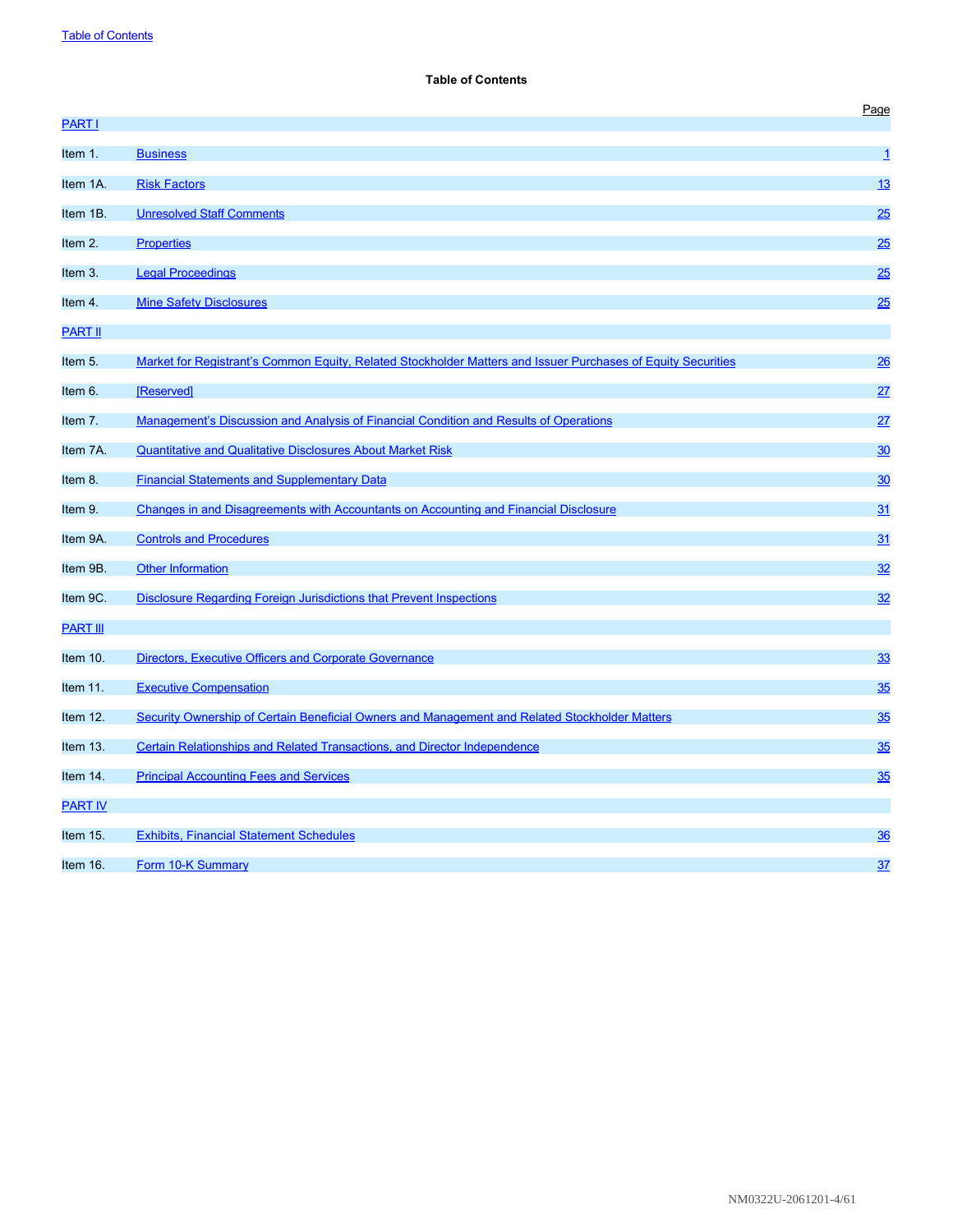# <span id="page-4-1"></span><span id="page-4-0"></span>**Item 1. Business.**

# **Summary**

The iShares S&P GSCI™ Commodity-Indexed Trust (the "Trust") is a Delaware statutory trust that issues units of beneficial interest, called "Shares," representing fractional undivided beneficial interests in its net assets. The Trust's assets consist of long positions in exchange-traded index futures contracts of various expirations (the "Index Futures") on the S&P GSCI™ Excess Return Index, (the "S&P GSCI-ER") together with cash, U.S. Treasury securities or other short-term securities and similar securities that are eligible as margin deposits for those Index Futures positions (the "Collateral Assets"). The Trust seeks to track the results, before expenses and liabilities, of the S&P GSCI Total Return Index (the "Index"), which represents a diversified, fully collateralized investment in futures contracts.

iShares Delaware Trust Sponsor LLC, a Delaware limited liability company, is the sponsor of the Trust (the "Sponsor"). BlackRock Institutional Trust Company, N.A., an affiliate of the Sponsor, is the trustee of the Trust (the "Trustee"). The Trust is a commodity pool, as defined in the Commodity Exchange Act (the "CEA") and the applicable regulations of the Commodity Futures Trading Commission (the "CFTC"), and is operated by the Sponsor, a commodity pool operator registered with the CFTC. BlackRock Fund Advisors (the "Advisor"), an indirect subsidiary of BlackRock, Inc. ("BlackRock"), serves as the commodity trading advisor of the Trust and is registered with the CFTC. The Trust is not an investment company registered under the Investment Company Act of 1940, as amended (the "Investment Company Act"). The Trust has delegated day-to-day administration of the Trust to the Trustee. The Trustee has delegated certain day-to-day administrative functions of the Trustee to State Street Bank and Trust Company (the "Trust Administrator"). Wilmington Trust Company, a Delaware trust company, serves as the Delaware trustee of the Trust (the "Delaware Trustee").

The Trust intends to offer Shares on a continuous basis. The Trust issues and redeems Shares only in one or more blocks of 50,000 Shares ("Baskets"). Only registered brokers-dealers who have entered into an authorized participant agreement with the Trust (each, an "Authorized Participant") may purchase or redeem Baskets, in exchange for Index Futures and Collateral Assets with an aggregate value equal to the net asset value per Share ("NAV") of the Shares being purchased or redeemed. Owners of beneficial interest in Shares ("Shareholders") who are not Authorized Participants have no right to redeem their Shares. In order to liquidate their investment in the Shares, Shareholders who are not Authorized Participants must generally sell their Shares in the secondary market, assuming that demand for their Shares exists. The price obtained by the Shareholders for the Shares may be less than the NAV of those Shares.

The activities of the Trust are generally limited to:

- issuing Baskets in exchange for Index Futures and cash (or, in the discretion of the Sponsor, other Collateral Assets);
- consistent with its investment objective, establishing, maintaining and closing out positions in Index Futures and acquiring, holding and disposing of corresponding Collateral Assets;
- paying out of its assets any expenses and liabilities of the Trust not assumed by the Sponsor; and
- delivering proceeds consisting of Index Futures, cash and other Collateral Assets in exchange for Baskets surrendered for redemption.

The Trust is a passive investor in Index Futures and the Collateral Assets held to satisfy applicable margin requirements on those Index Futures positions. The Advisor acts as the commodity trading advisor for the Trust and is authorized to transact in Index Futures and acquire and dispose of the related Collateral Assets on the Trust's behalf. The Trust does not engage in any activities designed to obtain a profit from, or to ameliorate losses caused by, changes in the level of the Index or the S&P GSCI-ER or the value of the Collateral Assets. To the extent that the Trust accepts cash proceeds in connection with the creation of Shares, the Trust will use that cash to purchase additional Index Futures and Collateral Assets, in an amount that the Advisor determines will enable the Trust to achieve investment results that correspond with the Index. As of the date of this report, the Index Futures held by the Trust are listed for trading by the Chicago Mercantile Exchange, Inc. (the "CME"), which is owned and operated by the CME Group, Inc. Subsequent Index Futures held by the Trust may be listed on other futures exchanges (the CME or any such other futures exchange listing Index Futures, the "Exchange"). At any time when Index Futures of more than one expiration are listed on the Exchange, the Sponsor will determine, pursuant to the terms of the trust agreement of the Trust (the "Trust Agreement"), which Index Futures will be transferred in connection with either the creation or redemption of **Baskets** 

The Sponsor maintains a website at www.ishares.com, through which the Trust's monthly account statements, annual report on Form 10-K, quarterly reports on Form 10‑Q, current reports on Form 8-K and amendments to those reports filed or furnished pursuant to Section 13(a) or 15(d) of the Securities Exchange Act of 1934, as amended ("Exchange Act"), can be accessed free of charge, as soon as reasonably practicable after such material is electronically filed with, or furnished to, the Securities and Exchange Commission ("SEC"). Additional information regarding the Trust may also be found on the SEC website at www.sec.gov.

# **Investment Objective of the Trust**

The Trust seeks to track the results of a fully collateralized investment in futures contracts on an index composed of a diversified group of commodity futures. The Trust seeks to track the investment returns of the Index before fees and expenses of the Trust. The Trust seeks to achieve its investment objective by holding long positions in Index Futures that have settlement values at expiration based on the level of the S&P GSCI-ER at that time, and earning interest on its non-cash Collateral Assets used to satisfy applicable margin requirements on those Index Futures positions.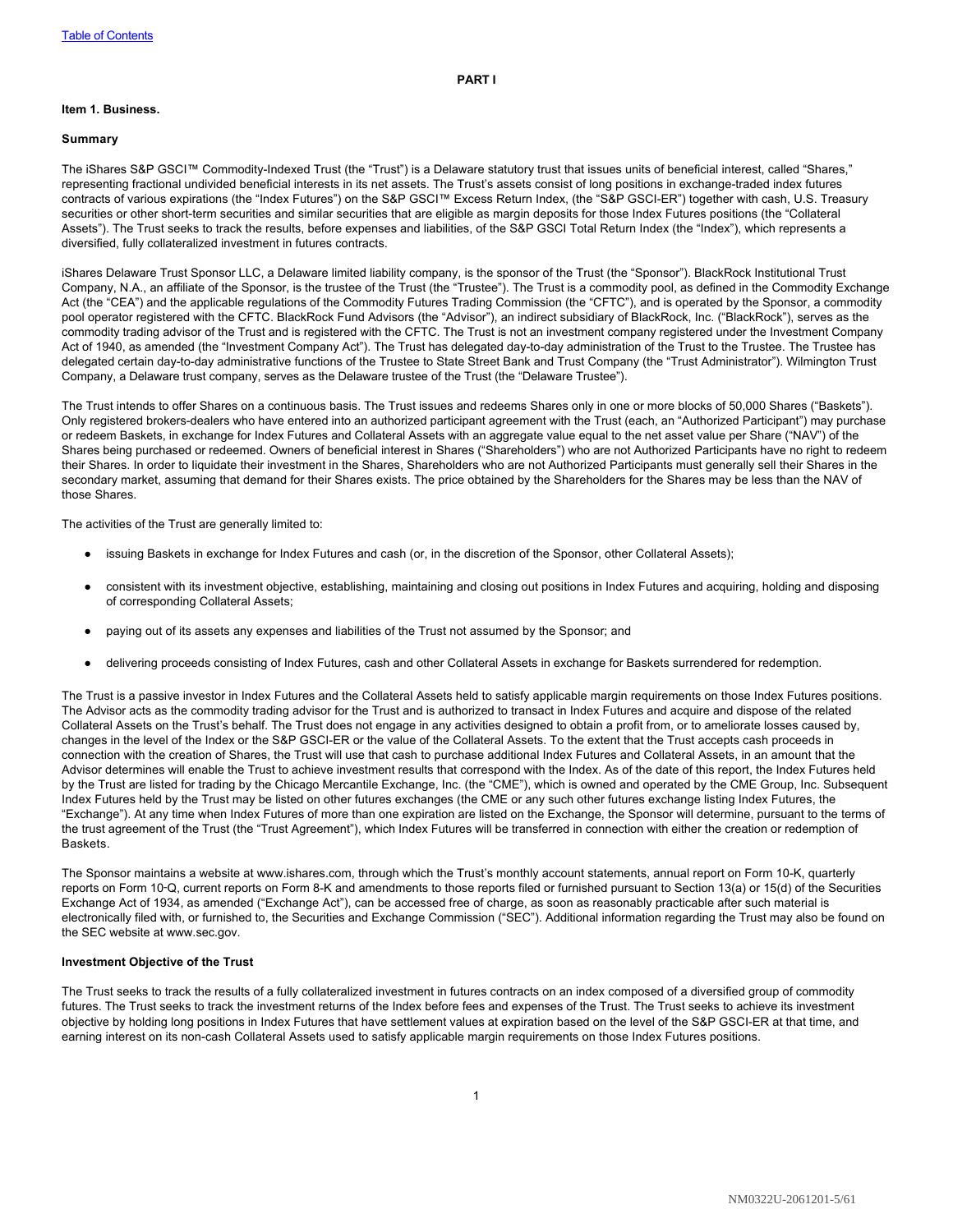The S&P GSCI-ER is calculated based on the same commodities that are included in the S&P GSCI™ Commodity Index (the "S&P GSCI™"), which is a production-weighted index of the prices of a diversified group of futures contracts on physical commodities. The S&P GSCI-ER reflects the return of an uncollateralized investment in the contracts comprising the S&P GSCI™, and in addition incorporates the economic effect of rolling the contracts included in the S&P GSCI™ as they near expiration. Rolling a futures contract means closing out a position in an expiring futures contract and establishing an equivalent position in a replacement futures contract on the same commodity.

The Index, in turn, reflects the return of the S&P GSCI-ER, together with the return on specified U.S. Treasury securities that are deemed to have been held to collateralize a hypothetical long position in the futures contracts comprising the S&P GSCI™. If the index sponsor, which is S&P Dow Jones Indices LLC (the "Index Sponsor"), ceases to maintain the Index, the Trust may seek investment results that correspond generally, but are not necessarily identical, to the performance of a fully collateralized investment in a successor index or any other index that, in the opinion of the Sponsor, is reasonably similar to the Index.

When establishing positions in Index Futures, the Advisor estimates as of the date of this report that the Trust will be required to deposit initial margin with a value of approximately 3% to 10% of the value of each Index Futures position at the time it is established. These margin requirements are subject to change from time to time by the Exchange or Goldman Sachs & Co. LLC ("Goldman Sachs"), the clearing futures commission merchant (the "Clearing FCM"). Margin requirements established by the Clearing FCM may exceed minimum levels established by the Exchange. On a daily basis, the Trust is obligated to pay, or entitled to receive, variation margin in an amount equal to the change in the daily settlement level of its Index Futures positions. If the daily settlement level causes the value of the Trust's Index Futures positions to decrease, the Trust is required to post variation margin with the Clearing FCM. Conversely, if the daily settlement level causes the value of the Trust's Index Futures positions to increase, the Trust's account with the Clearing FCM receives variation margin in an amount equal to the increase.

Whenever Index Futures of different types or expirations are available for investment, the Sponsor determines, pursuant to the terms of the Trust Agreement, which Index Futures are to be transferred in connection with either the creation or redemption of Baskets. The Trust does not engage in any activities designed to obtain a profit from, or to ameliorate losses caused by, changes in the level of the Index or the S&P GSCI-ER or the value of the Collateral Assets.

The profit or loss on the Trust's Index Futures positions should correlate with increases and decreases in the value of the S&P GSCI-ER, although this correlation is not expected to be exact. The return on the Index Futures, together with interest on the non-cash Collateral Assets, is expected to result in a total return that corresponds generally, but is not identical, to the Index. Differences between the returns on the Shares and the performance of the Index may be based on, among other factors, differences between the return on the Collateral Assets and the U.S. Treasury rate used to calculate the U.S. Treasury return component of the Index, timing differences, differences between the portion of the Trust's assets invested in Index Futures versus the portion of the return of the Index contributed by the S&P GSCI-ER, differences between the settlement price of Index Futures and the closing level of the S&P GSCI-ER and the payment of expenses and liabilities by the Trust.

The Advisor acts as the commodity trading advisor for the Trust. The Advisor, on behalf of the Trust, is authorized to invest all of the Trust's assets in long positions in Index Futures and in Collateral Assets in order to satisfy applicable margin requirements on those Index Futures positions. Any cash that the Trust accepts in connection with the creation of Shares is used to purchase additional Index Futures or Collateral Assets in an amount that the Advisor determines will enable the Trust to achieve investment results that correspond with the Index, before the payment of the Trust's expenses and liabilities. The Advisor does not engage in any activities designed to obtain a profit from, or to ameliorate losses caused by, changes in the level of the Index or the S&P GSCI-ER or the value of the Collateral Assets.

Due to creation or redemption activity or expenses incurred in the Trust, the notional value of Index Futures held may, at times, exceed the aggregate value of the Trust's assets. In such instances the Advisor may elect, in such a manner as the Advisor determines will enable the Trust to achieve investment results that correspond to the Index before the payment of the Trust's expenses and liabilities, to dispose of Index Futures to reduce the Trust's notional exposure to Index Futures or continue to hold Index Futures in a notional amount that exceeds the aggregate value of the Trust's assets until additional creation or redemption activity or trading aligns the notional value of the Index Futures with the corresponding collateral holdings.

The Shares are intended to constitute an alternative means for investors to achieve investment exposure to the performance of the Index. Although the Shares are not the exact equivalent of an investment in the underlying futures contracts and U.S. Treasury securities represented by the Index, the Shares are intended to provide investors with an alternative method of participating in the commodities market. In addition, retail investors can gain exposure to the commodities underlying the S&P GSCI-ER by purchasing individual or small lots of Shares through traditional brokerage accounts, without being subject to the significantly higher minimum contract sizes required for directly establishing a position in the underlying commodities or futures contracts. The Shares are eligible for margin accounts.

# **Secondary Market Trading**

While the Trust anticipates that the price of the Shares will fluctuate in a manner that reflects changes in the Trust's net asset value over time, at any given time the Shares may trade at, above or below the NAV. The NAV fluctuates primarily with changes in the market value of Index Futures. The NAV may also be affected as a result of fluctuations in the value of Collateral Assets, but this fluctuation is not expected to be significant because the Collateral Assets are expected to consist of cash and U.S. Treasury securities. The trading price of the Shares fluctuates in accordance with changes in the NAV, intraday changes in the value of the Index Futures and market supply and demand. The amount of the discount or premium in the trading price relative to the NAV may be influenced by non-concurrent trading hours between NYSE Arca, Inc. ("NYSE Arca"), the exchange on which the Shares trade, the Exchanges on which Index Futures trade and the principal commodities markets on which the futures contracts in the S&P GSCI-ER trade. While the Shares are expected to trade on NYSE Arca until 4:00 p.m. (New York time), liquidity in the markets for the Index Futures and the futures contracts underlying the S&P GSCI-ER is expected to be reduced whenever the principal markets for these contracts are closed. As a result, trading spreads, and the resulting premium or discount on the Shares, may widen during these gaps in market trading hours.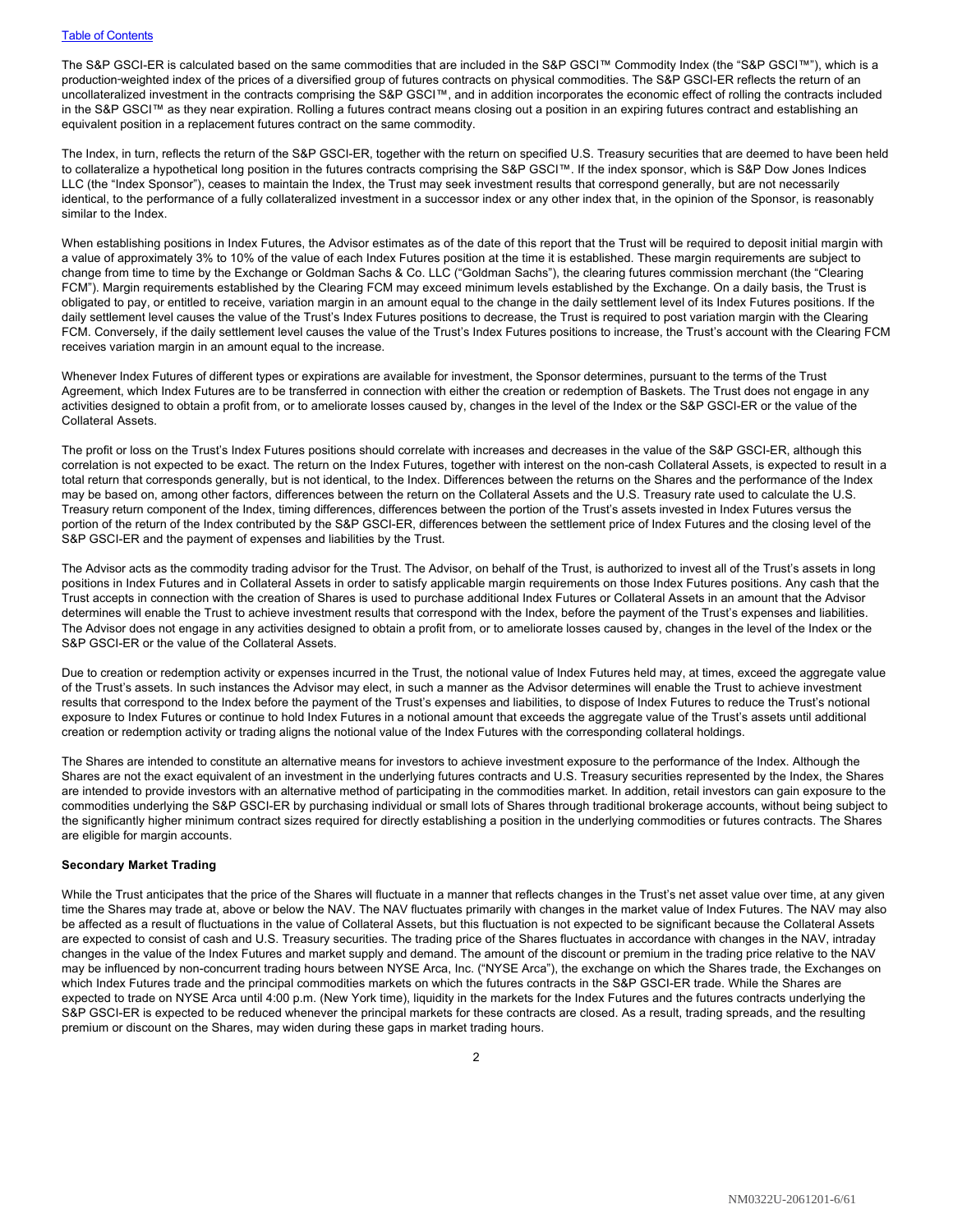# **Valuation of Index Futures**; **Computation of the Trust**'**s Net Asset Value**

The Sponsor has the exclusive authority to determine the net asset value of the Trust and the NAV, which it has delegated to the Trustee under the Trust Agreement. The Trustee determines the net asset value of the Trust and the NAV as of 4:00 p.m. (New York time), on each Business Day on which NYSE Arca is open for regular trading, as soon as practicable after that time. A Business Day is a day (1) on which none of the following occurs: (a) NYSE Arca is closed for regular trading, (b) the Exchange is closed for regular trading or (c) the Federal Reserve wire transfer system is closed for cash wire transfers, or (2) that the Trustee determines that it is able to conduct business.

The Trustee values the Trust's long positions in Index Futures on the basis of that day's settlement prices for the Index Futures held by the Trust as announced by the applicable Exchange. The value of the Trust's positions in any particular Index Futures contract equals the product of (1) the number of such Index Futures contracts owned by the Trust, (2) the settlement price of such Index Futures contract on the date of calculation and (3) the multiplier of such Index Futures contract. If there is no announced settlement price for a particular Index Futures contract on a Business Day, the Trustee uses the most recently announced settlement price unless the Trustee, in consultation with the Sponsor, determines that such price is inappropriate as a basis for valuation. The daily settlement price for each Index Futures contract currently held by the Trust is established on each trading day, generally at 2:40 p.m. (New York time), by the CME Group Inc., and its designed contract markets, including the CME, CBOT (Board of Trade of the City of Chicago, Inc.), NYMEX (New York Mercantile Exchange), COMEX and KCBT (the "CME Group") staff.

The Trustee values all other holdings of the Trust at (1) its current market value, if quotations for such property are readily available or (2) its fair value, as reasonably determined by the Trustee, if the current market value cannot be determined.

Once the value of the Index Futures, Collateral Assets of the Trust and interest earned on the Trust's Collateral Assets has been determined, the Trustee subtracts all accrued expenses and liabilities of the Trust as of the time of calculation in order to calculate the net asset value of the Trust.

Once the net asset value of the Trust has been calculated, the Trustee determines the NAV by dividing the net asset value of the Trust by the number of Shares outstanding at the time the calculation is made. Any changes to the NAV that may result from creation and redemption activity occurring on any Business Day are not reflected in the NAV until the following Business Day.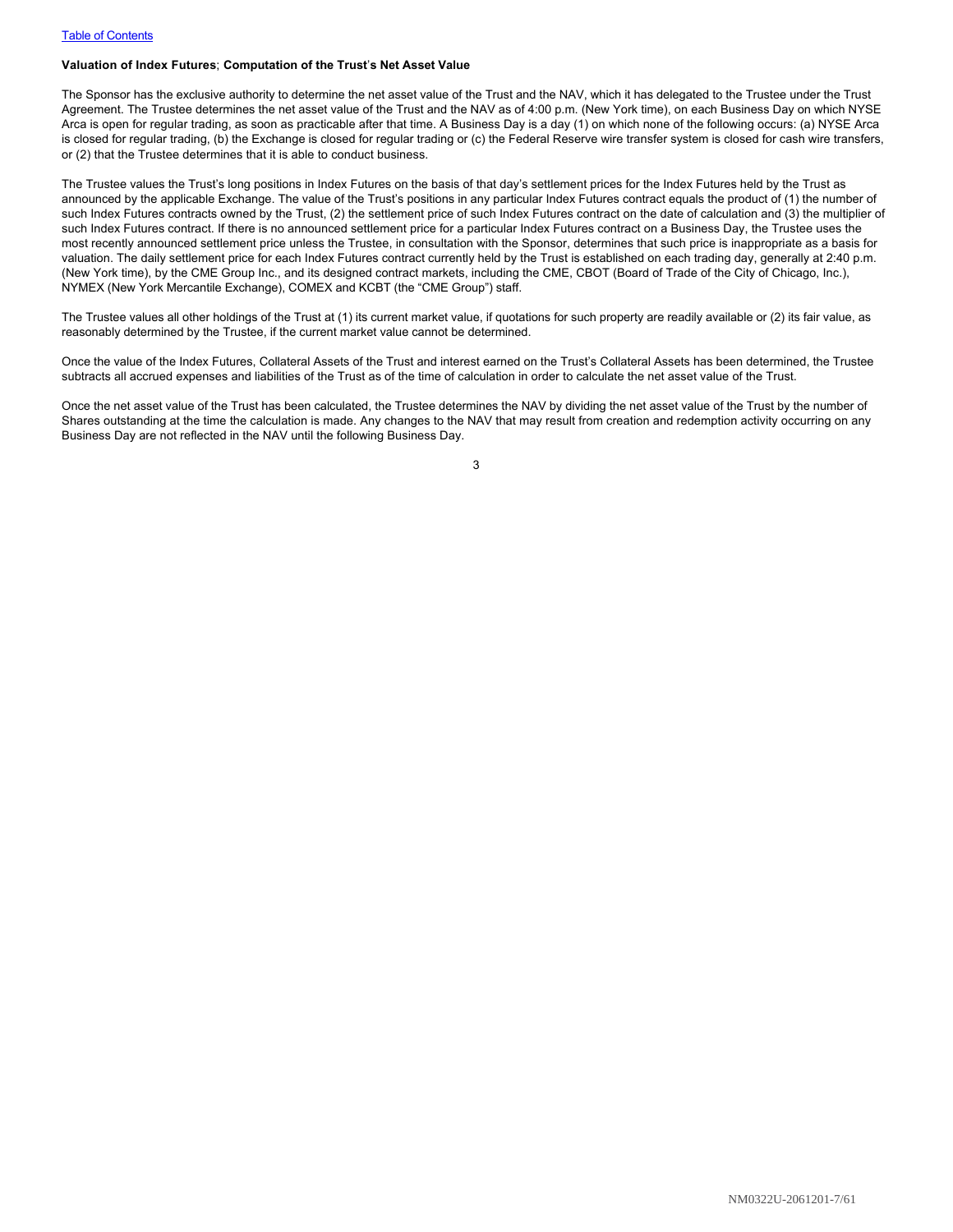# **[Table of Contents](#page-3-0)**

The NAV for each Business Day on which NYSE Arca is open for regular trading is expected to be distributed through major market data vendors and published online at www.ishares.com or any successor thereto. The Trust updates the NAV as soon as practicable after each subsequent NAV is calculated.

# **Trust Expenses**

The Sponsor has agreed under the Trust Agreement to pay the following administrative, operational and marketing expenses:

- the fees of the Trustee, the Delaware Trustee, the Advisor, the Trust Administrator, the processing agent and their respective agents;
- **NYSE Arca listing fees;**
- printing and mailing costs;
- audit fees;
- fees for registration of the Shares with the SEC;
- tax reporting costs:
- license fees; and
- legal expenses relating to the Trust of up to \$100,000 annually.

The Trust is not expected to have other ordinary recurring administrative, operational or marketing expenses other than brokerage commissions and similar transaction fees, as described below.

In return for paying the expenses described above, the Sponsor receives a fee which accrues daily at an annualized rate of up to 0.75% of the net asset value of the Trust, as calculated before deducting fees and expenses based on the value of the Trust's assets (the "Adjusted Net Asset Value"), is payable by the Trust monthly in arrears, and is subject to adjustment from time to time (the "Sponsor's Fee"), except that the Sponsor's Fee may not be adjusted to above 0.75% of the Adjusted Net Asset Value absent an amendment of the Trust Agreement with thirty day's prior notice to registered holders of the Shares.

The Sponsor and the Trustee may amend or terminate the Sponsor's obligation to pay certain expenses of the Trust pursuant to the Trust Agreement.

The Trust is responsible for paying any applicable brokerage commissions and similar transaction fees out of its assets.

The following expenses are paid out of the assets of the Trust:

- any expenses of the Trust (including the Sponsor's Fee) that are not assumed by the Sponsor;
- any taxes and other governmental charges that may fall on the Trust or its property;
- any expenses of any extraordinary services performed by the Trustee or the Sponsor on behalf of the Trust or expense of any action taken by the Trustee or the Sponsor to protect the Trust and the rights and interests of holders of the Shares; and
- any indemnification of the Sponsor, the Advisor or other agents, service providers or counterparties of the Trust.

The Trustee is also entitled to charge the Trust for all expenses and disbursements incurred by the Trustee in connection with the actions described in the second and third bullet points above, including fees and disbursements of its legal counsel; provided that the Trustee is not entitled to charge the Trust for (1) expenses and disbursements that were incurred by it before the Shares were publicly traded and (2) fees of agents for performing services that the Trustee is required under the Trust Agreement to perform.

The Trustee, at the direction of the Sponsor, may liquidate the Trust's property from time to time as necessary to permit payment of the fees and expenses that the Trust is required to pay. The Trustee is not responsible for any depreciation or loss incurred by reason of the liquidation of Trust property made in compliance with the Trust Agreement.

#### **Creations of Baskets**

The Trust intends to offer Shares on a continuous basis on each Business Day, but issuances of new Shares may be suspended at any time. Shares may be offered only in Baskets of 50,000 Shares. Baskets are typically issued only in exchange for an amount of Index Futures and cash (or, in the discretion of the Sponsor, other Collateral Assets) (the "Basket Amount") for the Business Day on which the creation order was received by the Trustee. The Basket Amount for a Business Day has a per Share value equal to the NAV as of such day, and the assets included in the Basket Amount are valued in the same manner and on the same basis as the NAV calculations for the Trust's assets. Creation orders received after 2:40 p.m. (New York time) are not deemed to be received until the following Business Day. In limited circumstances and subject to the approval of the Trustee, Baskets may be created for cash equal to the NAV of the Shares constituting a Basket as determined on the date the related creation order was received, plus the costs incurred by the Trust in establishing the corresponding Index Futures positions and acquiring the related Collateral Assets. Creation orders for Baskets paid for solely in cash that are received after 10:00 a.m. (New York time) will be deemed received as of the following Business Day. The Trustee notifies the Authorized Participants of the Basket Amount on each Business Day.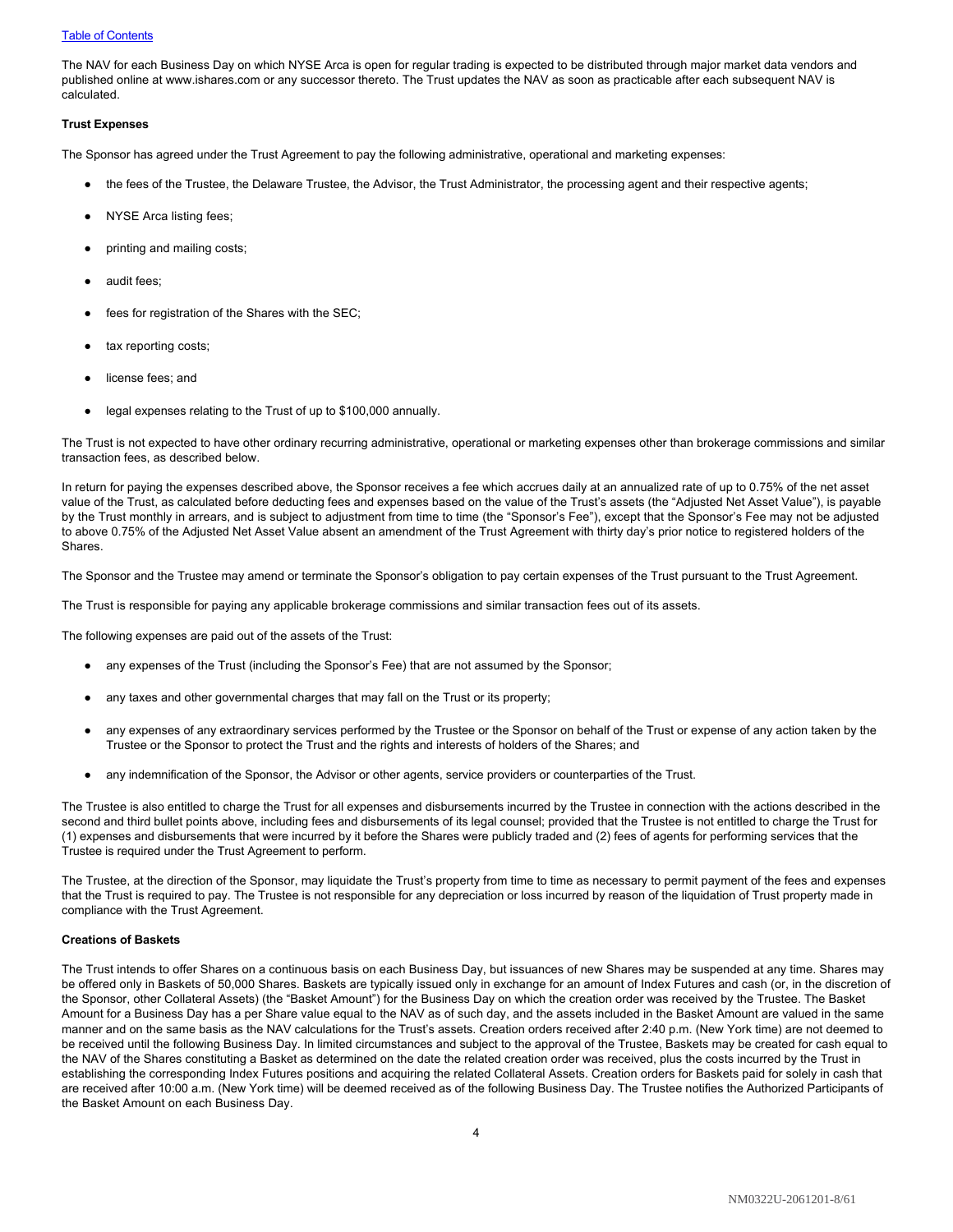Before the Trust issues any Baskets to an Authorized Participant, that Authorized Participant must deliver to the Trustee a creation order indicating the number of Baskets it intends to purchase and providing other details with respect to the procedures by which the Baskets are to be transferred. The Trustee expects to acknowledge the creation order unless it or the Sponsor decides to refuse the order.

Upon the transfer of (1) the required consideration of Index Futures in the amounts and of the type specified by the Trustee and cash (or, in the discretion of the Sponsor, other Collateral Assets) in the amounts specified by the Trustee, in each case to the accounts specified by the Trustee, and (2) all transaction fees associated with creations (including but not limited to fees charged by the Exchange and the Clearing FCM) per Basket, the Trustee will deliver the appropriate number of Baskets to the Depository Trust Company ("DTC") account of the Authorized Participant. The total transaction fees charged per Basket created may change from time to time.

Only Authorized Participants can transfer the required consideration and receive Baskets in exchange. Authorized Participants may act for their own accounts or as agents for broker-dealers, custodians and other securities market participants that wish to create or redeem Baskets. An Authorized Participant is under no obligation to the Trust to create or redeem Baskets for itself or on behalf of other persons. An order for one or more Baskets may be placed by an Authorized Participant on behalf of multiple clients. As of the date of this report, Goldman Sachs & Co. LLC., J.P. Morgan Securities Inc., Merrill Lynch Professional Clearing Corp., SG Americas Securities, LLC and UBS Securities LLC are the only Authorized Participants. The Sponsor and the Trustee maintain a current list of Authorized Participants.

No Shares are issued unless and until the Trustee receives confirmation that the required consideration has been received in the account or accounts specified by the Trustee. It is expected that delivery of the Shares will be made against transfer of consideration on the next Business Day following the Business Day on which the creation order is received by the Trustee, which is referred to as a T+1 settlement cycle. If the Trustee has not received the required consideration for the Shares to be delivered on the delivery date, by 11:00 a.m. (New York time), the Trustee may cancel the creation order.

The Trustee has the right to reject any creation order for any reason. The reasons for the rejection may include, among others, (1) the related order not being in proper form as described in the Authorized Participant agreement, (2) market conditions or other circumstances that make transactions in or delivery of the Shares or the Index Futures impossible or impractical, (3) a determination by the Trustee that the acceptance of the related order would have adverse tax or other consequences to the Trust or the Shareholders, or (4) circumstances that would cause the acceptance of the related order to result in a violation of law in the opinion of counsel to the Trustee, the Sponsor or the Trust Administrator. Each Authorized Participant agreement provides that neither the Trustee nor any agents acting on its behalf will be liable to any person for rejecting a creation order.

# **Redemptions of Baskets**

Authorized Participants may typically surrender Baskets in exchange only for an amount of Index Futures and cash (or, in the discretion of the Sponsor, other Collateral Assets) equal to the value of the Basket Amount on the Business Day the redemption request is received by the Trustee. Redemption orders received after 2:40 p.m. (New York time) are not deemed to be received until the following Business Day. Holders of Baskets who are not Authorized Participants are not able to redeem their Baskets except through an Authorized Participant. It is expected that Authorized Participants may redeem Baskets for their own accounts or on behalf of Shareholders who are not Authorized Participants, but no Authorized Participant is under any obligation to the Trust to do so.

Before surrendering Baskets for redemption, an Authorized Participant must deliver to the Trustee a request indicating the number of Baskets it intends to redeem and providing other details with respect to the procedures by which the assets representing the required Basket Amount are to be transferred. The Trustee expects to acknowledge the redemption order unless it or the Sponsor decides to refuse the redemption order.

After the delivery by the Authorized Participant to the Trust's DTC account of the total number of Shares to be redeemed by an Authorized Participant, the Trustee delivers to the order of the redeeming Authorized Participant redemption proceeds consisting of Index Futures and cash (or, in the discretion of the Sponsor, other Collateral Assets). The assets included in the redemption proceeds are valued in the same manner and on the same basis as the NAV calculations for the Trust's assets. In connection with a redemption order, the redeeming Authorized Participant authorizes the Trustee to deduct from the proceeds of redemption any and all transaction fees associated with redemptions.

It is expected that delivery of the Index Futures and cash or other Collateral Assets to the redeeming Shareholder will be made against transfer of the Baskets on the next Business Day following the Business Day on which the redemption request is received by the Trustee, which is referred to as a T+1 settlement cycle. If the Trustee's DTC account has not been credited with the total number of Shares to be redeemed pursuant to the redemption order by 11:00 a.m. (New York time), on the delivery date, the Trustee may cancel the redemption order.

The Trustee has the right to reject any redemption order for any reason. The reasons for the rejection may include, among others, (1) the related order not being in proper form as described in the Authorized Participant agreement, (2) market conditions or other circumstances that make transactions in or delivery of the Shares or the Index Futures impossible or impractical, (3) a determination by the Trustee that the acceptance of the related order would have adverse tax or other consequences to the Trust or the Shareholders, or (4) circumstances that would cause the acceptance of the related order to result in a violation of law in the opinion of counsel to the Trustee, the Sponsor or the Trust Administrator. Each Authorized Participant agreement provides that neither the Trustee nor any agents acting on its behalf will be liable to any person for rejecting a redemption order.

# **Custody of the Trust Assets**

The Trust's Index Futures and the Collateral Assets posted as margin for these Index Futures positions are held in the Trust's account, established at its Clearing FCM. The Clearing FCM further transfers some or all of the Collateral Assets posted as margin for the Trust's Index Futures positions to the clearing house of the Exchange.

Substantially all of the Trust's remaining assets are held in the Trust's accounts at the Trust Administrator.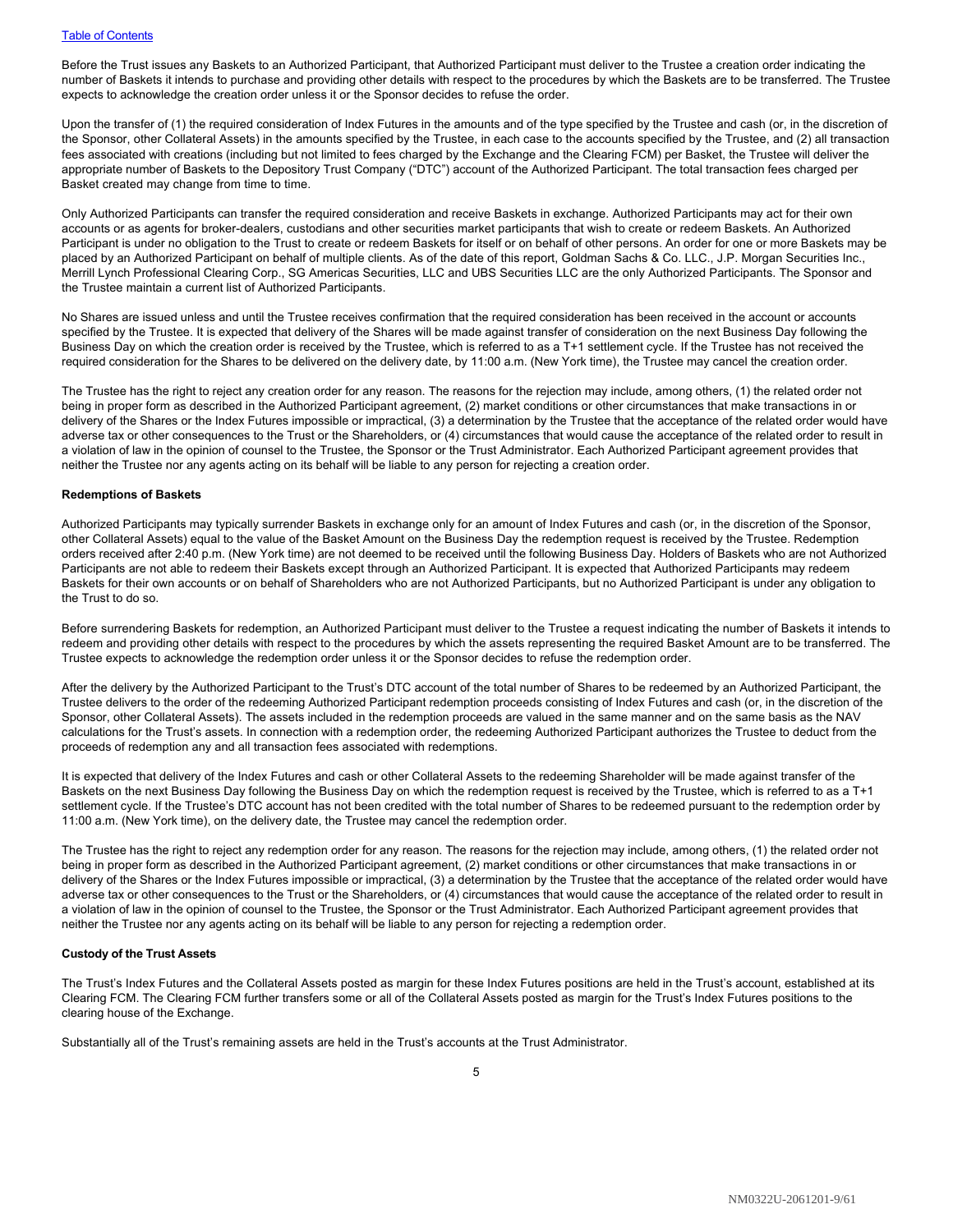# **Futures Contracts on the S&P GSCI-ER**

The assets of the Trust consist of Index Futures and cash or other Collateral Assets used to satisfy applicable margin requirements for those Index Futures positions. Index Futures are exchange-traded index futures contracts on the S&P GSCI-ER, and may include contracts of different terms and expirations. The Trust is expected to roll out of existing positions in Index Futures and establish new positions in Index Futures on an ongoing basis. Index Futures subsequently acquired by the Trust may have terms that differ from those of the Index Futures it currently holds, including transaction fees associated with the purchase and sale of these Index Futures.

Creation and redemption of interests in the Trust are generally effected through exchanges for related positions ("EFRPs"). EFRPs involve contemporaneous transactions in futures contracts and the underlying cash commodity or a closely related commodity. In a typical EFRP, the participant taking the long position on the futures contract transfers the underlying commodity or other related position to the participant taking the short position on the futures contract. The CME, the Exchange on which Index Futures trade, permits the execution of EFRPs consisting of simultaneous transfers of Index Futures and Shares. This mechanism generally is expected to be used by the Trust in connection with the creation and redemption of Baskets. Specifically, it is anticipated that an Authorized Participant requesting the creation of additional Baskets typically will transfer Index Futures and cash (or, in the discretion of the Sponsor, other Collateral Assets) to the Trust in return for Shares.

If an EFRP is executed in connection with the redemption of one or more Baskets, an Authorized Participant transfers to the Trust the Shares being redeemed and the Trust transfers to the Authorized Participant Index Futures and cash or other Collateral Assets. The Trust may include Index Futures with different terms and expirations in the creation and redemption of Baskets, and the Index Futures included in creation Baskets may differ from those included in redemption Baskets.

With the approval of the Sponsor, Baskets may also be created or redeemed for cash, in which case the Authorized Participant will be responsible for the costs incurred by the Trust in establishing or liquidating the corresponding Index Futures position and acquiring or disposing of the related Collateral Assets.

Index Futures are traded on the CME. Futures contracts and options on futures contracts on the S&P GSCI™, a benchmark index which does not reflect the rolling methodology embedded in the S&P GSCI-ER, have been traded on the CME since 1992. Index Futures are listed and traded separately from the S&P GSCI™ futures contracts and options on futures contracts.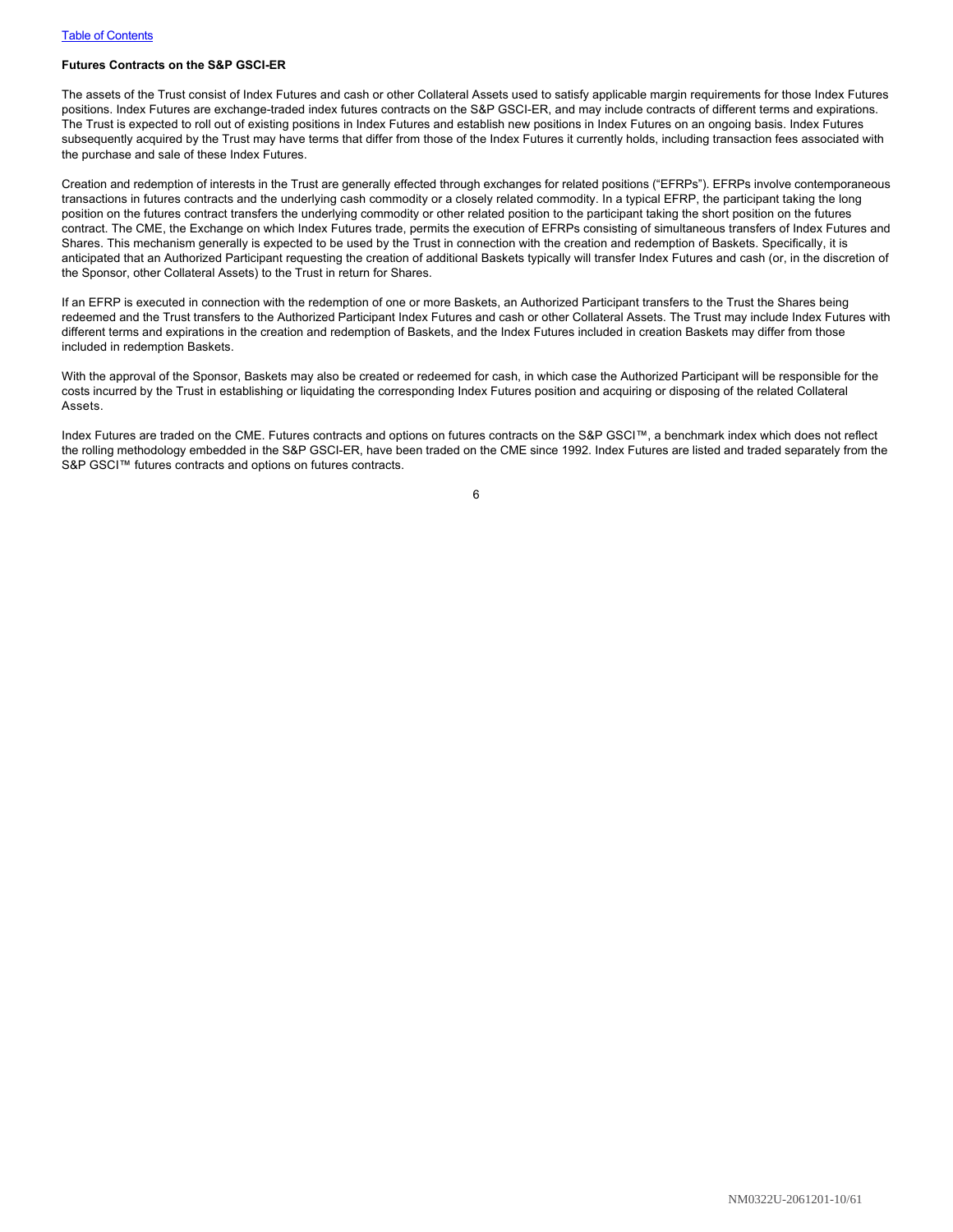The first Index Futures were commodity excess return futures contracts on the S&P GSCI-ER, or "CERFs," that were first listed and made available for trading on March 13, 2006. Until October 2010, these CERFs, which expired in March 2011, were the only Index Futures listed. In October 2010, the CME listed a second CERF, scheduled to expire in March 2014. In January 2014, the CME changed the listing cycle of Index Futures to include the nearest four months as contract months at any given point in time. The CME may at any time expand the listing cycle of Index Futures to include additional expiration dates, and may from time to time amend the rules applicable to the Index Futures. On April 8, 2013, the CME amended the rules applicable to the Index Futures then held by the Trust (through the iShares S&P GSCI™ Commodity-Indexed Investing Pool LLC (the "Investing Pool"), its now-dissolved subsidiary). In connection with these amendments, the Investing Pool recognized gain or loss for U.S. federal income tax purposes on each of its Index Futures positions, depending on the price at which each such position was established.

Index Futures are subject to the rules of the CME. Index Futures trade on GLOBEX, the CME's electronic trading system, and do not trade through open outcry on the floor of the CME. Transactions in Index Futures are cleared through the CME's clearing house by the trader's Futures Commission Merchant ("FCM") acting as its agent. Under these clearing arrangements, the CME's clearing house becomes the buyer to each member FCM representing a seller of the contract and the seller to each member futures commission merchant representing a buyer of the contract. As a result of these clearing arrangements, each trader holding a position in Index Futures is subject to the credit risk of the CME's clearing house and the FCM carrying its position in Index Futures.

Each Index Futures contract provides for cash settlement, at expiration, based upon the final settlement value of the S&P GSCI-ER at the expiration of the contract, multiplied by a fixed dollar multiplier. The final settlement value of an Index Futures contract is determined on the eleventh business day of the month in which it is scheduled to expire or, if the S&P GSCI-ER is not scheduled to be published for that day, on the first preceding day for which the futures price index is scheduled to be published. On a daily basis, market participants with positions in Index Futures, including the Trust, are obligated to pay, or entitled to receive, cash (known as "variation margin") in an amount equal to the change in the daily settlement level of the Index Futures from the preceding trading day's settlement level (or, initially, the contract price at which the position was entered into). Specifically, if the daily settlement price of the contract increases over the previous day's price, the seller of the contract must pay the difference to the buyer, and if the daily settlement price is less than the previous day's price, the buyer of the contract must pay the difference to the seller.

Index Futures are expected to require deposits of initial margin as well as payments of daily variation margin as the value of the contracts fluctuate. When establishing positions in Index Futures, the Advisor estimates as of the date of this report that the Trust will be required to deposit initial margin with a value of approximately 3% to 10% of the value of each Index Futures position. These margin requirements are subject to change from time to time by the Exchange or the Clearing FCM. Upon liquidation or settlement of Index Futures, a market participant is expected to receive from its FCM its initial margin deposit, adjusted for variation margin paid or received by such participant with respect to the contract during the time it was held by the participant (or the proceeds from liquidation of any investments made with such funds for the benefit of the participant under the terms of its custody arrangement with the carrying FCM).

# **The Index and the S&P GSCI-ER**

All information regarding the Index and the S&P GSCI-ER contained in this report, including its composition, method of calculation, changes in their constituent components and historical performance, has been derived from publicly available information, including information published by the Index Sponsor, but has not been independently verified. Investors in the Shares should conduct their own investigation into the Index, the S&P GSCI-ER and the Index Sponsor.

Goldman Sachs sold its GSCI family of indices, including the S&P GSCI™, the S&P GSCI-ER and the Index, to S&P effective May 2007. Prior to their acquisition by S&P, the S&P GSCI™ was known as the Goldman Sachs Commodity Index, the S&P GSCI-ER was known as the GSCI® Excess Return Index and the Index was known as the GSCI® Total Return Index.

The Trust and the Shares are not sponsored, endorsed, sold or promoted by the Index Sponsor. The Index Sponsor makes no representation or warranty, express or implied, to the owners of the Shares or any member of the public regarding the advisability of investing in securities generally or in the Shares particularly or the ability of the S&P GSCI™, the S&P GSCI-ER or the Index or any related indices or sub-indices to track the appropriate market performance. The Index Sponsor's only relationship to iShares Delaware Trust Sponsor LLC, BlackRock Institutional Trust Company, N.A., or the Trust is the licensing of certain trademarks, trade names of the Index Sponsor and the S&P GSCI™ and other intellectual property. The S&P GSCI™, the S&P GSCI-ER and the Index are determined and composed by the Index Sponsor and calculated by the Index Sponsor or its agents without regard to iShares Delaware Trust Sponsor LLC, BlackRock Institutional Trust Company, N.A or the Trust. The Index Sponsor has no obligation to take the needs of iShares Delaware Trust Sponsor LLC, BlackRock Institutional Trust Company, N.A., the Trust or the Shareholders into consideration in determining, composing or calculating the S&P GSCI™, the S&P GSCI-ER or the Index. The Index Sponsor is not responsible for and has not participated in the determination of the prices and the amount of the Shares or the timing of the issuance or sale of Shares or in the determination or calculation of the Basket Amount. The Index Sponsor has no obligation or liability in connection with the administration, marketing or trading of the Shares.

The Index Sponsor does not guarantee the accuracy or the completeness of the S&P GSCI™, the S&P GSCI-ER or the Index or any data included therein, and the Index Sponsor disclaims any and all liability for any errors, omissions, or interruptions therein. The Index Sponsor makes no warranty, express or implied, as to the results to be obtained by the Trust, the Shareholders or any other person or entity from use of the S&P GSCI™, the S&P GSCI-ER or the Index or any data included therein. The Index Sponsor makes no express or implied warranties, and expressly disclaims all warranties of merchantability or fitness for a particular purpose or use, with respect to the S&P GSCI™, the S&P GSCI-ER or the Index or any data included therein. Without limiting any of the foregoing, the Index Sponsor expressly disclaims any and all liability for any special, punitive, indirect, or consequential damages (including lost profits), even if notified of the possibility of such damages.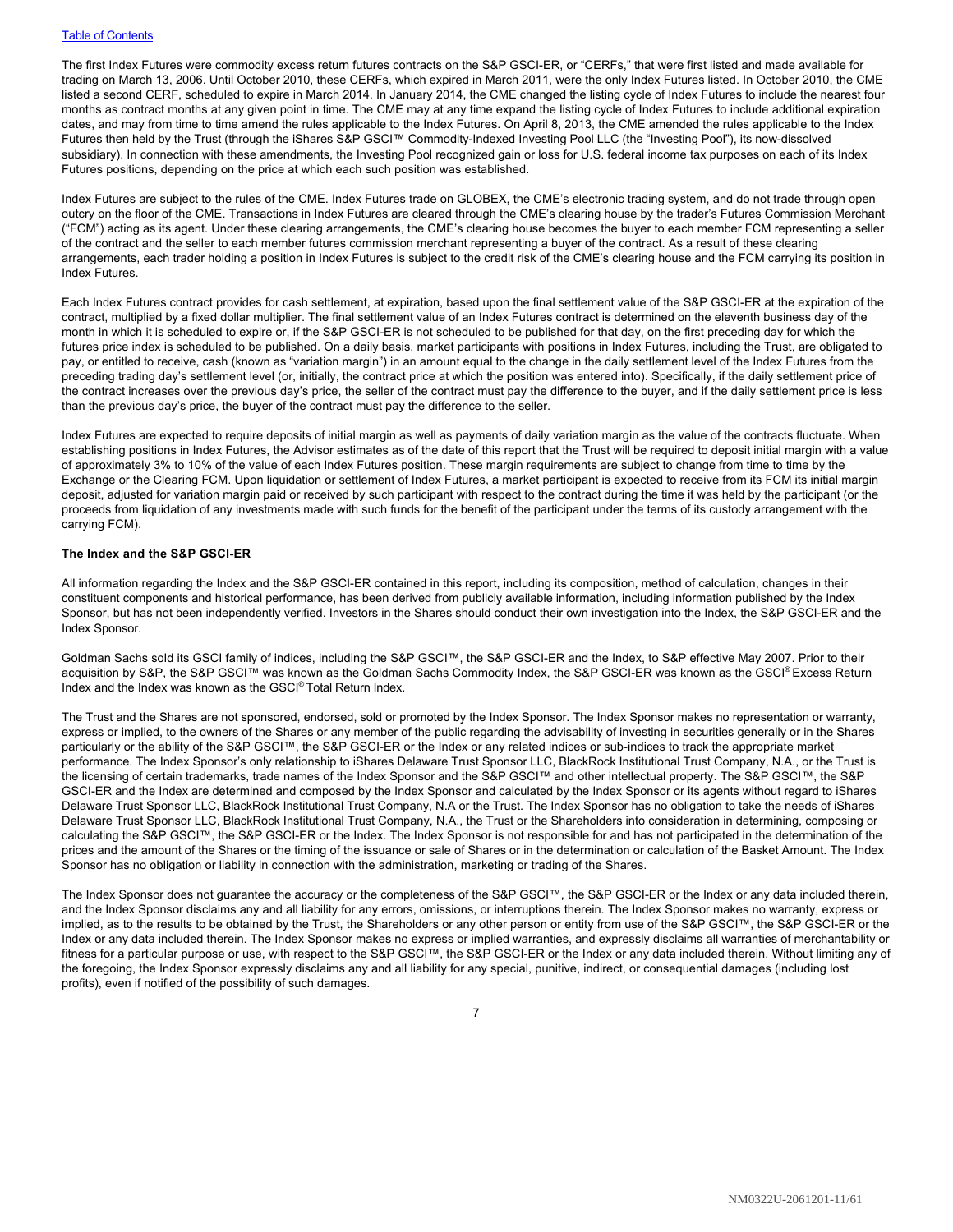The following information with respect to the Index and the S&P GSCI-ER reflects the policies of and is subject to change by the Index Sponsor. The Index Sponsor owns the copyright and other rights to the Index and the S&P GSCI-ER. The Index Sponsor has no obligation to consider your interests as a Shareholder and has no obligation to continue to publish, and may discontinue the publication of, the Index or the S&P GSCI-ER.

Current information regarding the market values of the Index and the S&P GSCI-ER is available from the Index Sponsor and numerous public sources. None of the Sponsor, the Trustee, the Delaware Trustee, the Advisor or the Trust makes any representation that publicly available information about the Index and the S&P GSCI-ER is accurate or complete. In addition, none of the Sponsor, the Trustee, the Delaware Trustee, the Advisor or the Trust accepts any responsibility for the calculation, maintenance or publication of, or for any error, omission or disruption in, the Index or the S&P GSCI-ER. The consequences of the Index Sponsor's discontinuing the S&P GSCI-ER are described under "Risk Factors - Risk Factors Relating to Index Futures and the S&P GSCI-ER."

The Index and the S&P GSCI-ER were established in May 1991. The Index reflects the value of an investment in the S&P GSCI-ER together with a Treasury bill return. The S&P GSCI-ER reflects the returns that are potentially available through a rolling uncollateralized investment in the contracts comprising the S&P GSCI™.

Futures contracts have scheduled expirations, or delivery months, and as one contract nears expiration it becomes necessary to close out the position in that delivery month and establish a position in the next available delivery month. This process is referred to as "rolling" the position forward. The S&P GSCI-ER is designed to reflect the return from rolling each contract included in the S&P GSCI™ as it nears expiration into the next available delivery month. This is accomplished by selling the position in the first delivery month and purchasing a position of equivalent value in the second delivery month. If the price of the second contract is lower than the price of the first contract, the rolling process results in a greater quantity of the second contract being acquired for the same value. Conversely, if the price of the second contract is higher than the price of the first contract, the rolling process results in a smaller quantity of the second contract being acquired for the same value.

More specifically, the rolling of the contracts included in the S&P GSCI™ occurs on the fifth through the ninth business days of each month. During this roll period, each contract is shifted from the contract with the nearest expiration to the contract with the next nearest expiration at a rate of 20% per day for each of the five days of the roll period. Therefore, during the first four business days of a month, and just before the end of the fifth business day, the S&P GSCI™ consists of futures contracts with the nearest expirations. The S&P GSCI™ is calculated as though each contract roll occurs at the end of each day during the roll period, at the daily settlement prices. At the end of the fifth business day, the S&P GSCI™ is adjusted so that 20% of the contracts underlying the S&P GSCI™ held are in the next nearest expiring contracts, with 80% remaining in the nearest expiring contracts. The roll process continues on the sixth, seventh and eighth business days, with the relative weights of the nearest to the next nearest expirations gradually shifting from a 60%/40% weighting, to a 40%/60% weighting, to a 20%/80% weighting. At the end of the ninth business day, the last of the contracts with the nearest expirations are exchanged, completing the roll and leaving the S&P GSCI™ composed entirely of contracts with the next nearest expirations.

The Index Sponsor may from time to time determine that market conditions warrant adjustment of the normal parameters of the roll, including without limitation when the roll occurs, the length of the roll, the proportions of the roll, or the roll-in contract. If there are no viable designated contracts to roll into, the Index Sponsor will determine the appropriate course of action, which may include, but not be limited to, the removal of the commodity from any impacted index.

The S&P GSCI™ itself is an index on a production-weighted basket of principal physical commodities that satisfy specified criteria. The S&P GSCI™ reflects the level of commodity prices at a given time and is designed to be a measure of the performance over time of the markets for these commodities. The commodities represented in the S&P GSCI™ are those physical commodities on which active and liquid contracts are traded on trading facilities in major industrialized countries. The commodities included in the S&P GSCI™ are weighted, on a production basis, to reflect the relative significance (in the view of the Index Sponsor) of those commodities to the world economy. The fluctuations in the level of the S&P GSCI™ are intended generally to correlate with changes in the prices of those physical commodities in global markets. The value of the S&P GSCI™ has been normalized such that its hypothetical level on January 2, 1970 was 100.

The following is a summary of the composition of and the methodology used to calculate the S&P GSCI™ as of the date of this report. The methodology for determining the composition and weighting of the S&P GSCI™ and for calculating its value is subject to modification in a manner consistent with the purposes of the S&P GSCI™, as described below. The Index Sponsor makes the official calculations of the value of the S&P GSCI™. At present, this calculation is performed continuously and is reported on Reuters Page .SPGSCI and on Bloomberg page SPGSCI <index> and is updated at least once every three minutes during business hours on each day on which the S&P GSCI™ is calculated, referred to as an "S&P GSCI™ Business Day." The settlement price for the S&P GSCI-ER is reported on Reuters Page .SPGSCIP and on Bloomberg page SPGSCIP <index> at the end of each S&P GSCI™ Business Day. If Reuters ceases to publish the value of the S&P GSCI™ or the settlement price of the S&P GSCI-ER, the Index Sponsor has undertaken to use commercially reasonable efforts to ensure that a comparable reporting service publishes the value of the S&P GSCI™ and the settlement price of the S&P GSCI-ER so long as any Shares are outstanding.

In light of the rapid development of electronic trading platforms and the potential for significant shifts in liquidity between traditional exchanges and those platforms, the Index Sponsor may review both the procedures and criteria for determining the contracts to be included in the S&P GSCI™, as well as the procedures and criteria for evaluating available liquidity on an intra-year basis in order to provide S&P GSCI™ market participants with efficient access to new sources of liquidity and the potential for more efficient trading. In particular, the Index Sponsor may examine the conditions under which an instrument traded on an electronic platform, rather than a traditional futures contract traded on a traditional futures exchange, should be permitted to be included in the S&P GSCI™ and how the composition of the S&P GSCI™ should respond to rapid shifts in liquidity between those instruments and contracts currently included in the S&P GSCI™.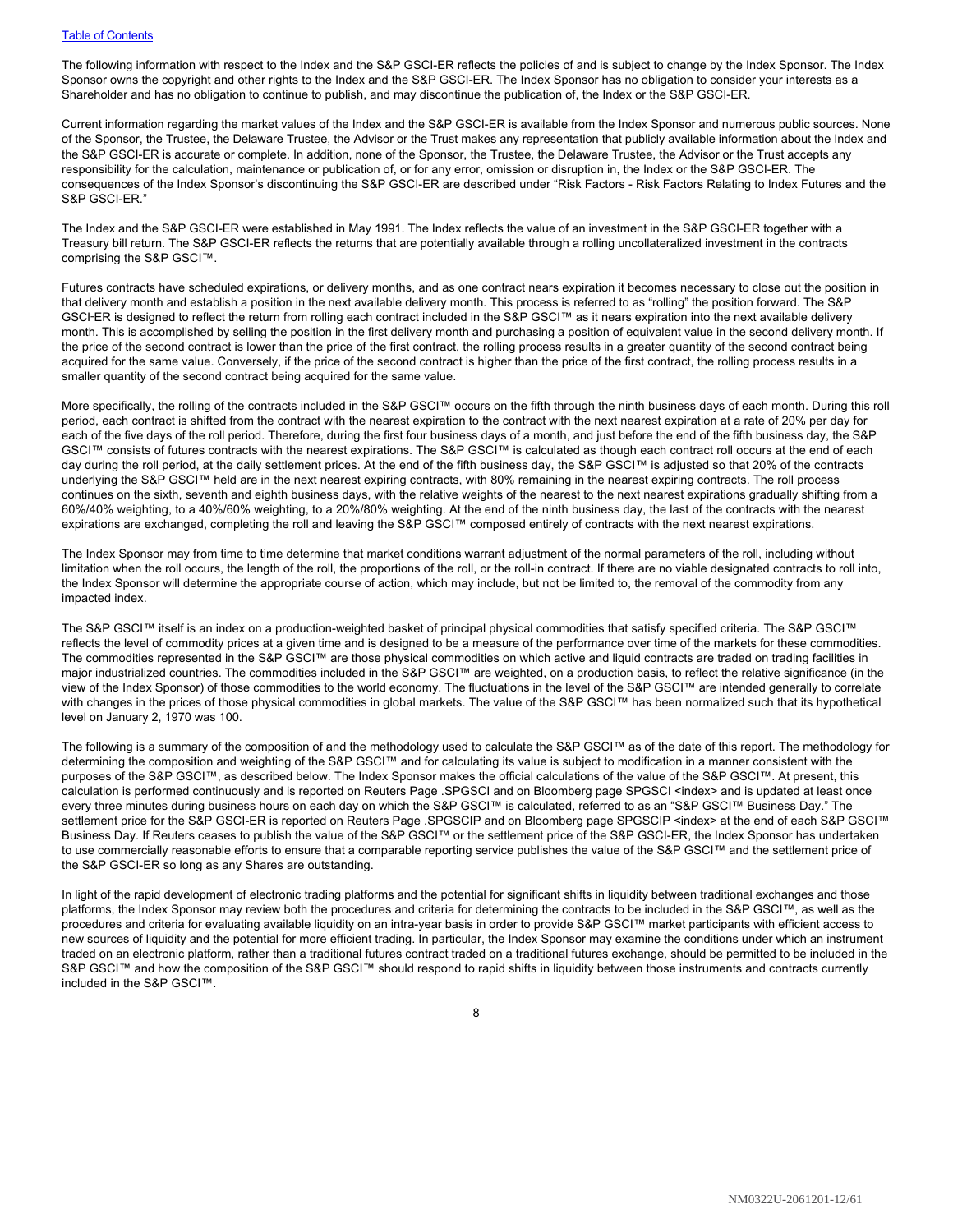# **The Index Committee and Commodity Index Advisory Panel**

The Index Sponsor has established an index committee to oversee the daily management and operations of the S&P GSCI™ (the "Index Committee"), and is responsible for all analytical methods and calculation in the indices. The Index Committee is composed of full-time professional members of the Index Sponsor's staff. At each meeting, the Index Committee reviews any issues that may affect index constituents, statistics comparing the composition of the indices to the market, commodities that are being considered as candidates for addition to an index, and any significant market events. In addition, the Index Committee may revise index policy covering rules for selecting commodities or other matters.

The Index Sponsor considers information about changes to its indices and related matters to be potentially market moving and material. Therefore, all Index Committee discussions are confidential.

Generally, all references in this report to any methodology-related decisions made by the Index Sponsor represent decisions made by the Index Committee. The Index Committee has indicated that it may also make exceptions when applying the index methodology and rules described in its published materials, as summarized in this report.

In addition to the daily governance of indices and maintenance of index methodologies, at least once within any 12-month period, the Index Committee reviews the methodology to ensure the indices continue to achieve the stated objectives, and that the data and methodology remain effective. In certain instances, the Index Sponsor may publish a consultation inviting comments from external parties.

In addition to the Index Committee, the Index Sponsor has established a commodity indexed advisory panel to assist it with the operation of the S&P GSCI™ (the "Commodity Index Advisory Panel"). The Commodity Index Advisory Panel meets on an annual basis and at other times at the request of the Index Committee. The principal purpose of the Commodity Index Advisory Panel is to advise the Index Committee with respect to, among other things, the calculation of the S&P GSCI™, the effectiveness of the S&P GSCI™ as a measure of commodity futures market performance and the need for changes in the composition or the methodology of the S&P GSCI™. The Commodity Index Advisory Panel acts solely in an advisory and consultative capacity. The Index Committee makes all decisions with respect to the composition, calculation and operation of the S&P GSCI™. Certain of the members of the Commodity Index Advisory Panel may be affiliated with clients of S&P. Also, certain of the members of the Commodity Index Advisory Panel may be affiliated with entities which, from time to time, may have investments linked to the S&P GSCI™, either through transactions in the contracts included in the S&P GSCI™, futures contracts on the S&P GSCI™ or derivative products linked to the S&P GSCI™.

# **Composition of the S&P GSCI**™

Currently, in order to be included in the S&P GSCI™, a contract must be on a physical commodity and may not be on a financial commodity (e.g., securities, currencies, interest rates, etc.). The contracts on a particular commodity need not require physical delivery by their terms in order for the commodity to be considered a physical commodity. In addition, the contract must satisfy the following eligibility criteria:

- (1) The contract must have a specified expiration or term or provide in some other manner for delivery or settlement at a specified time, or within a specified time period, in the future.
- (2) The contract must, at any given point in time, be available for trading at least five months prior to its expiration or such other date or time period specified for delivery or settlement.
- (3) The trading facility on which the contract is traded must allow market participants to execute spread transactions, through a single order entry, between the pairs of contract expirations included in the S&P GSCI™ that, at any given point in time, will be involved in the rolls to be affected in the next three roll periods.
- (4) The contract must be denominated in U.S. dollars and traded on or through an exchange, facility or other platform, referred to as a "trading facility," that has its principal place of business or operations in a country that is a member of the Organization for Economic Cooperation and Development during the relevant calculation period for the S&P GSCI™.
- (5) The price of the relevant contract that is used as a reference or benchmark by market participants, referred to as the "daily contract reference price," generally must have been available on a continuous basis for at least two years prior to the proposed date of inclusion in the S&P GSCI™. In appropriate circumstances, the Index Sponsor may determine that a shorter time period is sufficient or that historical daily contract reference prices for that contract may be derived from daily contract reference prices for a similar or related contract.
- (6) Volume data with respect to the contract must be available, from sources that the Index Sponsor believes to be reasonably reliable, for at least the three months immediately preceding the date on which the determination is made.
- (7) A contract that is not included in the S&P GSCI™ at the time of determination and that is based on a commodity that is not represented in the S&P GSCI™ at that time must, in order to be added to the S&P GSCI™ at that time, have an annualized total dollar value traded over the relevant period of at least \$15 billion. The "total dollar value traded" is the dollar value of the total quantity of the commodity underlying transactions in the relevant contract and any related contract over the period for which the calculation is made, based on the average of the daily contract reference prices on the last day of each month during the period.
- (8) A contract that is already included in the S&P GSCI™ at the time of determination and that is the only contract on the relevant commodity included in the S&P GSCI™ must, in order to continue to be included in the S&P GSCI™ after that time, have an annualized total dollar value traded over the relevant period of at least \$5 billion and at least \$10 billion during at least one of the three most recent annual periods used in making the determination.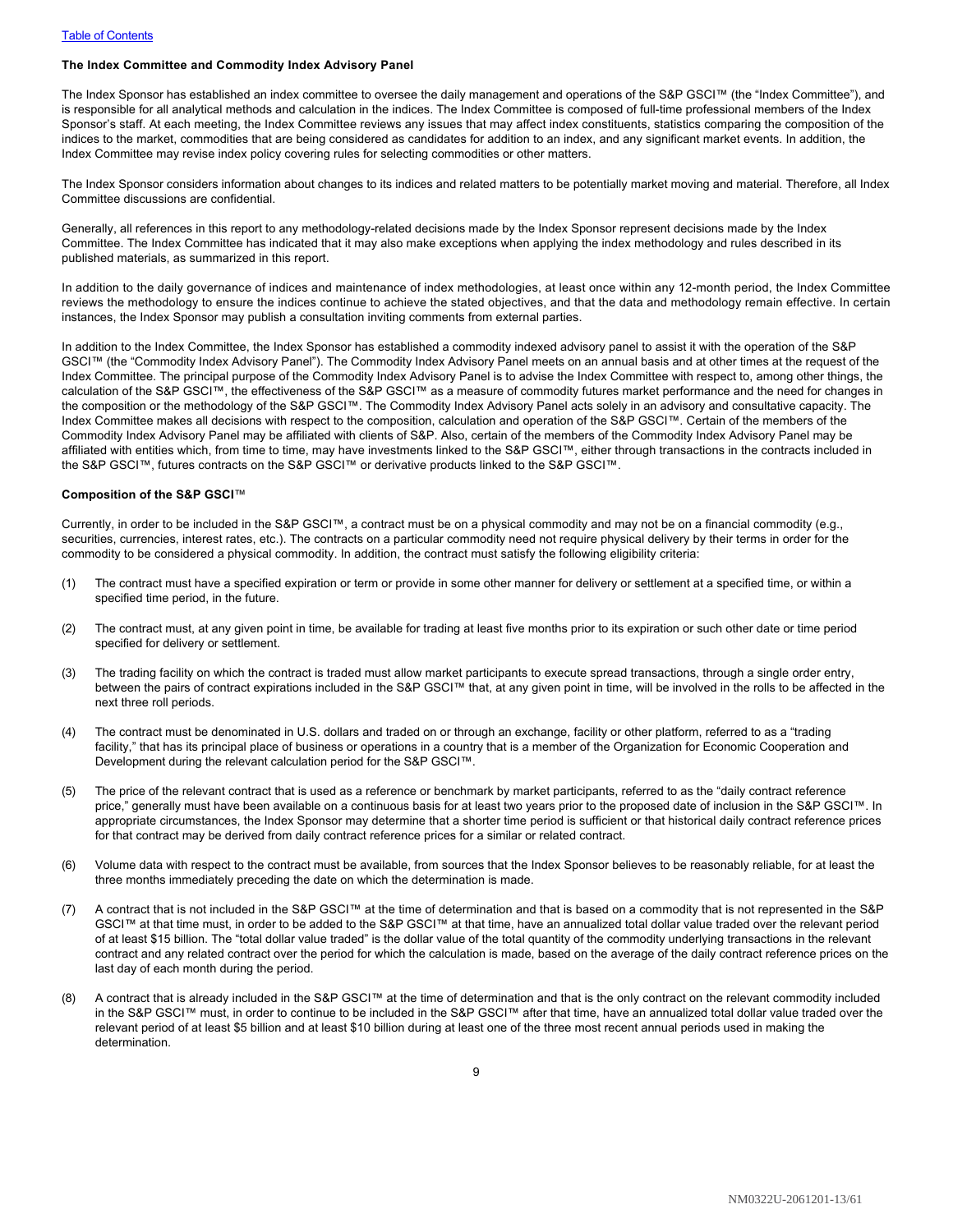# **[Table of Contents](#page-3-0)**

- (9) A contract that is not included in the S&P GSCI™ at the time of determination and that is based on a commodity on which there are one or more contracts already included in the S&P GSCI™ at that time must, in order to be added to the S&P GSCI™ at that time, have an annualized total dollar value traded over the relevant period of at least \$30 billion.
- (10) A contract that is already included in the S&P GSCI™ at the time of determination and that is based on a commodity on which there are one or more contracts already included in the S&P GSCI™ at that time must, in order to continue to be included in the S&P GSCI™ after that time, have an annualized total dollar value traded over the relevant period of at least \$10 billion and at least \$20 billion during at least one of the three most recent annual periods used in making the determination.
- (11) A contract that is already included in the S&P GSCI™ at the time of determination must, in order to continue to be included after that time, have a reference percentage dollar weight of at least 0.10%. The "reference percentage dollar weight" of a contract represents the current value of the quantity of the underlying commodity that is included in the S&P GSCI™ at a given time. This figure is determined by dividing (A) the product of the contract production weight of each contract, or "CPW," and the average of its daily contract reference prices on the last day of each month during the relevant period, by (B) the sum of the products in (A) for all contracts included in the S&P GSCI™. The contract production weight of a contract is calculated by the Index Sponsor based on world production and trading volume.
- (12) A contract that is not included in the S&P GSCI™ at the time of determination must, in order to be added to the S&P GSCI™ at that time, have a reference percentage dollar weight of at least 1.00%.
- (13) In the event that two or more contracts on the same commodity satisfy the eligibility criteria:
	- (a) Such contracts will be included in the S&P GSCI™ in the order of their respective total quantity traded during the relevant period (determined as the total quantity of the commodity underlying transactions in the relevant contract), with the contract having the highest total quantity traded being included first, provided that no further contracts will be included if such inclusion would result in the portion of the S&P GSCI™ attributable to that commodity exceeding a particular level; and
	- (b) If additional contracts could be included with respect to several commodities at the same time, that procedure is first applied with respect to the commodity that has the smallest portion of the S&P GSCI™ attributable to it at the time of determination. Subject to the other eligibility criteria described above, the contract with the highest total quantity traded on that commodity will be included. Before any additional contracts on the same commodity or on any other commodity are included, the portions of the S&P GSCI™ attributable to all commodities are recalculated. The selection procedure described above is then repeated with respect to the contracts on the commodity that then has the smallest portion of the S&P GSCI™ attributable to it.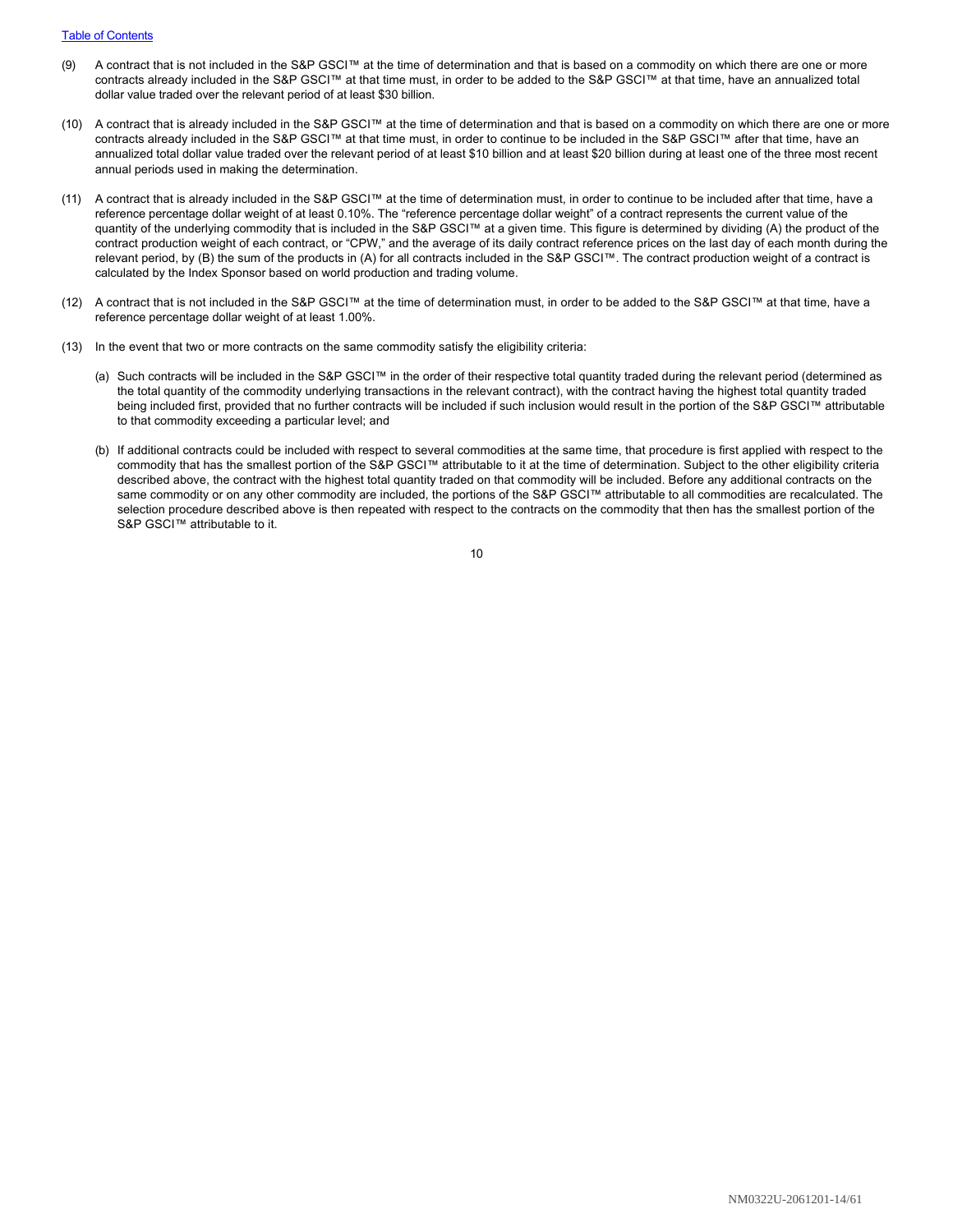In applying volume data for purposes of calculating the S&P GSCI, the Index Sponsor may make any such adjustments as it believes to be reasonably necessary in order to take into account any unique or unusual factors with respect to the relevant commodity.

The contracts currently included in the S&P GSCI™ are futures contracts traded on the New York Mercantile Exchange, Inc. ("NYM"), ICE Futures U.S. ("ICE-US"), ICE Futures Europe ("ICE-UK"), the CME, the Chicago Board of Trade ("CBT"), the Kansas City Board of Trade ("KBT"), the COMEX Division of the New York Mercantile Exchange, Inc. ("CMX") and the London Metal Exchange ("LME").

The futures contracts included in the S&P GSCI™, their percentage dollar weights, their market symbols and the exchanges on which they are traded, in each case as of January 31, 2022, are as follows:

|                        | <b>Dollar Weights</b>           |                       |                         |
|------------------------|---------------------------------|-----------------------|-------------------------|
| Commodity              | January 31, 2022 <sup>(a)</sup> | Ticker <sup>(b)</sup> | <b>Trading Facility</b> |
| Crude Oil              | 21.50%                          | CL                    | NYM / ICE               |
| <b>Brent Crude Oil</b> | 15.25%                          | LCO                   | ICE - UK                |
| Corn                   | 7.21%                           | $\mathsf{C}$          | <b>CBT</b>              |
| Gold                   | 5.73%                           | GC                    | <b>CMX</b>              |
| Copper                 | 5.55%                           | <b>MCU</b>            | <b>MCU</b>              |
| Soybeans               | 4.98%                           | S                     | <b>CBT</b>              |
| Gas Oil                | 4.66%                           | <b>LGO</b>            | ICE - UK                |
| Live Cattle            | 4.14%                           | LC                    | LC                      |
| <b>Aluminum</b>        | 3.88%                           | <b>MAL</b>            | <b>LME</b>              |
| Chicago Wheat          | 3.83%                           | W                     | <b>CBT</b>              |
| <b>Heating Oil</b>     | 3.72%                           | <b>HO</b>             | <b>NYM</b>              |
| <b>Unleaded Gas</b>    | 3.66%                           | RB                    | <b>NYM</b>              |
| <b>Natural Gas</b>     | 2.88%                           | <b>NG</b>             | NYM / ICE               |
| Lean Hogs              | 2.21%                           | LH                    | <b>CME</b>              |
| Sugar                  | 1.88%                           | <b>SB</b>             | ICE - US                |
| Kansas Wheat           | 1.70%                           | <b>KW</b>             | <b>KBT</b>              |
| Cotton                 | 1.36%                           | CT                    | ICE - US                |
| <b>Feeder Cattle</b>   | 1.15%                           | FC                    | <b>CME</b>              |
| <b>Nickel</b>          | 1.09%                           | <b>MNI</b>            | <b>LME</b>              |
| Zinc                   | 1.08%                           | <b>MZN</b>            | LME                     |
| Coffee                 | 0.76%                           | KC                    | ICE - US                |
| Silver                 | 0.71%                           | SI                    | <b>CMX</b>              |
| Lead                   | 0.68%                           | <b>MPB</b>            | <b>LME</b>              |
| Cocoa                  | 0.38%                           | CC                    | ICE - US                |

(a) The futures contracts included in the S&P GSCI™ and their percentage dollar weights, among other matters, may change. Source: S&P. Used with permission.

(b) Tickers are Reuters RIC Codes.

The quantity of each of the contracts included in the S&P GSCI™ is determined on the basis of a five-year average, referred to as the "world production average," of the production quantity of the underlying commodity as published by sources determined by the Index Sponsor to be reasonably accurate and reliable. However, if a commodity is primarily a regional commodity, based on its production, use, pricing, transportation or other factors, the Index Sponsor may calculate the weight of that commodity based on regional, rather than world, production data. At present, natural gas is the only commodity the weights of which are calculated on the basis of regional production data, with the relevant region defined as North America.

The five-year moving average is updated annually for each commodity included in the S&P GSCI™, based on the most recent five-year period for which complete data for all commodities is available. The data is generally reported on a two-year lag. The CPWs used in calculating the S&P GSCI™ are derived from world or regional production averages, as applicable, of the relevant commodities, and are calculated based on the total quantity traded for the relevant contract and the world or regional production average, as applicable, of the underlying commodity. However, if the volume of trading in the relevant contract, as a multiple of the production levels of the commodity, is below specified thresholds, the CPW of the contract is reduced until the threshold is satisfied. This is designed to ensure that trading in each contract is sufficiently liquid relative to the production of the commodity.

In addition, the Index Sponsor performs this calculation on a monthly basis and, if the multiple of any contract is below the prescribed threshold, the composition of the S&P GSCI™ is reevaluated, based on the criteria and weighting procedure described above. This procedure is undertaken to allow the S&P GSCI™ to shift from contracts that have lost substantial liquidity into more liquid contracts during the course of a given year. As a result, it is possible that the composition or weighting of the S&P GSCI™ will change on one or more of these monthly evaluation dates. The likely circumstances under which the Index Sponsor would be expected to change the composition of the Index during a given year, however, are (1) a substantial shift of liquidity away from a contract included in the Index as described above, or (2) an emergency, such as a natural disaster or act of war or terrorism, that causes trading in a particular contract to cease permanently or for an extended period of time. In either event, the Index Sponsor is expected to publish the nature of the changes, through websites, news media or other outlets, with as much prior notice to market participants as is reasonably practicable. Moreover, regardless of whether any changes have occurred during the year, the Index Sponsor reevaluates the composition of the S&P GSCI™ at the conclusion of each year, based on the above criteria. Other commodities that satisfy that criteria, if any, are expected to be added to the S&P GSCI™. Commodities included in the S&P GSCI™ that no longer satisfy that criteria, if any, are expected to be deleted.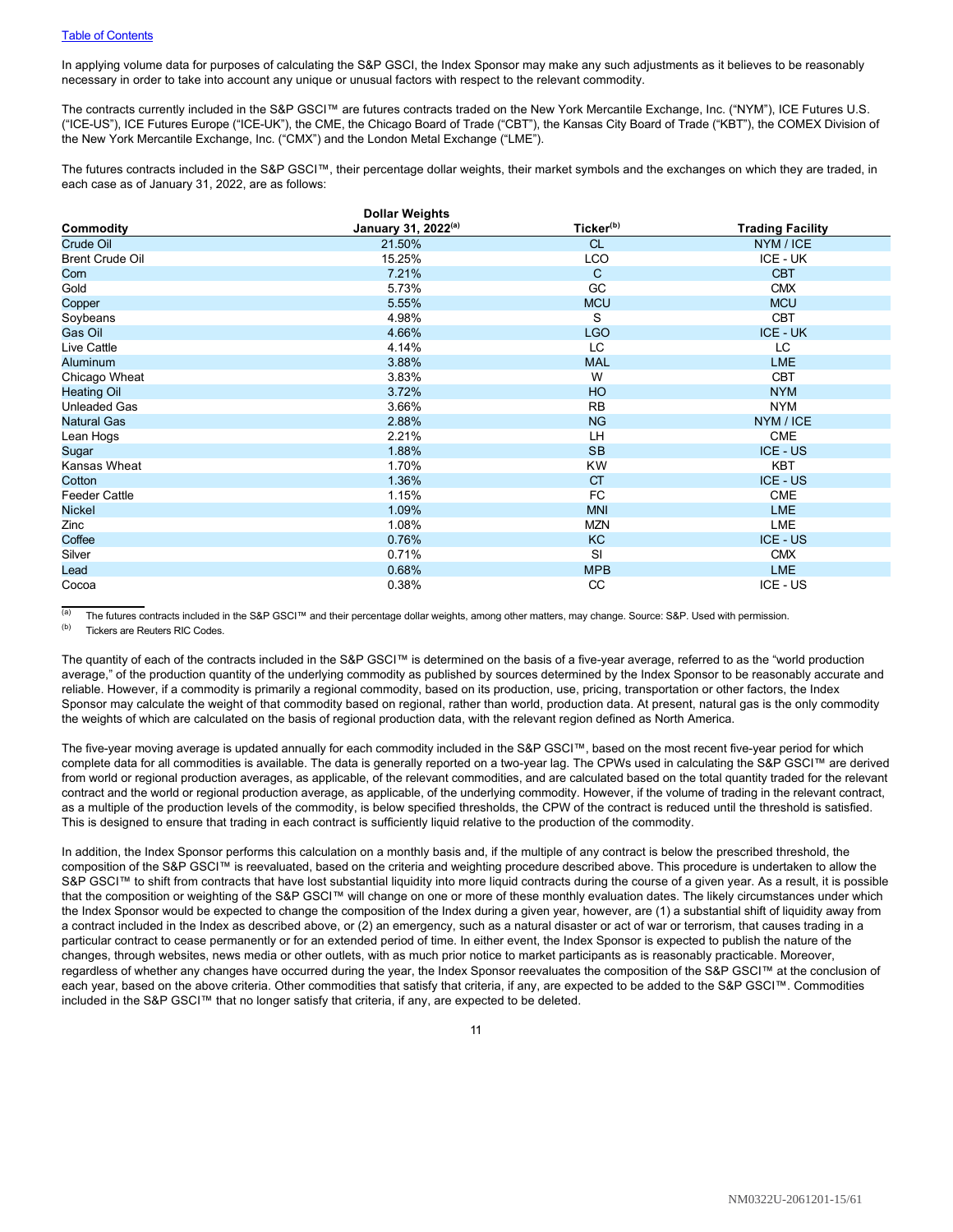# **Contract Expirations**

The S&P GSCI™ is composed of actively traded contracts with scheduled expirations and it can be calculated only by reference to the prices of contracts for specified expiration, delivery or settlement periods (the "Contract Expirations"). The Contract Expirations included in the S&P GSCI™ for each commodity during a given year are designated by the Index Sponsor, in consultation with the Index Committee, provided that each contract must be an "Active Contract." An "Active Contract" for this purpose is a liquid, actively-traded contract with respect to a particular contract included in the S&P GSCI™ and contract expiration, as defined or identified by the relevant trading facility or, if no such definition or identification is provided by the relevant trading facility, as defined by standard custom and practice in the industry.

If a trading facility deletes one or more Contract Expirations, the S&P GSCI™ is calculated during the remainder of the year in which that deletion occurs on the basis of the remaining Contract Expirations designated by the Index Sponsor. If a trading facility ceases trading in all Contract Expirations relating to a particular contract, the Index Sponsor may designate a replacement contract on the commodity. The replacement contract must satisfy the eligibility criteria for inclusion in the S&P GSCI™. To the extent practicable, the replacement is expected to be effected during the next monthly review of the composition of the S&P GSCI™. If that timing is not practicable, the Index Sponsor is expected to determine the date of the replacement based on a number of factors, including the differences between the existing contract and the replacement contract with respect to contractual specifications and Contract Expirations. In addition, in certain circumstances where two consecutive Contract Expirations for a commodity have not been made available for trading on or through the relevant trading facility, the Index Sponsor may determine to take action in response, including deleting the related Contract Expiration or such commodity from the S&P GSCI.

The deletion of a Contract Expiration, designation of a replacement contract, or the elimination of a commodity from the Index because of the absence of a replacement contract could affect the value of the Index and the S&P GSCI-ER, and the effect of any such changes is uncertain.

# **Total Dollar Weight of the S&P GSCI**™

The total dollar weight of the S&P GSCI™ is the sum of the dollar weights of each of the underlying commodities. The dollar weight of each such commodity on any given day is equal to:

- the daily contract reference price;
- multiplied by the appropriate CPW; and
- during a roll period, the appropriate "roll weights" (discussed below).

The daily contract reference price used in calculating the dollar weight of each commodity on any given day is the most recent daily contract reference price made available by the relevant trading facility, except that the daily contract reference price for the most recent prior day is used if the exchange is closed or otherwise fails to publish a daily contract reference price on that day. In addition, if the trading facility fails to make a daily contract reference price available or publishes a daily contract reference price that, in the reasonable judgment of the Index Sponsor, reflects manifest error, the relevant calculation is delayed until the price is made available or corrected; provided, that, if the price is not made available or corrected by 4:00 p.m. (New York time), the Index Sponsor may determine the appropriate daily contract reference price for the applicable futures contract in its reasonable judgment for purposes of the relevant S&P GSCI™ calculation.

It is generally considered unlikely that a trading facility will fail to publish a daily contract reference price in the regular course of business, because the price is required to margin open positions in the relevant contracts. It is possible, however, that a trading facility will fail to publish a daily contract reference price under emergency or extraordinary conditions, such as in the event of a natural disaster, act of war or terrorist attack, that prevent trading or cause a termination of trading on a given day. A manifest error in a daily contract reference price is also unlikely to occur, but is nevertheless possible. This could arise, for example, in the event of a system malfunction that results in the published daily contract reference price being outside the range of trading for the relevant day. In that instance, it would be clear that the published price could not be correct and the Index Sponsor would likely disregard that price.

# **Contract Daily Return**

The contract daily return on any given day is equal to (1) (A) the sum, for each of the commodities included in the S&P GSCI™, of the applicable daily contract reference price on the relevant contract multiplied by the appropriate CPW and the appropriate "roll weight," divided by (B) the total dollar weight of the S&P GSCI™ on the preceding day, minus (2) one.

The "roll weight" of each commodity reflects the fact that the positions in contracts must be liquidated or rolled forward into more distant Contract Expirations as they near expiration. If actual positions in the relevant markets were rolled forward, the roll would likely need to take place over a period of days. Since the S&P GSCI™ is designed to replicate the performance of actual investments in the underlying contracts, the rolling process incorporated in the S&P GSCI™ also takes place over a period of days at the beginning of each month, referred to as the "roll period." On each day of the roll period, the "roll weights" of the first nearby Contract Expirations on a particular commodity and the more distant Contract Expiration into which it is rolled are adjusted, so that the hypothetical position in the contract on the commodity that is included in the S&P GSCI™ is gradually shifted from the first nearby Contract Expiration to the more distant Contract Expiration.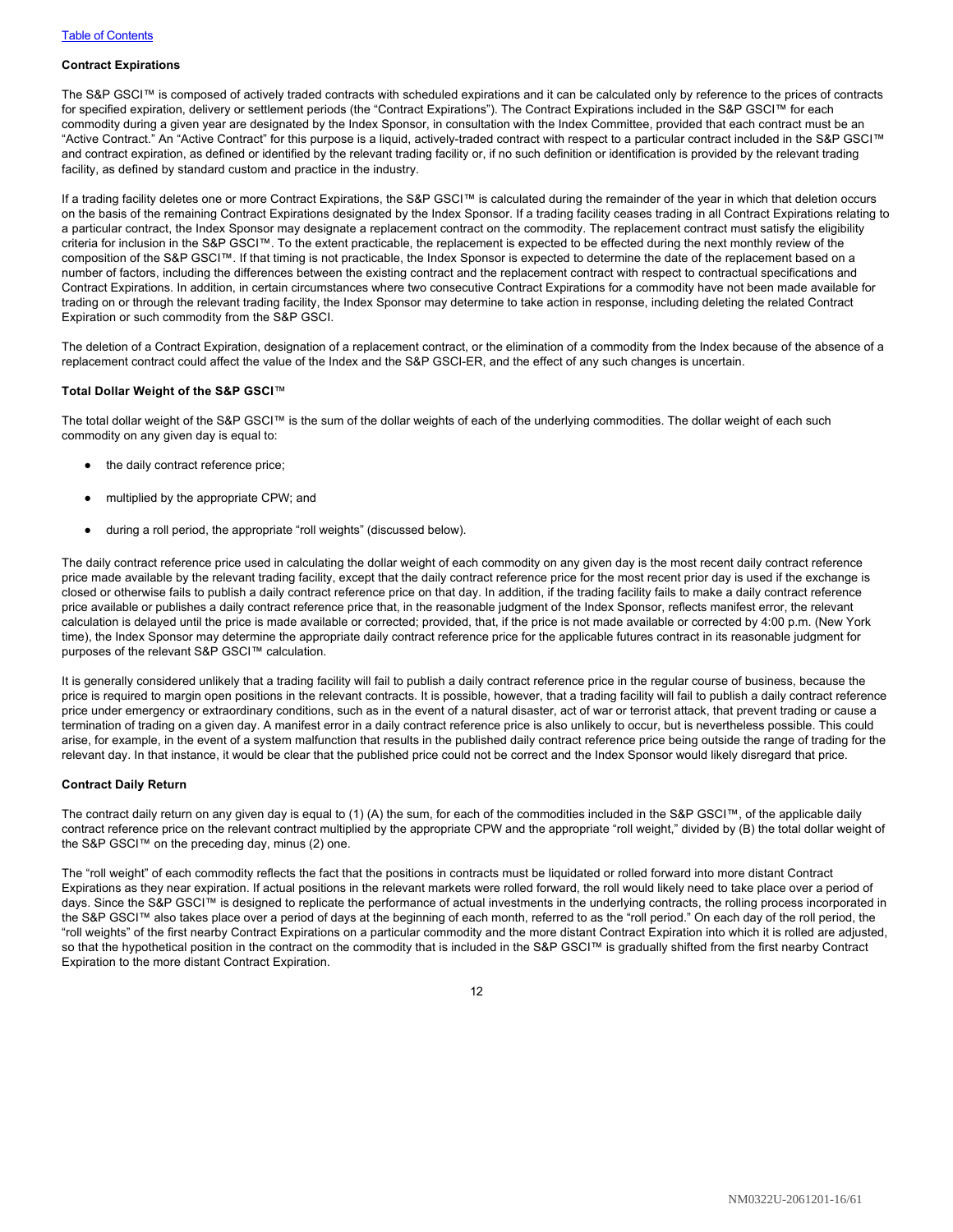If on any day during a roll period any of the following conditions exists, the portion of the roll that would have taken place on that day is deferred until the next day on which these conditions do not exist:

- the contract is not available for trading on that day, the related trading facility is not scheduled to be open for trading for at least three hours, or no daily contract reference price is available for a given Contract Expiration;
- any such price represents the maximum or minimum price for that contract month, based on exchange price limits, referred to as a "Limit Price";
- the daily contract reference price published by the relevant trading facility reflects manifest error, or that price is not published by 4:00 p.m. (New York time). In that event, the Index Sponsor may, but is not required to, determine a daily contract reference price and complete the relevant portion of the roll based on that price; provided, that, if the trading facility publishes a price before the opening of trading on the next day, the Index Sponsor will revise the portion of the roll accordingly; or
- trading in the relevant contract terminates prior to its scheduled closing time.

If any of these conditions exist throughout the roll period, the roll with respect to the affected contract will be effected in its entirety on the next day on which these conditions no longer exist.

#### **Calculation of the S&P GSCI-ER**

The value of the S&P GSCI-ER on any S&P GSCI™ Business Day is equal to the product of (1) the value of the S&P GSCI-ER on the immediately preceding S&P GSCI™ Business Day multiplied by (2) one plus the contract daily return on the S&P GSCI™ Business Day on which the calculation is made.

#### **Calculation of the Index**

The value of the Index on any S&P GSCI™ Business Day is equal to the product of (1) the value of the Index on the immediately preceding S&P GSCI™ Business Day multiplied by (2) one plus the sum of the contract daily return and the Treasury bill return on the S&P GSCI™ Business Day on which the calculation is made, multiplied by (3) one plus the Treasury bill return for each non-S&P GSCI™ Business Day since the immediately preceding S&P GSCI™ Business Day. The Treasury bill return is the return on a hypothetical investment at a rate equal to the interest rate on a specified U.S. Treasury bill.

#### <span id="page-16-0"></span>**Item 1A. Risk Factors.**

#### **Risk Factors Relating to Commodities Markets**

*The value of the Shares depends on the value of Index Futures, which fluctuates based on the prices of commodity futures contracts reflected in the S&P GSCI-ER. These prices may be volatile, thereby creating the potential for losses regardless of the length of time you intend to hold your Shares.*

Because the price of the Shares depends on the value of the Index Futures held by the Trust, the value of the Shares fluctuates based on the prices of commodity futures contracts reflected in the S&P GSCI-ER. Commodity prices may be volatile. Commodity prices are generally affected by, among other factors, the cost of producing, transporting and storing commodities, changes in consumer or commercial demand for commodities, the hedging and trading strategies of producers and consumers of commodities, speculative trading in commodities by commodity pools and other market participants, disruptions in commodity supply, weather, political and other global events, global economic factors and government intervention in or regulation of the commodity or commodity futures markets. These factors cannot be controlled by the Trust. Accordingly, the price of the Shares could change substantially and in a rapid and unpredictable manner. This exposes you to a potential loss on your investment in the Shares, regardless of the length of time you intend to hold your Shares. Such risks may be exacerbated as a result of the COVID-19 pandemic and other factors.

With regard to oil, a variety of factors can affect the price of oil and in turn the related Index Futures, including sudden and significant increases or decreases in production or available supply or significant increases or decreases in demand due to natural factors, epidemics, technological factors, tension and competition between oil exporting nations, war or other geopolitical conflicts, civil unrest and sabotage, fluctuations in the reserve capacity, large purchases by governmental entities and competition from other energy sectors. Such risks historically and recently have led, and in the future could lead, to significant market volatility, which could impact the Index Futures held by the Trust and negatively impact the price of the Shares. Such risks may be exacerbated as a result of the COVID-19 pandemic and other factors.

In April 2020, the collapse of demand for fuel as a result of economic conditions relating to COVID-19 and other factors created an oversupply of crude oil that rapidly filled most available oil storage facilities. As a result, market participants that had agreed to take delivery of crude oil under the May 2020 WTI crude oil futures contract were at risk of default. In response, certain market participants took the extreme measure of selling their futures contracts at a negative price. This caused the May 2020 WTI crude oil futures contract to trade at a negative price. If all or a significant portion of the futures contracts reflected in the S&P GSCI ER were to reach a negative price, you could lose your entire investment.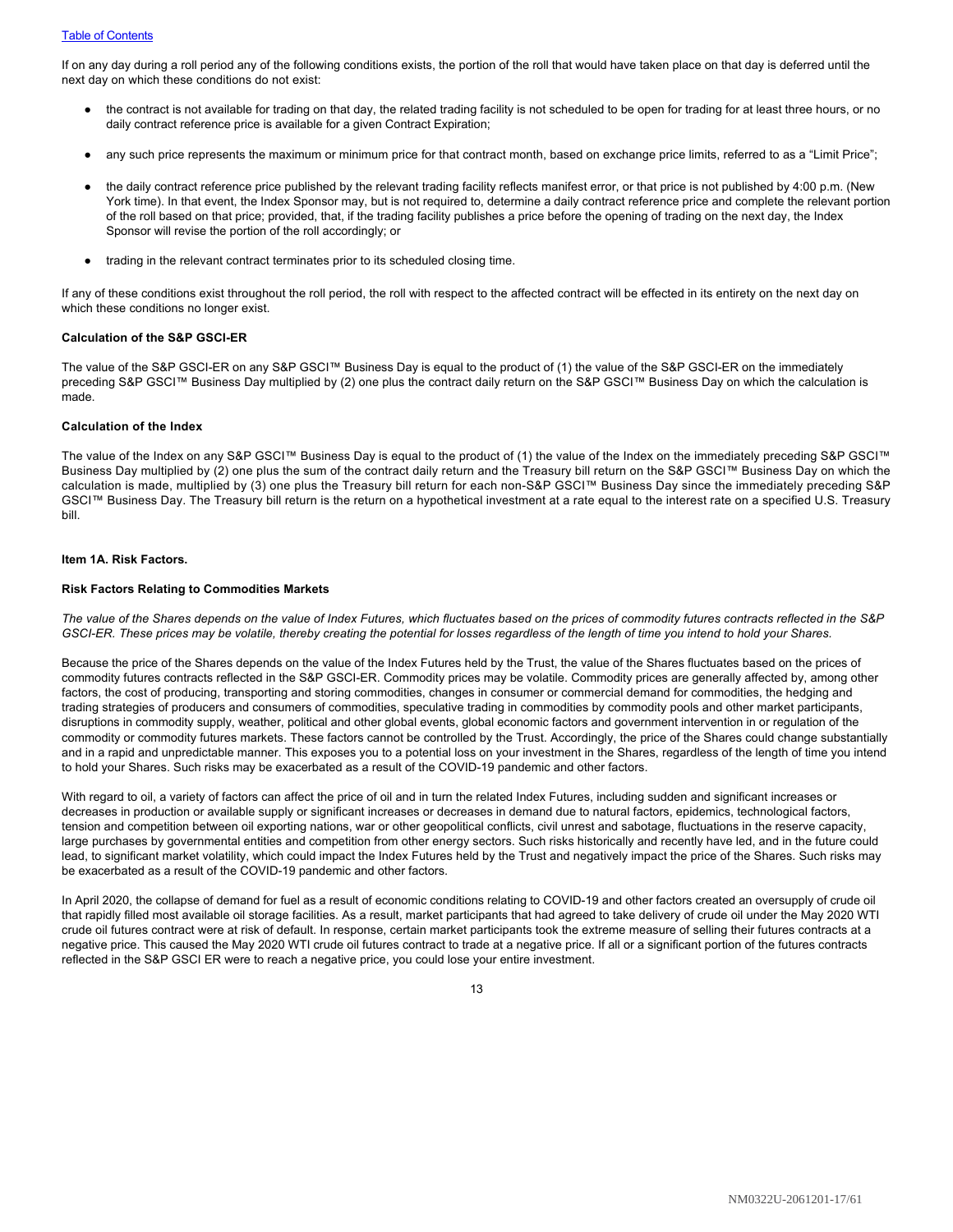The following events, among others, would generally result in a decline in the price of the Shares:

- A significant increase in hedging activity by producers of the underlying commodities. Should producers of the commodities underlying the S&P GSCI-ER increase their hedging of their future production through forward sales or other short positions, this increased selling pressure could depress the price of one or more of the underlying commodities, which could adversely affect the price of the Shares.
- A significant change in the attitude of speculators and investors toward the futures contracts or commodities underlying the S&P GSCI-ER. Should the speculative community take a negative view towards one or more of the underlying futures contracts or commodities, it could cause a decline in the price of the Index Futures, which may reduce the price of the Shares.
- Based on market conditions, futures contracts underlying the S&P GSCI-ER may trade or settle at or below zero, and the zero or negative value will be used in the calculation of impacted indices, including the S&P GSCI-ER. A zero or negative value in respect of one or more underlying futures contracts may result in a zero or negative value in respect of the S&P GSCI-ER and, consequently, the Index Futures, adversely affecting the value of the Shares.
- Significant reductions in the size of positions permitted to be owned by the Trust or others in Index Futures or in the futures contracts and/or commodities composing the S&P GSCI-ER, for example, as a result of more restrictive position limits or position limit exemptions or more expansive position aggregation requirements, could reduce liquidity and depress the price of the S&P GSCI-ER and/or the underlying futures contracts or commodities, adversely affecting the value of your Shares.

Conversely, several factors could trigger a temporary increase in the price of the futures contracts or commodities underlying the S&P GSCI-ER and, consequently, the Index Futures. In that case, you could buy Shares at prices affected by the temporarily high commodity prices, and you could subsequently incur losses when the causes for the temporary increase disappear.

*Historical performance of the Index and the S&P GSCI-ER is no guide to their future performance or to the performance of the Shares.*

Past performance of the Index and the S&P GSCI-ER is not necessarily indicative of their future performance or of the performance of the Shares. There can be no guarantee that the level of the Index or the S&P GSCI-ER will increase. You may lose some or all of your investment in the Shares.

*Commodity futures trading may be illiquid. In addition, suspensions or disruptions of market trading in the commodities markets and related futures markets may adversely affect the value of your Shares.*

The commodity futures markets are subject to temporary distortions or other disruptions due to various factors, including the lack of liquidity, congestion, disorderly markets, manipulation, limitations on deliverable supplies, the participation of speculators, government regulation and intervention, technical and operational or system failures, nuclear accidents, terrorism, riots and acts of God. In addition, U.S. futures exchanges and some foreign exchanges have regulations that limit the amount of fluctuation in futures contract prices that may occur during a single business day. These limits are generally referred to as "daily price fluctuation limits," and the maximum or minimum price of a contract on any given day as a result of these limits is referred to as a "limit price." Once the limit price has been reached in a particular contract, it is possible that no trades may be made at a different price. It is not certain how long any such price limits would remain in effect. Limit prices may have the effect of precluding trading in a particular contract or forcing the liquidation of contracts at disadvantageous times or prices, consequently affecting the value of the S&P GSCI-ER. Further, the Clearing FCM or its account holders may represent, directly or indirectly, a substantial portion of the short-side interest in the Index Futures market. The existence of such a limited number of market participants could cause or exacerbate temporary distortions, especially those distortions resulting from illiquidity.

Any of these circumstances could adversely affect the value of the Index Futures held by the Trust and therefore, the value of your Shares. In addition, these circumstances could also limit trading in the Index Futures, which could affect the calculation of the NAV and the trading price of the Shares.

Accordingly, these limits may result in a NAV that differs, and may differ significantly, from the NAV that would prevail in the absence of such limits. If Baskets are created or redeemed at a time when these price limits are in effect, the creation or redemption price will reflect the price limits as well.

In calculating the S&P GSCI-ER, if the relevant trading facility does not publish a settlement price as scheduled, or publishes a settlement price that, in the reasonable judgment of the Index Sponsor, is manifestly incorrect, the Index Sponsor may determine the settlement price in its reasonable judgment. In addition, if any day on which the Index Sponsor calculates the S&P GSCI-ER is a day on which a relevant trading facility for a contract on a commodity that underlies the S&P GSCI-ER is not open, then the Index Sponsor uses the settlement price for that contract as of the last day on which that trading facility was open. In these circumstances, the value of the Index Futures and the value of your Shares may be adversely affected.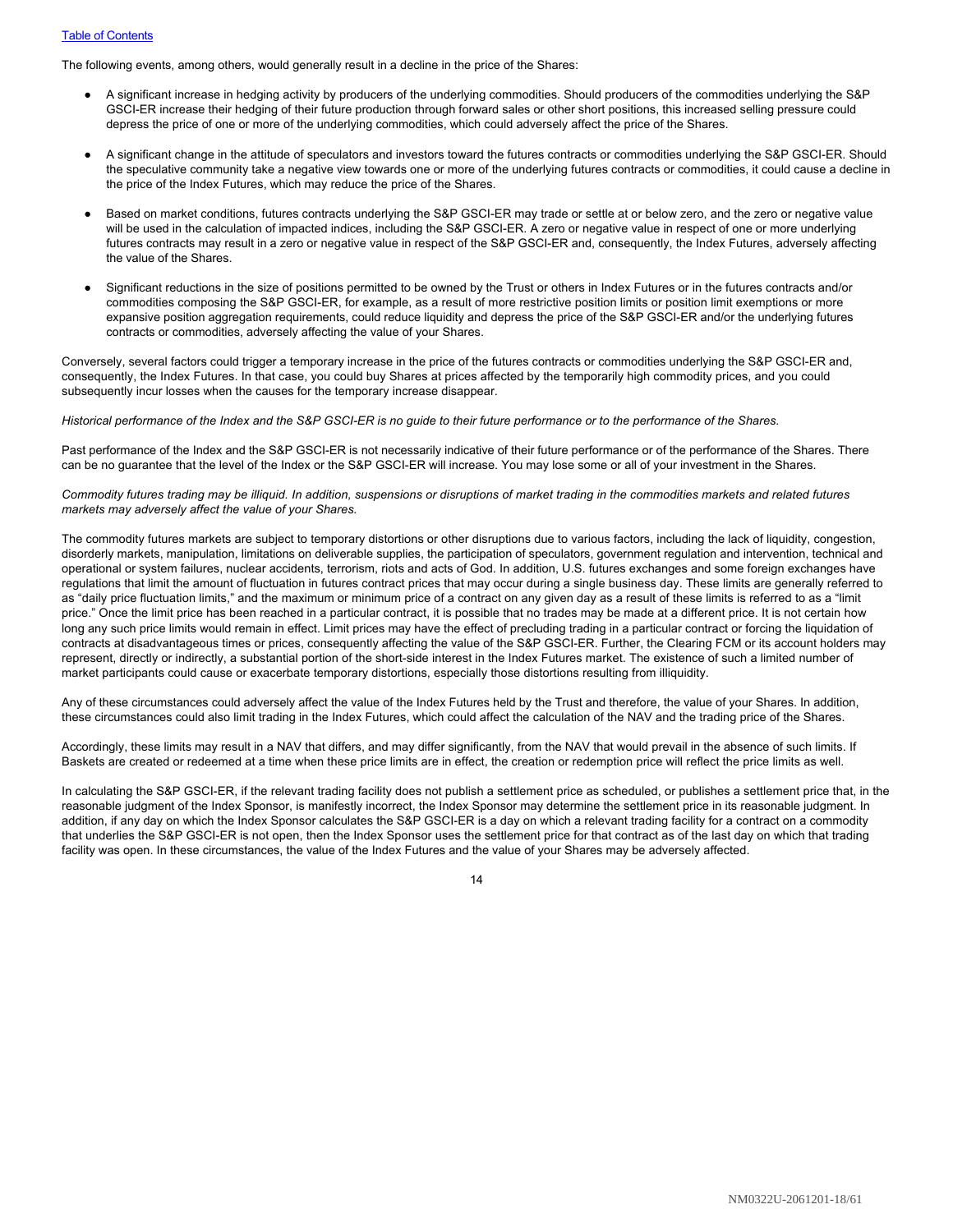*The absence of* "*backwardation*" *or the existence of* "*contango*" *in the prices of the commodities included in the S&P GSCI-ER may adversely affect the value of your Shares.*

As the futures contracts that underlie the S&P GSCI-ER near expiration, they are replaced by contracts that have a later expiration. Thus, for example, a contract purchased in March may specify a June expiration. As that contract nears expiration, it may be replaced by selling the June contract and purchasing the contract expiring in September. This process is referred to as "rolling." Historically, the prices of some futures contracts (generally those relating to commodities that are typically consumed immediately rather than stored) have frequently been higher for contracts with shorter-term expirations than for contracts with longer-term expirations, which is referred to as "backwardation." In these circumstances, absent other factors, the sale of the earlier contract would take place at a price that is higher than the price at which the later contract is purchased, thereby allowing the contract holder to purchase a greater quantity of the later contract. While some of the contracts included in the S&P GSCI-ER have historically exhibited periods of backwardation, backwardation will likely not exist at all times. Moreover, some of the commodities reflected in the S&P GSCI-ER have historically exhibited characteristics typical of "contango" markets rather than backwardation. Contango markets are those in which the prices of contracts are higher in the distant delivery months than in the nearer delivery months due to the costs of long-term storage of a physical commodity prior to delivery or other factors. The forward price of a commodity futures contract may also fluctuate between backwardation and contango.

The absence of backwardation or the existence of contango in the commodity markets could result in losses, which could adversely affect the value of the S&P GSCI-ER and accordingly, decrease the value of your Shares. Moreover, because the Trust must pay certain ongoing fees and expenses, the value of the Shares may decrease even in periods where commodity prices are otherwise stationary.

While contango and backwardation are consistently present in trading in the commodity markets, such conditions can be exacerbated by market forces. For example, following the onset of the COVID-19 pandemic, as a result of an excess supply of crude oil and weak demand as well as disputes among oil‑producing countries regarding limitations on oil production, the crude oil futures markets experienced extraordinarily high levels of contango in the first half of 2020, resulting in a negative price in the May 2020 WTI crude oil futures contract on April 20, 2020.

The effects of rolling futures contracts under such conditions generally are more severe than rolling futures contracts in the absence of such conditions. Such conditions may continue to exist, which could adversely affect the value of the S&P GSCI-ER and the Index Futures and, accordingly, adversely affect the value of your Shares.

*Regulatory developments with respect to the futures and over-the-counter derivatives markets, and in particular, with respect to speculative trading in futures contracts and over-the-counter derivatives involving commodities and commodity indices, could adversely affect the value of your Shares.*

Many bills have been introduced in the U.S. Congress targeting excessive speculation in commodities and commodity indices, including by institutional index funds, on regulated futures markets and in the over-the-counter ("OTC") derivatives markets. Many of these legislative proposals have not been enacted but could be in the future.

In 2010, Congress adopted certain anti-speculative proposals in the Dodd-Frank Wall Street Reform and Consumer Protection Act (the "Dodd-Frank Act"). These provisions of the Dodd-Frank Act have been interpreted by the CFTC to require the CFTC to expand its existing speculative position limits regime that is applicable to certain agricultural commodity futures (and options thereon), as appropriate, to a wider range of listed futures and options on physical commodities (including certain energy, metals and agricultural products) as well as to economically equivalent swaps. Pursuant to the provisions of the Dodd-Frank Act described above, the CFTC proposed regulations in January 2020 (withdrawing previous proposals from 2013 and 2016), that would impose new spot month federal position limits. Previously in December 2016, the CFTC adopted final position aggregation requirements.

In October 2020, the CFTC approved final rule amendments (the "Final Position Limits Rules") to its regulations of federal position limits on futures and options on certain energy, metal, and agricultural commodities and economically equivalent swaps (collectively, "Referenced Contracts"). Among other things, the Final Position Limits Rules include federal spot month position limits for derivatives contracts associated with 25 physical commodities (i.e., the nine "legacy" agricultural contracts already subject to federal position limits together with 16 new agricultural, metals and energy contracts). The Final Position Limits Rules were effective March 15, 2021, and a compliance date of January 1, 2022 applies to position limits for the 16 non-legacy contracts that are subject to federal position limits for the first time under the Final Position Limits Rules.

The Final Position Limits Rules include as Referenced Contracts a number of the futures contracts included in the S&P GSCI-ER and as of the date of this report, such contracts represent a substantial portion of the weight of the S&P GSCI-ER. Consequently, under the Final Position Limits Rules, the maximum positions that market participants can hold for the spot month in the Referenced Contracts that underlie the S&P GSCI-ER are limited, which could reduce the liquidity of such Referenced Contracts and adversely affect the performance of the S&P GSCI-ER and the value of your Shares. Moreover, because the relative weights of the commodities in the S&P GSCI-ER are largely determined based on the trading volume of the futures contracts designated for such commodities, a reduction in the trading volume of such futures contracts could significantly alter the weights of the futures contracts underlying the S&P GSCI-ER, which could have further adverse effects on the level of the S&P GSCI-ER and the value of your Shares. The risks presented by the Final Position Limits Rules also arise with respect to existing federal limits on certain agricultural commodity futures contracts, which include futures contracts underlying the S&P GSCI-ER.

The Final Position Limits Rules also revise the definition of "bona fide hedging transaction or position," including revisions to expand the current list of enumerated bona fide hedging activities that are exempt from position limits rules and to provide more flexibility for market participants to qualify for bona fide hedge exemptions. Such revisions may affect the hedging and investing activities of participants in the markets for the Index Futures and the futures contracts and commodities underlying the S&P GSCI-ER, which in turn could reduce the liquidity and adversely affect the pricing of the Index Futures and such futures contracts and commodities. Any of these effects could increase volatility in and otherwise adversely affect the price of the Shares.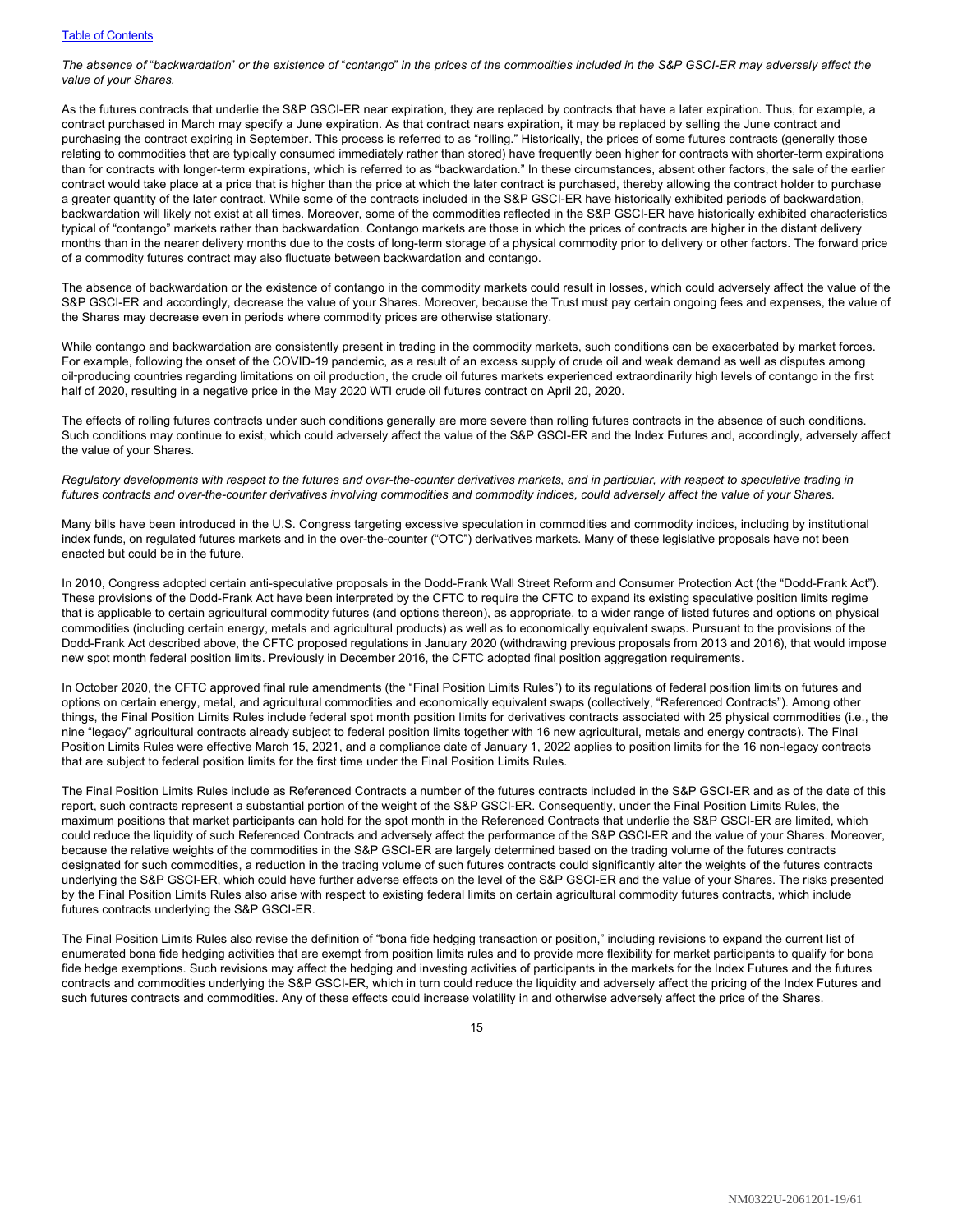With respect to the position aggregation rules adopted by the CFTC in December 2016, those final rules, which became effective on February 14, 2017, expand the circumstances requiring persons to aggregate Referenced Contracts that are owned or controlled by such persons. Specifically, the final aggregation rules require a person holding positions in multiple commodity pools with substantially identical trading strategies to aggregate the pools' positions in Referenced Contracts, on a pro-rata basis, with other positions in Referenced Contracts held or controlled by such person. These aggregation rules will apply to all commodity derivative contracts that are subject to position limits under the Final Position Limits Rules. CFTC staff has granted relief, until August 12, 2022, from various conditions and requirements in the final aggregation rules, including the "substantially identical trading strategies" aggregation requirement. Under this relief, a person would not be required to aggregate positions on the basis of the "substantially identical trading strategies" aggregation requirement unless the person is holding or controlling the trading of positions in multiple accounts or commodity pools with substantially identical trading strategies in order to willfully circumvent applicable position limits. Although Index Futures are not among the Referenced Contracts identified in the Final Position Limits Rules, if federal position limits are extended to Index Futures or if the Exchange adopts similar aggregation rules, some participants in the market for Index Futures may be encumbered in trying to hedge their exposure, which could reduce liquidity in such Index Futures and the futures contracts and commodities underlying the S&P GSCI-ER and adversely affect the value of the Shares.

In addition to the Final Position Limits Rules, the CFTC could propose other rules that may lower the applicable position limits, apply position limits to a broader range of contracts (including commodity index contracts such as the Index Futures) or further restrict position limit exemptions. If any of these actions is taken, such measures could further reduce the size of positions that the Trust and other investors could hold directly in Index Futures and the underlying futures contracts and commodities, with potential reductions in liquidity and adverse effects on the pricing of Index Futures. See also "The value of the Shares depends on the value of Index Futures, which fluctuates based on the prices of commodity futures contracts reflected in the S&P GSCI-ER. These prices may be volatile, thereby creating the potential for losses regardless of the length of time you intend to hold your Shares."

#### *The Trust may be negatively impacted by the effects of the spread of illnesses or other public health emergencies on the global economy and the markets and service providers relevant to the performance of the Trust.*

An outbreak of an infectious respiratory illness, COVID-19, caused by a novel coronavirus was first detected in China in December 2019 and has now been spread globally. This outbreak has resulted in travel restrictions, closed international borders, enhanced health screenings at ports of entry and elsewhere, disruption of and delays in healthcare service preparation and delivery, prolonged quarantines, cancellations, supply chain disruptions, disruptions in markets, lower consumer demand, layoffs, defaults and other significant economic impacts, as well as general concern and uncertainty. Further, certain markets in which the Trust may invest may be subject to closures, and there can be no assurance that the ability to invest in Index Futures will continue in any segment of the markets in which the Trust invests, when any resumption of trading will occur or, once such markets resume trading, whether they will face further closures. Any suspension of the ability to invest in the Index Futures in which the Trust invests will impact the Trust's ability to purchase Index Futures and could cause the Trust to suspend the issuance of new Shares.

The outbreak will continue to have serious negative effects on social, economic and financial systems, including significant uncertainty and volatility in the financial markets. The outbreak has caused increased volatility in the market for the Index Futures and the underlying futures contracts, which has led to increased trading spreads in the Index Futures and the underlying futures contracts, a higher than usual number of trading or price limits for certain underlying futures, reduced liquidity in the markets for the underlying futures contracts, and increased premium or discount in the Shares. A prolonged outbreak could result in an increase of the costs of the Trust, affect liquidity in the market for the Index Futures or the underlying futures contracts, as well as the correlation between the price of the Shares and the net asset value of the Trust, any of which could adversely affect the value of your Shares. In addition, the outbreak could also impair the information technology and other operational systems upon which the Trust's service providers, including the Sponsor, the Trustee and the Advisor, rely, and could otherwise disrupt the ability of employees of the Trust's service providers to perform essential tasks on behalf of the Trust. The impact of this outbreak has adversely affected the economies of many nations and the entire global economy and may impact individual issuers and capital markets in ways that cannot be foreseen. In the past, governmental and quasi-governmental authorities and regulators throughout the world have at times responded to major economic disruptions with a variety of fiscal and monetary policy changes, including, but not limited to, direct capital infusions into companies and other issuers, new monetary tools and lower interest rates. An unexpected or sudden reversal of these policies, or the ineffectiveness of these policies, is likely to increase volatility in the market for the Index Futures or the underlying futures contracts, which could adversely affect the price of the Shares. Other infectious illness outbreaks that may arise in the future could have similar impacts or other unforeseen effects. Public health crises caused by the outbreak may exacerbate other pre-existing political, social and economic risks in certain countries or globally. The duration of the outbreak and its effects cannot be determined with certainty.

# **Risk Factors Relating to Index Futures and the S&P GSCI-ER**

*The trading of various Index Futures presents risks unrelated to the S&P GSCI-ER that could adversely affect the value of your Shares*.

Although Index Futures are based on the S&P GSCI-ER, the value of the Index Futures could be affected by factors that do not directly affect the S&P GSCI-ER and, accordingly, the value of the Index Futures and the level of the S&P GSCI-ER may vary from each other. The activities of market participants in trading Index Futures, or in trading other instruments related to the S&P GSCI-ER, could affect the value of the Index Futures independent of any change in the S&P GSCI-ER and adversely affect the correlation between the value of the Index Futures and the level of the S&P GSCI-ER.

The prices of the various Index Futures are expected to reflect supply and demand in the market for such Index Futures, which in turn may reflect market expectations at any given time about prospective changes in the level of the S&P GSCI-ER and other market conditions. In this way, trading in the market for an Index Futures contract might cause a divergence between the price of such Index Futures contract and the level of the S&P GSCI-ER. Similarly, actions by the applicable Exchange with respect to Index Futures, such as the imposition of trading or price limits, could adversely affect this correlation. In these circumstances, it is possible that changes in the NAV, which is calculated based on the value of the Index Futures, will not adequately reflect changes in the level of the S&P GSCI-ER. In the event of market disruptions with respect to the Index Futures, such as a suspension of trading by the related Exchange as a result of market activity, systems or communications failures or other causes, the value of the Index Futures and the level of the S&P GSCI-ER could diverge, which could adversely affect the value of the Shares.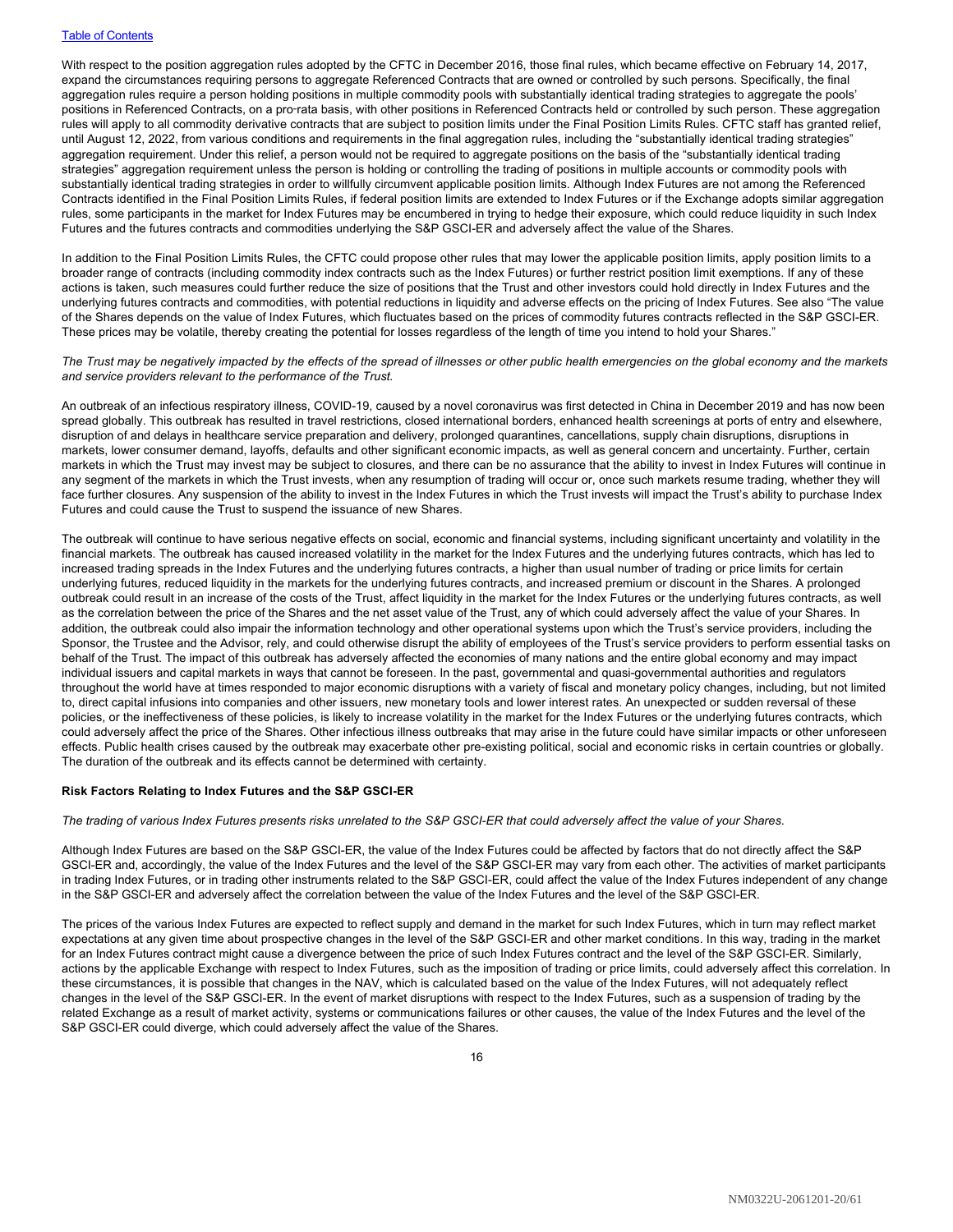Although arbitrage activity by market participants is expected to have the effect of reducing or mitigating divergence between the value of the Index Futures and the level of the S&P GSCI-ER, such arbitrage activity may not fully offset any divergence at all times during which the Shares are outstanding. During any period the Trust is trading Index Futures of more than one type, differences in the settlement values of such Index Futures, to the extent not offset by arbitrage activity between such Index Futures, may limit the expected benefits of, or otherwise adversely affect, arbitrage activity between the Shares and the Index Futures. In the event that any such divergence between the value of the Index Futures and the level of the S&P GSCI-ER exists from time to time, changes in the NAV, which is calculated based on the value of the Index Futures, may not adequately reflect changes in the level of the S&P GSCI-ER, which could adversely affect the value of the Shares. The impact of certain of these considerations may be heightened in cases where the Trust's positions are concentrated in a particular Index Futures contract or in cases where the Trust represents a substantial portion of the open interest in a particular Index Futures contract.

In addition, other actions taken by an Exchange, including rule changes relating to clearing fees, margin requirements, or the minimum price fluctuations applicable to an Index Futures contract, may result in economic, tax or other consequences to market participants that trade or hold Index Futures. Such actions may result in consequences that adversely affect Shareholders without necessarily affecting the correlation between the settlement price of the Index Futures and the level of the S&P GSCI-ER.

# *The S&P GSCI-ER may in the future include contracts that are not traded on regulated futures exchanges and that offer different or diminished protections to investors.*

Currently, the S&P GSCI-ER is composed exclusively of futures contracts traded on designated contract markets ("DCMs"), or regulated futures exchanges. The S&P GSCI-ER may in the future include contracts (such as swaps and forward contracts) traded in the over-the-counter market or on trading facilities that are subject to lesser degrees of regulation or, in some cases, no substantive regulation. As a result, trading in such contracts, and the manner in which prices and volumes are reported by the relevant trading facilities, may not be subject to the same provisions of, and the protections afforded by, the CEA or other applicable statutes and related regulations that govern trading on regulated futures exchanges. In addition, many electronic trading facilities do not have significant trading histories. As a result, the trading of contracts on such facilities and the inclusion of such contracts in the S&P GSCI-ER may be subject to risks not presented by most exchange-traded futures contracts, including risks related to the liquidity and price histories of the relevant contracts.

# *Changes in the composition and valuation of the S&P GSCI-ER may adversely affect your Shares.*

The composition of the S&P GSCI-ER may change over time as additional commodities satisfy the eligibility criteria or commodities currently included in the S&P GSCI-ER fail to satisfy those criteria. The weighting factors applied to each commodity included in the S&P GSCI-ER change annually, based on changes in commodity production statistics and changes in the trading volume of the related futures contracts. In addition, the Index Sponsor may modify the method for determining the composition and weighting of the S&P GSCI-ER and for calculating its value. The methodology for determining the contracts to be included in the S&P GSCI-ER may be modified from time to time. Such changes could adversely affect the value of your Shares or otherwise affect the risks associated with owning the Shares, such as by increasing relative concentrations in particular commodities and causing the value of the Shares to become more sensitive to fluctuations in the prices of those commodities. For more information about the methodology for determining the composition and weighting of the S&P GSCI-ER, see "Business — The Index and the S&P GSCI-ER."

Based on market conditions, futures contracts included in the S&P GSCI-ER may trade or settle at or below zero, and the zero or negative value will be used in the calculation of impacted indices, including the S&P GSCI-ER. Zero or negative values of futures contracts included in the S&P GSCI-ER occurring during a roll period may impact the composition of the S&P GSCI-ER.

For example, based on market conditions, the Index Committee may elect to implement an unscheduled designated contract roll in relation to the normal parameters of the roll of one or more futures contracts included in the S&P GSCI-ER. Among other things, this may entail adjustments to when the roll occurs, the length of the roll, the proportions of the roll, or the roll-in contract.

In the event of the foregoing circumstances, the Index Committee has indicated it will aim to conform to the index's objective to the greatest extent possible, and will typically roll into the next most viable contract as published in the methodology. However, the Index Committee retains the right to roll into a further dated contract based on market conditions at the time of its decision.

In the case of an unscheduled roll event, if there are no viable designated contracts to roll into, the Index Committee will convene and determine the appropriate course of action, which may include, but not be limited to, the removal of the contract from the S&P GSCI-ER. The Index Committee may review the contract roll schedule at any time and as market conditions warrant. Such changes could adversely affect the value of your Shares or otherwise affect the risks associated with owning the Shares, such as by increasing relative concentrations in particular commodities and causing the value of the Shares to become more sensitive to fluctuations in the prices of those commodities.

# *A cessation of publication of the S&P GSCI-ER could materially and adversely affect the activities of the Trust.*

The S&P GSCI-ER is administered, calculated and published by the Index Sponsor, which has the right to cease publication of the S&P GSCI-ER at its discretion at any time. Under the terms of its agreement with the CME, the Index Sponsor is required, if it ceases publication of the S&P GSCI-ER, to negotiate in good faith with the CME to permit the CME to continue to calculate the S&P GSCI-ER in order to permit Index Futures on the S&P GSCI-ER to continue to trade. However, even if the Index Sponsor satisfies its obligations under its agreement with the CME, the Sponsor may determine that, upon a cessation of publication of the S&P GSCI-ER, it is no longer advisable to invest in Index Futures and no other futures contract that reflects the performance of a successor or reasonably similar index presents an acceptable alternative investment, in which event the Trust may be liquidated.

# *Futures contracts (including the Index Futures) are not assets with intrinsic value.*

Trading in futures transfers the risk of future price movements from one market participant to another. This means that for every gain, there is an equal and offsetting loss. Futures contracts themselves (including Index Futures) are not assets with intrinsic value and simply reflect, in the case of cash-settled contracts, certain rights to payment or obligations to make payments to the other party to the contract, and in the case of physically-settled contracts, such as the futures contracts underlying the Index, an agreement to make or take delivery of a particular asset at a specified price. Accordingly, market participants taking the opposite side of the Trust's Index Futures trades may believe that the price of such Index Futures will move against the Trust, and the Trust may be at an informational or other disadvantage relative to such market participants.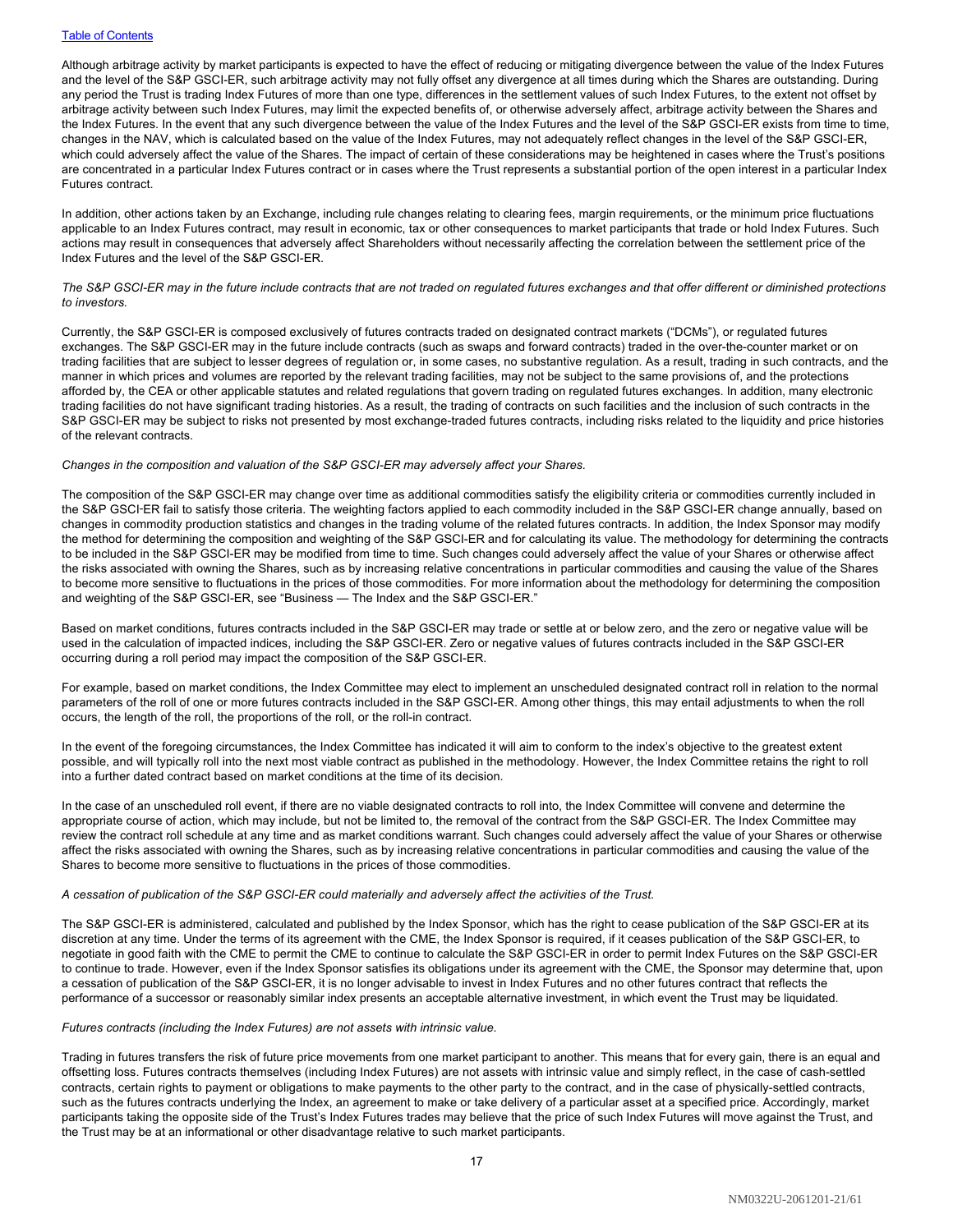*The Trust*'*s trading activity in Index Futures could expose it to additional risks.*

In order for the Trust to achieve its investment objective on an ongoing basis, it is anticipated that existing positions in Index Futures will need to be closed out and new positions in Index Futures will need to be established from time to time. The Trust may further close out of existing positions and establish new positions in Index Futures from time to time, including new positions in earlier expiring Index Futures, which may allow it to reduce its concentration in any particular Index Futures contract or to benefit from more liquid markets or otherwise beneficial market activity in Index Futures listed with different expirations or on different Exchanges. This activity is expected to cause the Trust to incur transaction costs, such as brokerage fees and commissions, and may cause the Shares to under-perform the Index. In particular, the prices obtained in connection with rolling Index Futures positions may be adversely affected by market conditions (including the possibility of market disruptions) and by the trading activities of other market participants, which may reflect market awareness of the Trust's position in its Index Futures. For example, if other market participants are able to anticipate the timing of the Trust's transactions, they may be able to execute transactions in advance of the Trust, which would allow these market participants to benefit from the transactions executed by the Trust but adversely affect the prices obtained by the Trust. In addition, if the Trust's Index Futures positions represent a significant part of the open long interest in such Index Futures, as historically has been the case from time to time, other market participants may take this into account, with a potential adverse impact on the prices at which the Trust is able to execute such transactions. There can be no assurance that the Trust will be able to effect its transactions in a manner that will allow it to avoid these risks. The Exchange may cease to list other Index Futures that the Trust will be able to roll its positions into, and any Index Futures listed by an Exchange in the future may have terms that differ from those currently held by the Trust.

*The liquidation of Index Futures could expose the Trust to the effects of temporary aberrations or distortions in the market, which could adversely affect the prices at which the Trust*'*s Index Futures positions are liquidated.*

If the Trust liquidates positions in Index Futures in order to satisfy redemption requests or to pay expenses and liabilities, it does so by entering sell orders with its Clearing FCM for execution on the Exchange. The resulting sales serve to offset a portion of the Trust's long positions in Index Futures. However, in entering sell orders, the Trust is subject to the risk that temporary aberrations or distortions will occur in the market at the time these sales are effected and that the prices received by the Trust on its sales could be adversely affected, thereby adversely affecting the value of the Shares. Such aberrations or distortions could occur as a result of trading activities by other market participants or actions taken by the Clearing FCM, an Exchange, other self-regulatory organizations or regulatory authorities, including the liquidation of the Trust's Index Futures to satisfy applicable margin requirements. If the Trust's Index Futures are liquidated at inopportune times or in a manner that causes a temporary market distortion, this may adversely affect the NAV and the value of your Shares.

# *The Clearing FCM or an Exchange*'*s clearing house could fail.*

In the event of the bankruptcy of the Clearing FCM or an Exchange's clearing house, the Trust could be exposed to a risk of loss with respect to its assets that are posted as margin. If such a bankruptcy were to occur, the Trust would be afforded the protections granted to customers of a FCM and participants to transactions cleared through a clearing house, under the United States Bankruptcy Code and applicable CFTC regulations. Such provisions generally provide for a pro rata distribution to customers of customer property held by the bankrupt FCM or an Exchange's clearing house if the customer property held by the FCM or the Exchange's clearing house is insufficient to satisfy all customer claims. In any case, there can be no assurance that these protections will be effective in allowing the Trust to recover all, or even any, of the amounts it has deposited as margin.

Bankruptcy of the Clearing FCM can be caused by, among other things, the default of one of the Clearing FCM's customers. In this event, the Exchange's clearing house is permitted to use the entire amount of margin posted by the Trust (as well as margin posted by other customers of the Clearing FCM) to cover the amounts owed by the bankrupt Clearing FCM. Consequently, the Trust could be unable to recover amounts due to it on its Index Futures positions, including assets posted as margin, and could sustain substantial losses, even if the level of the S&P GSCI-ER increases.

The Clearing FCM is subject to regulations relating to enhanced customer protections, risk management programs, internal monitoring and controls, capital and liquidity standards, customer disclosures and auditing and examination programs for FCMs. There can be no assurance that the implementation of these regulations will prevent losses to, or not materially adversely affect, the Trust or the Shareholders.

# *Recourse to the Index Sponsor may be limited.*

The Shares are not sponsored, endorsed, sold or promoted by the Index Sponsor. The Index Sponsor makes no representation or warranty, express or implied, to the owners of the Shares or any member of the public regarding the advisability of investing in securities generally or in the Shares particularly or the ability of the S&P GSCI™, the S&P GSCI-ER or the Index, including, without limitation, all sub-indices, to track the appropriate market performance.

The Index Sponsor's only relationship to the Sponsor, the Trustee, or the Trust is the licensing of certain trademarks, trade names of the Index Sponsor and the S&P GSCI™ and other intellectual property. The S&P GSCI™, the S&P GSCI-ER and the Index are determined and composed by the Index Sponsor and calculated by the Index Sponsor or its agents without regard to the Sponsor, the Trustee or the Trust. The Index Sponsor has no obligation to take the needs of the Sponsor, the Trustee, the Trust or the Shareholders into consideration in determining, composing or calculating the S&P GSCI™, the S&P GSCI-ER or the Index. The Index Sponsor is not responsible for and has not participated in the determination of the prices and the number of Shares or the timing of the issuance or sale of Shares or in the determination or calculation of the Basket Amount. The Index Sponsor has no obligation or liability in connection with the administration, marketing or trading of the Shares.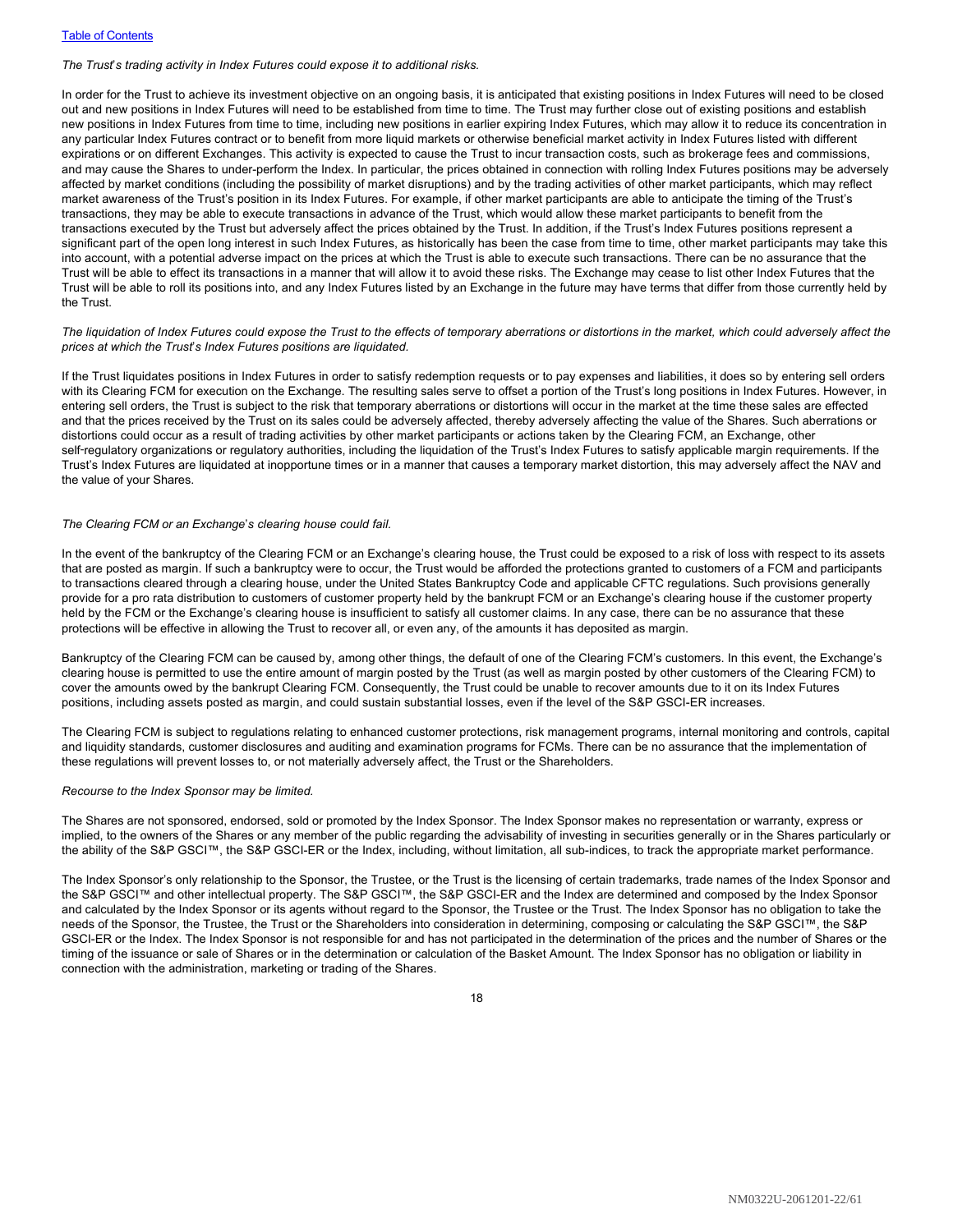The Index Sponsor does not guarantee the accuracy or the completeness of the S&P GSCI™, the S&P GSCI-ER or the Index or any data included therein, and the Index Sponsor disclaims any and all liability for any errors, omissions, or interruptions therein. The Index Sponsor makes no warranty, express or implied, as to the results to be obtained by the Trust, the Shareholders or any other person or entity from use of the S&P GSCI™, the S&P GSCI-ER or the Index or any data included therein. The Index Sponsor makes no express or implied warranties, and expressly disclaims all warranties of merchantability or fitness for a particular purpose or use, with respect to the S&P GSCI™, the S&P GSCI-ER or the Index or any data included therein. Without limiting any of the foregoing, the Index Sponsor expressly disclaims any and all liability for any special, punitive, indirect, or consequential damages (including lost profits), even if notified of the possibility of such damages.

# **Risk Factors Relating to the Trust**

*The returns on the Shares will not precisely correlate with the performance of the Index.*

The value of and returns on the Shares are expected to reflect the value of and returns on the Trust's underlying investments in Index Futures and the cash or other Collateral Assets used to collateralize the Index Futures positions. The returns on the Shares will not precisely correlate with the performance of the Index due to, among other factors, differences between the return on the Collateral Assets and the U.S. Treasury rate used to calculate the U.S. Treasury return component of the Index, timing differences, differences between the portion of the Trust's assets invested in Index Futures versus the portion of the return of the Index contributed by the S&P GSCI-ER, differences between the settlement price of Index Futures and the closing level of the S&P GSCI-ER and the payment of expenses and liabilities by the Trust.

*The Trust is a passive investment vehicle. The Trust is not actively managed and will be affected by a general decline in the price of commodities.*

The Advisor manages the Trust's assets in a manner that seeks to obtain returns that correspond generally, but are not necessarily identical, to the performance of the Index, before the payment of expenses and liabilities of the Trust. This means that the net asset value of the Trust and, consequently, the NAV are intended to generally track the Index when it is flat or declining, as well as when it is rising, and therefore, it is highly likely that the value of the Shares will be adversely affected by a decline in commodity futures prices reflected in the Index. The Advisor does not engage in any activities designed to obtain a profit from, or to ameliorate losses caused by, changes in the level of the Index or the S&P GSCI-ER or the value of the Collateral Assets, including making use of any of the hedging techniques available to professional commodity futures traders to attempt to reduce the risks of losses resulting from commodity price decreases.

# *Fees and expenses payable by the Trust are charged regardless of profitability and may result in a depletion of its assets.*

The Trust is subject to the fees and expenses described in this report, which are payable irrespective of profitability. These fees and expenses include an allocation to the Sponsor that accrues daily at an annualized rate of up to 0.75% of the Adjusted Net Asset Value of the Trust and is payable by the Trust monthly in arrears. The Sponsor's Fee may be adjusted by the Sponsor in its discretion from time to time to any amount up to 0.75% of the Adjusted Net Asset Value of the Trust. The Sponsor's Fee may not be adjusted to above 0.75% of the Adjusted Net Asset Value of the Trust absent an amendment to the Trust Agreement in accordance with its terms, and such an adjustment may only become effective thirty days after the Trustee has notified the registered holders of the amendment.

Interest earned on the assets posted as collateral is paid to the Trust and is used to pay the fixed fee to the Sponsor. A prolonged decline in interest rates could materially affect the amount of interest paid to the Trust. In the case of either an extraordinary expense and/or insufficient interest income to cover ordinary expenses, the Trust could be forced to liquidate its Index Futures positions to pay such expenses.

*The Trust*'*s ability to operate is dependent on the Sponsor, the Trustee, the Advisor and certain other key service providers and other parties.*

The Trust's ability to operate and to achieve its investment objective is dependent on a number of parties, including:

- the Sponsor, who exercises general oversight and authority over the Trust;
- the Trustee, who is responsible for the day-to-day administration of the Trust;
- the Trust Administrator, who provides certain administrative and custodial services to the Trust;
- the Advisor, who exercises general oversight over the Trust's investment activities;
- the Clearing FCM, through which the Trust transacts in Index Futures and maintains its Index Futures positions;
- the Exchange, through which the Trust's Index Futures transactions clear and settle;
- the Index Sponsor, who maintains the Index, and whose affiliates own the rights to the Index on which the Trust's investment objective is based;
- the Authorized Participants, whose creation and redemption activities allow Index Futures and Collateral Assets to be converted to Shares and vice versa, to help maintain the relationship between the Index and the Shares; and
- the tax administrator, who provides tax reporting and tax administrative services.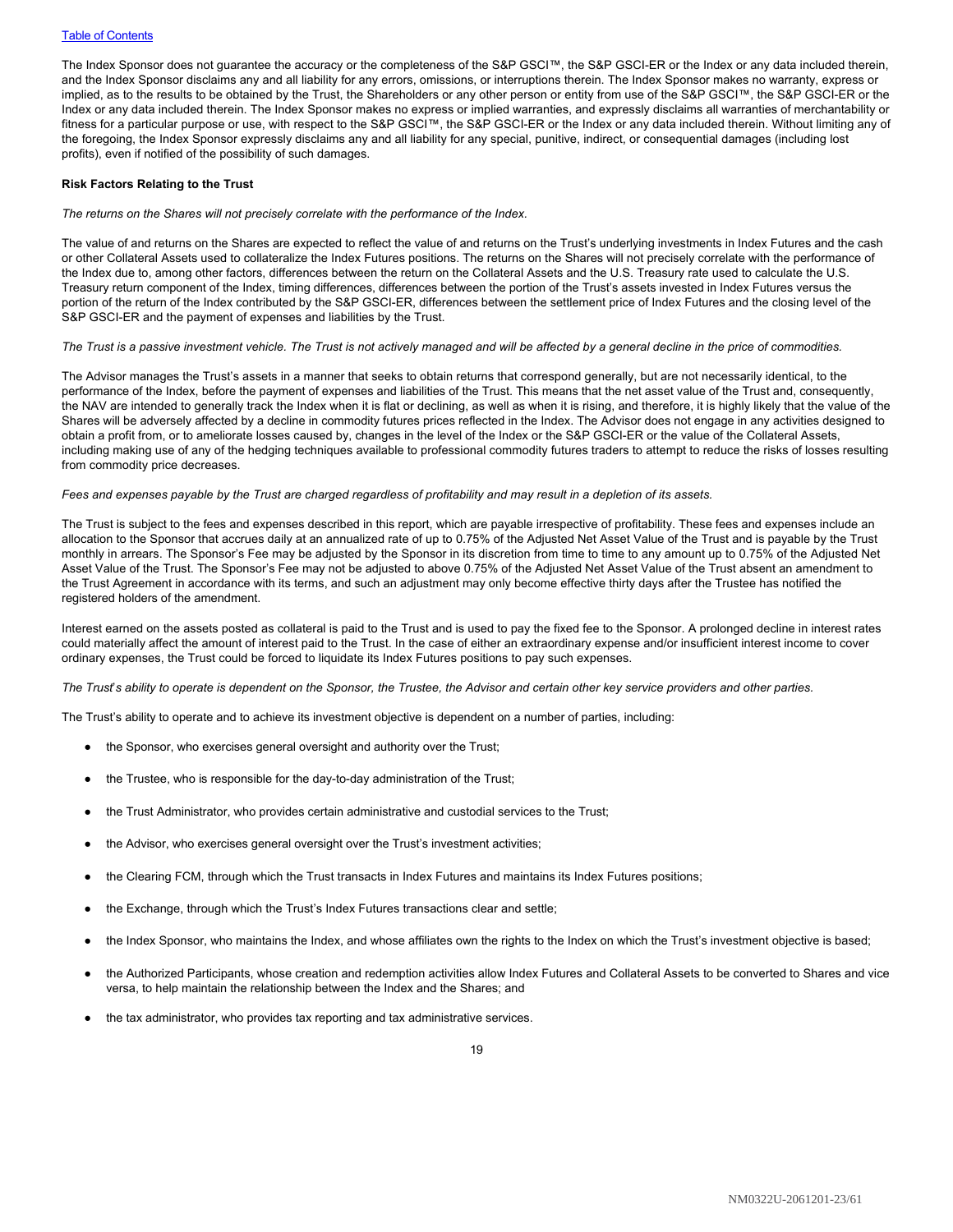Disruptions in the business of any of the foregoing parties or the termination of the Trust's relationship with any of the foregoing parties could adversely affect the Trust's operations. Shared ownership of a number of the foregoing parties may heighten this risk. The Sponsor, the Trustee and the Advisor are commonly controlled subsidiaries of BlackRock. The Clearing FCM and one of its affiliates are Authorized Participants. A number of the foregoing parties are publicly traded companies or subsidiaries of publicly traded companies, and a portion of their shares may be owned by one or more of the other foregoing parties.

# *The Trust is exposed to various operational risks.*

The Trust is exposed to various operational risks, including human error, information technology failures and failure to comply with formal procedures intended to mitigate these risks, and is particularly dependent on electronic means of communicating, record-keeping and otherwise conducting business. In addition, the Trust generally exculpates, and in some cases indemnifies, its service providers and agents with respect to losses arising from unforeseen circumstances and events, which may include the interruption, suspension or restriction of trading on or the closure of NYSE Arca, an Exchange, or an exchange on which the futures contracts underlying the Index trade, power or other mechanical or technological failures or interruptions, computer viruses, communications disruptions, work stoppages, natural disasters, fire, war, terrorism, riots, rebellions or other circumstances beyond the control of the Trust or its service providers and agents. Accordingly, the Trust generally bears the risk of loss with respect to these unforeseen circumstances and events to the extent relating to the Trust or the Shares, which may limit or prevent the Trust from generating returns corresponding to those of the Index or otherwise expose it to loss.

Although it is generally expected that the Trust's direct service providers and agents will have disaster recovery or similar programs or safeguards in place to mitigate the effect of such unforeseen circumstances and events, there can be no assurance that these safeguards are in place for all parties whose activities may affect the performance of the Trust, or that these safeguards, even if implemented, will be successful in preventing losses associated with such unforeseen circumstances and events. Nor can there be any assurance that the systems and applications on which the Trust relies will continue to operate as intended. In addition to potentially causing performance failures at, or direct losses to, the Trust, any such unforeseen circumstances and events or operational failures may further distract the service providers, agents or personnel on which the Trust relies, reducing their ability to conduct the activities on which the Trust is dependent. These risks cannot be fully mitigated or prevented, and further efforts or expenditures to do so may not be cost‑effective, whether due to reduced benefits from implementing additional or redundant safeguards or due to increases in associated maintenance requirements and other expenses that may make it more costly for the Trust to operate in more typical circumstances.

#### *The price you receive upon the sale of your Shares may be less than their NAV.*

Shares may trade at, above or below their NAV. The NAV fluctuates with changes in the market value of the Trust's assets. The trading price of Shares fluctuates in accordance with changes in the NAV, intraday changes in the value of the Index Futures and market supply and demand. The amount of the discount or premium in the trading price of the Shares relative to their NAV may be influenced by non-concurrent trading hours between NYSE Arca, the exchange on which the Shares trade, the Exchanges on which Index Futures trade, and the principal commodities markets on which the futures contracts in the S&P GSCI-ER trade. While the Shares are expected to trade on NYSE Arca until 4:00 p.m. (New York time), liquidity in the markets for the Index Futures and the futures contracts underlying the S&P GSCI-ER is expected to be reduced whenever the principal markets for those contracts are closed. As a result, trading spreads, and the resulting premium or discount on Shares, may widen during these gaps in market trading hours.

#### *The Trust is not obligated to pay periodic distributions or dividends to Shareholders.*

Interest or other income received with respect to the Trust's assets may be used to acquire additional Index Futures or Collateral Assets or, in the discretion of the Sponsor, distributed to the Shareholders. The Trust is not obligated, however, to make any distributions to Shareholders at any time prior to the dissolution of the Trust and will not make any distributions to Shareholders upon dissolution of the Trust unless there are assets remaining following dissolution.

# *The Trust could be liquidated at a time when the disposition of its interests will result in losses to investors in Shares.*

Certain events, such as the delisting of the Shares, the election by 75% of the Shareholders to dissolve the Trust, the resignation of the Trustee without a successor, the Trust becoming subject to regulation as an investment company, the determination by the Sponsor that the dissolution of the Trust is advisable, the Trust becoming subject to taxation as an association taxable as a corporation, or the DTC becoming unable or unwilling to perform its functions, may prompt the Trust's dissolution. Upon dissolution of the Trust, the Trust will in most circumstances sell the Index Futures and securities held by it in the amount necessary to cover all expenses of liquidation and to pay any outstanding liabilities of the Trust. The remaining assets will be distributed among investors surrendering Shares. In the event the Trustee cannot distribute such assets proportionately among the Shareholders entitled thereto or if the Trustee determines that such distribution is not lawful or feasible, the Trustee may use any other method of distribution that it deems to be lawful, equitable and feasible, including the public or private sale of Trust assets and the distribution of the proceeds thereof. Any property remaining in the possession of the Trustee after ninety days may be sold by the Trustee, and the proceeds of the sale will be held by the Trustee until claimed by any remaining Shareholders.

In connection with any such liquidation, Trust property may be sold for prices that are less than the portion of the NAV attributable to such Trust property. Accordingly, the liquidation of Trust property may result in losses, or adversely affect your gains, on your investment in Shares.

#### *The Sponsor has broad discretion to liquidate the Trust at any time.*

The Trust Agreement provides the Sponsor with broad discretion to liquidate the Trust at any time the Sponsor determines that liquidation of the Trust is advisable. It cannot be predicted when or under what circumstances, if any, the Sponsor would use this discretion to liquidate the Trust. Any such liquidation may occur at a time when you are suffering a loss on your investment in the Shares and may upset the overall maturity and timing of your investment portfolio.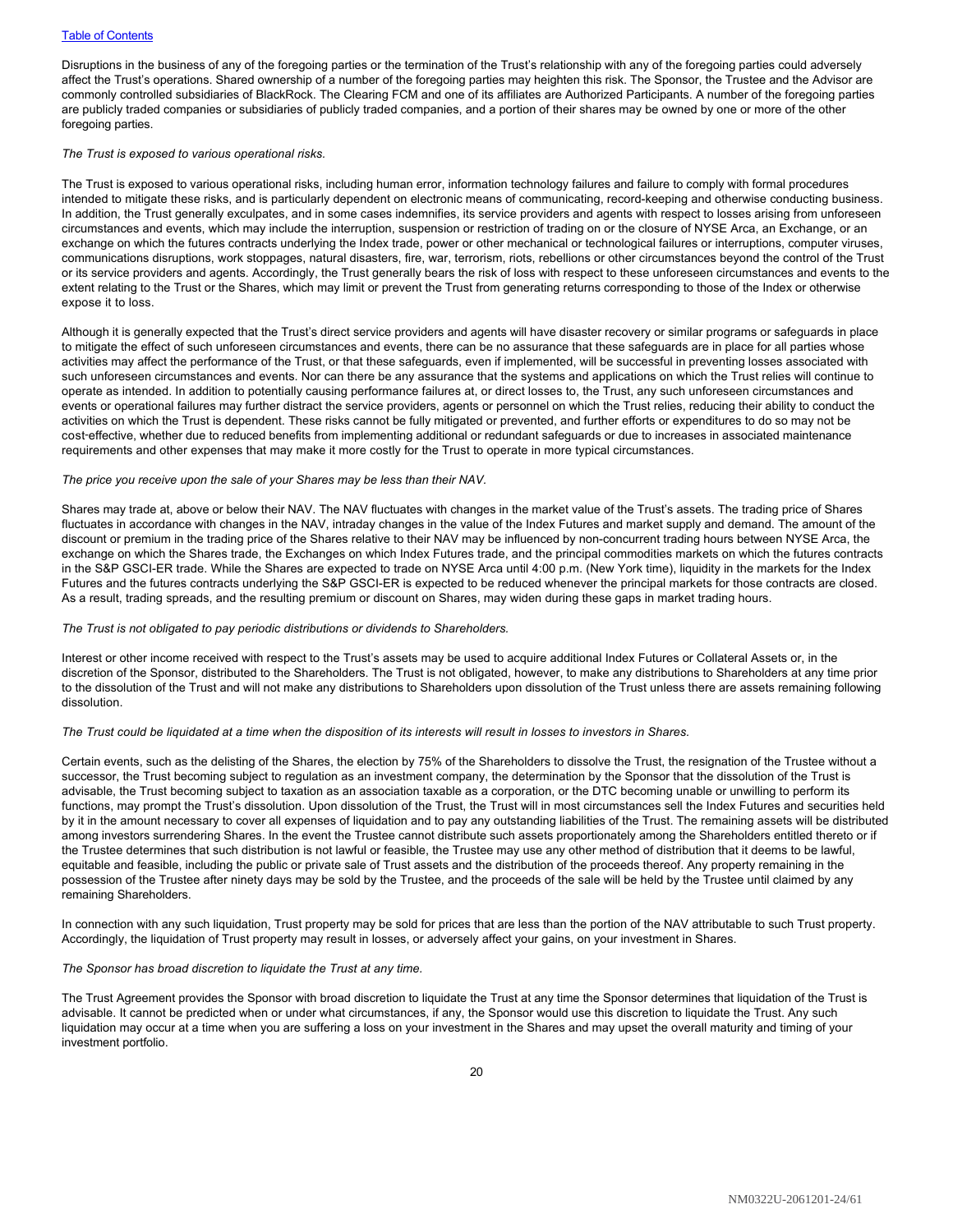*Shareholders with large holdings may choose to dissolve the Trust and thereby adversely affect your investment in the Shares.*

Owners of 75% or more of the Shares have the power to dissolve the Trust. This power may be exercised by a relatively small number of holders. If it is so exercised, investors who wished to continue to invest in the performance of the Index through the vehicle of the Trust will have to find another vehicle, and may not be able to find another vehicle that offers the same features as the Trust. Moreover, such a dissolution may occur at a time when you are suffering a loss on your investment in the Shares and may upset the overall maturity and timing of your investment portfolio.

#### *Affiliate shareholders with large holdings may choose to conduct a large sale of their Shares, which may have an adverse effect on the Shares.*

BlackRock or other accounts managed by the Trustee or an affiliate may purchase and hold Shares of the Trust. These entities reserve the right, subject to compliance with applicable law, to sell Shares into the market or redeem in Baskets some or all of their Shares. A large-scale disposition of Shares could significantly reduce the asset size of the Trust, which would have an adverse effect on your Shares. Historically, such affiliated entities and accounts have owned a substantial portion of the Trust's total Shares outstanding from time to time, and may own a substantial portion of the Trust's total Shares outstanding from time to time in the future.

# *The Shares may not provide anticipated benefits of diversification from other asset classes.*

Historically, the performance of physical commodity futures prices generally has not been correlated to the performance of financial asset classes, such as stocks and bonds. Non-correlation means that there is no statistically significant relationship, positive or negative, between the past performance of futures contracts on physical commodities, on the one hand, and stocks or bonds, on the other hand. Despite this lack of correlation, Shares cannot be expected to be automatically profitable during unfavorable periods for the stock or bond markets, or automatically unprofitable during favorable periods for the stock or bond markets. The commodity futures markets are fundamentally different from the securities markets in that for every gain in commodity futures trading, there is an equal and offsetting loss. The performance of the Shares may reflect positive or negative correlation to one or more financial asset classes, in which case any investment strategy relying on the absence of any such correlation may not be successful.

*The liquidity of the Shares may be affected by the withdrawal from participation of Authorized Participants or by the suspension of issuance, transfers or redemptions of Shares by the Trustee*.

If one or more Authorized Participants withdraw from participation, it may become more difficult to create or redeem Baskets, which may reduce the liquidity of the Shares. If it becomes more difficult to create or redeem Baskets, the correlation between the price of the Shares and the NAV may be affected, which may affect the trading market for the Shares. Having fewer participants in the market for the Shares could also adversely affect the ability to arbitrage any price difference between the Index Futures and the Shares, which may affect the trading market and liquidity of the Shares.

In addition, the Trustee has the power to suspend the delivery of Shares, registration of transfers of Shares and surrenders of Shares for the purpose of withdrawing Trust property generally, or to refuse a particular deposit, transfer or withdrawal at any time, if the Trustee or the Sponsor determines that it is advisable to do so for any reason. From August 24, 2009 to April 26, 2010, the Trust suspended the issuance of new Shares because the Trust could not invest the proceeds of new issuances in additional Index Futures positions due to restrictions on speculative position limits imposed by the CME. The liquidity of the Shares and the correlation between the value of the Shares and the level of the Index may be adversely affected in the event of any such suspension of issuance, transfer or redemption.

*The lack of an active trading market for the Shares may result in losses on your investment at the time of disposition of your Shares.*

Although the Shares are listed on NYSE Arca, there can be no guarantee that an active trading market for the Shares will develop or be maintained. If you need to sell your Shares at a time when no active market for them exists, the price you receive for your Shares, assuming that you are able to sell them, will likely be lower than that you would receive if an active market did exist.

#### *You may be adversely affected by redemption orders that are subject to postponement, suspension or rejection under certain circumstances.*

The Trustee may suspend the right of redemption or postpone the redemption settlement date for such periods as it or the Sponsor deems to be necessary for any reason. In addition, the Trustee has the right to reject any redemption order for any reason, including, among others, (1) the related order not being in proper form as described in the Authorized Participant agreement, (2) market conditions or other circumstances that make transactions in or delivery of the Shares or the Index Futures impossible or impractical, (3) a determination by the Trustee that the acceptance of the related order would have adverse tax or other consequences to the Trust or the Shareholders, or (4) circumstances that would cause the acceptance of the related order to result in a violation of law in the opinion of counsel to the Trustee, the Sponsor or the Trust Administrator. Any such postponement, suspension or rejection could adversely affect a redeeming Authorized Participant. For example, the resulting delay may adversely affect the value of the redemption proceeds if the NAV declines during the period of the delay. Under the Authorized Participant agreement, the Trustee disclaims any liability that may result from any such suspension, postponement or rejection.

#### *Competition from other commodities-related investments could limit the market for, and reduce the liquidity of, the Shares.*

Demand for the Shares is expected to be affected by the attractiveness of an investment in the Shares relative to other investment vehicles, including other commodity pools, hedge funds, traditional debt and equity securities issued by companies in the commodities industry, other securities backed by or linked to commodities, and direct investments in commodities or commodity futures contracts. Market, financial and other conditions or factors may make it more attractive to invest in other investment vehicles or to invest in such commodities directly, which could limit the market for, and reduce the liquidity of, the Shares.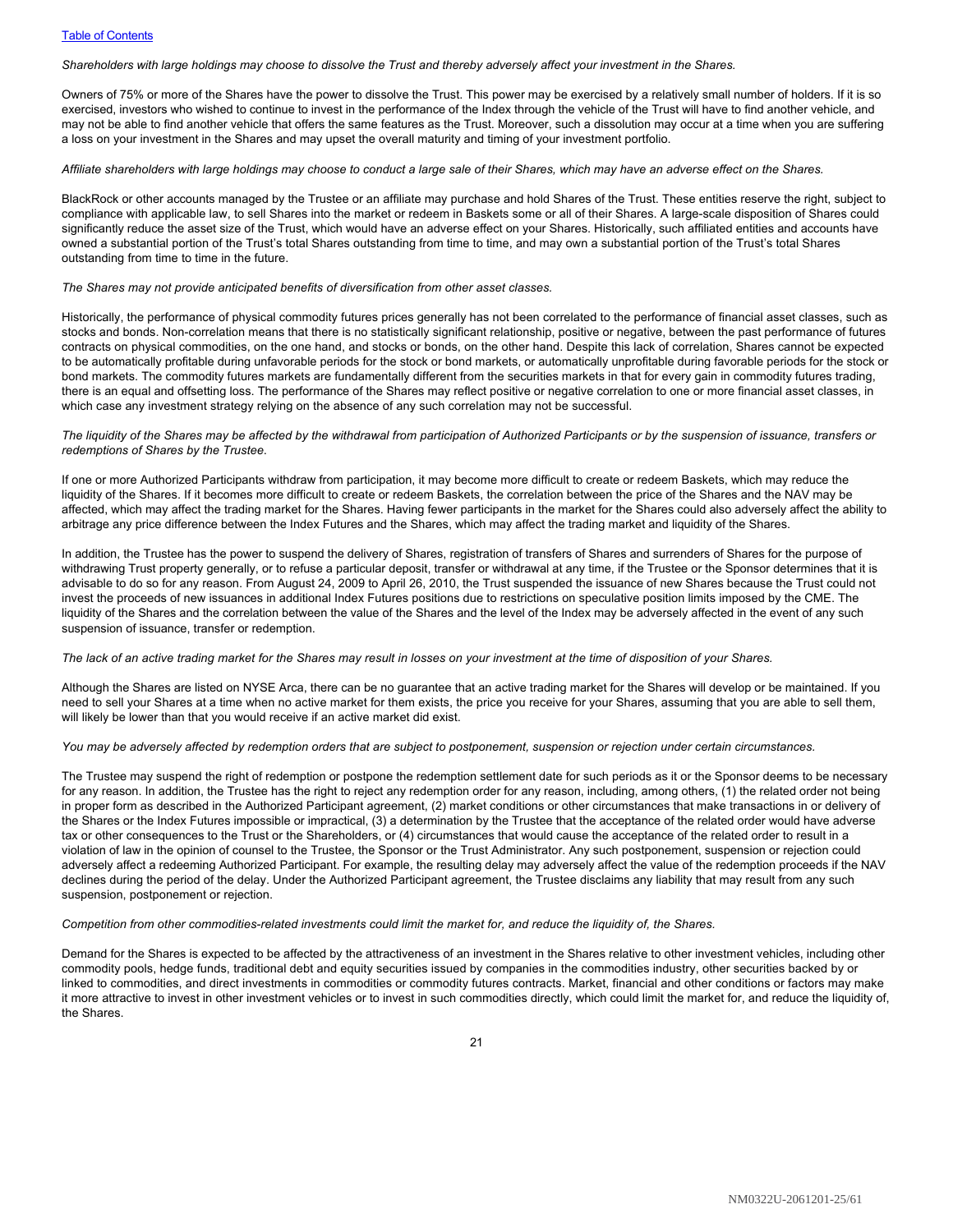# **[Table of Contents](#page-3-0)**

#### *The price of the Shares could decrease if unanticipated operational or trading problems arise.*

If the processes of creation and redemption of Shares encounter any unanticipated difficulties, potential market participants who would otherwise be willing to purchase or redeem Baskets to take advantage of any arbitrage opportunity arising from discrepancies between the price of the Shares and the price of the underlying Index Futures may choose not to do so. If this is the case, the price of the Shares may vary from the price of an equivalent position in Index Futures and may trade at a discount to their NAV. In addition, in some circumstances, such as the failure of the registration statement covering the Shares to be effective, the Trust may be unable to create or redeem Shares, which may have similar consequences.

#### *Exchange position limits and other rules may restrict the creation of Baskets and the operation of the Trust.*

The CME imposes speculative position limits on market participants trading in Index Futures, including the Trust, that typically prohibit any person from holding a position in excess of a specified number of contracts. The Trust may from time to time seek to obtain exemptions from those position limits from the CME, but these exemptions may be limited, including with respect to the additional number of contracts permitted to be held under such exemption and the time period for which the exemption applies. Position limits may also apply to other Index Futures traded by the Trust. The availability of obtaining any exemption from any such position limits is expected to be subject to the ability or willingness of the applicable Exchange to grant such exemption, as well as applicable law.

The Trust's ability to issue new Baskets or reinvest income in additional Index Futures may be limited to the extent these activities would cause the Trust to exceed the position limits then applicable to those Index Futures. The Trust may also be required to liquidate any existing contracts in excess of the then-applicable position limits, including as a result of changes to applicable position limits or as a result of the loss of an exemption, or be required to take other actions with potentially adverse effects on the liquidity or value of the Shares.

Additionally, legislative or regulatory action, actions by a DCM or actions by the Clearing FCM may impose limitations on the size of positions that the Trust may take in Index Futures and/or impose limitations on the size of positions that may be carried by other market participants, adversely affecting the liquidity and price of Index Futures and the underlying futures. Such events could force the Trust or other market participants to sell Index Futures, or encourage market participants to sell or redeem their Shares. In addition, the current maximum position in Index Futures permitted to be held by the Trust could be reduced relative to the maximum position otherwise permitted, which could in turn require the Trust to liquidate some or all of its positions in Index Futures. Any such reduction could affect the liquidity of Index Futures and adversely impact the price of the Shares as well as the correlation between the price of the Shares and the net asset value of the Trust.

DCMs may also take steps, such as requiring liquidation of open positions, in the case of disorderly markets, market congestion and other market disruptions. These actions could require the Trust to liquidate all or part of its Index Futures positions or require holders of positions in the futures contracts underlying the S&P GSCI-ER to liquidate their positions. This could affect the level of the Index and the NAV. See also "Risk Factors Relating to Commodities Markets—Regulatory developments with respect to the futures and over-the-counter derivatives markets, and in particular, with respect to speculative trading in futures contracts and over-the-counter derivatives involving commodities and commodity indices, could adversely affect the value of your Shares."

On May 13, 2020, the CFTC published a Staff Advisory on Risk Management and Market Integrity under Current Market Conditions addressed to DCMs, FCMs and derivatives clearing organizations ("DCOs") registered with the CFTC (the "Staff Advisory"). The Staff Advisory notes that adverse economic conditions resulting from the COVID-19 pandemic have coincided with substantially increased market volatility in key agricultural, energy, and financial sectors, including the futures and options on futures markets regulated by the CFTC, and that the impact has been particularly acute for contracts that call for physical delivery of the underlying commodity.

The Staff Advisory notes DCMs, FCMs and DCOs should prepare for the possibility that certain contracts may continue to experience extreme market volatility, low liquidity and possibly negative pricing. Such preparations include assessment of risk controls and related mechanisms in light of market conditions, including whether such risk controls and related mechanisms are reasonably designed, fit for purpose, and appropriately implemented. In response to the Staff Advisory and other factors, the Trust may be subject to increased margin requirements and limitations on the size of positions that the Trust may take in Index Futures. Other market participants may also be subject to increased margin requirements and position limits, adversely affecting the liquidity and price of Index Futures and the underlying futures. Such events could force the Trust or other market participants to sell Index Futures, or encourage market participants to sell or redeem their Shares.

*Shareholders do not have the rights normally associated with ownership of common shares*; *the Sponsor and the Trustee exercise substantial control over the Trust.*

Shareholders are not entitled to the same rights as owners of shares issued by a corporation. By acquiring Shares, you are not acquiring the right to elect directors, to receive dividends, to vote on certain matters regarding the Trust or to take other actions normally associated with the ownership of common shares.

Additionally, the Sponsor and the Trustee exercise substantial control over the Trust's activities. Among other things, the Trust Agreement authorizes the Sponsor to determine whether to make distributions to Shareholders, gives the Sponsor oversight over NAV calculations and the creation and redemption process and permits the Sponsor to dissolve the Trust if it deems such dissolution advisable. The Trustee also retains the right to reject any order for the creation or redemption of Baskets. The Sponsor and the Trustee may amend the provisions of the Trust Agreement, including in a manner adverse to Shareholders, without Shareholder consent, including to change the assets through which the Trust seeks to achieve its investment objective, which may alter the nature of an investment in, and the performance of, the Shares.

The Trust Agreement provides that in the case of a conflict of interest between the Trustee, the Sponsor and their affiliates, on the one hand, and the holders of Shares, on the other, the Trustee and the Sponsor will resolve such conflict considering the relevant interests of each party (including their own interests) and related benefits and burdens, any customary or accepted industry practices, and any applicable generally accepted accounting practices or principles. The Trust Agreement further provides that in the absence of bad faith by the Trustee or the Sponsor, such a resolution will not constitute a breach of the Trust Agreement or any duty or obligation of the Trustee or the Sponsor.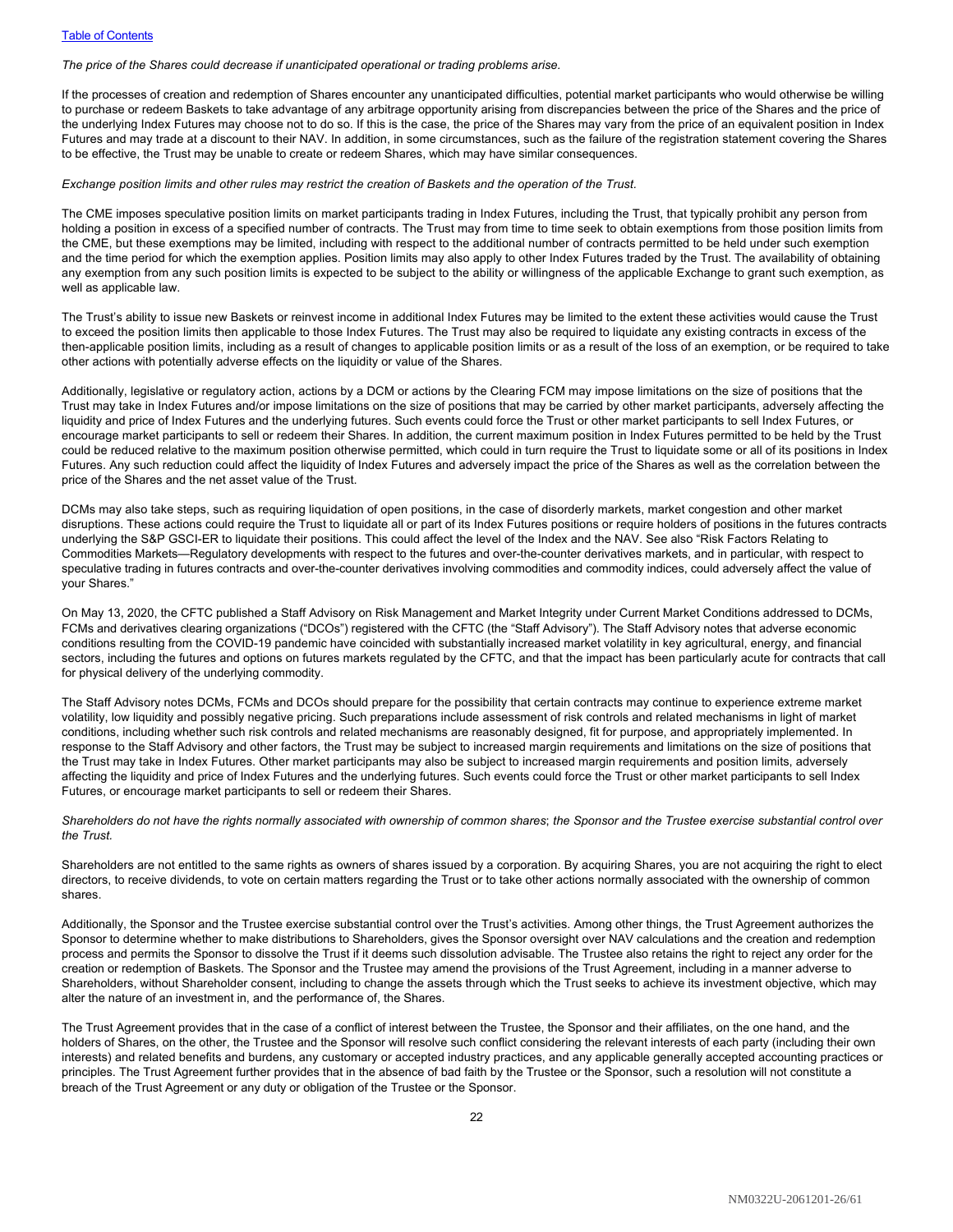# **[Table of Contents](#page-3-0)**

*Shareholders do not have the protections normally associated with the ownership of shares in an investment company registered under the Investment Company Act.*

The Trust is not registered as an investment company for purposes of United States federal securities laws, and is not subject to regulation by the SEC as an investment company. Consequently, Shareholders do not have the regulatory protections provided to investors in investment companies registered under the Investment Company Act. For example, the provisions of the Investment Company Act that limit transactions with affiliates, prohibit the suspension of redemptions (except under limited circumstances) and limit sales loads do not apply to the Trust. The Sponsor is registered with the CFTC as a commodity pool operator and the Advisor is registered with the CFTC as a commodity trading advisor. The CFTC therefore has jurisdiction over these entities and regulatory authority over certain activities of the Trust. The nature and degree of this regulation differs from the regulatory scheme imposed under the Investment Company Act.

# *Competing claims over ownership of relevant intellectual property rights could adversely affect the Trust or an investment in the Shares*.

While the Sponsor believes that it has all of the intellectual property rights needed to operate the Trust in the manner described in the Trust's prospectus, third parties may allege or assert ownership of intellectual property rights that may be related to the design, structure and operation of the Trust or the Index. To the extent any claims of such ownership are brought or any proceedings are instituted to assert such claims, the negotiation, litigation or settlement of such claims, the issuance of any restraining orders or injunctions, or the ultimate disposition of such claims in a court of law, may adversely affect the Trust and the value of the Shares. For example, such actions could result in expenses or damages payable by the Trust or the suspension of activities or dissolution of the Trust.

#### *The value of the Shares will be adversely affected if the Trust is required to indemnify the Sponsor, the Advisor or the Trustee or their respective agents.*

Under the Trust Agreement, the Sponsor, the Trustee and their respective agents have the right to be indemnified by the Trust for any liability or expense they incur without negligence, bad faith, willful misconduct or reckless disregard of their duties on their part. That means the Sponsor or the Trustee may require the assets of the Trust to be sold in order to cover losses or liabilities suffered by it, which would reduce the net asset value of the Trust and the value of the Shares. Likewise, under the Trust's advisory agreement, the Advisor and its agents have the right to be indemnified by the Trust for any liability or expense they incur without negligence, bad faith, willful misconduct or reckless disregard of their duties on their part. That means the Advisor may require the assets of the Trust to be sold in order to cover losses or liabilities suffered by it, which would reduce the net asset value of the Trust and the value of the Shares.

# *Regulatory changes or actions may affect the Shares.*

The futures markets are subject to comprehensive regulation. In addition, the CFTC and the exchanges are authorized to take extraordinary actions in the event of a market emergency, including, for example, implementing speculative position limits (including retroactively) or higher margin requirements, establishing daily price limits and suspending trading. The regulation of futures transactions in the United States is subject to modification by government, exchange and judicial action. The effect of any future regulatory change on the Trust could be substantial and adverse. See also "—Exchange position limits and other rules may restrict the creation of Baskets and the operation of the Trust" above and "Risk Factors Relating to Commodities Markets -Regulatory developments with respect to the futures and over-the-counter derivatives markets, and in particular, with respect to speculative trading in futures contracts and over-the-counter derivatives involving commodities and commodity indices, could adversely affect the value of your Shares."

#### *NYSE Arca may halt trading in the Shares, which would adversely impact your ability to sell your Shares.*

The Shares are listed for trading on NYSE Arca under the ticker symbol GSG. Trading in the Shares may be halted due to market conditions or, in light of NYSE Arca rules and procedures, for reasons that, in the view of NYSE Arca, make trading in the Shares inadvisable, or in the event certain information about the Index, the value of the Shares and the NAV is not made available as required by such rules and procedures. In addition, trading generally on NYSE Arca is subject to trading halts caused by extraordinary market volatility pursuant to circuit breaker rules that require trading to be halted for a specified period based on a specified market decline. There can be no assurance that the requirements necessary to maintain the listing of the Shares will continue to be met or will remain unchanged. The Trust will be dissolved if the Shares are delisted from NYSE Arca and are not approved for listing on another national securities exchange within five business days of their delisting.

# **Risk Factors Relating to Conflicts of Interest**

*The Sponsor*'*s relationship with the Trustee and the Advisor and the proprietary and managed trading activities of the Sponsor and its affiliates could conflict with your interests as a Shareholder.*

The Sponsor is an affiliate of the Trustee and therefore may have a conflict of interest with respect to its oversight of the Trustee. In particular, the Sponsor, which has authority to remove the Trustee in its discretion, has an incentive not to exercise this authority, even when it is in the best interests of the Shareholders to do so, because of the affiliation between the entities. The Trustee is authorized to appoint an unaffiliated Trust Administrator or other agent to carry out all or some of its duties under the Trust Agreement, but is not required to delegate any of its duties to an unaffiliated third party.

The Sponsor is an affiliate of the Advisor and therefore may have a similar conflict of interest with respect to its oversight of the Advisor. For example, although the Sponsor has the authority to terminate the Trust's advisory agreement with the Advisor, it has an incentive not to exercise this authority, even when it is in the best interests of the Shareholders to do so, because of the affiliation between the entities.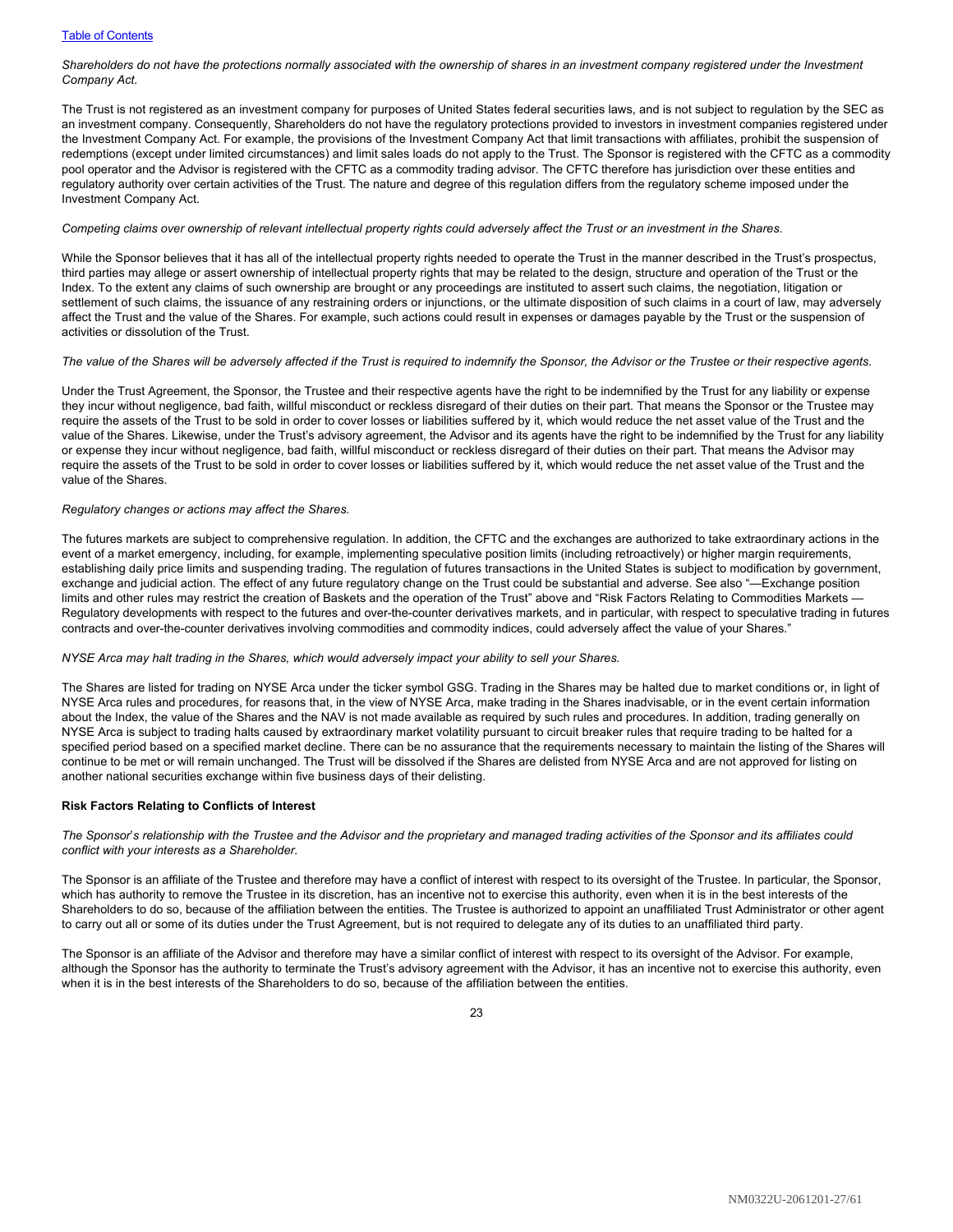As described elsewhere in this report, in return for paying certain amounts that would otherwise be considered ordinary operating expenses of the Trust, the Sponsor receives an allocation from the Trust that accrues daily at an annualized rate of up to 0.75% of the Adjusted Net Asset Value of the Trust, is payable monthly in arrears, and is subject to adjustment from time to time, except that the Sponsor's Fee may not be adjusted to above 0.75% of the Adjusted Net Asset Value absent an amendment to the Trust Agreement and thirty days' prior notice to registered holders of the Shares. The allocation received by the Sponsor from the Trust may be higher than the amount the Trust would negotiate with an unaffiliated third party manager on an arms-length basis.

In addition, the Sponsor and its affiliates (including the Trustee and the Advisor) collectively exercise substantial control over the Trust. To the extent the interests of the Sponsor and its affiliates conflict with those of the Trust and the Shareholders, the risks associated with such conflicts may be greater than they would otherwise be for a party that cannot exercise such control over the Trust. The Trust Agreement provides that in the case of a conflict of interest between the Trustee, the Sponsor and their affiliates, on the one hand, and the holders of Shares, on the other, the Trustee and the Sponsor will resolve such conflict considering the relevant interests of each party (including their own interests) and related benefits and burdens, any customary or accepted industry practices, and any applicable generally accepted accounting practices or principles. The Trust Agreement further provides that in the absence of bad faith by the Trustee or the Sponsor, such a resolution will not constitute a breach of the Trust Agreement or any duty or obligation of the Trustee or the Sponsor.

The Sponsor and its affiliates may also engage in trading activities relating to the Index Futures, the components of the Index or the S&P GSCI-ER or other derivative instruments related to those indices that are not for the account of, or on behalf of, the Trust or the Shareholders and that may compete with trading activity in the Shares. These activities may present a conflict between the Shareholders' interest in the Shares and the interest of the Sponsor and its affiliates in their proprietary accounts, in facilitating transactions, including derivatives transactions, for their customers' accounts and in accounts under their management. These trading activities could be adverse to the interests of the Shareholders. Moreover, the Sponsor and its affiliates have published and in the future expect to publish research reports with respect to commodities markets. This research may express opinions or provide recommendations that are inconsistent with purchasing or holding Shares. The research should not be viewed as a recommendation or endorsement of the Shares in any way, and investors must make their own independent investigation of the merits of this investment. Any of these activities by the Sponsor and its affiliates may affect the level of the S&P GSCI-ER or its components and, therefore, the value of the Index Futures and the price of the Shares.

#### *Proprietary trading and other activities by Goldman Sachs and its affiliates could conflict with your interests as a Shareholder.*

Activities conducted by Goldman Sachs and its affiliates may conflict with your interests as a Shareholder. For example, the Advisor may execute a substantial amount, and potentially all, of the purchases and sales of Index Futures through Goldman Sachs, as the Trust's Clearing FCM. In addition, it is expected that Goldman Sachs or its accountholders will represent, directly or indirectly, a substantial portion of the short-side market for the Index Futures. Further, Goldman Sachs and its affiliates actively trade futures contracts and options on futures contracts on the commodities that underlie the S&P GSCI™, over-the-counter contracts on these commodities, the underlying commodities included in the S&P GSCI™ and other instruments and derivative products based on the S&P GSCI™ and the S&P GSCI-ER. Any of these activities of Goldman Sachs or its affiliates could adversely affect the level of the S&P GSCI-ER or the Index Futures, directly or indirectly, by affecting the price of the underlying commodities and, therefore, the value of the S&P GSCI-ER, the Index Futures and the price of the Shares.

Goldman Sachs and its affiliates may also issue or underwrite other securities or financial or derivative instruments with returns indexed to the S&P GSCI™, the S&P GSCI-ER or the Index, which would compete with the Shares. By introducing competing products into the marketplace, Goldman Sachs and its affiliates could adversely affect the price of the Shares. To the extent that Goldman Sachs or any of its affiliates serve as issuer, agent or underwriter of those securities or other similar instruments, their interests with respect to those products may be adverse to your interests as a Shareholder.

# **Risk Factors Relating to Taxes**

#### *Your tax liability could exceed cash distributions on your Shares.*

You will be required to pay U.S. federal income taxes on your allocable share of the Trust's income, without regard to the receipt of cash distributions on the Shares. There is no obligation to make distributions on the Shares. Accordingly, it is anticipated that you will not receive cash distributions sufficient to cover your allocable share of such taxable income or even the tax liability resulting from that income.

*The Internal Revenue Service (the* "*IRS*"*) could adjust or reallocate items of income, gain, deduction, loss and credit with respect to the Shares if the IRS does not accept the assumptions or conventions utilized by the Trust.*

The U.S. federal income tax rules that apply to partnerships are complex and their application is not always clear. Moreover, the rules generally were not written for, and in some respects are difficult to apply to, publicly traded interests in partnerships. In addition, the Trust will report tax information to you on IRS Schedule K-1 with respect to the Shares. The Trustee shall deliver or cause to be delivered to each Shareholder an IRS Schedule K-1 as soon as practicable following each fiscal year but generally not later than March 15. Reporting on IRS Schedule K-1 may be somewhat more complex than comparable reporting on IRS Form 1099. Each Shareholder, by its acquisition of Shares, will be deemed to agree to allow brokers and nominees to provide to the Trust its name and address and the other information and forms as may be reasonably requested by the Trust for purposes of complying with their tax reporting and withholding obligations (and to waive any confidentiality rights with respect to the information and forms for this purpose) and to provide information or forms upon request.

Investors in the Shares should consult their tax advisors in determining how to use the information reported on IRS Schedule K-1 to complete their income tax returns. The Trust will apply certain assumptions and conventions intended to comply with the intent of the rules and to report income, gain, deduction, loss and credit to investors in a manner that reflects the investors' economic gains and losses, but these assumptions and conventions may not comply with all aspects of the applicable Treasury regulations. It is possible therefore that the IRS will successfully assert that these assumptions or conventions do not satisfy the technical requirements of the U.S. Internal Revenue Code of 1986, as amended, (the "Code") or the Treasury regulations promulgated thereunder and will require that items of income, gain, deduction, loss and credit be adjusted or reallocated in a manner that could be adverse to you.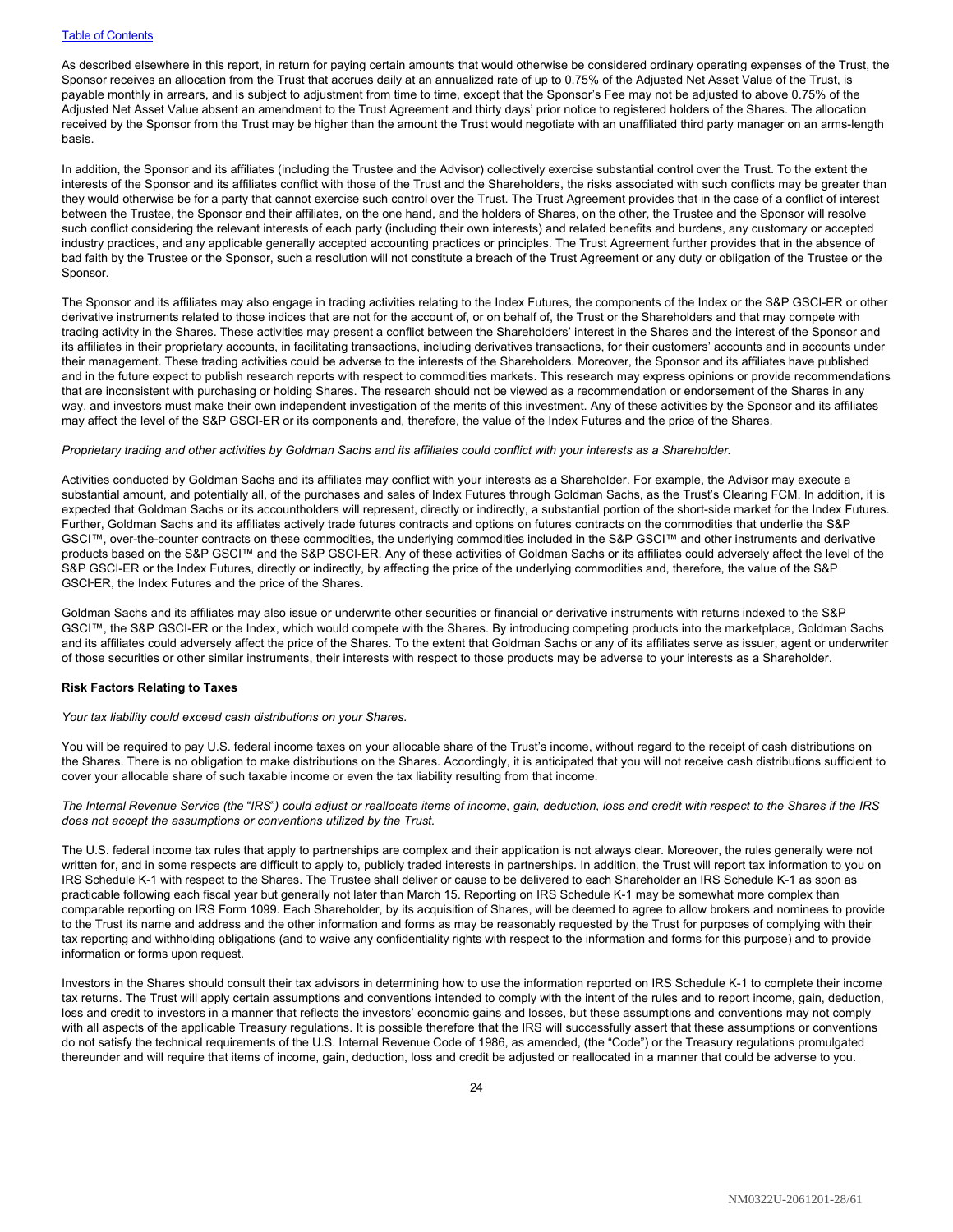*If the Trust were to fail to qualify as a partnership for U.S. federal income tax purposes, the Trust*'*s income and items of deduction would not pass through to the Shareholders, the Trust would be required to pay tax at corporate rates on any portion of the Trust*'*s net income that does not constitute tax-exempt income and distributions by the Trust to the Trust*'*s Shareholders would be taxable dividends to the extent of the Trust*'*s earnings and profits.*

It is expected that the Trust will operate and be classified as a partnership for U.S. federal income tax purposes. So long as the Trust qualifies as a partnership, it will be able to pass through its income, including the Trust's federally tax-exempt income, if any, and deductions to the Shareholders. The Trust's qualification as a partnership for U.S. federal income tax purposes involves the application of numerous technical provisions under which there is a lack of direct authority. In general, if a partnership is publicly traded, as defined in the Code, it will be treated as a corporation for U.S. federal income tax purposes. It is expected that the Trust will be treated as a publicly traded partnership. A publicly traded partnership will, however, be taxed as a partnership, and not as a corporation for U.S. federal income tax purposes, so long as 90% or more of its gross income for each taxable year constitutes qualifying income within the meaning of Section 7704(d) of the Code and the partnership is not required to register under the Investment Company Act. This exception is referred to as the "qualifying income exception." Qualifying income generally includes interest (other than certain contingent interest and interest derived in the conduct of a financial or insurance business), dividends, real property rents and income from certain commodities transactions.

If less than 90% of the Trust's gross income for any tax year constitutes qualifying income, for any reason, other than a failure that is determined to be inadvertent and that is cured within a reasonable time after discovery, or if the Trust is required to register under the Investment Company Act, the Trust's items of income and deduction would not pass through to the Trust's Shareholders and the Trust's Shareholders would be treated for U.S. federal income tax purposes as stockholders in a corporation. The Trust would be required to pay income tax at corporate rates on its net taxable income. Distributions by the Trust to its Shareholders would constitute dividend income taxable to such holders to the extent of the Trust's earnings and profits and the payment of these distributions would not be deductible by the Trust. These consequences could have a material adverse effect on the Trust, its Shareholders and the value of the Shares.

*If the IRS makes audit adjustments to the Trust*'*s income tax returns for tax years beginning after 2017, it may collect any resulting taxes (including any applicable penalties and interest) directly from the Trust, in which case the cash available for the distribution to the Trust*'*s Shareholders might be substantially reduced.*

If the IRS makes audit adjustments to the Trust's U.S. federal income tax returns for the Trust's taxable years beginning after December 31, 2017, it may collect any resulting taxes (including any applicable penalties and interest) directly from the Trust. The Trust may have the ability to shift any such tax liability to the Sponsor and the Trust's Shareholders in accordance with their interests in the Trust during the year under audit, but there can be no assurance that it will be able to do so, in which case the current Shareholders would economically bear the burden of the tax even if they were not Shareholders during the year under audit (or if they had a different percentage interest in the Trust in that year). If the Trust is required to make payments of taxes, penalties and interest resulting from audit adjustments, the cash available for distribution to the Trust's Shareholders might be substantially reduced. Investors in the Shares are urged to consult their tax advisors regarding these rules and their potential impact.

*Shareholders that are not U.S. persons could be subject to U.S. federal income tax, including a 10% withholding tax, on the disposition of their Shares.*

Although the Trust intends to conduct its activities in a manner that avoids the conduct of a U.S. trade or business, if the IRS were to determine that the Trust is engaged in a U.S. trade or business for U.S. federal income tax purposes, any gain recognized by a foreign transferor on the sale, exchange or other disposition of Shares would generally be treated as "effectively connected" with such trade or business to the extent it does not exceed the effectively connected gain that would be allocable to the transferor if the Trust sold all of its assets at their fair market value as of the date of the transferor's disposition. Any such gain that is treated as effectively connected will generally be subject to U.S. federal income tax. In addition, the transferee of the Shares or the applicable withholding agent would be required to deduct and withhold a tax equal to 10% of the amount realized by the transferor on the disposition, which would include an allocable portion of the Trust's liabilities and would therefore generally exceed the amount of cash received by the transferor in the disposition, unless the transferor provides an affidavit stating the transferor's taxpayer identification number and that the transferor is not a foreign person. If the transferee fails to properly withhold such tax, the Trust would be required to deduct and withhold from distributions to the transferee a tax in an amount equal to the amount the transferee failed to withhold, plus interest.

The withholding requirements with respect to the disposition of an interest in a publicly traded partnership apply to dispositions made on or after January 1, 2023. Any future additional guidance on the implementation of these requirements will be applicable on a prospective basis. Investors in the Shares are urged to consult their tax advisors regarding these changes and their potential impact.

# <span id="page-28-0"></span>**Item 1B. Unresolved Staff Comments.**

None.

# <span id="page-28-1"></span>**Item 2. Properties.**

Not applicable.

# <span id="page-28-2"></span>**Item 3. Legal Proceedings.**

None.

# <span id="page-28-3"></span>**Item 4. Mine Safety Disclosures.**

Not applicable.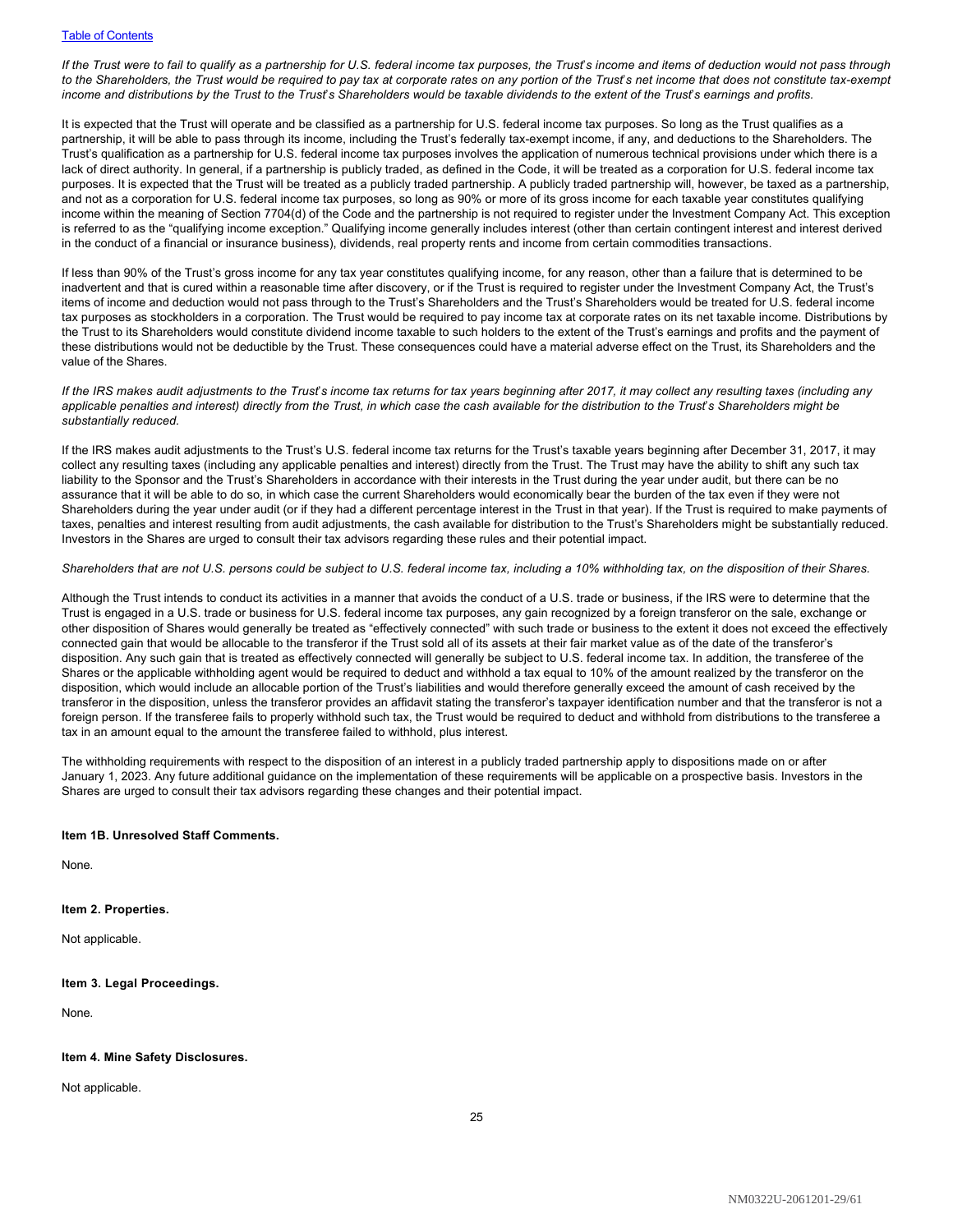# <span id="page-29-0"></span>**PART II**

# <span id="page-29-1"></span>**Item 5. Market for Registrant**'**s Common Equity, Related Stockholder Matters and Issuer Purchases of Equity Securities.**

*Market Information*

On December 27, 2007, the Shares commenced trading on NYSE Arca under the ticker symbol GSG. Prior to that, the Shares were traded on the NYSE, also under the symbol GSG, since their initial public offering on July 19, 2006.

#### *Holders*

As of December 31, 2021, there were approximately 113 DTC participating shareholders of record of the Trust. Because most of the Trust's Shares are held by brokers and other institutions on behalf of shareholders, we are unable to estimate the total number of shareholders represented by these record holders.

#### *Dividends*

The Trust did not declare any cash distributions to Shareholders during the fiscal years ended December 31, 2021 and 2020. The Trust has no obligation to make periodic distributions to Shareholders.

*Use of Proceeds from Registered Securities*

Not applicable.

*Purchases of Equity Securities by the Issuers and Affiliated Purchasers*

1,200,000 Shares (24 Baskets) were redeemed during the fourth quarter of the year ended December 31, 2021.

| Period               | <b>Total Number of Shares</b><br>Redeemed | <b>Average Price</b><br>Per Share |       |  |  |
|----------------------|-------------------------------------------|-----------------------------------|-------|--|--|
| 10/01/21 to 10/31/21 | a.                                        |                                   |       |  |  |
| 11/01/21 to 11/30/21 | $\overline{\phantom{0}}$                  |                                   |       |  |  |
| 12/01/21 to 12/31/21 | 1,200,000                                 |                                   | 16.48 |  |  |
| Total                | 1,200,000                                 |                                   | 16.48 |  |  |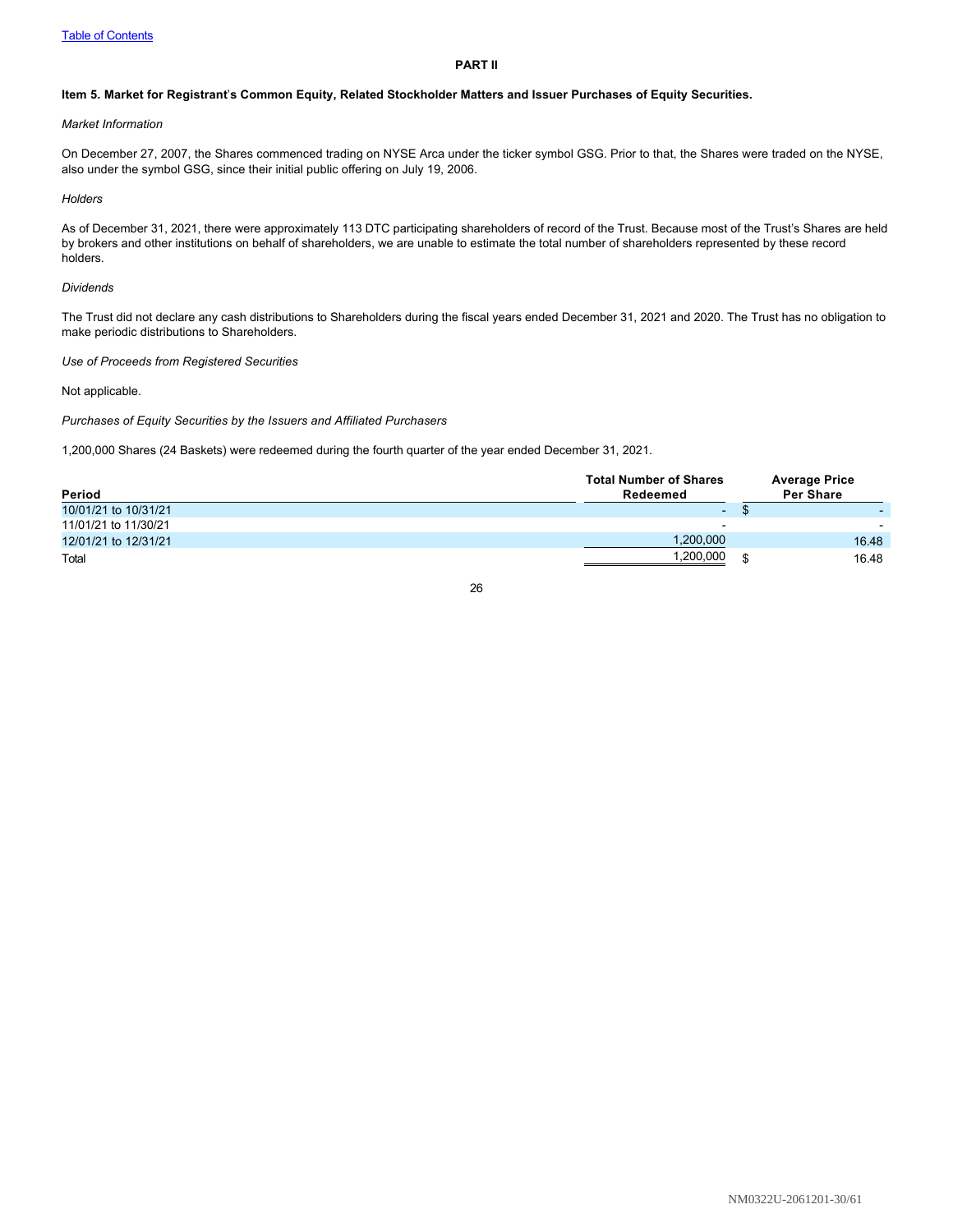# <span id="page-30-0"></span>**Item 6. [Reserved]**

# <span id="page-30-1"></span>**Item 7. Management**'**s Discussion and Analysis of Financial Condition and Results of Operations.**

*This information should be read in conjunction with the financial statements and notes to financial statements included with this report. The discussion and analysis that follows may contain statements that relate to future events or future performance. In some cases, such forward-looking statements can be* identified by terminology such as "may," "should," "could," "expect," "plan," "anticipate," "believe," "estimate," "predict," "potential" or the negative of these *terms or other comparable terminology. None of the Trust, the Sponsor, the Advisor, the Trustee or the Delaware Trustee assumes responsibility for the accuracy or completeness of any forward-looking statements. Except as required by applicable disclosure laws, none of the Trust, the Sponsor, the Advisor, the Trustee or the Delaware Trustee is under a duty to update any of the forward-looking statements to conform such statements to actual results or to a change in expectations or predictions.*

#### **Introduction**

The Trust was originally part of a two-tiered structure that transacted in Index Futures through its subsidiary, the Investing Pool. Following the close of business on December 31, 2013, the Investing Pool was liquidated and the interests in the Investing Pool held by the Trust and the Investing Pool's manager were redeemed for all assets and liabilities held by the Investing Pool. As a result of the liquidation of the Investing Pool, the Trust now holds and transacts in Index Futures directly. Historical results reflect the Trust's activities, had it conducted its activities directly rather than through the Investing Pool.

During the period beginning July 10, 2006 (commencement of operations) and ending on December 31, 2021 (the Trust's most recent fiscal year-end), the Trust's net asset value grew from \$7,358,911 at July 10, 2006 to \$1,431,810,115 at December 31, 2021. Outstanding Shares in the Trust grew from 150,000 Shares at July 10, 2006 to 83,750,000 Shares at December 31, 2021.

As described in Part I above, the Trust seeks to track the results of a fully collateralized investment in futures contracts on an index composed of a diversified group of commodity futures. The Trust seeks to track the investment returns of the Index before payment of the Trust's expenses and liabilities. The Index is a statistical composite that tracks a diversified group of commodity futures. The Index does not actually hold a portfolio of futures contracts and does not incur the fees and expenses incurred by the Trust. These fees and expenses negatively impact the Trust's performance relative to that of the Index.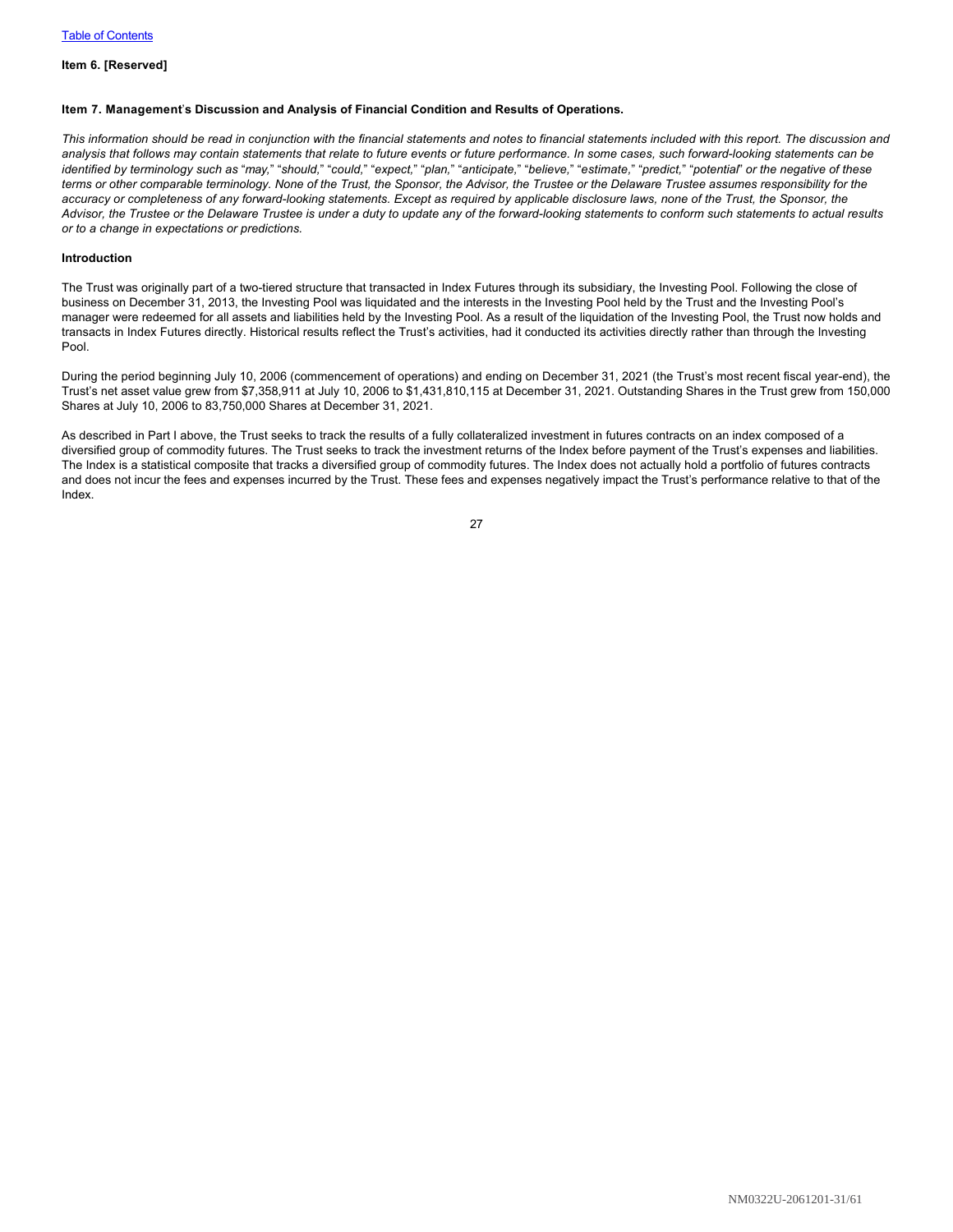# **[Table of Contents](#page-3-0)**

The following graph presents the change in NAV of the Trust and the closing level of the Index for the years ended December 31, 2021, 2020 and 2019:



#### **Results of Operations**

# *The Year Ended December 31, 2021*

The Trust's net asset value increased from \$827,346,620 at December 31, 2020 to \$1,431,810,115 at December 31, 2021. The increase in the Trust's net asset value resulted primarily from a net increase in net assets resulting from operations. The Trust's net asset value also benefitted from an increase in the number of outstanding Shares, which rose from 67,250,000 Shares at December 31, 2020 to 83,750,000 Shares at December 31, 2021, a consequence of 34,750,000 Shares (695 Baskets) being created and 18,250,000 Shares (365 Baskets) being redeemed during the year.

The 39.02% increase in the NAV from \$12.30 at December 31, 2020 to \$17.10 at December 31, 2021 is directly related to the 40.29% increase in the settlement price for the Index Futures. The NAV increased slightly less than the settlement price for the Index Futures on a percentage basis due to the Sponsor's fees and brokerage commissions.

The net increase in net assets resulting from operations for the year ended December 31, 2021 was \$366,008,957, resulting from a net investment loss of \$10,385,215 and a net investment gain of \$376,394,172. For the year ended December 31, 2021, the Trust had a net realized and unrealized gain of \$4,847 on short-term investments and a net realized and unrealized gain of \$376,389,325 on futures contracts. Other than the Sponsor's fees of \$9,465,137 and brokerage commissions and fees of \$1,346,112, the Trust had no expenses during the year.

#### *The Year Ended December 31, 2020*

The Trust's net asset value increased from \$775,343,105 at December 31, 2019 to \$827,346,620 at December 31, 2020. The increase in the Trust's net asset value resulted primarily from a net increase in the number of outstanding Shares, which rose from 47,750,000 Shares at December 31, 2019 to 67,250,000 Shares at December 31, 2020, a consequence of 31,850,000 Shares (637 Baskets) being created and 12,350,000 Shares (247 Baskets) being redeemed during the year. The increase in the Trust's net asset value was partially offset by a net decrease in net assets resulting from operations.

The 24.26% decrease in the NAV from \$16.24 at December 31, 2019 to \$12.30 at December 31, 2020 is directly related to the 24.02% decrease in the settlement price for the Index Futures. The NAV decreased slightly more than the settlement price for the Index Futures on a percentage basis due to the Sponsor's fees and brokerage commissions.

The net decrease in net assets resulting from operations for the year ended December 31, 2020 was \$183,615,251, resulting from a net realized and unrealized loss of \$181,338,900 and by a net investment loss of \$2,276,351. For the year ended December 31, 2020, the Trust had a net realized and unrealized loss of \$19,454 on short-term investments and a net realized and unrealized loss of \$181,319,446 on futures contracts. Other than the Sponsor's Fees of \$5,005,767 and brokerage commissions and fees of \$1,013,439, the Trust had no expenses during the year.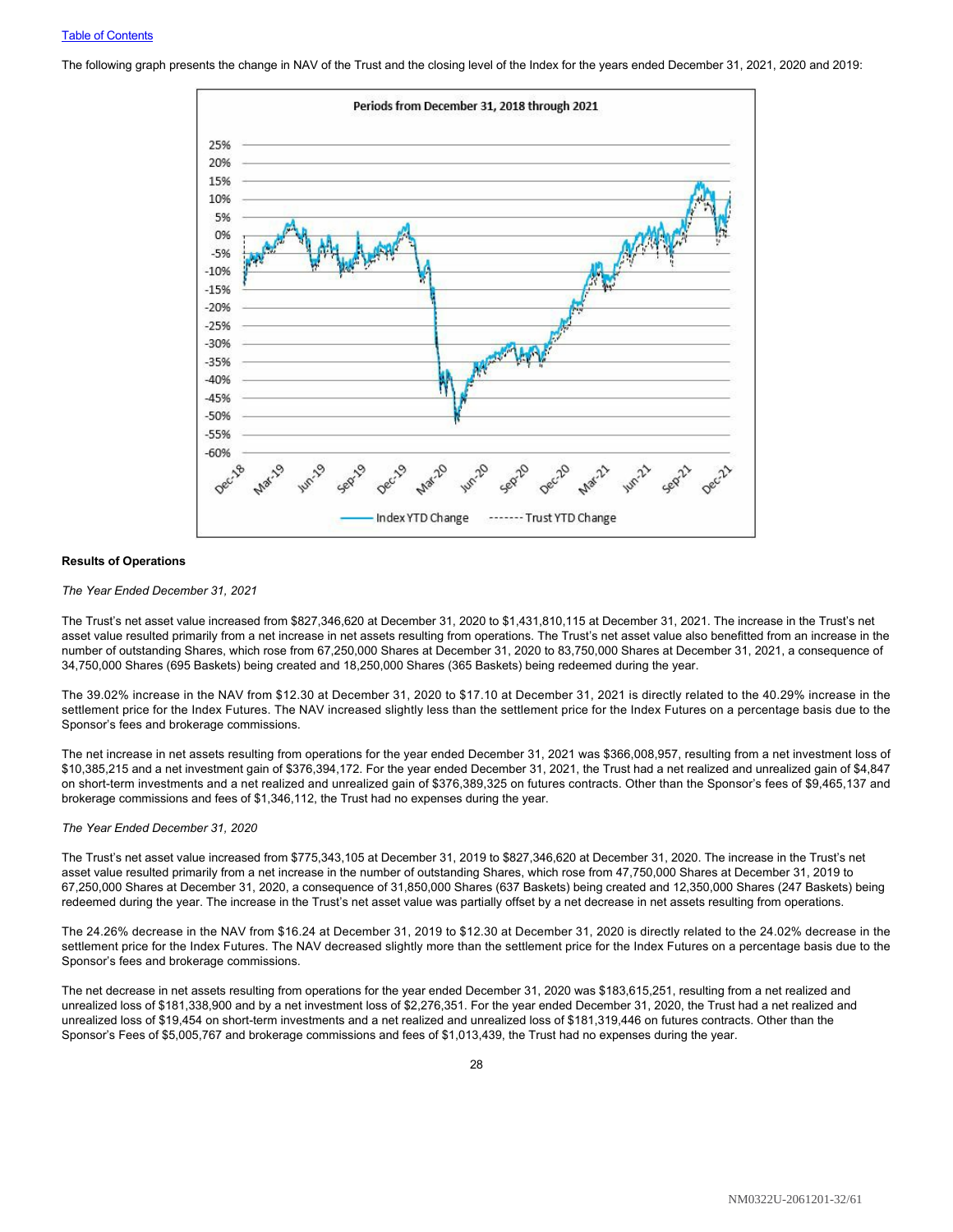# *The Year Ended December 31, 2019*

The Trust's net asset value decreased from \$1,209,866,609 at December 31, 2018 to \$775,343,105 at December 31, 2019. The decrease in the Trust's net asset value resulted primarily from a net decrease in the number of outstanding Shares, which fell from 86,500,000 Shares at December 31, 2018 to 47,750,000 Shares at December 31, 2019, a consequence of 11,950,000 Shares (239 Baskets) being created and 50,700,000 Shares (1,014 Baskets) being redeemed during the year. The decrease in the Trust's net asset value was partially offset by an increase in net assets resulting from operations.

The 16.08% increase in the NAV from \$13.99 at December 31, 2018 to \$16.24 at December 31, 2019 is directly related to the 14.76% increase in the settlement price for the Index Futures. The NAV increased slightly more than the settlement price for the Index Futures on a percentage basis due to interest income from U.S. Treasury bills.

The net increase in net assets resulting from operations for the year ended December 31, 2019 was \$174,936,959, resulting from a net realized and unrealized gain of \$161,911,117 and by a net investment income of \$13,025,842. For the year ended December 31, 2019, the Trust had a net realized and unrealized gain of \$135,283 on short-term investments and a net realized and unrealized gain of \$161,775,834 on futures contracts. Other than the Sponsor's Fees of \$7,353,186 and brokerage commissions and fees of \$1,015,967, the Trust had no expenses during the year.

#### **Liquidity and Capital Resources**

The Trust's assets as of December 31, 2021 consist of Index Futures and Collateral Assets used to satisfy applicable margin requirements for those Index Futures positions. The Trust does not anticipate any further need for liquidity, because creations and redemptions of Shares generally occur in kind and ordinary expenses are met by cash on hand. Interest earned on the assets posted as collateral is paid to the Trust and is used to pay the Sponsor's Fees and purchase additional Index Futures and Collateral Assets, or, in the discretion of the Sponsor, distributed to Shareholders. For the year ended December 31, 2021, interest income was \$426,034, while the Sponsor's Fees totaled \$9,465,137. For the year ended December 31, 2020, interest income was \$3,742,855, while the Sponsor's Fees totaled \$5,005,767. For the year ended December 31, 2019, interest income was \$21,394,995, while the Sponsor's Fees totaled \$7,353,186. In exchange for a fee based on the net asset value of the Trust, the Sponsor has assumed most of the ordinary expenses incurred by the Trust. In the case of an extraordinary expense and/or insufficient interest income to cover ordinary expenses, however, the Trust could be forced to liquidate its positions in Index Futures and Collateral Assets to pay such expenses. As of December 31, 2021, the market for Index Futures had not developed significant liquidity and the Trust represented substantially all of the long-side open interest in Index Futures. In addition, it is expected that Goldman Sachs or its accountholders may represent, directly or indirectly, a substantial portion of the short-side interest in such market.

The existence of such a limited number of market participants could cause or exacerbate losses to the Trust if the Trust were required to liquidate its Index Futures positions.

The Sponsor is unaware of any other trends, demands, conditions or events that are reasonably likely to result in material changes to the Trust's liquidity needs.

Because the Trust trades Index Futures, its capital is at risk due to changes in the value of the Index Futures or other assets (market risk) or the inability of counterparties to perform (credit risk).

#### *Market Risk*

The Trust holds Index Futures positions and Collateral Assets to satisfy applicable margin requirements on those Index Futures positions. Because of this limited diversification of the Trust's assets, fluctuations in the value of the Index Futures are expected to directly affect the value of the Shares. The value of the Index Futures is expected to track generally the S&P GSCI-ER, although this correlation may not be exact. The S&P GSCI-ER, in turn, reflects the value of a diversified group of commodities. The Trust's exposure to market risk will be influenced by a number of factors, including the lack of liquidity of the Index Futures market and activities of other market participants.

# *Credit Risk*

When the Trust purchases or holds Index Futures, it is exposed to the credit risk of a default by the CME's clearing house, which serves as the counterparty to each Index Futures position, and of a default by its futures commission merchant, or Clearing FCM. In the case of such a default, the Trust may be unable to recover amounts due to it on its Index Futures positions and Collateral Assets posted as margin. The Trust is also exposed to credit risk as a result of its ownership of U.S. Treasury bills.

#### **Off-Balance Sheet Arrangements and Contractual Obligations**

The Trust does not use and is not expected to use special purpose entities to facilitate off-balance sheet financing arrangements. The Trust does not have and is not expected to have loan guarantee arrangements or other off-balance sheet arrangements of any kind other than agreements entered into in the normal course of business, which may include indemnification provisions related to certain risks service providers undertake in performing services that are in the interest of the Trust. While the Trust's exposure under such indemnification provisions cannot be estimated, these general business indemnifications are not expected to have a material impact on the Trust's financial position.

#### **Critical Accounting Policies**

The financial statements and accompanying notes are prepared in accordance with accounting principles generally accepted in the United States of America. The preparation of these financial statements relies on estimates and assumptions that impact the Trust's financial position and results of operations. These estimates and assumptions affect the Trust's application of accounting policies. In addition, please refer to Note 2 to the financial statements of the Trust for further discussion of the Trust's accounting policies.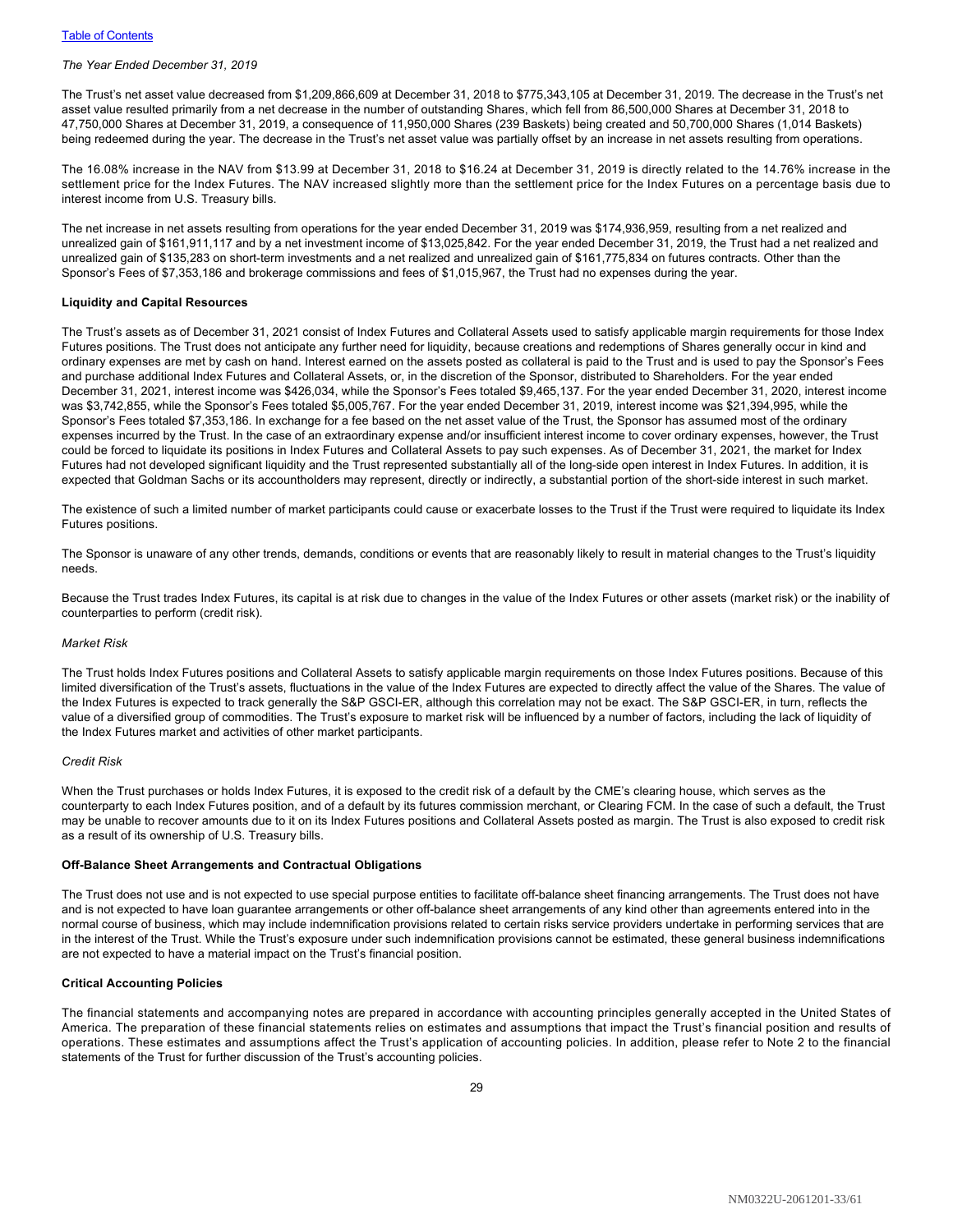# <span id="page-33-0"></span>**Item 7A. Quantitative and Qualitative Disclosures About Market Risk.**

# *Quantitative Disclosure*

The Trust is exposed to commodity price risk through the Trust's holdings of Index Futures. The following table provides information about the Trust's futures contract positions, which are sensitive to changes in commodity prices. As of December 31, 2021, the Trust's open Index Futures long positions were as follows:

| Number of contracts                 | 56.436        |
|-------------------------------------|---------------|
| Expiration date                     | March 2022    |
| Weighted-average price per contract | 246.95        |
| Notional amount (fair value)        | 1.430.714.680 |

The notional amount is calculated using the settlement price for the Index Futures on the CME on December 31, 2021, which was \$253.51 per contract, and the \$100 multiplier applicable under the contract terms.

The Trust has non-trading market risk as a result of investing in short-term United States Treasury bills and such market risk is expected to be immaterial.

# *Qualitative Disclosure*

As described herein, the Trust seeks to track the results of a fully collateralized investment in futures contracts on an index composed of a diversified group of commodity futures. The Trust seeks to track the investment returns of the Index before payment of the Trust's expenses and liabilities. The Index itself is intended to reflect the performance of a diversified group of physical commodities, including energy commodities, precious and industrial metal commodities, agricultural commodities and livestock commodities. The Trust obtains this exposure to commodity prices through the Trust's Index Futures positions. As a result, fluctuations in the value of the Trust's Index Futures are expected to directly affect the value of the Shares.

The Trust will not engage in any activities designed to obtain a profit from, or ameliorate losses caused by, changes in the level of the Index or the S&P GSCI-ER, or the value of any Collateral Assets. The Trust's exposure to market risk may be influenced by a number of factors, including the lack of liquidity of the Index Futures market and activities of other market participants.

#### <span id="page-33-1"></span>**Item 8. Financial Statements and Supplementary Data.**

The following tables show the Trust's quarterly financial information for each of the four quarters of 2021 and 2020.

|                                                        | <b>Three Months Ended (Unaudited)</b> |                   |    |                         |    |             |    |                |  |                          |  |                      |
|--------------------------------------------------------|---------------------------------------|-------------------|----|-------------------------|----|-------------|----|----------------|--|--------------------------|--|----------------------|
|                                                        |                                       | March 31,<br>2021 |    | <b>June 30,</b><br>2021 |    |             |    |                |  | September<br>30,<br>2021 |  | December 31,<br>2021 |
| <b>Investment Income</b>                               |                                       |                   |    |                         |    |             |    |                |  |                          |  |                      |
| Interest                                               | \$                                    | 143,437           | \$ | 52,562                  | \$ | 94,407      | \$ | 135,628        |  |                          |  |                      |
| Total investment income                                |                                       | 143,437           |    | 52,562                  |    | 94,407      |    | 135,628        |  |                          |  |                      |
| <b>Expenses</b>                                        |                                       |                   |    |                         |    |             |    |                |  |                          |  |                      |
| Sponsor's fees                                         |                                       | 1,893,497         |    | 2,407,468               |    | 2,482,274   |    | 2,681,898      |  |                          |  |                      |
| Brokerage commissions and fees                         |                                       | 330,285           |    | 347,506                 |    | 322,517     |    | 345,804        |  |                          |  |                      |
| Total expenses                                         |                                       | 2,223,782         |    | 2,754,974               |    | 2,804,791   |    | 3,027,702      |  |                          |  |                      |
| Net investment loss                                    |                                       | (2,080,345)       |    | (2,702,412)             |    | (2,710,384) |    | (2,892,074)    |  |                          |  |                      |
| Net Realized and Unrealized Gain (Loss)                |                                       |                   |    |                         |    |             |    |                |  |                          |  |                      |
| Net realized gain (loss) from:                         |                                       |                   |    |                         |    |             |    |                |  |                          |  |                      |
| Short-term investments                                 |                                       | 267               |    | 359                     |    | (1,506)     |    | 1,952          |  |                          |  |                      |
| <b>Futures contracts</b>                               |                                       | 202,940,665       |    | 119,959,860             |    | 10,796,107  |    | 48,138,344     |  |                          |  |                      |
| Net realized gain                                      |                                       | 202,940,932       |    | 119,960,219             |    | 10,794,601  |    | 48,140,296     |  |                          |  |                      |
| Net change in unrealized appreciation/depreciation on: |                                       |                   |    |                         |    |             |    |                |  |                          |  |                      |
| Short-term investments                                 |                                       | (2,227)           |    | (69, 406)               |    | 51,000      |    | 24,408         |  |                          |  |                      |
| <b>Futures contracts</b>                               |                                       | (87, 559, 310)    |    | 62,102,165              |    | 51,987,409  |    | (31, 975, 915) |  |                          |  |                      |
| Net change in unrealized appreciation/depreciation     |                                       | (87, 561, 537)    |    | 62,032,759              |    | 52,038,409  |    | (31, 951, 507) |  |                          |  |                      |
| Net realized and unrealized gain                       |                                       | 115,379,395       |    | 181,992,978             |    | 62,833,010  |    | 16,188,789     |  |                          |  |                      |
| Net increase in net assets resulting from operations   |                                       | 113,299,050       |    | 179,290,566             |    | 60,122,626  |    | 13,296,715     |  |                          |  |                      |
| Net increase in net assets per Share                   | \$                                    | 1.51              | \$ | 2.11                    | \$ | 0.73        | \$ | 0.16           |  |                          |  |                      |

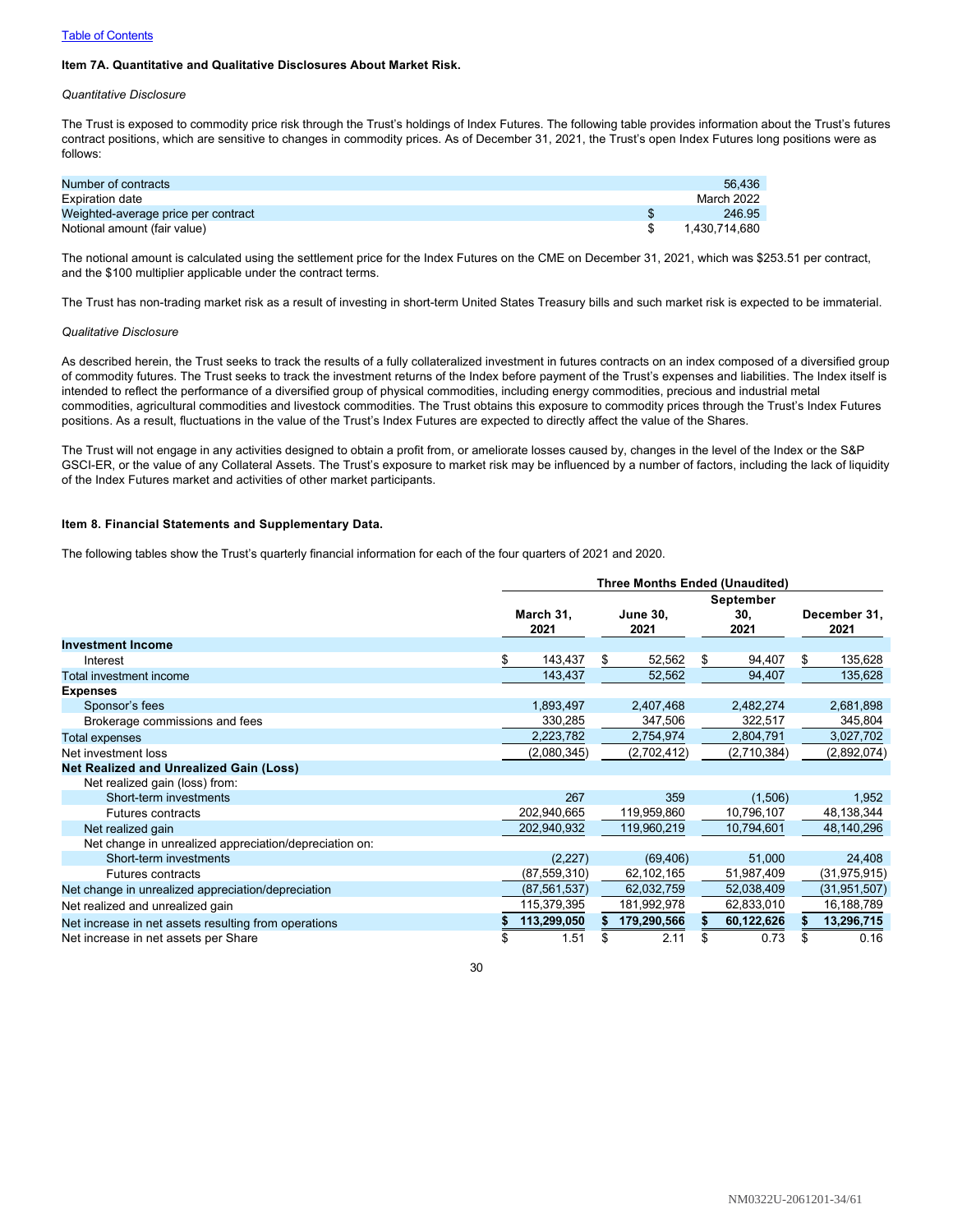|                                                                 | <b>Three Months Ended (Unaudited)</b> |                   |     |                         |    |             |   |                      |  |
|-----------------------------------------------------------------|---------------------------------------|-------------------|-----|-------------------------|----|-------------|---|----------------------|--|
|                                                                 | September                             |                   |     |                         |    |             |   |                      |  |
|                                                                 |                                       | March 31,<br>2020 |     | <b>June 30,</b><br>2020 |    | 30.<br>2020 |   | December 31,<br>2020 |  |
| <b>Investment Income</b>                                        |                                       |                   |     |                         |    |             |   |                      |  |
| Interest                                                        | S                                     | 2,573,287         | \$. | 802,960                 | \$ | 204,222     | S | 162,386              |  |
| Total investment income                                         |                                       | 2,573,287         |     | 802,960                 |    | 204,222     |   | 162,386              |  |
| <b>Expenses</b>                                                 |                                       |                   |     |                         |    |             |   |                      |  |
| Sponsor's fees                                                  |                                       | 1,315,406         |     | 984,873                 |    | 1,309,010   |   | 1,396,478            |  |
| Brokerage commissions and fees                                  |                                       | 229,626           |     | 237,503                 |    | 274,439     |   | 271,871              |  |
| Total expenses                                                  |                                       | 1,545,032         |     | 1,222,376               |    | 1,583,449   |   | 1,668,349            |  |
| Net investment income (loss)                                    |                                       | 1,028,255         |     | (419, 416)              |    | (1,379,227) |   | (1,505,963)          |  |
| <b>Net Realized and Unrealized Gain (Loss)</b>                  |                                       |                   |     |                         |    |             |   |                      |  |
| Net realized gain (loss) from:                                  |                                       |                   |     |                         |    |             |   |                      |  |
| Short-term investments                                          |                                       | 31.929            |     | 29,175                  |    | 16          |   | 992                  |  |
| <b>Futures contracts</b>                                        |                                       | (224,199,265)     |     | (82, 733, 584)          |    | 31,519,147  |   | 71,276,335           |  |
| Net realized gain (loss)                                        |                                       | (224,167,336)     |     | (82, 704, 409)          |    | 31,519,163  |   | 71,277,327           |  |
| Net change in unrealized appreciation/depreciation on:          |                                       |                   |     |                         |    |             |   |                      |  |
| Short-term investments                                          |                                       | 630,155           |     | (715, 749)              |    | (11, 385)   |   | 15,413               |  |
| <b>Futures contracts</b>                                        |                                       | (145,592,464)     |     | 141,549,159             |    | (3,320,408) |   | 30,181,634           |  |
| Net change in unrealized appreciation/depreciation              |                                       | (144,962,309)     |     | 140,833,410             |    | (3,331,793) |   | 30,197,047           |  |
| Net realized and unrealized gain (loss)                         |                                       | (369,129,645)     |     | 58,129,001              |    | 28,187,370  |   | 101,474,374          |  |
| Net increase (decrease) in net assets resulting from operations |                                       | (368, 101, 390)   |     | 57,709,585              |    | 26,808,143  |   | 99,968,411           |  |
| Net increase (decrease) in net assets per Share                 |                                       | (7.10)            | \$  | 1.04                    |    | 0.42        |   | 1.52                 |  |

See Index to Financial Statements on page F-1 for a list of the financial statements being filed herein.

# <span id="page-34-0"></span>**Item 9. Changes in and Disagreements with Accountants on Accounting and Financial Disclosure.**

There have been no changes in accountants and no disagreements with accountants during the year ended December 31, 2021.

# <span id="page-34-1"></span>**Item 9A. Controls and Procedures.**

The duly authorized officers of the Sponsor performing functions equivalent to those a principal executive officer and principal financial officer of the Trust would perform if the Trust had any officers, with the participation of the Trustee, have evaluated the effectiveness of the Trust's disclosure controls and procedures, and have concluded that the disclosure controls and procedures of the Trust were effective as of the end of the period covered by this report to provide reasonable assurance that information required to be disclosed in the reports that the Trust files or submits under the Exchange Act is recorded, processed, summarized and reported, within the time periods specified in the applicable rules and forms, and that it is accumulated and communicated to the duly authorized officers of the Sponsor performing functions equivalent to those a principal executive officer and principal financial officer of the Trust would perform if the Trust had any officers, as appropriate to allow timely decisions regarding required disclosure.

There are inherent limitations to the effectiveness of any system of disclosure controls and procedures, including the possibility of human error and the circumvention or overriding of the controls and procedures.

# **Management**'**s Report on Internal Control over Financial Reporting**

The Sponsor's management is responsible for establishing and maintaining adequate internal control over financial reporting, as defined in Exchange Act Rules 13a‑15(f) and 15d-15(f). The Trust's internal control over financial reporting is a process designed to provide reasonable assurance regarding the reliability of financial reporting and the preparation of financial statements for external purposes in accordance with generally accepted accounting principles in the United States of America. Internal control over financial reporting includes those policies and procedures that: (1) pertain to the maintenance of records that, in reasonable detail, accurately and fairly reflect the transactions and dispositions of the Trust's assets; (2) provide reasonable assurance that transactions are recorded as necessary to permit preparation of financial statements in accordance with generally accepted accounting principles, and that the Trust's receipts and expenditures are being made only in accordance with appropriate authorizations; and (3) provide reasonable assurance regarding prevention or timely detection of unauthorized acquisition, use, or disposition of the Trust's assets that could have a material effect on the financial statements.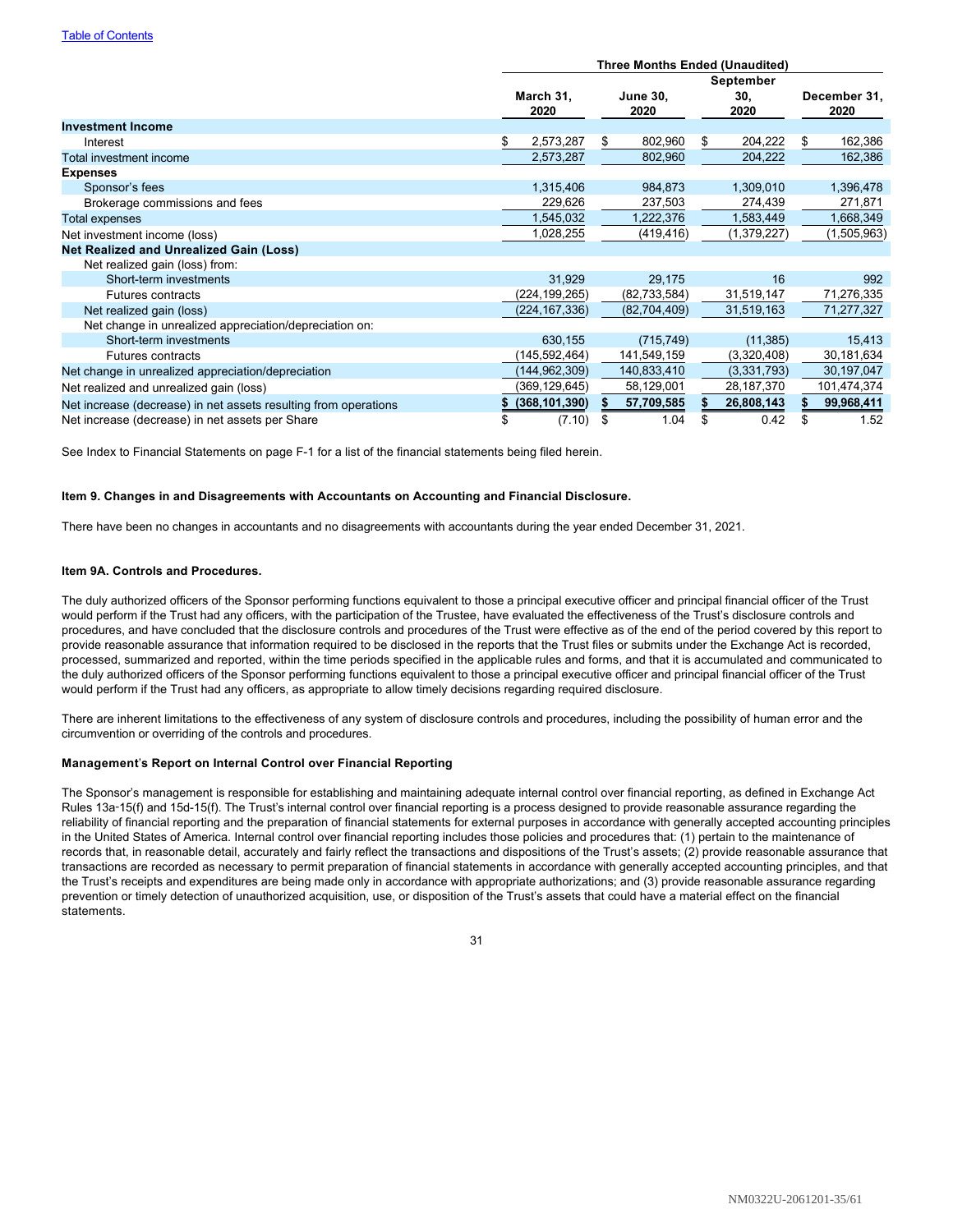Because of its inherent limitations, internal control over financial reporting may not prevent or detect misstatements. Also, projections of any evaluation of effectiveness to future periods are subject to the risk that controls may become ineffective because of changes in conditions, or that the degree of compliance with the policies or procedures may deteriorate.

The principal executive officer and principal financial officer of the Sponsor assessed the effectiveness of the Trust's internal control over financial reporting as of December 31, 2021. Their assessment included an evaluation of the design of the Trust's internal control over financial reporting and testing of the operational effectiveness of its internal control over financial reporting. In making its assessment, the Sponsor's management has utilized the criteria set forth by the Committee of Sponsoring Organizations of the Treadway Commission (COSO) in its report entitled *Internal Control* – *Integrated Framework (2013).* Based on their assessment and those criteria, the principal executive officer and principal financial officer of the Sponsor concluded that the Trust maintained effective internal control over financial reporting as of December 31, 2021.

The effectiveness of the Trust's internal control over financial reporting as of December 31, 2021 has been audited by PricewaterhouseCoopers LLP, the independent registered public accounting firm that audited and reported on the financial statements included in this Form 10-K, as stated in their report which is included herein.

# **Changes in Internal Control over Financial Reporting**

There were no changes in the Trust's internal control over financial reporting that occurred during the Trust's fourth fiscal quarter of the period covered by this report that have materially affected, or are reasonably likely to materially affect, the Trust's internal control over financial reporting.

#### <span id="page-35-0"></span>**Item 9B. Other Information.**

Not applicable.

#### <span id="page-35-1"></span>**Item 9C. Disclosure Regarding Foreign Jurisdictions that Prevent Inspections.**

Not applicable.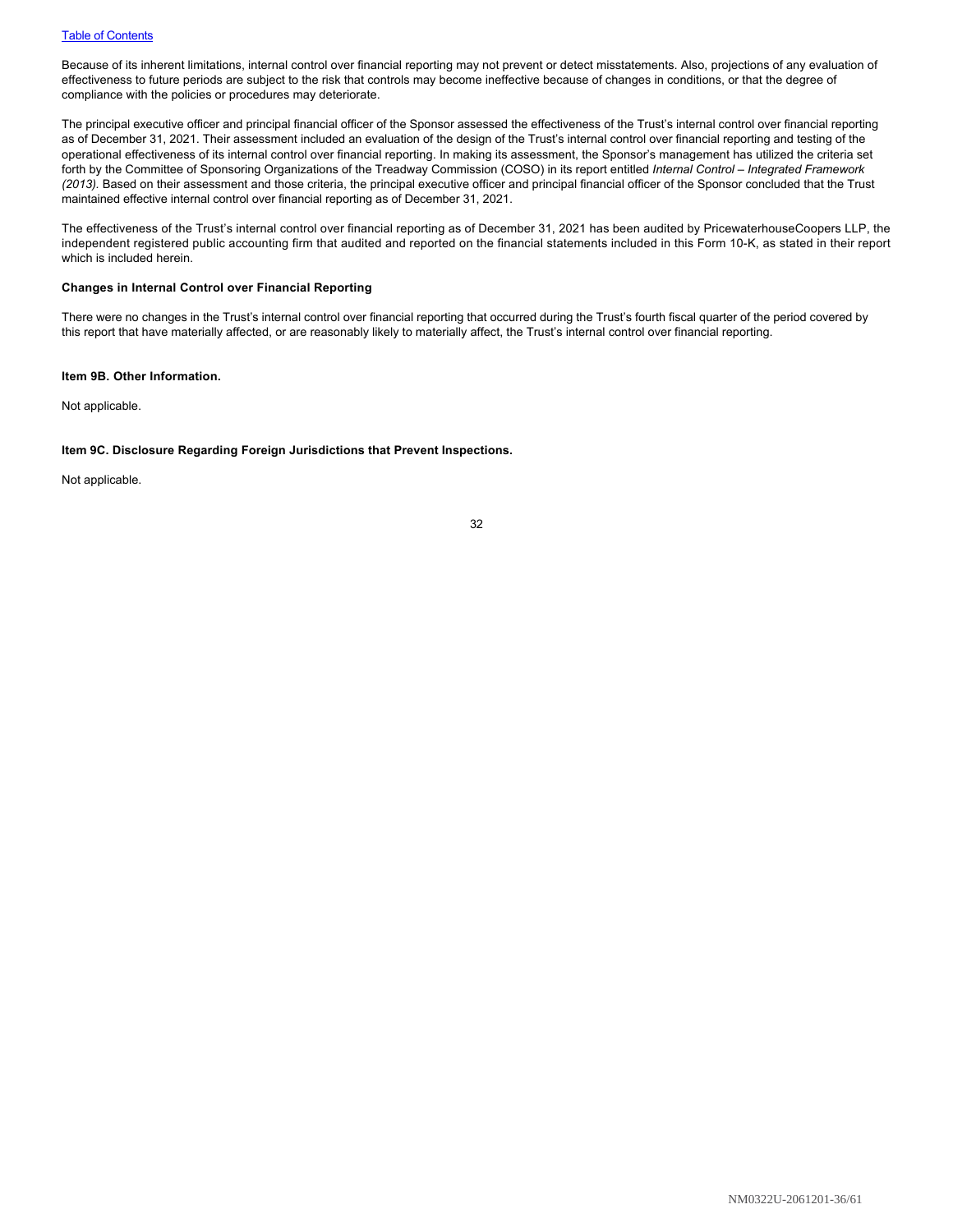# <span id="page-36-1"></span><span id="page-36-0"></span>**Item 10. Directors, Executive Officers and Corporate Governance.**

The Trust does not have any directors, officers or employees. The following persons, in their respective capacities as directors or executive officers of the Sponsor, perform certain functions with respect to the Trust that, if the Trust had directors or executive officers, would typically be performed by them.

Paul Lohrey is the President and Chief Executive Officer of the Sponsor and Trent Walker is the Chief Financial Officer of the Sponsor.

The Sponsor is managed by a Board of Directors composed of Philip Jensen, Peter Landini, Kimun Lee, Rachel Aguirre, and Paul Lohrey.

*Paul Lohrey*, *CFA*, 59, became a principal of the Sponsor in April 2014 and has served as its President and Chief Executive Officer since November 2015. Since May 2016, Mr. Lohrey has served as an officer of BlackRock Asset Management International Inc., a former commodity pool operator that withdrew its commodity pool operator registration in February 2014. Mr. Lohrey joined BlackRock, a global asset management firm, as a Managing Director, performing supervisory and managerial functions, in June 2010. Prior to joining BlackRock, Mr. Lohrey served as Chief Investment Officer, Europe, performing supervisory and managerial functions, for The Vanguard Group, an asset management firm, from October 2008 to May 2010. He also held various positions in equity and fixed income portfolio management while at Vanguard from August 1994. Mr. Lohrey earned a Bachelor of Arts in economics from Duke University in 1984 and an MBA in finance from the University of Chicago in 1986.

*Trent Walker*, 47, became a principal of the Sponsor in June 2021 and serves as its Chief Financial Officer. Mr. Walker has been employed by BlackRock since September 2019 and serves as a Managing Director and Head of Americas Product Oversight and Governance in the Global Accounting and Product Services team, performing supervisory and managerial functions. In that capacity, Mr. Walker serves as the Treasurer and Chief Financial Officer of iShares Trust, iShares, Inc. and iShares U.S. ETF Trust and Chief Financial Officer of BlackRock Funds, BlackRock Funds II, BlackRock Funds IV, BlackRock Funds V and BlackRock Funds VI. Prior to joining BlackRock, Mr. Walker served as a Senior Vice President and a Registered Principal of Pacific Investment Management Company LLC, including in the capacity as Treasurer of PIMCO Funds, PIMCO Variable Insurance Trust, PIMCO Equity Series, PIMCO Equity Series VIT, PIMCO Managed Accounts Trust, PIMCO-Sponsored Interval Funds and PIMCO-Sponsored Closed-End Funds from January 16, 2015 to August 30, 2019. Mr. Walker received his Bachelor of Science in accounting from Northwest Missouri State University and is a certified public accountant.

*Rachel Aguirre,* 39, became a principal of the Sponsor in June 2021 and serves as its Director. Ms. Aguirre has been employed by BlackRock since March 2005, including her years with Barclays Global Investors, which merged with BlackRock in 2009, and serves as a Managing Director. Ms. Aguirre has served as the Head of U.S. Product Engineering since March 2021, performing managerial and supervisory functions. In that capacity, Ms. Aguirre oversees a team that designs, launches, and assesses the quality of BlackRock's indexed ETF products and is a member of the firm's ETF and Index Investments ("EII") Markets and Investments Executive Committee and the EII Global Product Executive Committee. Ms. Aguirre served as Co-Head of the Americas Portfolio Engineering team within EII from January 2020 to March 2021. In that role, Ms. Aguirre oversaw teams that manage the U.S. iShares EII product ranges. Prior to that, Ms. Aguirre served as Head of Developed Markets Portfolio Engineering from May 2016 to December 2019*.* Ms. Aguirre received her Bachelor of Science in Mathematics from the College of Creative Studies at UC Santa Barbara and a Master of Science in Financial Mathematics from Stanford University.

*Belinda Ng Castaneda*, 39, became a principal of the Sponsor on June 20, 2019. Mrs. Castaneda became a principal of BlackRock Institutional Trust Company, N.A. on June 19, 2019 and of BFA on June 20, 2019. Mrs. Castaneda serves as a listed principal for each of the foregoing entities, performing supervisory and managerial functions on such entities' Business Continuity Management Program Operations Team. In that role, Mrs. Castaneda is responsible for running global program level tasks including metrics, reporting and data analysis along with development and administration of their business continuity planning system. From February 2016 to the present, Mrs. Castaneda has served as a Vice President of BlackRock, Inc. and each of the foregoing entities, all of which are affiliates of BlackRock, Inc., performing supervisory and managerial functions on the firm's Business Continuity Management Program Operations Team. In that role, Mrs. Castaneda is responsible for running global program level tasks including metrics, reporting and data analysis along with development and administration of the firm's business continuity planning system. From January 2012 to February 2016, Mrs. Castaneda served as an Associate of BlackRock Inc. as a Business Continuity Program Manager. From February 2009 to January 2012, Mrs. Castaneda served as an Analyst of BlackRock, Inc. performing operational support to the firm's Business Continuity Management team. Prior to joining BlackRock, Inc., Mrs. Castaneda served in a data analyst function at H5, Inc. a data analytics technology firm, from July 2006 to February 2009. Prior to that, Mrs. Castaneda was an office automation assistant at the U.S. Department of Health and Human Services, where she focused on the Employee Human Resource and Payroll System (i.e., PeopleSoft software) from July 2002 to July 2006. Mrs. Castaneda earned a Bachelor of Science in Business Administration from San Jose State University, in 2005.

*Ann Frechette*, CPA, 53, became a principal of the Sponsor on April 13, 2020. Ms. Frechette became a principal of BlackRock Advisors, LLC on April 9, 2020 and of BFA, BlackRock Institutional Trust Company, N.A., BlackRock International Limited, BlackRock Investment Management, LLC, and BlackRock Financial Management, Inc. on April 13, 2020. Ms. Frechette serves as a listed principal for each of the foregoing entities, performing supervisory and managerial functions as head of a Global Financial Reporting team that prepares financial statements for various pooled investment vehicles managed by such entities. From May 2016 to the present, Ms. Frechette has served as a Managing Director of BlackRock, Inc. and each of the foregoing entities, all of which are affiliates of BlackRock, Inc., performing supervisory and managerial functions as head of the Global Financial Reporting team that prepares financial statements for various pooled investment vehicles managed by affiliates of BlackRock, Inc. From April 2013 to May 2016 Ms. Frechette served as the Managing Director of BlackRock, Inc. responsible for performing supervisory and managerial functions for the U.S. Registered Active Funds Financial Reporting team that prepares financial statements. From April 2006 to April 2012, Ms. Frechette served as the Global Director of Internal Audit at Citco Fund Services, a provider of banking, cash management, fund administration, and trust services, where her responsibilities included managing that firm's audit team's risk-based audits and SOC 1 project. From October 2002 to April 2006, Ms. Frechette served as a Senior Vice President at PNC Global Investment Servicing, a provider of processing, technology and business intelligence services to asset managers, broker/dealers and financial advisors, where she worked both in internal audit and the finance area within the transfer agency. From September 1991 to October 2002, Ms. Frechette served as a Senior Manager in the audit division of Ernst & Young's financial services industry practice. Ms. Frechette graduated with honors from Drexel University with a Bachelor of Science in accounting in 1991 and was initially licensed as a certified public accountant in 1993.

*Philip Jensen*, 63, became a principal of the Sponsor in September 2009 and is Chairman of the Sponsor's audit committee. In June 2001, Mr. Jensen joined Paul Capital Partners, an investment firm focusing on the secondary private equity and healthcare markets, for which he presently serves as Partner and Chief Operating Officer. Mr. Jensen received his Bachelor of Science from San Francisco State University and is a certified public accountant (inactive).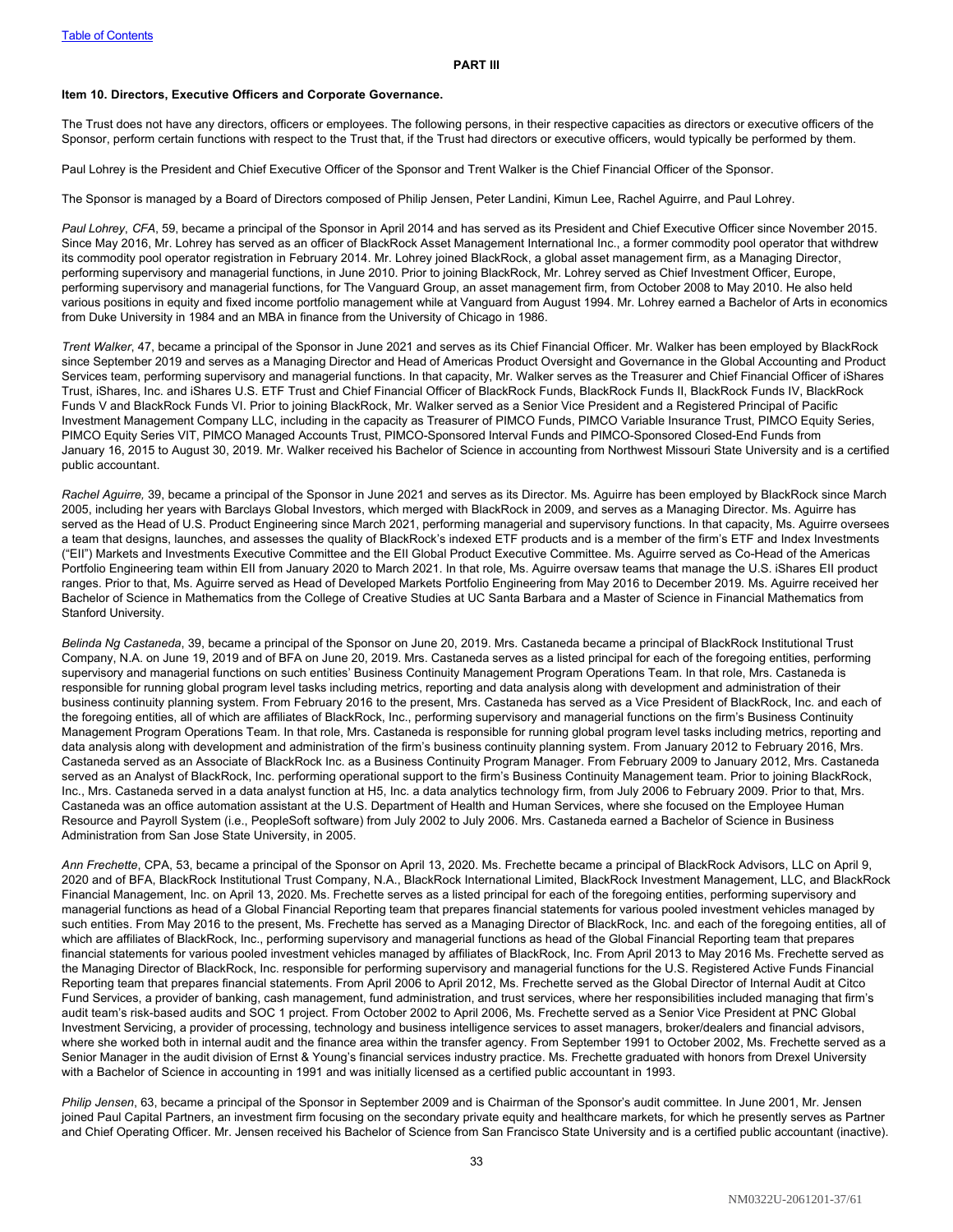*Timothy Kane,* 41, became a principal of the Sponsor on June 28, 2019. Mr. Kane became a principal of BlackRock Financial Management, Inc. on June 27, 2019 and of BlackRock Advisors, LLC, BFA and BlackRock Institutional Trust Company, N.A. on June 28, 2019. Mr. Kane serves as a listed principal for each of the foregoing entities, performing supervisory and managerial functions in his capacity as Global Head of Enterprise Resilience, including Business Continuity, Crisis Management and Disaster Recovery in Technology and Enterprise Services on a team that team is responsible for ensuring recoverability and resiliency when faced with crisis situations. From February 2014 to the present, Mr. Kane has served as a Director of BlackRock, Inc. and each of the foregoing entities, all of which are affiliates of BlackRock, Inc., performing supervisory and managerial functions in his capacity as the Global Head of Enterprise Resilience, including Business Continuity, Crisis Management and Disaster Recovery in Technology and Enterprise Services on a team that team is responsible for ensuring recoverability and resiliency when faced with crisis situations. Prior to joining BlackRock, Inc., Mr. Kane served as the Deputy Global Head of Crisis Management supporting the Business Continuity function at Deutsche Bank, multinational investment bank and financial services firm, from January 2009 to January 2014. Prior to that, Mr. Kane was the Director of Information Technology at the New York City Office of Emergency Management where he focused on the agency's technology needs from December 2006 to December 2008. Mr. Kane earned a Bachelor of Science in Geographic Information Science from Salisbury University in 2002.

*Peter Landini*, 70, became a principal of the Sponsor in September 2009 and is a member of the Sponsor's audit committee. In January 2003, Mr. Landini joined RBP Investment Advisors, Inc., a financial planning consultancy firm, for which he presently serves as Partner and Wealth Manager. Mr. Landini received his Bachelor of Science in accounting from Santa Clara University and an MBA in finance from Golden Gate University. Mr. Landini is a certified financial planner and is a member of the Financial Planning Association.

*Kimun Lee*, 75, became a principal of the Sponsor in September 2009 and is a member of the Sponsor's audit committee. Mr. Lee is a California-registered investment adviser and has conducted his consulting business under the name Resources Consolidated since January 1980. Since September 2010, Mr. Lee has served as a member of the board of directors of Firsthand Technology Value Fund, Inc., a mutual fund company. Since April 2013, Mr. Lee has served as a member of the board of trustees of Firsthand Funds, a mutual fund company. Since April 2014, Mr. Lee has served as a member of the board of trustees of FundX Investment Trust, a mutual fund company. Until January 2005, Mr. Lee also served as a member of the board of directors of Fremont Mutual Funds, Inc., a mutual fund company. Mr. Lee received his Bachelor of Arts from the University of the Pacific and an MBA from University of Nevada, Reno. He also completed the executive education program on corporate governance at Stanford Graduate School of Business.

*Charles Park*, 54, became a principal of the Advisor in December 2012 and has served as Chief Compliance Officer for the Advisor since August 2006. Mr. Park became a principal of BlackRock Advisors, LLC, a commodity pool operator and commodity trading advisor registered with the CFTC, in June 2014 and has served as its Chief Compliance Officer since June 2014. Mr. Park became a principal of BlackRock Financial Management, Inc., an investment management company, in September 2016 and has served as Chief Compliance Officer of BlackRock Financial Management, Inc. since September 2016 and performs supervisory and managerial functions. He became a principal of BlackRock Investment Management, LLC, an investment management company, in September 2016 and has served as Chief Compliance Officer of BlackRock Investment Management, LLC since September 2016 and performs supervisory and managerial functions. Mr. Park was a principal of BlackRock Asset Management International Inc., a former commodity pool operator that withdrew its commodity pool operator registration in February 2014, from December 2012 to February 2014, performing supervisory and managerial functions. Mr. Park joined BlackRock Institutional Trust Company, N.A., a commodity pool operator and commodity trading advisor registered with the CFTC, in August 2006, and performs supervisory and managerial functions. Mr. Park has also served as the Chief Compliance Officer of the iShares business since August 2006 and of BlackRock SEC-registered funds since June 2014. Mr. Park was a principal of the Sponsor from December 2012 to April 2015 and since August 4, 2016, performing supervisory and managerial functions. Prior to joining BlackRock Institutional Trust Company, N.A., in August 2006, Mr. Park served as Chief Compliance Officer of American Century Investment Management, Inc., an exempt commodity pool operator and an exempt commodity trading advisor, from October 1995 to July 2006. Mr. Park earned a Bachelor of Arts in economics from the University of Michigan in 1989 and a Juris Doctor from the University of Michigan in 1992.

*Greg Savage*, 50, became a principal and associated person of the Sponsor in July 2012 and performs supervisory and managerial functions. Since March 2009, Mr. Savage was a principal and associated person, performing supervisory and managerial functions, of BlackRock Asset Management International Inc., a former commodity pool operator that withdrew its commodity pool operator registration in February 2014. Mr. Savage has served as a Senior Portfolio Manager and Team Leader for BlackRock Fund Advisors, an investment advisor registered with the SEC and a commodity trading advisor registered with the CFTC, since September 2007 and became a principal and associated person of that entity in March 2009. Mr. Savage also served as a Portfolio Manager for BFA from March 2001 to September 2007. Mr. Savage served as a Transition Services Manager for BlackRock Institutional Trust Company, N.A., a national banking association and commodity trading advisor registered with the CFTC, from June 1999 to March 2001 and became an associated person of that entity in June 2007. Mr. Savage received his Bachelor of Science in accounting from the University of Colorado at Boulder and is a CFA charterholder. He has the FINRA Series 7, 63 and 3 licenses.

The Sponsor has a code of ethics (the "Code of Ethics") that applies to its executive officers, including its Chief Executive Officer, President, Chief Financial Officer and Treasurer, who perform certain functions with respect to the Trust that, if the Trust had executive officers would typically be performed by them. The Code of Ethics is available by writing the Sponsor at 400 Howard Street, San Francisco, CA 94105 or calling the Sponsor at (415) 670-2000. The Sponsor's Code of Ethics is intended to be a codification of the business and ethical principles that guide the Sponsor, deter wrongdoing, and promote (1) honest and ethical conduct (including the ethical handling of actual or apparent conflicts of interest), (2) full, fair, accurate, timely and understandable disclosure in public reports, documents and communications, (3) compliance with applicable laws and governmental rules and regulations, (4) the prompt internal reporting of violations of the Code of Ethics and (5) accountability for adherence to the Code of Ethics.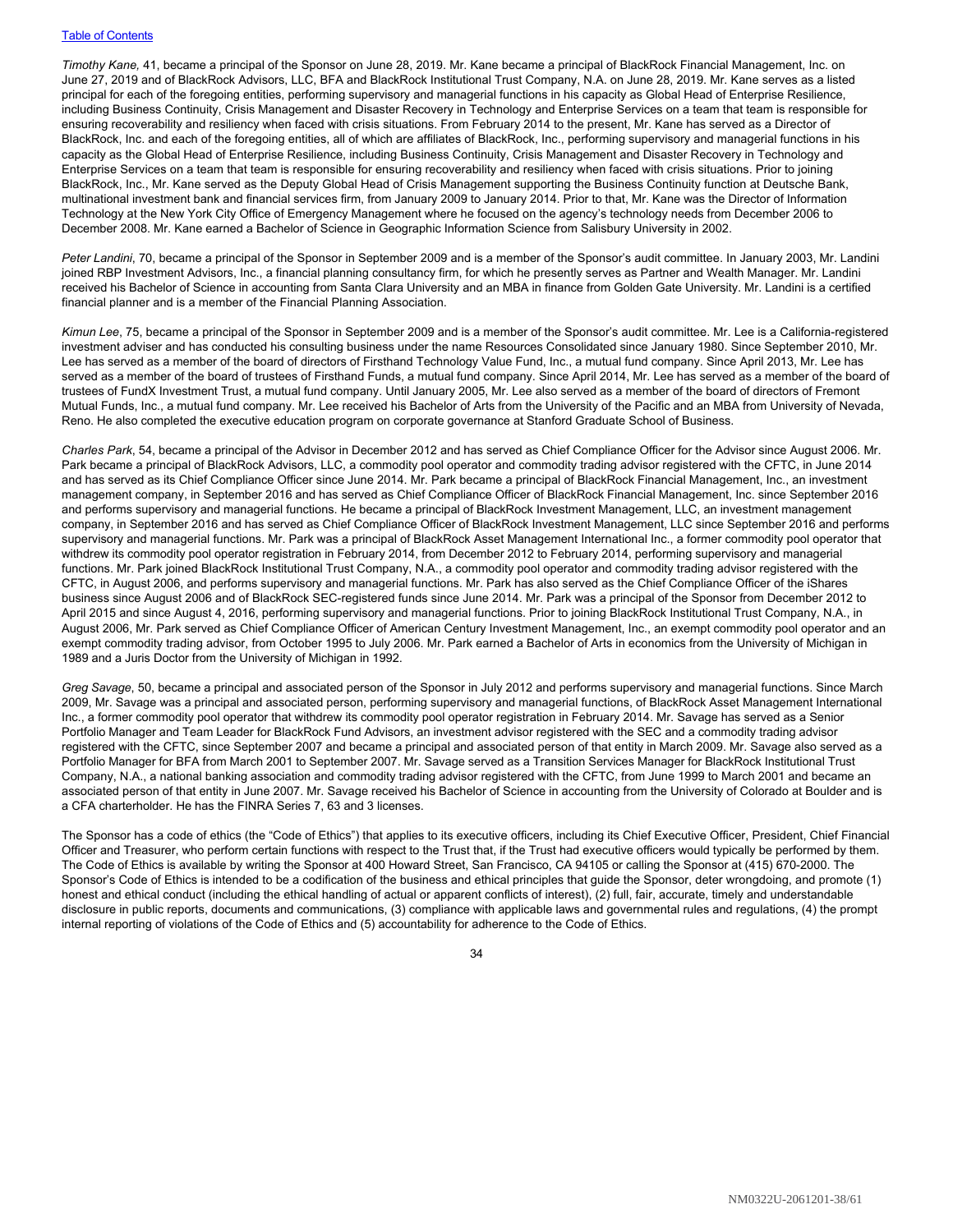# <span id="page-38-0"></span>**Item 11. Executive Compensation.**

The Trust has no employees, officers or directors. The Trust is managed by the Sponsor and pays the Sponsor the Sponsor's Fee. For the year ended December 31, 2021, the Trust has incurred a Sponsor's Fee of \$9,465,137.

#### <span id="page-38-1"></span>**Item 12. Security Ownership of Certain Beneficial Owners and Management and Related Stockholder Matters.**

*Securities Authorized for Issuance under Equity Compensation Plans*

Not applicable.

*Security Ownership of Certain Beneficial Owners and Management*

Not applicable.

#### <span id="page-38-2"></span>**Item 13. Certain Relationships and Related Transactions, and Director Independence.**

See Item 11 above.

#### <span id="page-38-3"></span>**Item 14. Principal Accounting Fees and Services.**

#### *Audit and Non-Audit Fees*

The table below summarizes the fees for services performed by PricewaterhouseCoopers LLP for the years ended December 31, 2021 and 2020.

|                                                 |    | 2021    |   | 2020    |
|-------------------------------------------------|----|---------|---|---------|
| Audit fees                                      | ۰D | 61,800  | S | 61,800  |
| Audit-related fees <sup>(a)</sup>               |    | 2,000   |   | 2,000   |
| $\mathsf{T}$ ax fees ${}^{\textrm{\tiny{(b)}}}$ |    | 268,250 |   | 268,250 |
| All other fees                                  |    |         |   |         |
|                                                 |    | 332.050 |   | 332,050 |

<sup>(</sup>a) Amount represents fees billed for review of the regulatory filings.<br>(b) PricewaterhouseCoopers LLP provides certain tax compliance and

# *Approval of Independent Registered Public Accounting Firm Services and Fees*

The audit committee of the Board of Directors of the Sponsor approved, prior to the commencement of the engagement, the engagement of and compensation to be paid to PricewaterhouseCoopers LLP as auditors of the Trust.

PricewaterhouseCoopers LLP provides certain tax compliance and reporting services to the Trust, including processing beneficial ownership information as it relates to the preparation of tax reporting packages and the subsequent delivery of related information to the IRS. Services also include assistance with tax reporting and related information using a web-based tax package product developed by PricewaterhouseCoopers LLP and a toll-free tax package support help line.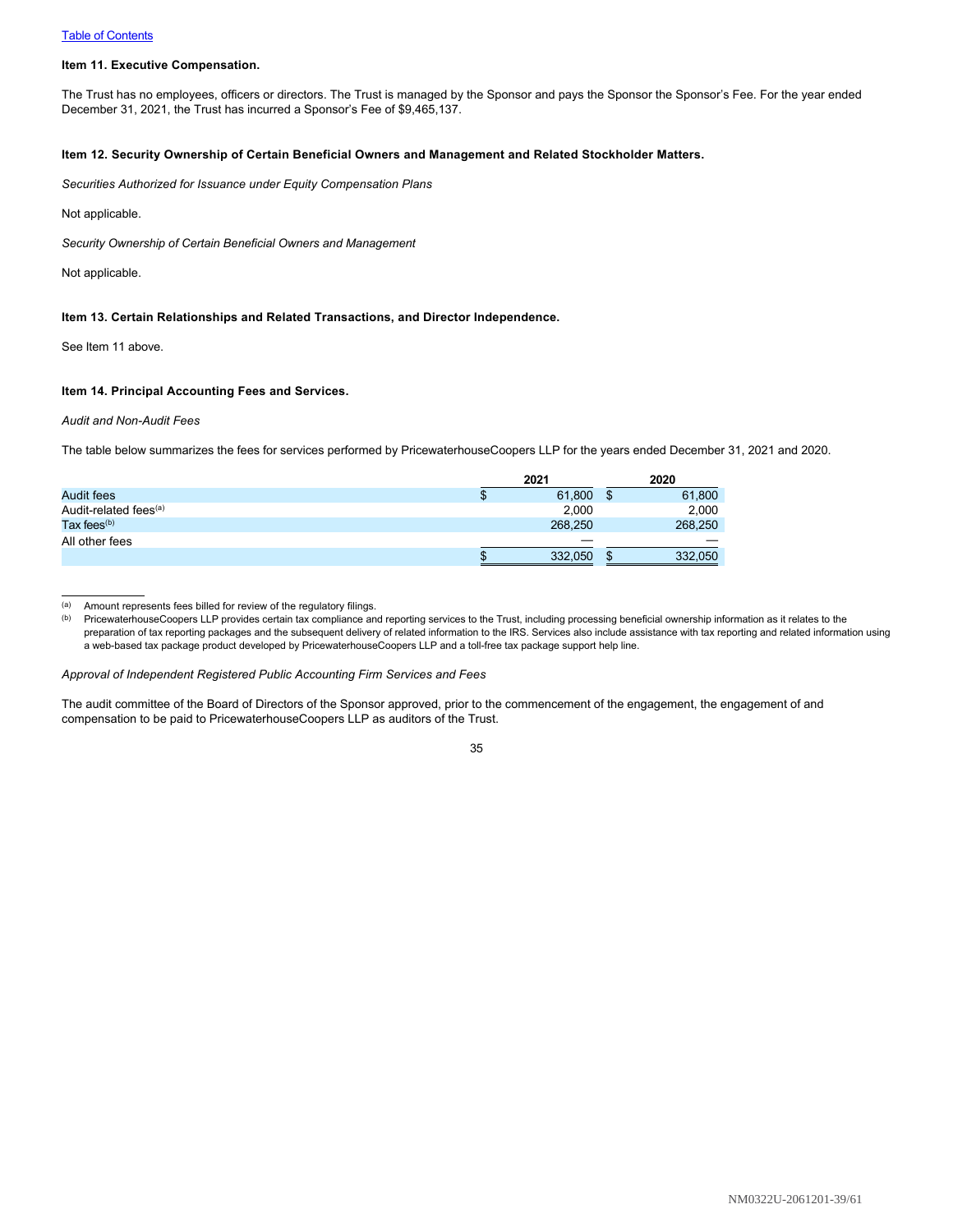# <span id="page-39-1"></span><span id="page-39-0"></span>**Item 15. Exhibits, Financial Statement Schedules.**

# *Financial Statements*

See Index to Financial Statements on Page F-1 for a list of the financial statements being filed as part of this report.

# *Financial Statement Schedules*

Schedules have been omitted since they are either not required, not applicable or the information has otherwise been included.

*Exhibits*

The following documents are filed herewith or incorporated herein and made a part of this Annual Report:

| Exhibit No. | <b>Description</b>                                                                                                                                                                                   |
|-------------|------------------------------------------------------------------------------------------------------------------------------------------------------------------------------------------------------|
| 3.1         | Restated Certificate of Trust of iShares S&P GSCI™ Commodity-Indexed Trust is incorporated by reference to Exhibit 3.1(i) of registrant's<br>Current Report on Form 8-K on May 9, 2007               |
| 4.1         | Third Amended and Restated Trust Agreement is incorporated by reference to Exhibit 4.1 of registrant's Registration Statement No.<br>333-193156 on January 2, 2014                                   |
| 4.2         | Authorized Participant Agreement is incorporated by reference to Exhibit 4.2 of registrant's Current Report on Form 8-K on<br>November 29, 2013                                                      |
| 4.3         | Description of Securities Registered under Section 12 of the Securities Exchange Act of 1934                                                                                                         |
| 10.1        | <u>Investment Advisory Agreement is incorporated by reference to Exhibit 10.1 of Registrant's Registration Statement No. 333-193156 on</u><br><b>January 2, 2014</b>                                 |
| 10.2        | Sublicense Agreement is incorporated by reference to Exhibit 10.2 of Registration Statement No. 333-126810 on May 26, 2006                                                                           |
| 10.3        | Futures and Options Account Agreement is incorporated by reference to Exhibit 10.3 filed with registrant's Registration<br>Statement No. 333-193156 on January 2, 2014                               |
| 10.4        | Master Service Agreement is incorporated by reference to Exhibit 10.4 of registrant's Registration Statement on Form S-3/A (No. 333-<br>254992) on May 24, 2021                                      |
| 10.5        | Service Module for Custodial Services is incorporated by reference to Exhibit 10.5 of registrant's Registration Statement on Form S-3/A<br>(No. 333-254992) on May 24, 2021                          |
| 10.6        | Service Module for Fund Administration and Accounting Services is incorporated by reference to Exhibit 10.6 of registrant's Registration<br>Statement on Form S-3/A (No. 333-254992) on May 24, 2021 |
| 10.7        | Control Agreement is incorporated by reference to Exhibit 10.7 of registrant's Post-Effective Amendment No. 1 to Registration Statement<br>No. 333-193156 on April 2, 2014                           |
| 23.1        | <b>Consent of PricewaterhouseCoopers LLP</b>                                                                                                                                                         |
| 31.1        | Certification by Principal Executive Officer Pursuant to Rule 13a-14(a) under the Securities Exchange Act of 1934, as amended                                                                        |
| 31.2        | Certification by Principal Financial Officer Pursuant to Rule 13a-14(a) under the Securities Exchange Act of 1934, as amended                                                                        |
| 32.1        | Certification by Principal Executive Officer Pursuant to 18 U.S.C. Section 1350, as Adopted Pursuant to Section 906 of the<br>Sarbanes-Oxley Act of 2002                                             |
| 32.2        | Certification by Principal Financial Officer Pursuant to 18 U.S.C. Section 1350, as Adopted Pursuant to Section 906 of the<br>Sarbanes-Oxley Act of 2002                                             |
| 101.INS     | Inline XBRL Instance Document - the instance document does not appear in the Interactive Data File because its XBRL tags are<br>embedded within the Inline XBRL document.                            |
| 101.SCH     | Inline XBRL Taxonomy Extension Schema Document                                                                                                                                                       |
| 101.CAL     | Inline XBRL Taxonomy Extension Calculation Linkbase Document                                                                                                                                         |
| 101.DEF     | Inline XBRL Taxonomy Extension Definition Linkbase Document                                                                                                                                          |
| 101.LAB     | Inline XBRL Taxonomy Extension Label Linkbase Document                                                                                                                                               |
| 101.PRE     | Inline XBRL Taxonomy Extension Presentation Linkbase Document                                                                                                                                        |

104 Cover Page Interactive Data File included as Exhibit 101 (embedded within the Inline XBRL document)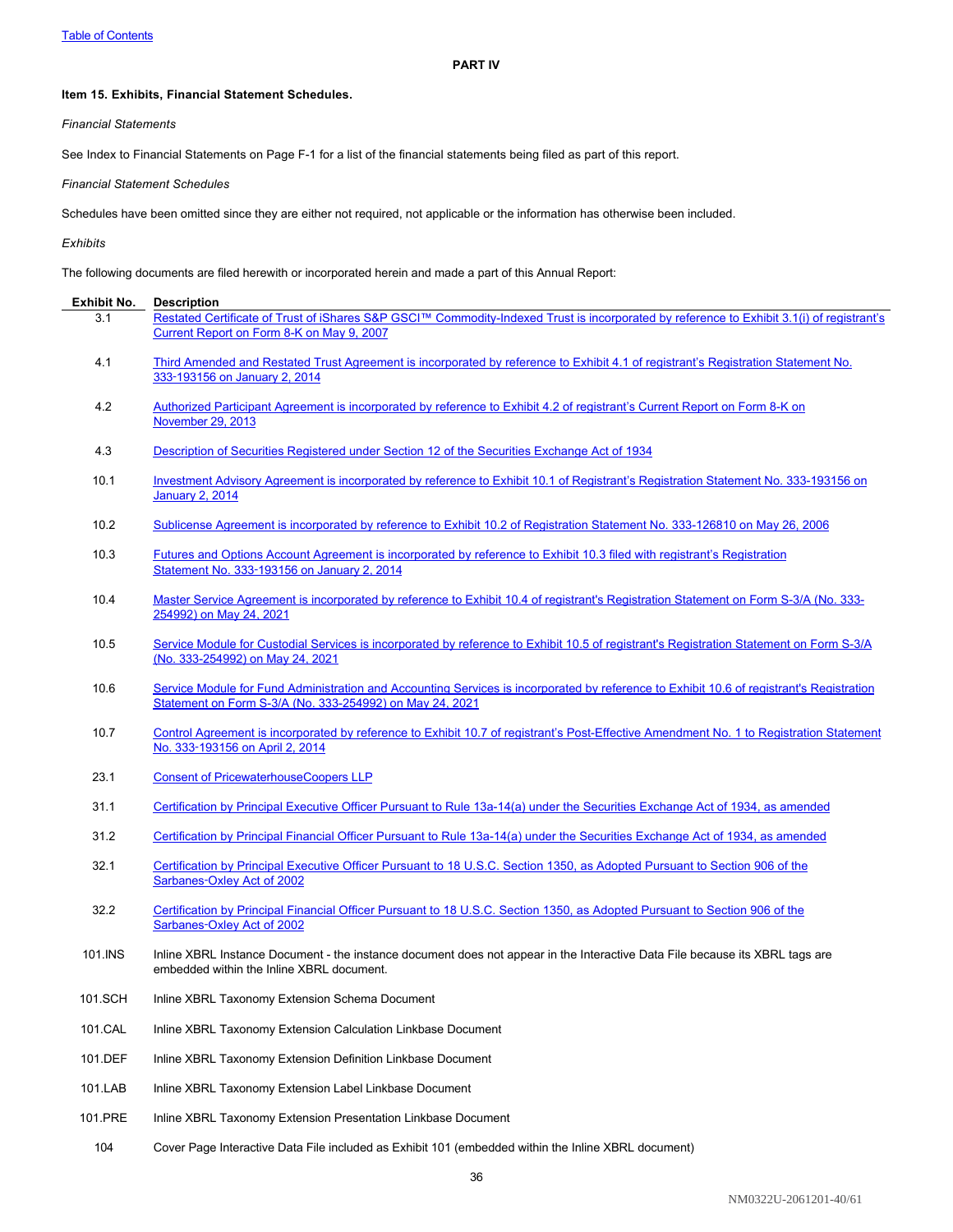# <span id="page-40-0"></span>**Item 16. Form 10-K Summary.**

None.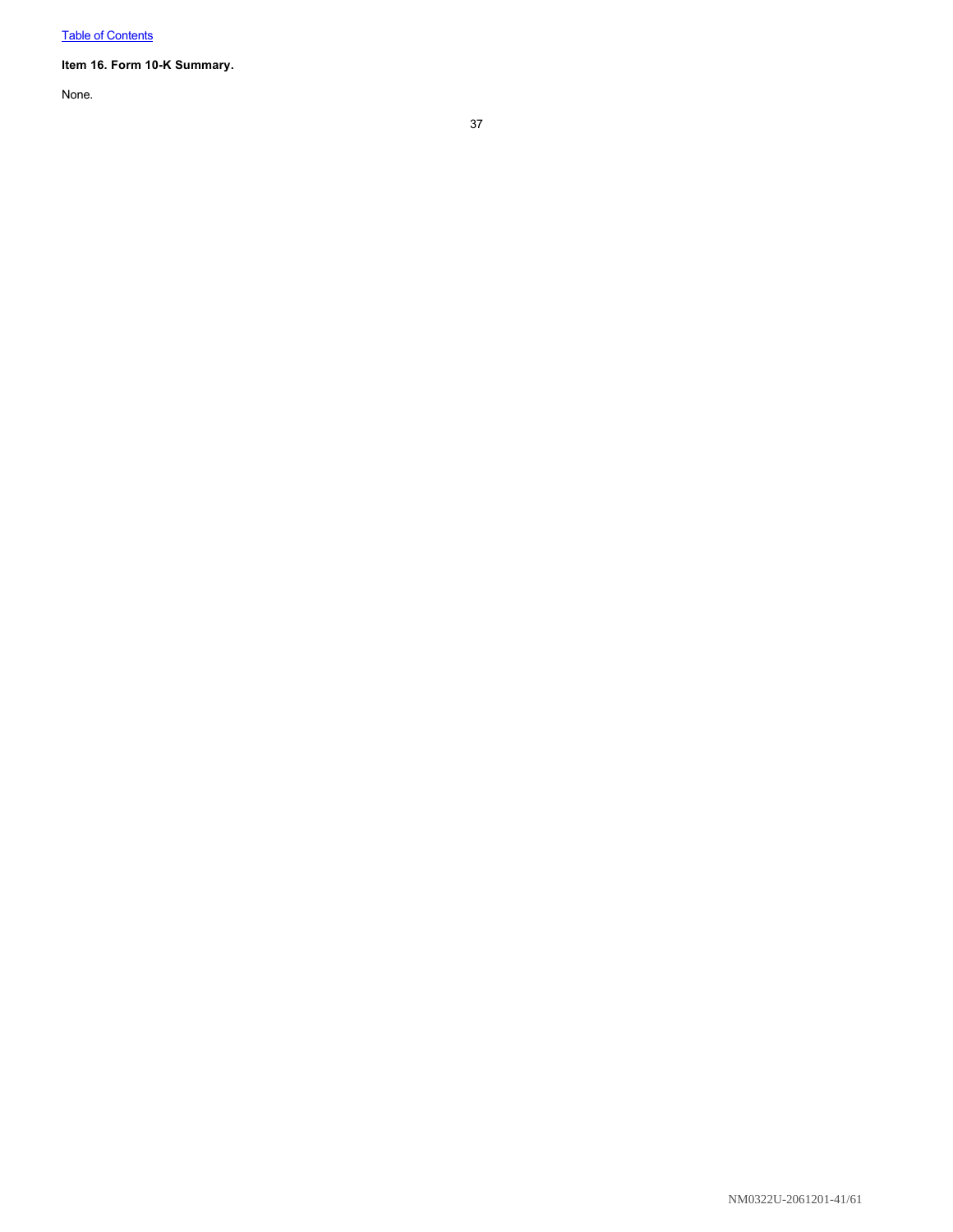# **iShares S&P GSCI**™ **Commodity-Indexed Trust Financial Statements Index**

|                                                                                          | Page  |
|------------------------------------------------------------------------------------------|-------|
| Report of Independent Registered Public Accounting Firm (PCAOB ID 238)                   | $F-1$ |
| Statements of Assets and Liabilities at December 31, 2021 and 2020                       | $F-3$ |
| Statements of Operations for the years ended December 31, 2021, 2020 and 2019            | $F-4$ |
| Statements of Changes in Net Assets for the years ended December 31, 2021, 2020 and 2019 | $F-5$ |
| Statements of Cash Flows for the years ended December 31, 2021, 2020 and 2019            | $F-6$ |
| Schedules of Investments at December 31, 2021 and 2020                                   | $F-7$ |
| <b>Notes to Financial Statements</b>                                                     | $F-9$ |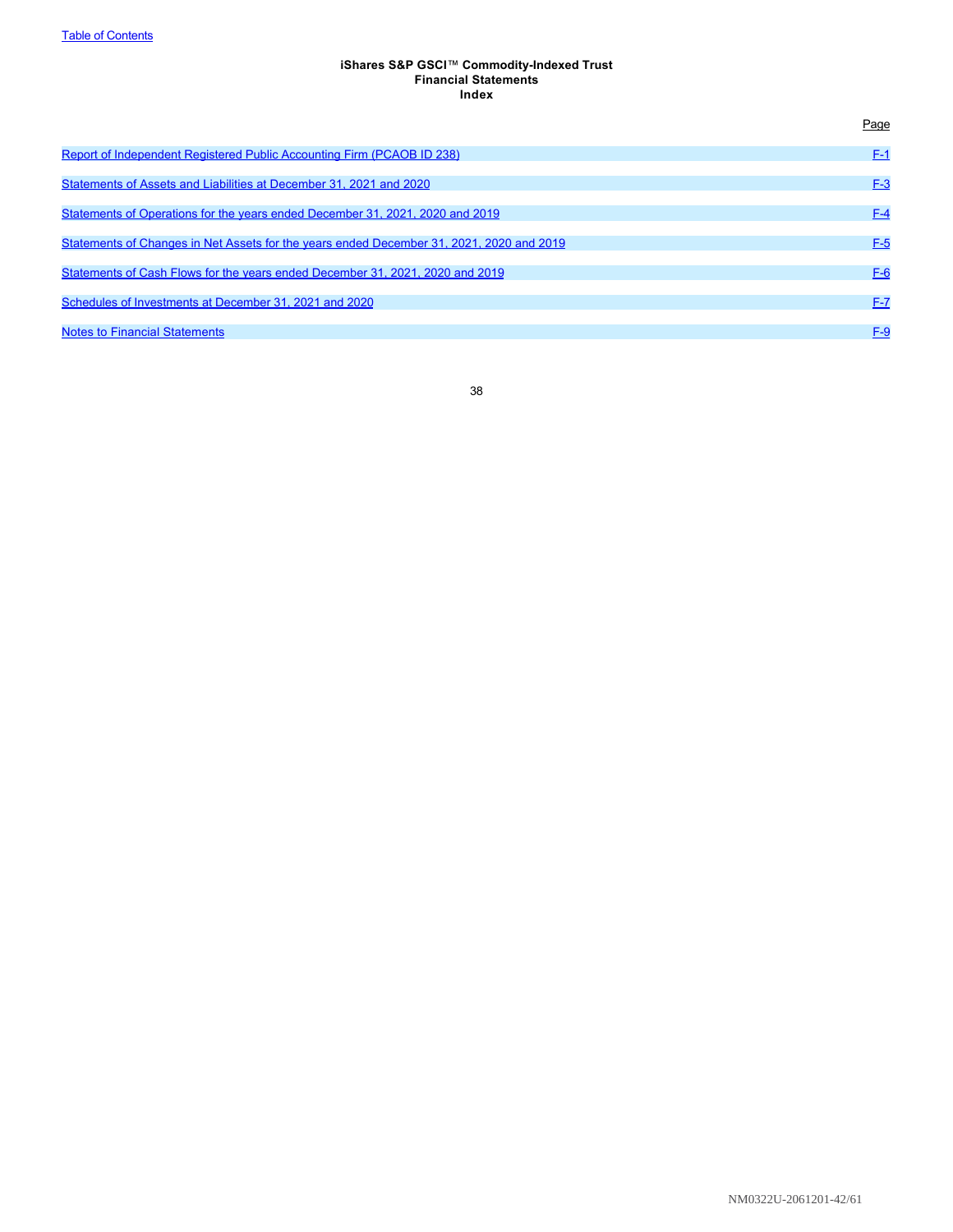<span id="page-42-0"></span>To the Sponsor and Shareholders of iShares® S&P GSCI™ Commodity-Indexed Trust

# *Opinions on the Financial Statements and Internal Control over Financial Reporting*

We have audited the accompanying statements of assets and liabilities, including the schedules of investments, of iShares® S&P GSCI™ Commodity-Indexed Trust (the "Trust") as of December 31, 2021 and 2020, and the related statements of operations, changes in net assets, and cash flows for each of the three years in the period ended December 31, 2021, including the related notes (collectively referred to as the "financial statements"). We also have audited the Trust's internal control over financial reporting as of December 31, 2021, based on criteria established in *Internal Control - Integrated Framework* (2013) issued by the Committee of Sponsoring Organizations of the Treadway Commission (COSO).

In our opinion, the financial statements referred to above present fairly, in all material respects, the financial position of the Trust as of December 31, 2021 and 2020**,** and the results of its operations, changes in its net assets, and its cash flows for each of the three years in the period ended December 31, 2021 in conformity with accounting principles generally accepted in the United States of America. Also in our opinion, the Trust maintained, in all material respects, effective internal control over financial reporting as of December 31, 2021, based on criteria established in *Internal Control - Integrated Framework* (2013) issued by the COSO.

# *Basis for Opinions*

The Sponsor's management is responsible for these financial statements, for maintaining effective internal control over financial reporting, and for its assessment of the effectiveness of internal control over financial reporting, included in Management's Report on Internal Control over Financial Reporting appearing under Item 9A. Our responsibility is to express opinions on the Trust's financial statements and on the Trust's internal control over financial reporting based on our audits. We are a public accounting firm registered with the Public Company Accounting Oversight Board (United States) (PCAOB) and are required to be independent with respect to the Trust in accordance with the U.S. federal securities laws and the applicable rules and regulations of the Securities and Exchange Commission and the PCAOB.

We conducted our audits in accordance with the standards of the PCAOB. Those standards require that we plan and perform the audits to obtain reasonable assurance about whether the financial statements are free of material misstatement, whether due to error or fraud, and whether effective internal control over financial reporting was maintained in all material respects.

Our audits of the financial statements included performing procedures to assess the risks of material misstatement of the financial statements, whether due to error or fraud, and performing procedures that respond to those risks. Such procedures included examining, on a test basis, evidence regarding the amounts and disclosures in the financial statements. Our audits also included evaluating the accounting principles used and significant estimates made by management, as well as evaluating the overall presentation of the financial statements. Our audit of internal control over financial reporting included obtaining an understanding of internal control over financial reporting, assessing the risk that a material weakness exists, and testing and evaluating the design and operating effectiveness of internal control based on the assessed risk. Our audits also included performing such other procedures as we considered necessary in the circumstances. We believe that our audits provide a reasonable basis for our opinions.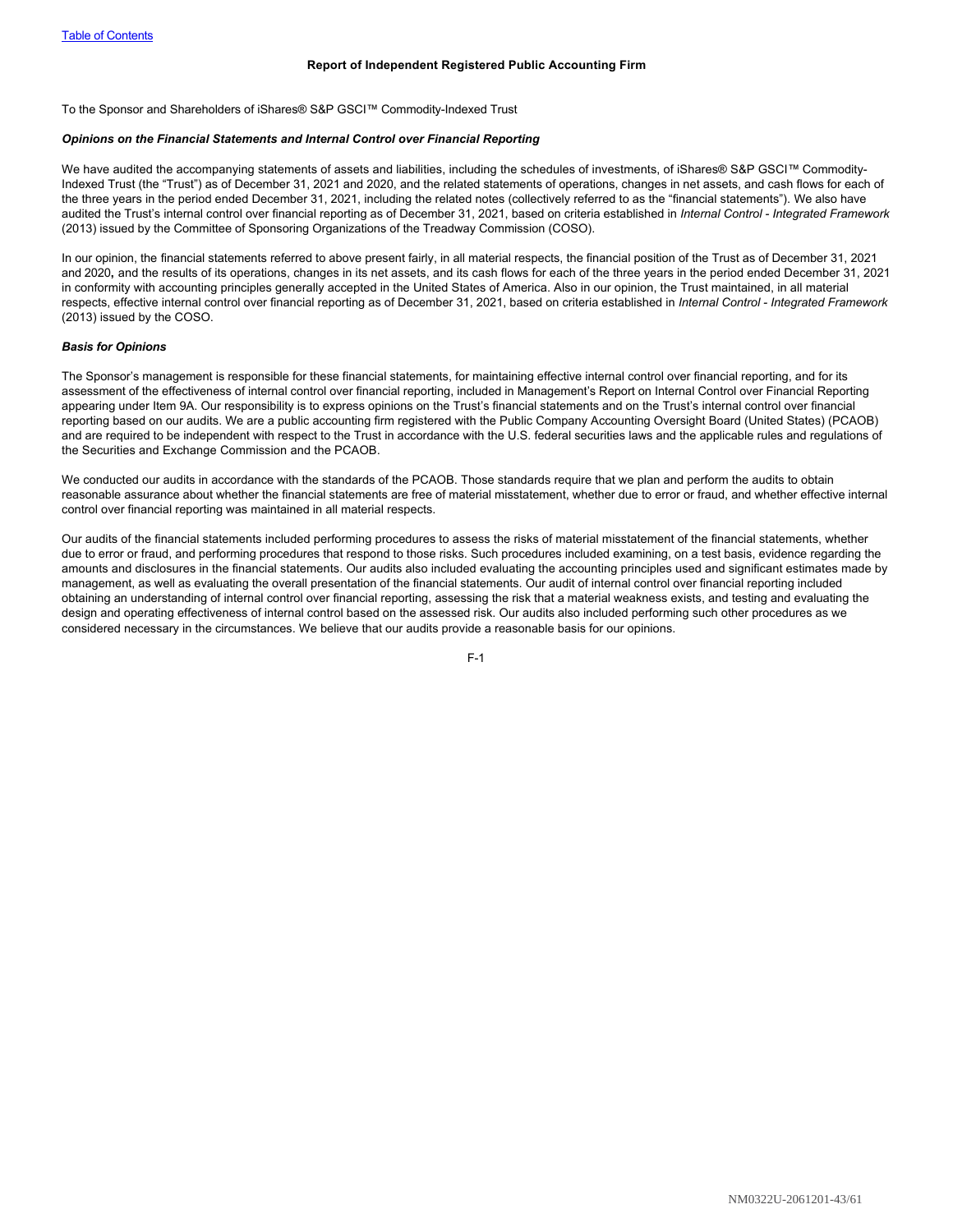# *Definition and Limitations of Internal Control over Financial Reporting*

A trust's internal control over financial reporting is a process designed to provide reasonable assurance regarding the reliability of financial reporting and the preparation of financial statements for external purposes in accordance with generally accepted accounting principles. A trust's internal control over financial reporting includes those policies and procedures that (i) pertain to the maintenance of records that, in reasonable detail, accurately and fairly reflect the transactions and dispositions of the assets of the Trust; (ii) provide reasonable assurance that transactions are recorded as necessary to permit preparation of financial statements in accordance with generally accepted accounting principles, and that receipts and expenditures of the Trust are being made only in accordance with authorizations of management and Sponsor of the Trust; and (iii) provide reasonable assurance regarding prevention or timely detection of unauthorized acquisition, use, or disposition of the Trust's assets that could have a material effect on the financial statements.

Because of its inherent limitations, internal control over financial reporting may not prevent or detect misstatements. Also, projections of any evaluation of effectiveness to future periods are subject to the risk that controls may become inadequate because of changes in conditions, or that the degree of compliance with the policies or procedures may deteriorate.

# *Critical Audit Matters*

Critical audit matters are matters arising from the current period audit of the financial statements that were communicated or required to be communicated to the audit committee and that (i) relate to accounts or disclosures that are material to the financial statements and (ii) involved our especially challenging, subjective, or complex judgments. We determined there are no critical audit matters.

/s/ PricewaterhouseCoopers LLP Philadelphia, Pennsylvania March 1, 2022

We have served as the Trust's auditor since 2006.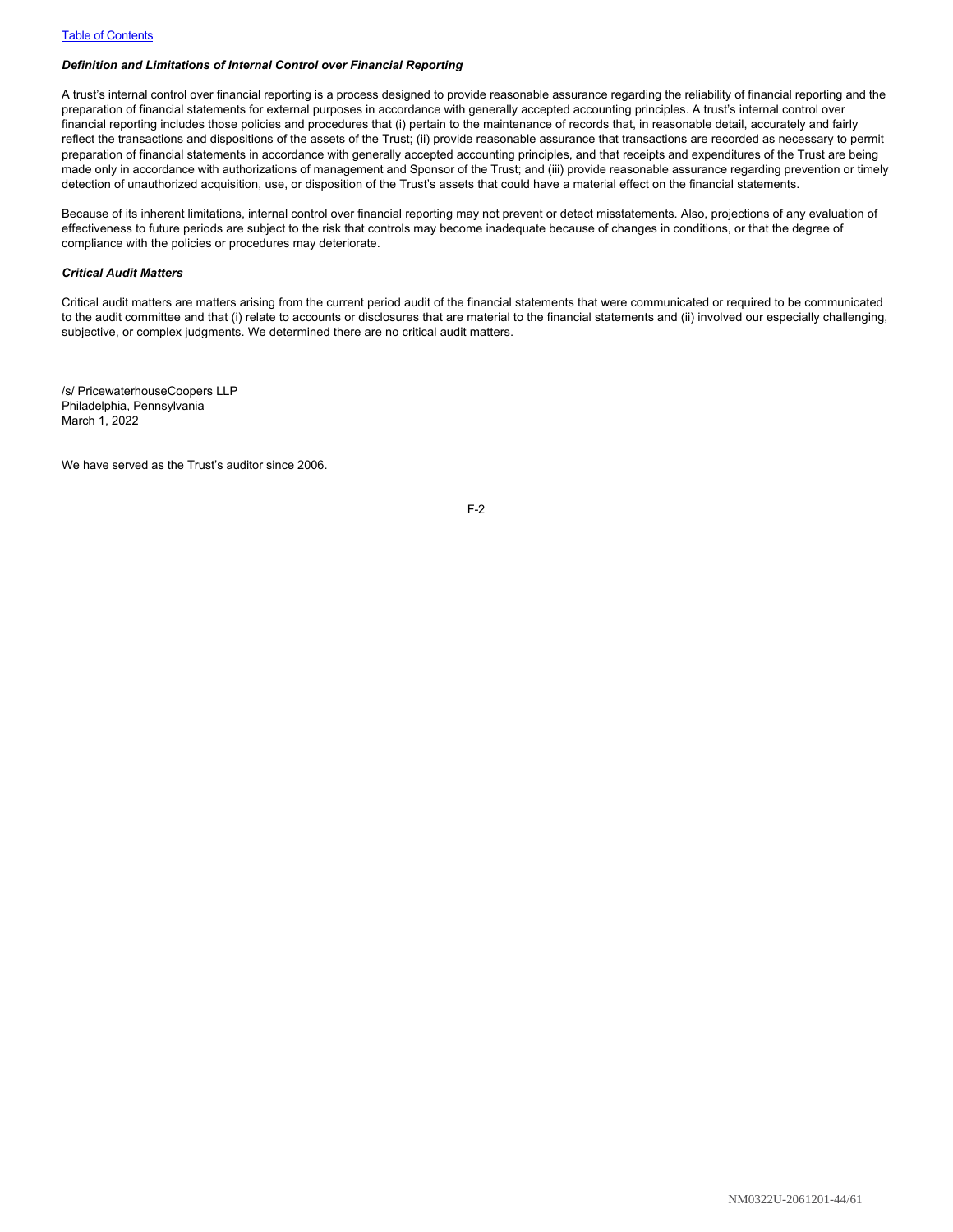# <span id="page-44-0"></span>**iShares S&P GSCI**™ **Commodity-Indexed Trust Statements of Assets and Liabilities** At December 31, 2021 and 2020

|                                                                    |    | December 31,  |     |             |  |
|--------------------------------------------------------------------|----|---------------|-----|-------------|--|
|                                                                    |    | 2021          |     | 2020        |  |
| <b>Assets</b>                                                      |    |               |     |             |  |
| Cash                                                               | \$ | 41,625,574    | \$  | 20,622,531  |  |
| Short-term investments <sup>(a)</sup>                              |    | 1,412,803,235 |     | 772,677,694 |  |
| Short-term investments held at broker (restricted) <sup>(b)</sup>  |    | 85,581,308    |     | 42,290,413  |  |
| Receivable for variation margin on open futures contracts (Note 9) |    |               |     | 3,335,487   |  |
| <b>Total Assets</b>                                                |    | 1,540,010,117 |     | 838,926,125 |  |
|                                                                    |    |               |     |             |  |
| <b>Liabilities</b>                                                 |    |               |     |             |  |
| Sponsor's fees payable                                             |    | 890,974       |     | 507,208     |  |
| Payable for investment securities purchased                        |    | 89,994,437    |     |             |  |
| Payable for capital shares redeemed                                |    |               |     | 11,072,297  |  |
| Payable for variation margin on open futures contracts (Note 9)    |    | 17,314,591    |     |             |  |
| <b>Total Liabilities</b>                                           |    | 108,200,002   |     | 11,579,505  |  |
|                                                                    |    |               |     |             |  |
| Commitments and contingent liabilities (Note 7)                    |    |               |     |             |  |
|                                                                    |    |               |     |             |  |
| <b>Net Assets</b>                                                  | S  | 1,431,810,115 | \$. | 827,346,620 |  |
|                                                                    |    |               |     |             |  |
| Shares issued and outstanding <sup>(c)</sup>                       |    | 83,750,000    |     | 67,250,000  |  |
| Net asset value per Share (Note 2G)                                | \$ | 17.10         | Ŝ.  | 12.30       |  |

(a) Cost of short-term investments: \$1,412,781,989 and \$772,661,613, respectively.

(b) Cost of short-term investments held at broker (restricted): \$85,580,222 and \$42,287,936, respectively.

(c) No par value, unlimited amount authorized.

*See notes to financial statements.*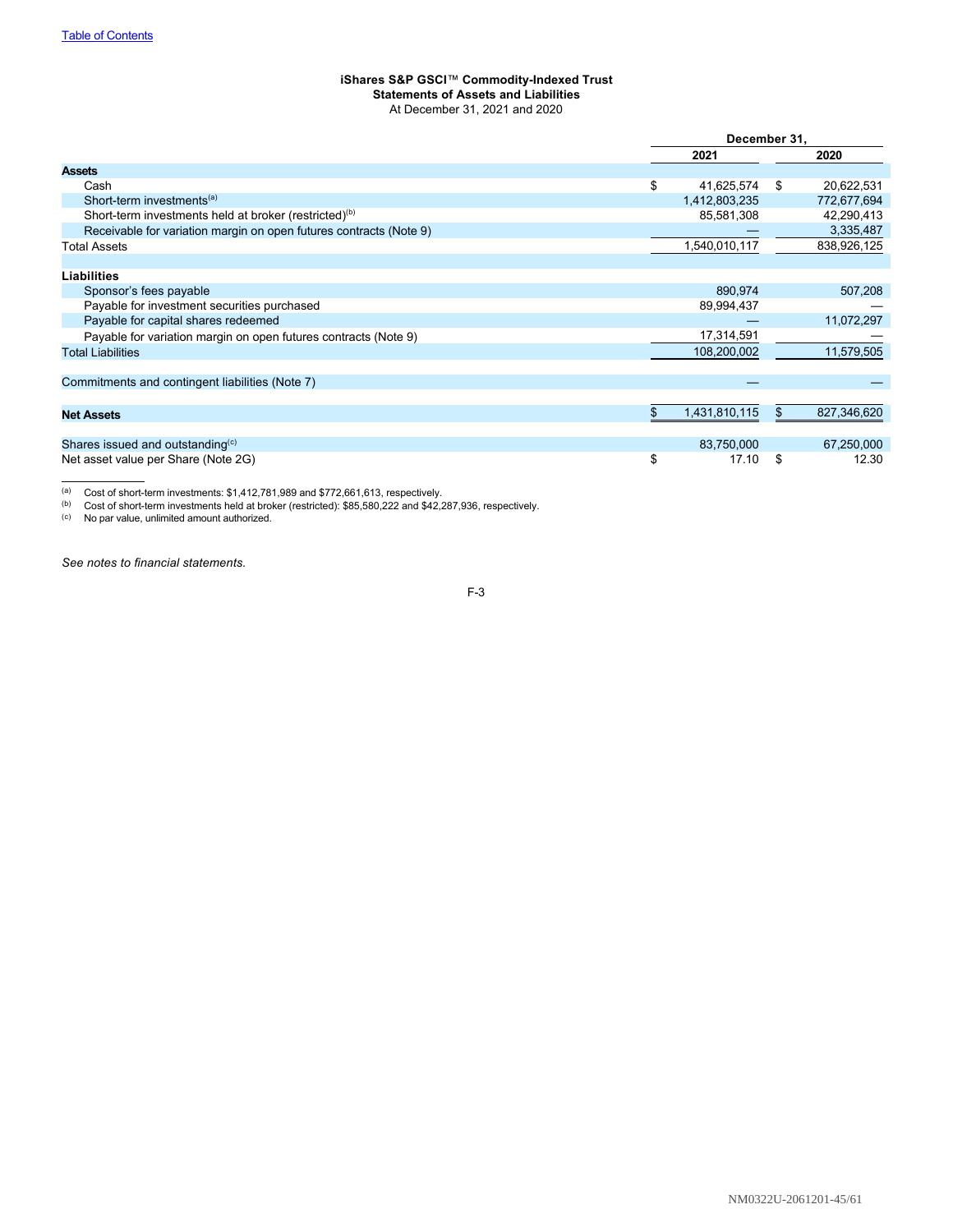# <span id="page-45-0"></span>**iShares S&P GSCI**™ **Commodity-Indexed Trust Statements of Operations**

|                                                                 | <b>Years Ended December 31,</b> |                |     |                 |    |               |  |
|-----------------------------------------------------------------|---------------------------------|----------------|-----|-----------------|----|---------------|--|
|                                                                 |                                 | 2021           |     | 2020            |    | 2019          |  |
| <b>Investment Income</b>                                        |                                 |                |     |                 |    |               |  |
| Interest                                                        | S                               | 426,034        | \$  | 3,742,855       | S. | 21,394,995    |  |
| Total investment income                                         |                                 | 426,034        |     | 3,742,855       |    | 21,394,995    |  |
| <b>Expenses</b>                                                 |                                 |                |     |                 |    |               |  |
| Sponsor's fees                                                  |                                 | 9,465,137      |     | 5,005,767       |    | 7,353,186     |  |
| Brokerage commissions and fees                                  |                                 | 1,346,112      |     | 1,013,439       |    | 1,015,967     |  |
| Total expenses                                                  |                                 | 10,811,249     |     | 6,019,206       |    | 8,369,153     |  |
| Net investment income (loss)                                    |                                 | (10, 385, 215) |     | (2, 276, 351)   |    | 13,025,842    |  |
| <b>Net Realized and Unrealized Gain (Loss)</b>                  |                                 |                |     |                 |    |               |  |
| Net realized gain (loss) from:                                  |                                 |                |     |                 |    |               |  |
| Short-term investments                                          |                                 | 1,072          |     | 62,112          |    | 96,367        |  |
| <b>Futures contracts</b>                                        |                                 | 381,834,976    |     | (204, 137, 367) |    | 25,617,934    |  |
| Net realized gain (loss)                                        |                                 | 381,836,048    |     | (204, 075, 255) |    | 25,714,301    |  |
| Net change in unrealized appreciation/depreciation on:          |                                 |                |     |                 |    |               |  |
| Short-term investments                                          |                                 | 3,775          |     | (81, 566)       |    | 38,916        |  |
| <b>Futures contracts</b>                                        |                                 | (5,445,651)    |     | 22,817,921      |    | 136, 157, 900 |  |
| Net change in unrealized appreciation/depreciation              |                                 | (5,441,876)    |     | 22,736,355      |    | 136,196,816   |  |
| Net realized and unrealized gain (loss)                         |                                 | 376,394,172    |     | (181,338,900)   |    | 161,911,117   |  |
|                                                                 |                                 |                |     |                 |    |               |  |
| Net increase (decrease) in net assets resulting from operations | S                               | 366,008,957    | \$. | (183, 615, 251) | S  | 174,936,959   |  |
|                                                                 |                                 |                |     |                 |    |               |  |
| Net increase (decrease) in net assets per Share <sup>(a)</sup>  | \$                              | 4.51           | \$  | $(3.09)$ \$     |    | 2.79          |  |

(a) Net increase (decrease) in net assets per Share based on average shares outstanding during the year.

*See notes to financial statements.*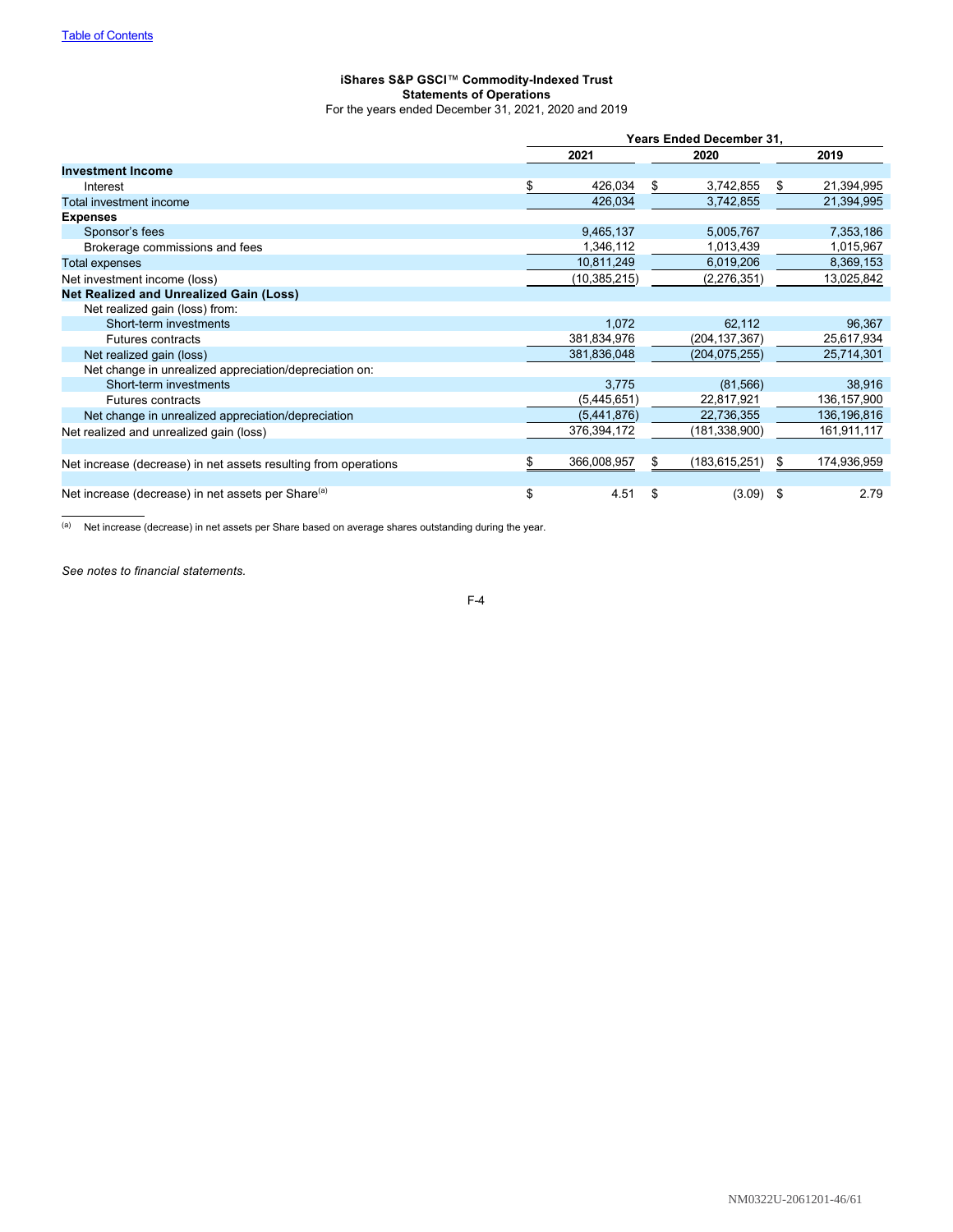# <span id="page-46-0"></span>**iShares S&P GSCI**™ **Commodity-Indexed Trust Statements of Changes in Net Assets**

For the years ended December 31, 2021, 2020 and 2019

|                                                                       | Years Ended December 31, |                |    |                 |   |                 |  |  |
|-----------------------------------------------------------------------|--------------------------|----------------|----|-----------------|---|-----------------|--|--|
|                                                                       |                          | 2021           |    | 2020            |   | 2019            |  |  |
| Net Assets, Beginning of Year                                         | S.                       | 827,346,620    | \$ | 775,343,105     |   | 1,209,866,609   |  |  |
| <b>Operations:</b>                                                    |                          |                |    |                 |   |                 |  |  |
| Net investment income (loss)                                          |                          | (10, 385, 215) |    | (2,276,351)     |   | 13,025,842      |  |  |
| Net realized gain (loss)                                              |                          | 381,836,048    |    | (204, 075, 255) |   | 25,714,301      |  |  |
| Net change in unrealized appreciation/depreciation                    |                          | (5,441,876)    |    | 22,736,355      |   | 136,196,816     |  |  |
| Net increase (decrease) in net assets resulting from operations       |                          | 366,008,957    |    | (183, 615, 251) |   | 174,936,959     |  |  |
| <b>Capital Share Transactions:</b>                                    |                          |                |    |                 |   |                 |  |  |
| Contributions for Shares issued                                       |                          | 522,133,469    |    | 366,906,034     |   | 180,290,776     |  |  |
| Distributions for Shares redeemed                                     |                          | (283,678,931)  |    | (131,287,268)   |   | (789,751,239)   |  |  |
| Net increase (decrease) in net assets from capital share transactions |                          | 238,454,538    |    | 235,618,766     |   | (609, 460, 463) |  |  |
| Increase (decrease) in net assets                                     |                          | 604,463,495    |    | 52,003,515      |   | (434, 523, 504) |  |  |
| Net Assets, End of Year                                               | \$                       | 1,431,810,115  | \$ | 827,346,620     | S | 775,343,105     |  |  |
| Shares issued and redeemed                                            |                          |                |    |                 |   |                 |  |  |
| Shares issued                                                         |                          | 34,750,000     |    | 31,850,000      |   | 11,950,000      |  |  |
| Shares redeemed                                                       |                          | (18,250,000)   |    | (12,350,000)    |   | (50,700,000)    |  |  |
| Net increase (decrease) in Shares issued and outstanding              |                          | 16,500,000     |    | 19,500,000      |   | (38,750,000)    |  |  |

*See notes to financial statements.*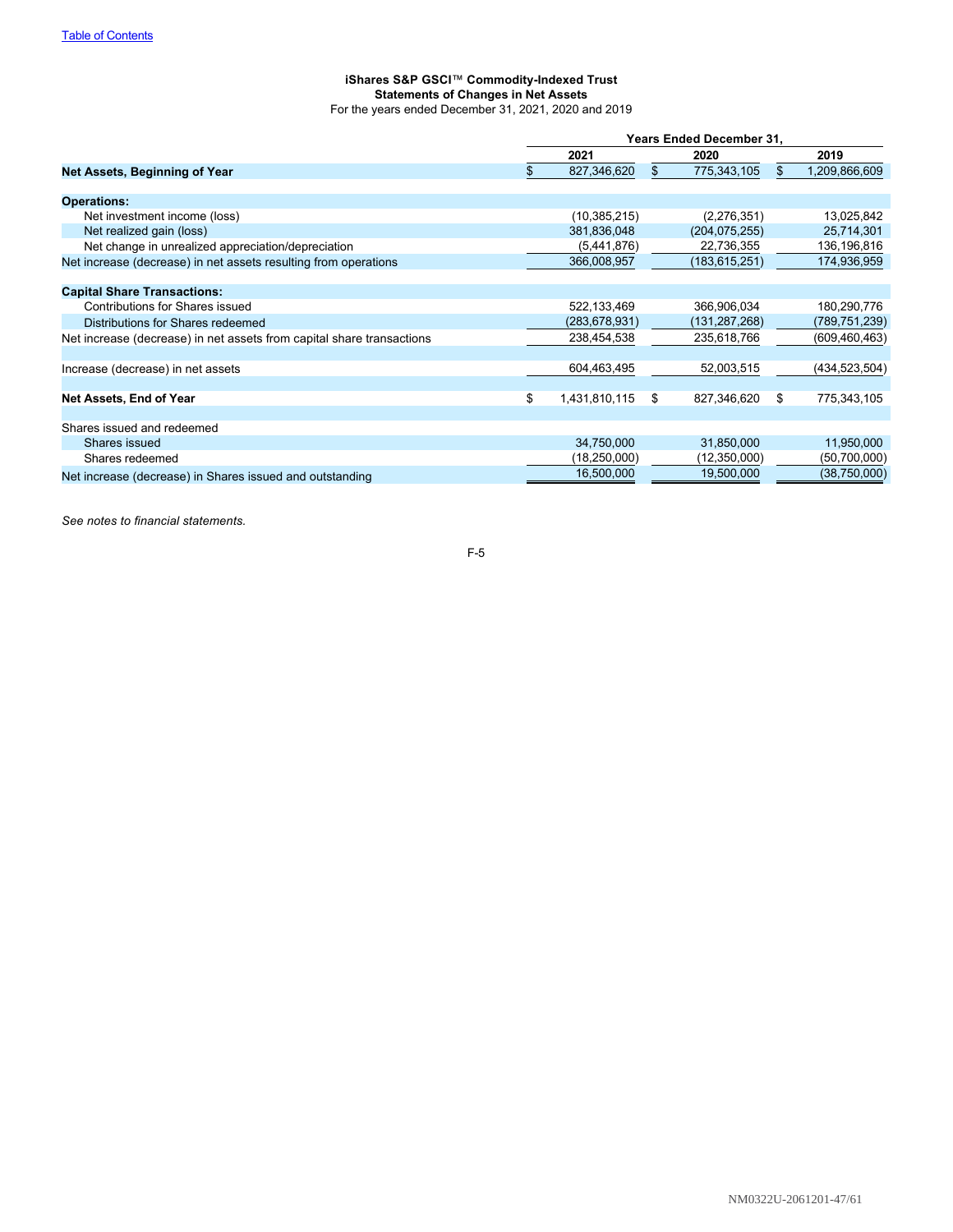# <span id="page-47-0"></span>**iShares S&P GSCI**™ **Commodity-Indexed Trust Statements of Cash Flows**

For the years ended December 31, 2021, 2020 and 2019

|                                                                               | <b>Years Ended December 31,</b> |                 |    |                      |  |                 |
|-------------------------------------------------------------------------------|---------------------------------|-----------------|----|----------------------|--|-----------------|
|                                                                               |                                 | 2021            |    | 2020                 |  | 2019            |
| <b>Cash Flows from Operating Activities</b>                                   |                                 |                 |    |                      |  |                 |
| Net increase (decrease) in net assets resulting from operations               | \$                              | 366,008,957     | \$ | $(183, 615, 251)$ \$ |  | 174,936,959     |
| Adjustments to reconcile net increase (decrease) in net assets resulting from |                                 |                 |    |                      |  |                 |
| operations to net cash provided by (used in) operating activities:            |                                 |                 |    |                      |  |                 |
| Purchases of short-term investments                                           |                                 | (8,969,201,919) |    | (3,958,461,167)      |  | (6,476,139,465) |
| Sales/maturities of short-term investments                                    |                                 | 8,286,216,364   |    | 3,897,733,626        |  | 6,946,868,283   |
| Accretion of discount                                                         |                                 | (426, 034)      |    | (3,740,655)          |  | (21, 386, 248)  |
| Net realized (gain) loss on short-term investments                            |                                 | (1,072)         |    | (62, 112)            |  | (96, 367)       |
| Net change in unrealized appreciation/depreciation on short-term investments  |                                 | (3,775)         |    | 81,566               |  | (38, 916)       |
| Change in operating assets and liabilities:                                   |                                 |                 |    |                      |  |                 |
| Receivable for variation margin on open futures contracts                     |                                 | 3,335,487       |    | (3,335,487)          |  | 920,643         |
| Payable for variation margin on open futures contracts                        |                                 | 17,314,591      |    | (5,952,581)          |  | 5,952,581       |
| Payable for investment securities purchased                                   |                                 | 89.994.437      |    |                      |  |                 |
| Sponsor's fees payable                                                        |                                 | 383,766         |    | 41,371               |  | (340, 100)      |
| Brokerage commissions and fees payable                                        |                                 |                 |    |                      |  | (8,046)         |
| Net cash provided by (used in) operating activities                           |                                 | (206, 379, 198) |    | (257, 310, 690)      |  | 630,669,324     |
| <b>Cash Flows from Financing Activities</b>                                   |                                 |                 |    |                      |  |                 |
| Contributions for Shares issued                                               |                                 | 522,133,469     |    | 366,906,034          |  | 180,290,776     |
| Distributions for Shares redeemed                                             |                                 | (294, 751, 228) |    | (120, 214, 971)      |  | (789, 751, 239) |
| Net cash provided by (used in) financing activities                           |                                 | 227,382,241     |    | 246,691,063          |  | (609, 460, 463) |
| Net increase (decrease) in cash and cash equivalents                          |                                 | 21,003,043      |    | (10,619,627)         |  | 21,208,861      |
| Cash                                                                          |                                 |                 |    |                      |  |                 |
| Beginning of year                                                             |                                 |                 |    |                      |  |                 |
| Unrestricted - cash                                                           |                                 | 20,622,531      |    | 31,242,158           |  | 10,033,297      |
| End of year                                                                   |                                 |                 |    |                      |  |                 |
| Unrestricted - cash                                                           | \$                              | 41,625,574      | S  | 20,622,531           |  | 31,242,158      |

*See notes to financial statements.*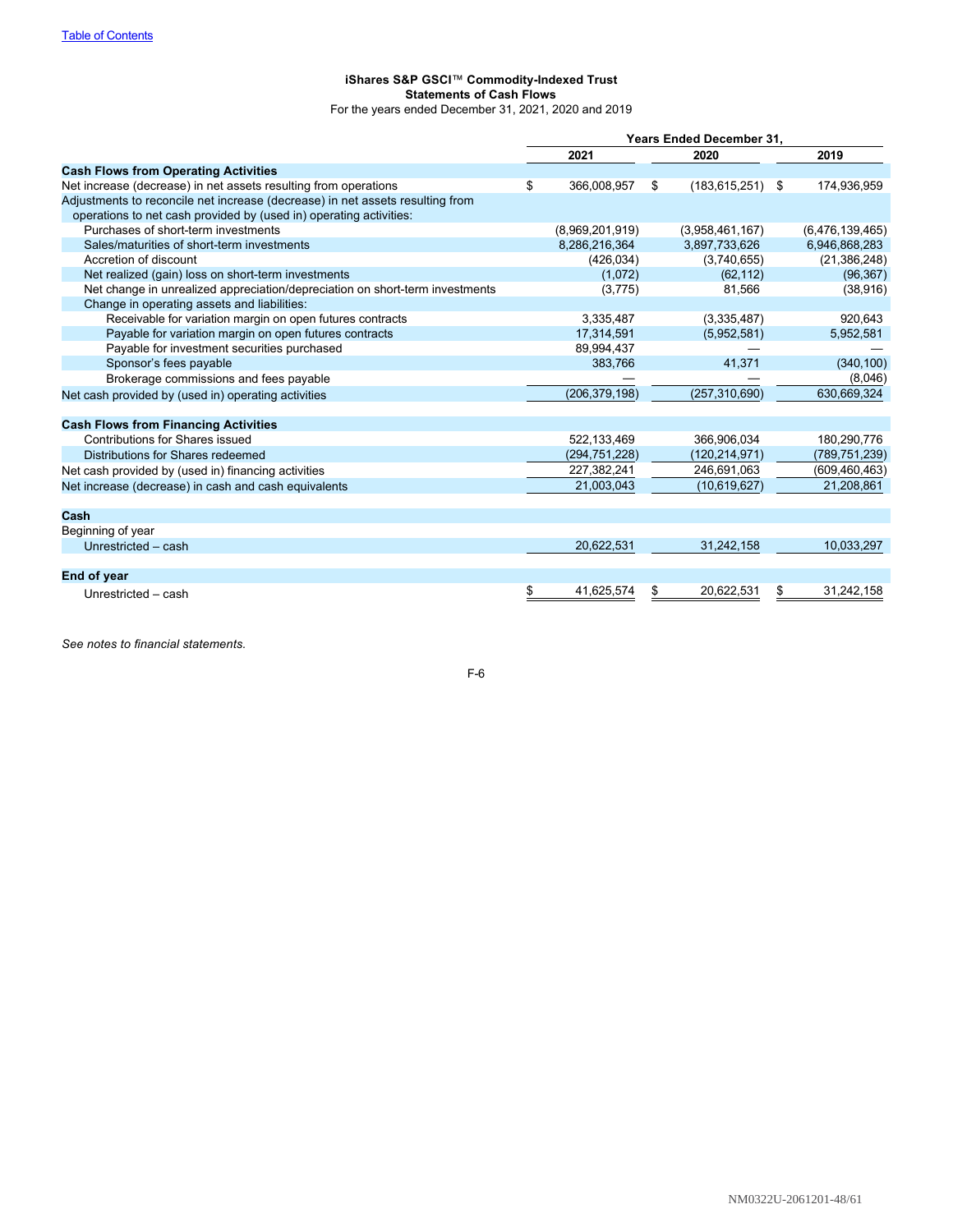# <span id="page-48-0"></span>**iShares S&P GSCI**™ **Commodity-Indexed Trust Schedules of Investments** At December 31, 2021 and 2020

# **December 31, 2021**

| <b>Security Description</b>                       | <b>Face Amount</b> |             | <b>Fair Value</b>   |
|---------------------------------------------------|--------------------|-------------|---------------------|
| U.S. Treasury bills $(a)(b)$ .                    |                    |             |                     |
| $0.03\% - 0.04\%$ due $1/04/22$                   | \$                 | 100,000,000 | \$<br>100,000,084   |
| $0.03\% - 0.04\%$ due 1/06/22                     |                    | 84,000,000  | 83,999,971          |
| 0.03% due 1/11/22                                 |                    | 53,000,000  | 52,999,941          |
| $0.04\% - 0.05\%$ due 1/25/22                     |                    | 20,000,000  | 19,999,771          |
| $0.03\% - 0.06\%$ due $2/01/22$                   |                    | 74,000,000  | 73,998,510          |
| 0.05% due 2/03/22                                 |                    | 20,000,000  | 19,999,483          |
| $0.03\% - 0.05\%$ due $2/08/22$                   |                    | 105,000,000 | 104,996,981         |
| 0.05% due 2/10/22                                 |                    | 89,000,000  | 88,996,946          |
| $0.03\% - 0.05\%$ due 2/15/22                     |                    | 120,000,000 | 119,996,058         |
| $0.03\% - 0.05\%$ due 2/17/22                     |                    | 121,000,000 | 120,995,463         |
| $0.03\% - 0.04\%$ due 2/22/22                     |                    | 76,000,000  | 75,998,152          |
| $0.04\% - 0.05\%$ due 2/24/22                     |                    | 135,450,000 | 135,444,620         |
| $0.05\% - 0.06\%$ due $3/1/22$                    |                    | 120,000,000 | 119,993,349         |
| $0.04\% - 0.06\%$ due $3/03/22$                   |                    | 127,000,000 | 126,990,114         |
| 0.05% due 3/08/22                                 |                    | 66,000,000  | 65,994,133          |
| 0.04% due 3/10/22                                 |                    | 35,000,000  | 34,997,273          |
| 0.05% due 3/15/22                                 |                    | 58,000,000  | 57,995,081          |
| 0.06% due 3/17/22                                 |                    | 35,000,000  | 34,996,079          |
| 0.08% due 3/24/22                                 |                    | 60,000,000  | 59,992,534          |
| Total U.S. Treasury bills (Cost: \$1,498,362,211) |                    |             | 1,498,384,543       |
|                                                   |                    |             |                     |
| Total Investments - 104.65%                       |                    |             | 1,498,384,543       |
| Other Assets, Less Liabilities - (4.65)%          |                    |             | (66, 574, 428)      |
| Net Assets - 100.00%                              |                    |             | \$<br>1,431,810,115 |

(a) A portion of the above U.S. Treasury bills are posted as margin for the Trust's Index Futures positions as described in Note 2D.

(b) Rates shown are discount rates paid at the time of purchase.

As of December 31, 2021, the open S&P GSCI-ER futures contracts were as follows:

|                            | <b>Net Unrealized Appreciation</b> |  |                                |                |  |  |  |  |
|----------------------------|------------------------------------|--|--------------------------------|----------------|--|--|--|--|
| <b>Number of Contracts</b> | Expiration Date                    |  | <b>Current Notional Amount</b> | (Depreciation) |  |  |  |  |
| 56,436                     | March 15, 2022                     |  | 1,430,714,680                  | 37,006,921     |  |  |  |  |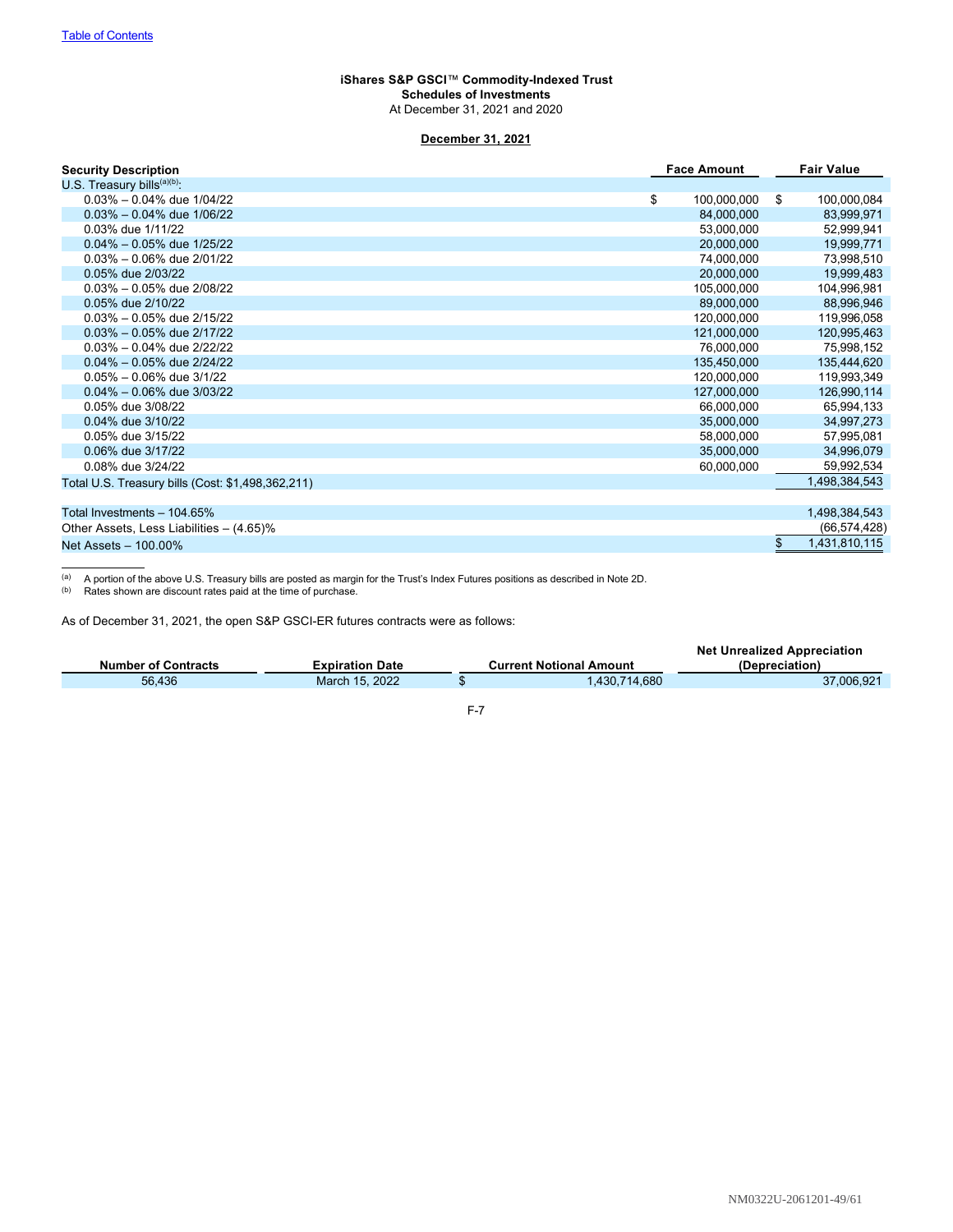# **December 31, 2020**

| <b>Security Description</b> |
|-----------------------------|
|-----------------------------|

| <b>Security Description</b>                     | <b>Face Amount</b> |    | <b>Fair Value</b> |
|-------------------------------------------------|--------------------|----|-------------------|
| U.S. Treasury bills <sup>(a)(b)</sup> :         |                    |    |                   |
| $0.05\% - 0.08\%$ due 1/05/21                   | \$<br>53,000,000   | \$ | 52,999,993        |
| $0.06\% - 0.10\%$ due 1/07/21                   | 112,000,000        |    | 111,999,720       |
| $0.07\% - 0.08\%$ due 1/12/21                   | 30,000,000         |    | 29,999,734        |
| $0.07\% - 0.10\%$ due $1/14/21$                 | 155,000,000        |    | 154,998,062       |
| 0.07% due 1/19/21                               | 40,000,000         |    | 39,999,333        |
| $0.07\% - 0.11\%$ due 1/21/21                   | 60,000,000         |    | 59,998,725        |
| $0.08\% - 0.09\%$ due 1/28/21                   | 50,000,000         |    | 49,998,084        |
| $0.07\% - 0.09\%$ due 2/04/21                   | 26,000,000         |    | 25,998,769        |
| $0.06\% - 0.07\%$ due 2/09/21                   | 73,000,000         |    | 72,996,715        |
| 0.11% due 2/11/21                               | 75,000,000         |    | 74,995,250        |
| $0.07\% - 0.11\%$ due 2/18/21                   | 60,000,000         |    | 59,995,125        |
| 0.09% due 2/25/21                               | 16,000,000         |    | 15,998,440        |
| 0.10% due 3/04/21                               | 10,000,000         |    | 9,998,853         |
| 0.07% due 3/11/21                               | 29,000,000         |    | 28,996,012        |
| 0.08% due 3/23/21                               | 19,000,000         |    | 18,996,912        |
| 0.06% due 4/15/21                               | 7,000,000          |    | 6,998,380         |
| Total U.S. Treasury bills (Cost: \$814,949,549) |                    |    | 814.968.107       |
|                                                 |                    |    |                   |
| Total Investments - 98.50%                      |                    |    | 814,968,107       |
| Other Assets, Less Liabilities - 1.50%          |                    |    | 12,378,513        |
| Net Assets - 100.00%                            |                    | \$ | 827,346,620       |

(a) A portion of the above U.S. Treasury bills are posted as margin for the Trust's Index Futures positions as described in Note 2D.

(b) Rates shown are discount rates paid at the time of purchase.

As of December 31, 2020, the open S&P GSCI-ER futures contracts were as follows:

|                            |                        | <b>Net Unrealized Appreciation</b> |                                |                |  |  |  |  |
|----------------------------|------------------------|------------------------------------|--------------------------------|----------------|--|--|--|--|
| <b>Number of Contracts</b> | <b>Expiration Date</b> |                                    | <b>Current Notional Amount</b> | (Depreciation) |  |  |  |  |
| 45.779                     | March 15, 2021         |                                    | 827.249.420                    | 42.452.572     |  |  |  |  |

*See notes to financial statements.*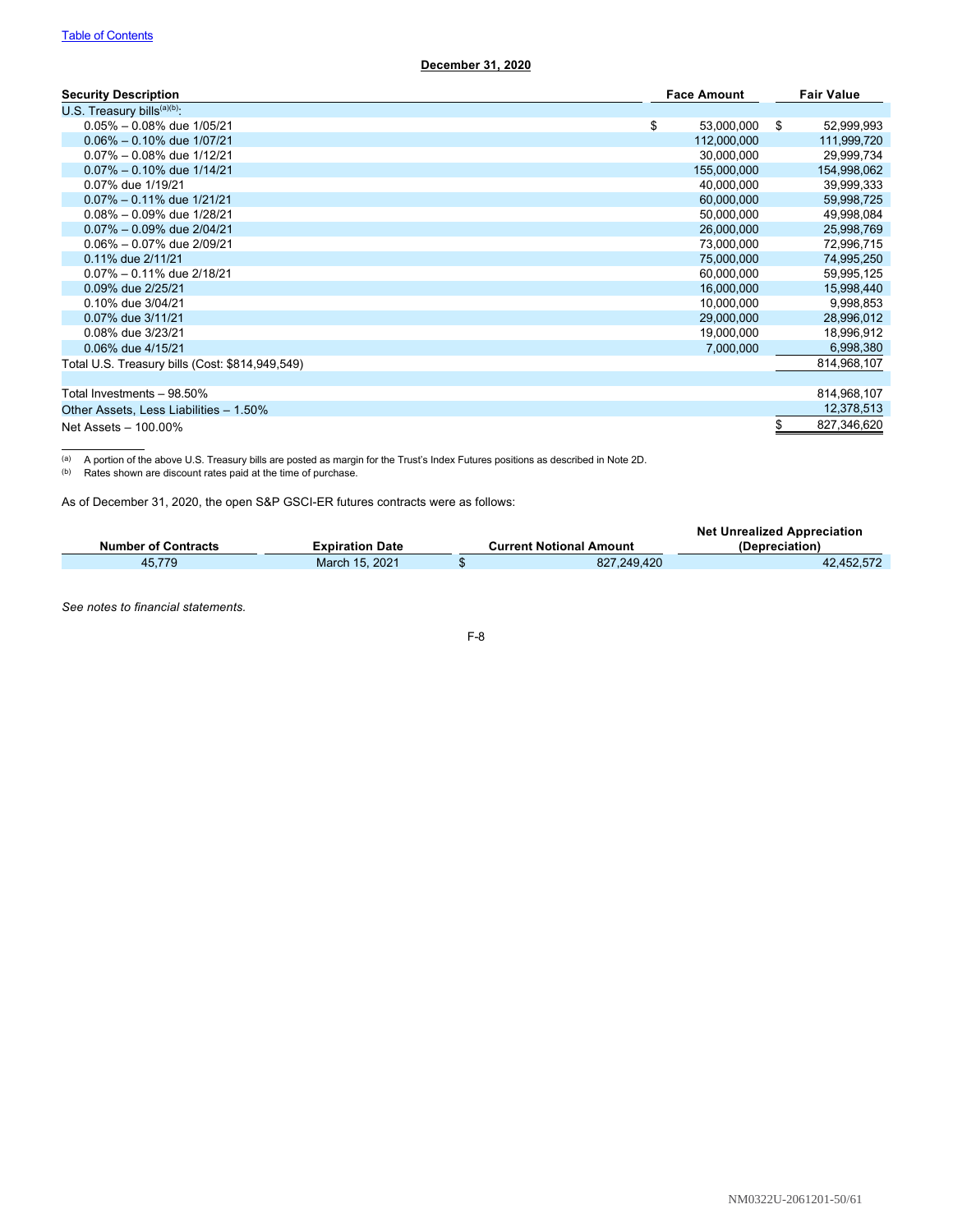# <span id="page-50-0"></span>**iShares S&P GSCI**™ **Commodity-Indexed Trust Notes to Financial Statements** December 31, 2021

# **1 - Organization**

The iShares S&P GSCI™ Commodity-Indexed Trust (the "Trust") is a Delaware statutory trust that was organized under the laws of the State of Delaware on July 7, 2006 and commenced operations on July 10, 2006. iShares Delaware Trust Sponsor LLC, a Delaware limited liability company, is the sponsor of the Trust (the "Sponsor"). The sole member and manager of the Sponsor is BlackRock Asset Management International Inc., a Delaware corporation.

BlackRock Institutional Trust Company, N.A. is the trustee of the Trust (the "Trustee"). The Trust is governed by the Third Amended and Restated Trust Agreement, dated as of December 31, 2013 (the "Trust Agreement"), among the Sponsor, the Trustee and Wilmington Trust Company (the "Delaware Trustee"). The Trust issues units of beneficial interest ("Shares") representing fractional undivided beneficial interests in its net assets.

The Trust holds long positions in exchange-traded index futures contracts of various expirations ("Index Futures") on the S&P GSCI™ Excess Return Index ("S&P GSCI‑ER"). In order to collateralize its Index Futures positions and to reflect the U.S. Treasury component of the S&P GSCI™ Total Return Index (the "Index"), the Trust also holds "Collateral Assets," which consist of cash, U.S. Treasury securities or other short-term securities and similar securities that are eligible as margin deposits for those Index Futures positions. The Index Futures held by the Trust are listed on the Chicago Mercantile Exchange (the "CME").

The Trust seeks to track the results of a fully collateralized investment in futures contracts on an index composed of a diversified group of commodity futures. The Trust seeks to track the investment returns of the Index before payment of the Trust's expenses and liabilities.

The Trust is a commodity pool, as defined in the Commodity Exchange Act (the "CEA") and the applicable regulations of the Commodity Futures Trading Commission (the "CFTC"), and is operated by the Sponsor, a commodity pool operator registered with the CFTC. The Sponsor is an indirect subsidiary of BlackRock, Inc. ("BlackRock"). BlackRock Fund Advisors (the "Advisor"), an indirect subsidiary of BlackRock, serves as the commodity trading advisor of the Trust and is registered with the CFTC.

The Trust qualifies as an investment company solely for accounting purposes and follows the accounting and reporting guidance under the Financial Accounting Standards Board ("FASB") Accounting Standards Codification Topic 946, Financial Services – Investment Companies, but is not registered, and is not required to be registered, as an investment company under the Investment Company Act of 1940, as amended.

# **2 - Significant Accounting Policies**

# *A. Basis of Accounting*

The following significant accounting policies are consistently followed by the Trust in the preparation of its financial statements in conformity with U.S. GAAP. The preparation of financial statements in conformity with U.S. GAAP requires management to make certain estimates and assumptions that affect the reported amounts of assets and liabilities and disclosures of contingent assets and liabilities at the date of the financial statements and the reported amounts of revenue and expenses during the reporting period. Actual results could differ from those estimates.

Certain statements and captions in the financial statements for the prior year have been changed to conform to the current financial statement presentation.

# *B. Investment in Index Futures*

The Trust seeks to track the results of a fully collateralized investment in futures contracts on an index composed of a diversified group of commodity futures, including energy commodities, precious and industrial metal commodities, agricultural commodities and livestock commodities. The Trust seeks to track the investment returns of the Index before payment of the Trust's expenses and liabilities.

The assets of the Trust consist of Index Futures and cash or other Collateral Assets used to satisfy applicable margin requirements for those Index Futures positions. Index Futures are exchange-traded index futures contracts on the S&P GSCI-ER, and are expected to include contracts of different terms and expirations. The Trust is expected to roll out of existing positions in Index Futures and establish new positions in Index Futures on an ongoing basis. When establishing positions in Index Futures, the Trust is required to deposit cash or other Collateral Assets with the broker as "initial margin." On a daily basis, the Trust is obligated to pay, or entitled to receive, cash in an amount equal to the change in the daily settlement level of its Index Futures positions. Such payments or receipts are known as variation margin. Variation margin is recorded as unrealized appreciation (depreciation) and, if any, shown as variation margin receivable (or payable) on futures contracts in the Statements of Assets and Liabilities. When an Index Futures contract is closed, the Trust records a realized gain or loss based on the difference between the value of the Index Futures contract at the time it was opened and the value at the time it was closed.

Index Futures are derivative instruments valued at fair value, which the Trustee has determined to be that day's announced settlement price on the CME or any such other futures exchange listing Index Futures (the "Exchange"). If there is no announced settlement price for a particular Index Futures contract on that day, the Trustee will use the most recently announced settlement price unless the Trustee, in consultation with the Sponsor, determines that such price is inappropriate as a basis for valuation. The Trust's derivatives are not designated as hedges, and all changes in the fair value are reflected in the Statements of Operations.

For futures contracts, counterparty credit risk is mitigated because futures contracts are exchange-traded and the exchange's clearing house acts as central counterparty to all exchange-traded futures contracts (although customers continue to have credit exposure to the clearing member who holds their account).

Please refer to Note 9 for additional disclosures regarding the Trust's investments in futures contracts.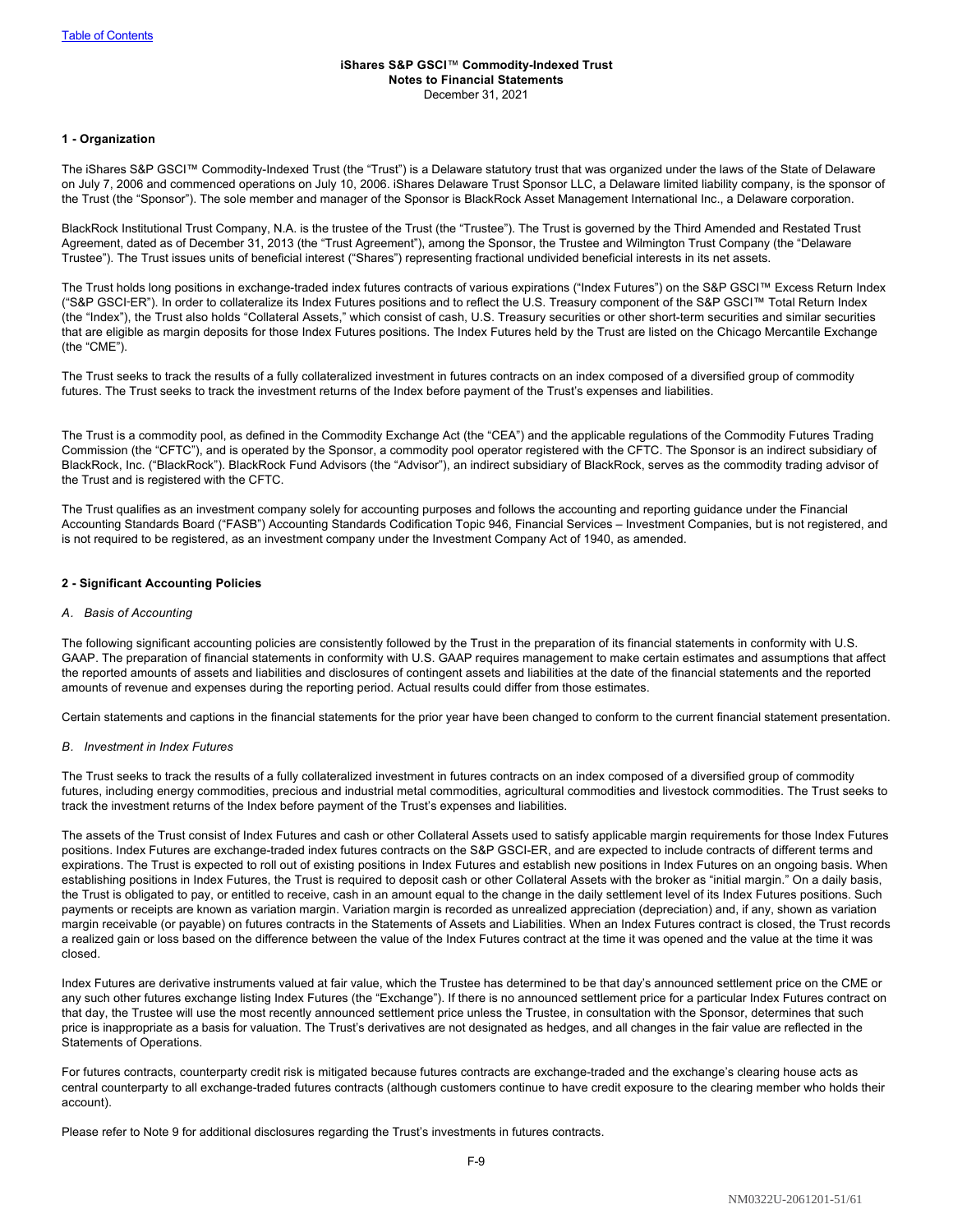*C. Cash*

The Trust considers cash as currencies deposited in one or more bank account. Cash is presented on the Statements of Cash Flows as unrestricted cash.

#### *D. Short-Term Investments*

Short-term investments on the Statements of Assets and Liabilities consist principally of short-term fixed income securities with original maturities of one year or less. These investments are valued at fair value.

As of December 31, 2021 and December 31, 2020, the Trust had restricted short-term investments held at the broker of \$85,581,308 and \$42,290,413, respectively, which were posted as margin for the Trust's Index Futures positions.

# *E. Securities Transactions and Income Recognition*

Securities transactions are accounted for on the trade date. Realized gains and losses on investment transactions are determined using the specific identification method. Interest income, including amortization and accretion of premiums and discounts on debt securities, is recognized daily on an accrual basis.

# *F. Income Taxes*

The Trust is treated as a partnership for federal, state and local income tax purposes.

No provision for federal, state, and local income taxes has been made in the accompanying financial statements because the Trust is not subject to income taxes. Shareholders are individually responsible for their own tax payments on their proportionate share of income, gain, loss, deduction, expense and credit.

The Sponsor has analyzed the tax positions as of December 31, 2021, inclusive of the open tax return years, and does not believe that there are any uncertain tax positions that require recognition of a tax liability.

# *G. Calculation of Net Asset Value*

The net asset value of the Trust on any given day is obtained by subtracting the Trust's accrued expenses and other liabilities on that day from the value of (1) the Trust's Index Futures positions and Collateral Assets on that day, (2) the interest earned on those assets by the Trust and (3) any other assets of the Trust, as of 4:00 p.m. (New York time) that day. The Trustee determines the net asset value per Share (the "NAV") by dividing the net asset value of the Trust on a given day by the number of Shares outstanding at the time the calculation is made. The NAV is calculated each business day on which NYSE Arca, Inc. ("NYSE Arca") is open for regular trading, as soon as practicable after 4:00 p.m. (New York time).

#### *H. Distributions*

Interest and distributions received by the Trust on its assets may be used to acquire additional Index Futures and Collateral Assets or, in the discretion of the Sponsor, distributed to shareholders. The Trust is under no obligation to make periodic distributions to shareholders.

# **3 - Offering of the Shares**

Shares are issued and redeemed continuously in one or more blocks of 50,000 Shares (the "Baskets") in exchange for Index Futures and cash (or, in the discretion of the Sponsor, other Collateral Assets in lieu of cash). Only registered broker-dealers who have entered into an authorized participant agreement with the Trust (each, an "Authorized Participant") may purchase or redeem Baskets. Individual investors that are not Authorized Participants cannot purchase or redeem Shares in direct transactions with the Trust. Authorized Participants may redeem their Shares (as well as Shares on behalf of other investors) at any time before 2:40 p.m. (New York time) on any business day in one or more Baskets. Redemptions of Shares in exchange for baskets of Index Futures and cash (or, in the discretion of the Sponsor, other Collateral Assets in lieu of cash) are treated as sales for financial statement purposes.

It is possible that, from time to time, BlackRock and/or funds or other accounts managed by the Trustee or an affiliate (collectively, "Affiliates") may purchase and hold Shares of the Trust. Affiliates reserve the right, subject to compliance with applicable law, to sell into the market or redeem in Baskets through an Authorized Participant at any time some or all of the Shares of the Trust acquired for their own accounts. A large sale or redemption of Shares of the Trust by Affiliates could significantly reduce the asset size of the Trust, which might have an adverse effect on the Trust and the Shares that remain outstanding.

# **4 - Trust Expenses**

The Trust is responsible for paying any applicable brokerage commissions and similar transaction fees out of its assets in connection with the roll of Index Futures held by the Trust. These expenses are recorded as brokerage commissions and fees in the Statements of Operations as incurred.

The Sponsor pays the amounts that would otherwise be considered the ordinary operating expenses, if any, of the Trust. In return, the Sponsor receives a fee from the Trust that accrues daily and is payable monthly in arrears at an annualized rate equal to 0.75% of the net asset value of the Trust, as calculated before deducting fees and expenses based on the value of the Trust's assets.

The Sponsor has agreed under the Trust Agreement to pay the following administrative, operational and marketing expenses: (1) the fees of the Trustee, the Delaware Trustee, the Advisor, the Trust Administrator, the processing agent and their respective agents, (2) NYSE Arca listing fees, (3) printing and mailing costs, (4) audit fees, (5) fees for registration of the Shares with the SEC, (6) tax reporting costs, (7) license fees and (8) legal expenses relating to the Trust of up to \$100,000 annually.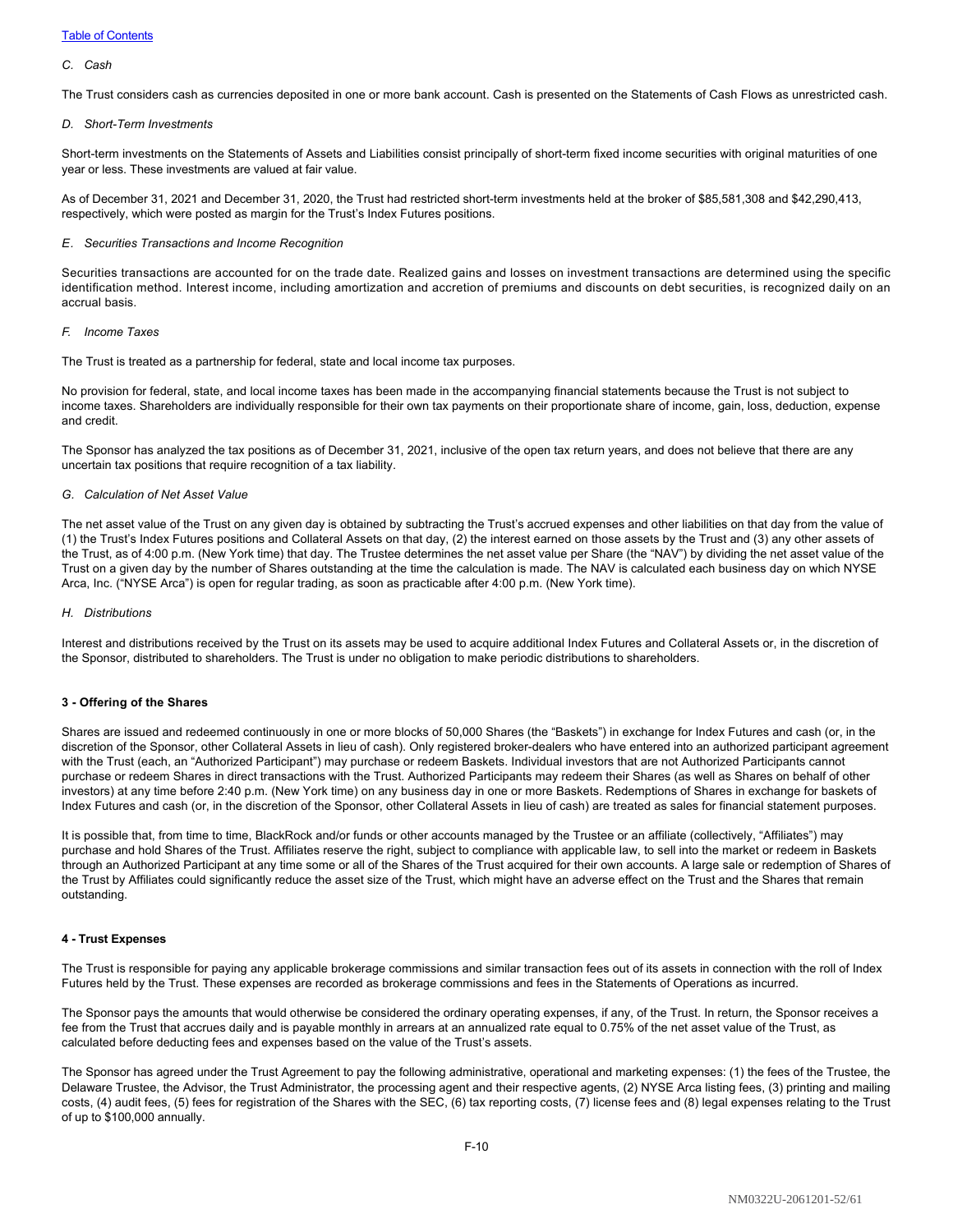# **5 - Related Parties**

The Sponsor, the Trustee and the Advisor are considered to be related parties to the Trust. The Trustee's and Advisor's fees are paid by the Sponsor and are not a separate expense of the Trust.

# **6 - Indemnification**

The Trust Agreement provides that the Trustee shall indemnify the Sponsor, its directors, employees, delegees and agents against, and hold each of them harmless from, any loss, liability, claim, cost, expense or judgment of any kind whatsoever (including reasonable fees and expenses of counsel) (i) caused by the negligence or bad faith of the Trustee or (ii) arising out of any information furnished in writing to the Sponsor by the Trustee expressly for use in the registration statement, or any amendment thereto or periodic report, filed with the SEC relating to the Shares that is not materially altered by the Sponsor.

The Trust Agreement provides that the Sponsor and its shareholders, directors, officers, employees, affiliates (as such term is defined under the Securities Act of 1933, as amended) and subsidiaries and agents shall be indemnified from the Trust and held harmless against any loss, liability, claim, cost, expense or judgment of any kind whatsoever (including the reasonable fees and expenses of counsel) arising out of or in connection with the performance of their obligations under the Trust Agreement or any actions taken in accordance with the provisions of the Trust Agreement and incurred without their (1) negligence, bad faith or willful misconduct or (2) reckless disregard of their obligations and duties under the Trust Agreement.

The investment advisory agreement (the "Advisory Agreement") between the Trust and the Advisor provides that the Advisor and its shareholders, directors, officers, employees, affiliates (as such term is defined under the Securities Act of 1933, as amended) and subsidiaries shall be indemnified from the Trust and held harmless against any loss, liability, cost, expense or judgment (including the reasonable fees and expenses of counsel) arising out of or in connection with the performance of their obligations under the Advisory Agreement or any actions taken in accordance with the provisions of the Advisory Agreement and incurred without their (1) negligence, bad faith or willful misconduct or (2) reckless disregard of their obligations and duties under the Advisory Agreement.

# **7 - Commitments and Contingent Liabilities**

In the normal course of business, the Trust may enter into contracts with service providers that contain general indemnification clauses. The Trust's maximum exposure under these arrangements is unknown as this would involve future claims that may be made against the Trust that have not yet occurred.

# **8 - Financial Highlights**

The following financial highlights relate to investment performance and operations for a Share outstanding for the years ended December 31, 2021, 2020 and 2019.

|                                                        | December 31. |  |             |  |        |  |  |
|--------------------------------------------------------|--------------|--|-------------|--|--------|--|--|
|                                                        | 2021         |  | 2020        |  | 2019   |  |  |
| Net asset value per Share, beginning of year           | 12.30        |  | 16.24       |  | 13.99  |  |  |
| Net investment income $(\text{loss})^{\text{(a)}}$     | (0.13)       |  | (0.04)      |  | 0.21   |  |  |
| Net realized and unrealized gain (loss) <sup>(b)</sup> | 4.93         |  | (3.90)      |  | 2.04   |  |  |
| Net increase (decrease) in net assets from operations  | 4.80         |  | (3.94)      |  | 2.25   |  |  |
| Net asset value per Share, end of year                 | 17.10        |  | 12.30       |  | 16.24  |  |  |
| Total return, at net asset value <sup>(c)</sup>        | 39.02%       |  | $(24.26)\%$ |  | 16.08% |  |  |
| Ratio to average net assets:                           |              |  |             |  |        |  |  |
| Net investment income (loss)                           | (0.82)%      |  | $(0.34)\%$  |  | 1.33%  |  |  |
| <b>Expenses</b>                                        | 0.86%        |  | $0.90\%$    |  | 0.85%  |  |  |

(a) Based on average Shares outstanding during the year.

(b) The amounts reported for a Share outstanding may not accord with the change in aggregate gains and losses on investments for the period due to the timing of Trust Share transactions in relation to the fluctuating fair values of the Trust's underlying investments.

 $(c)$  Based on the change in net asset value of a Share during the year.

# **9 - Investing in Index Futures**

Substantially all of the Trust's assets are invested in Index Futures. The Index Futures' settlement value at expiration is based on the value of the S&P GSCI-ER at that time. Therefore, the value of the Trust will fluctuate based upon the value of the S&P GSCI-ER and the prices of futures contracts and commodities underlying the S&P GSCI-ER. The commodities markets have historically been extremely volatile. For the year ended December 31, 2021 and the year ended December 31, 2020, the average month-end notional amounts of open Index Futures were \$1,239,905,352 and \$668,432,601, respectively.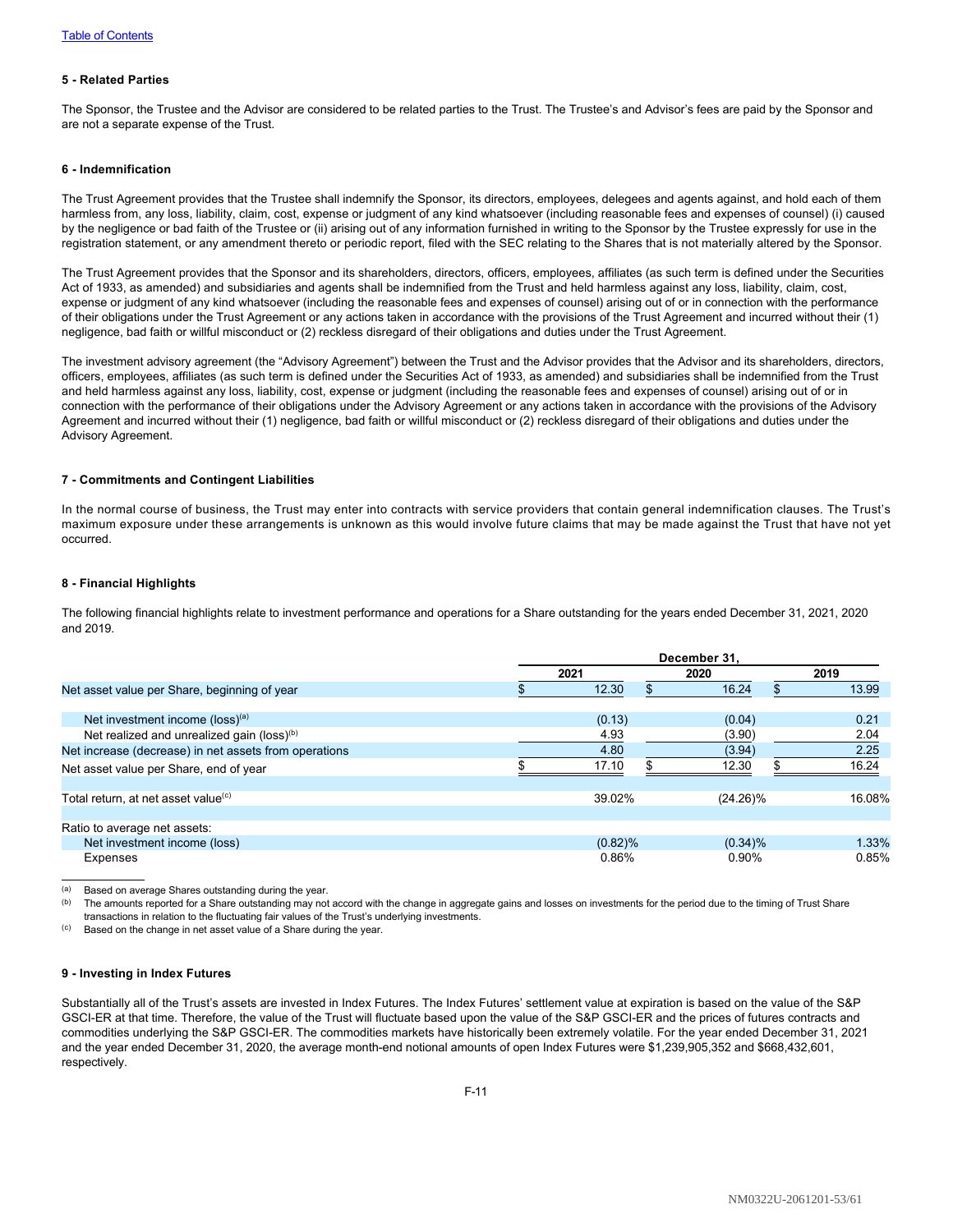The following table shows the variation margin on open futures contracts, by risk exposure category, on the Statements of Assets and Liabilities as of December 31, 2021 and December 31, 2020:

|                          | <b>Asset Derivatives</b>        | <b>Fair Value</b><br><b>Liability Derivatives</b> |           | <b>Fair Value</b>               |            |
|--------------------------|---------------------------------|---------------------------------------------------|-----------|---------------------------------|------------|
| <b>December 31, 2021</b> |                                 |                                                   |           |                                 |            |
|                          | Receivable for variation margin |                                                   |           | Payable for variation margin on |            |
| Commodity contracts      | on open futures contracts       |                                                   |           | open futures contracts          | 17,314,591 |
|                          |                                 |                                                   |           |                                 |            |
| December 31, 2020        |                                 |                                                   |           |                                 |            |
|                          | Receivable for variation margin |                                                   |           | Payable for variation margin on |            |
| Commodity contracts      | on open futures contracts       |                                                   | 3.335.487 | open futures contracts          |            |

The following table shows the effect of the open futures contracts, by risk exposure category, on the Statements of Operations for the years ended December 31, 2021, 2020 and 2019:

|                          | <b>Statements of</b><br><b>Operations Location</b>                         | <b>Net Realized</b><br>Gain (Loss) |                      |    | <b>Net Change in Unrealized</b><br><b>Appreciation/Depreciation</b> |
|--------------------------|----------------------------------------------------------------------------|------------------------------------|----------------------|----|---------------------------------------------------------------------|
| <b>December 31, 2021</b> |                                                                            |                                    |                      |    |                                                                     |
| Commodity contracts      | Net realized gain (loss) from futures contracts \$                         |                                    | 381,834,976          | \$ |                                                                     |
|                          | Net change in unrealized<br>appreciation/depreciation on futures contracts |                                    |                      |    | (5,445,651)                                                         |
| <b>December 31, 2020</b> |                                                                            |                                    |                      |    |                                                                     |
| Commodity contracts      | Net realized gain (loss) from futures contracts \$                         |                                    | $(204, 137, 367)$ \$ |    |                                                                     |
|                          | Net change in unrealized<br>appreciation/depreciation on futures contracts |                                    |                      |    | 22,817,921                                                          |
|                          |                                                                            |                                    |                      |    |                                                                     |
| <b>December 31, 2019</b> |                                                                            |                                    |                      |    |                                                                     |
| Commodity contracts      | Net realized gain (loss) from futures contracts \$                         |                                    | 25,617,934 \$        |    |                                                                     |
|                          | Net change in unrealized                                                   |                                    |                      |    |                                                                     |
|                          | appreciation/depreciation on futures contracts                             |                                    |                      |    | 136, 157, 900                                                       |

#### **10 - Investment Valuation**

FASB Accounting Standards Codification Topic 820, Fair Value Measurements and Disclosures, defines fair value as the price the Trust would receive to sell an asset or pay to transfer a liability in an orderly transaction between market participants at the measurement date. The Trust's policy is to value its investments at fair value.

Investments in Index Futures are measured at fair value on the basis of that day's settlement price for Index Futures as announced by the applicable Exchange. If there is no announced settlement price for a particular Index Futures contract on a Business Day, the Trustee uses the most recently announced settlement price unless the Trustee, in consultation with the Sponsor, determines that such price is inappropriate as a basis for valuation.

U.S. Treasury bills are valued at the last available bid price received from independent pricing services. In determining the value of a fixed income investment, pricing services may use certain information with respect to transactions in such investments, quotations from dealers, pricing matrixes, market transactions in comparable investments, various relationships observed in the market between investments and calculated yield measures.

Various inputs are used in determining the fair value of financial instruments. Inputs may be based on independent market data ("observable inputs") or they may be internally developed ("unobservable inputs"). These inputs are categorized into a disclosure hierarchy consisting of three broad levels for financial reporting purposes. The level of a value determined for a financial instrument within the fair value hierarchy is based on the lowest level of any input that is significant to the fair value measurement in its entirety. The three levels of the fair value hierarchy are as follows:

- Level 1 Unadjusted quoted prices in active markets for identical assets or liabilities;
- Level 2 Inputs other than quoted prices included within Level 1 that are observable for the asset or liability either directly or indirectly, including quoted prices for similar assets or liabilities in active markets, quoted prices for identical or similar assets or liabilities in markets that are not considered to be active, inputs other than quoted prices that are observable for the asset or liability, and inputs that are derived principally from or corroborated by observable market data by correlation or other means; and
- Level 3 Unobservable inputs that are unobservable for the asset or liability, including the Trust's assumptions used in determining the fair value of investments.

Fair value pricing could result in a difference between the prices used to calculate the Trust's net asset value and the prices used by the Trust's underlying index, which in turn could result in a difference between the Trust's performance and the performance of the Trust's underlying index.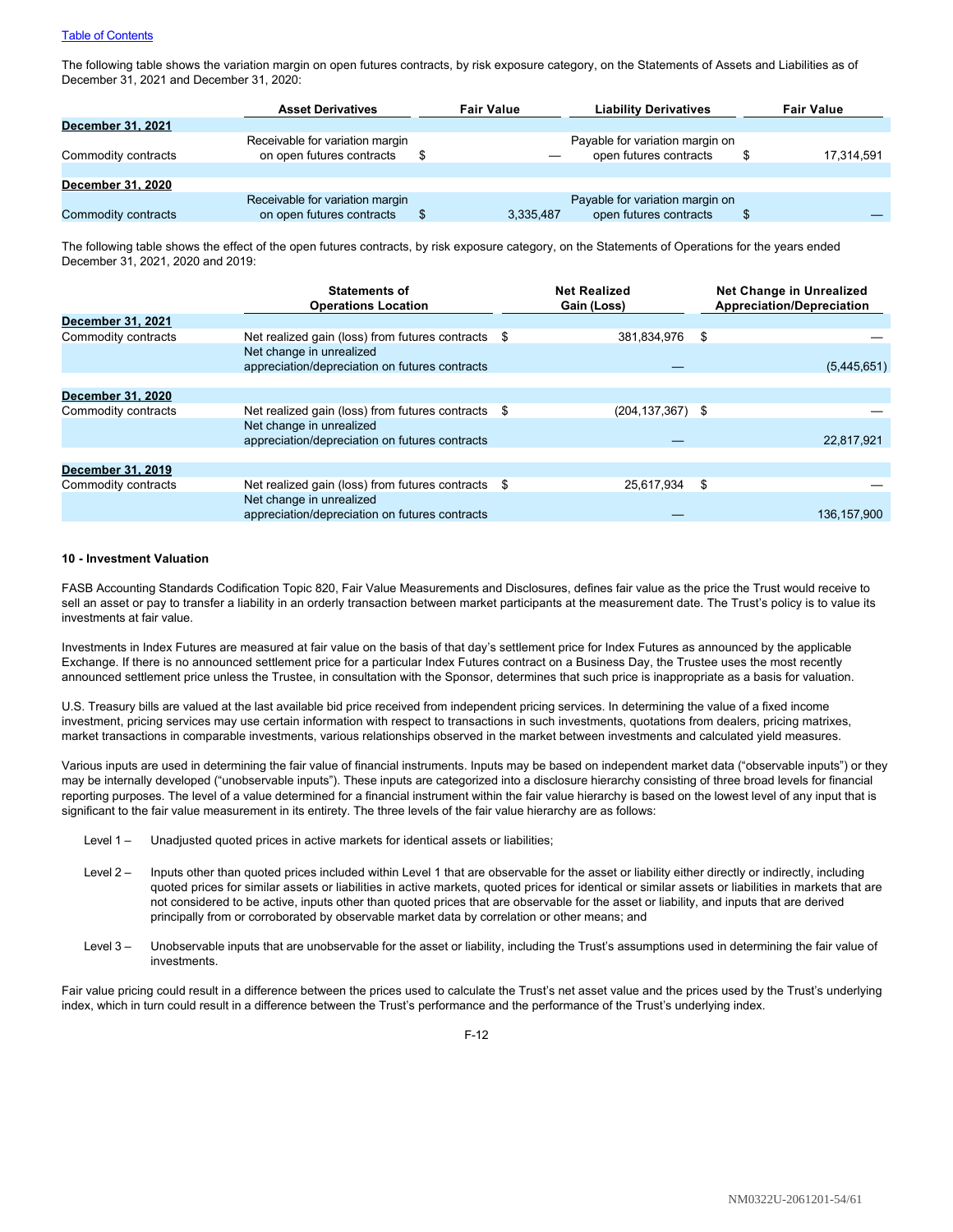# **[Table of Contents](#page-3-0)**

The following table summarizes the value of each of the Trust's investments by the fair value hierarchy levels as of December 31, 2021 and December 31, 2020:

| Level 1 |            | Level 2                  |                                           | Level 3                  | Total |               |
|---------|------------|--------------------------|-------------------------------------------|--------------------------|-------|---------------|
|         |            |                          |                                           |                          |       |               |
|         | 37,006,921 |                          |                                           | $\overline{\phantom{m}}$ | \$.   | 37,006,921    |
|         |            |                          |                                           |                          |       | 1,498,384,543 |
|         |            |                          |                                           |                          |       |               |
|         |            |                          |                                           |                          |       |               |
|         | 42,452,572 | $\overline{\phantom{0}}$ | - \$                                      | $\overline{\phantom{0}}$ | S     | 42.452.572    |
|         |            | 814,968,107              |                                           |                          |       | 814,968,107   |
|         |            |                          | $\overline{\phantom{0}}$<br>1.498.384.543 | - \$                     |       |               |

(a) Shown at the unrealized appreciation (depreciation) on the contracts.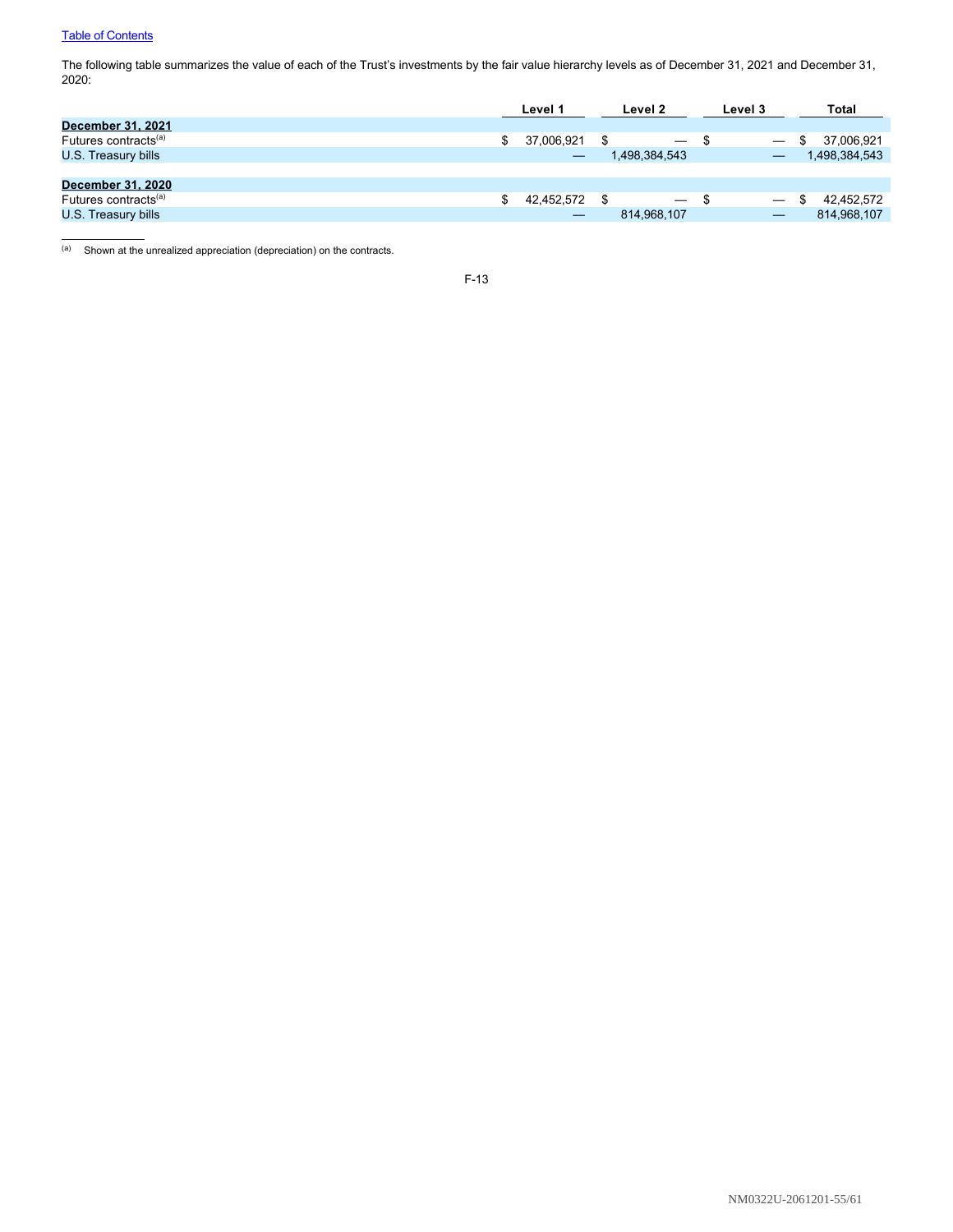# **SIGNATURES**

Pursuant to the requirements of the Securities Exchange Act of 1934, the registrant has duly caused this report to be signed on its behalf by the undersigned in the capacities\* indicated, thereunto duly authorized.

# **For purposes of CFTC Rule 4.22(h), to the best of the knowledge and belief of the undersigned, the information contained in the CFTC Annual Report set forth herein is accurate and complete.**

iShares Delaware Trust Sponsor LLC, Sponsor of the iShares S&P GSCI™ Commodity-Indexed Trust (registrant)

/s/ Paul Lohrey **Paul Lohrey Director, President and Chief Executive Officer (Principal executive officer)**

Date: March 1, 2022

/s/ Trent Walker

**Trent Walker Chief Financial Officer (Principal financial and accounting officer)**

Date: March 1, 2022

/s/ Rachel Aguirre **Rachel Aguirre Director**

Date: March 1, 2022

/s/ Philip Jensen **Philip Jensen Director**

Date: March 1, 2022

/s/ Peter Landini **Peter Landini Director**

Date: March 1, 2022

/s/ Kimun Lee **Kimun Lee Director**

Date: March 1, 2022

The registrant is a trust and the persons are signing in their respective capacities as officers or directors of iShares Delaware Trust Sponsor LLC, the Sponsor of the registrant.

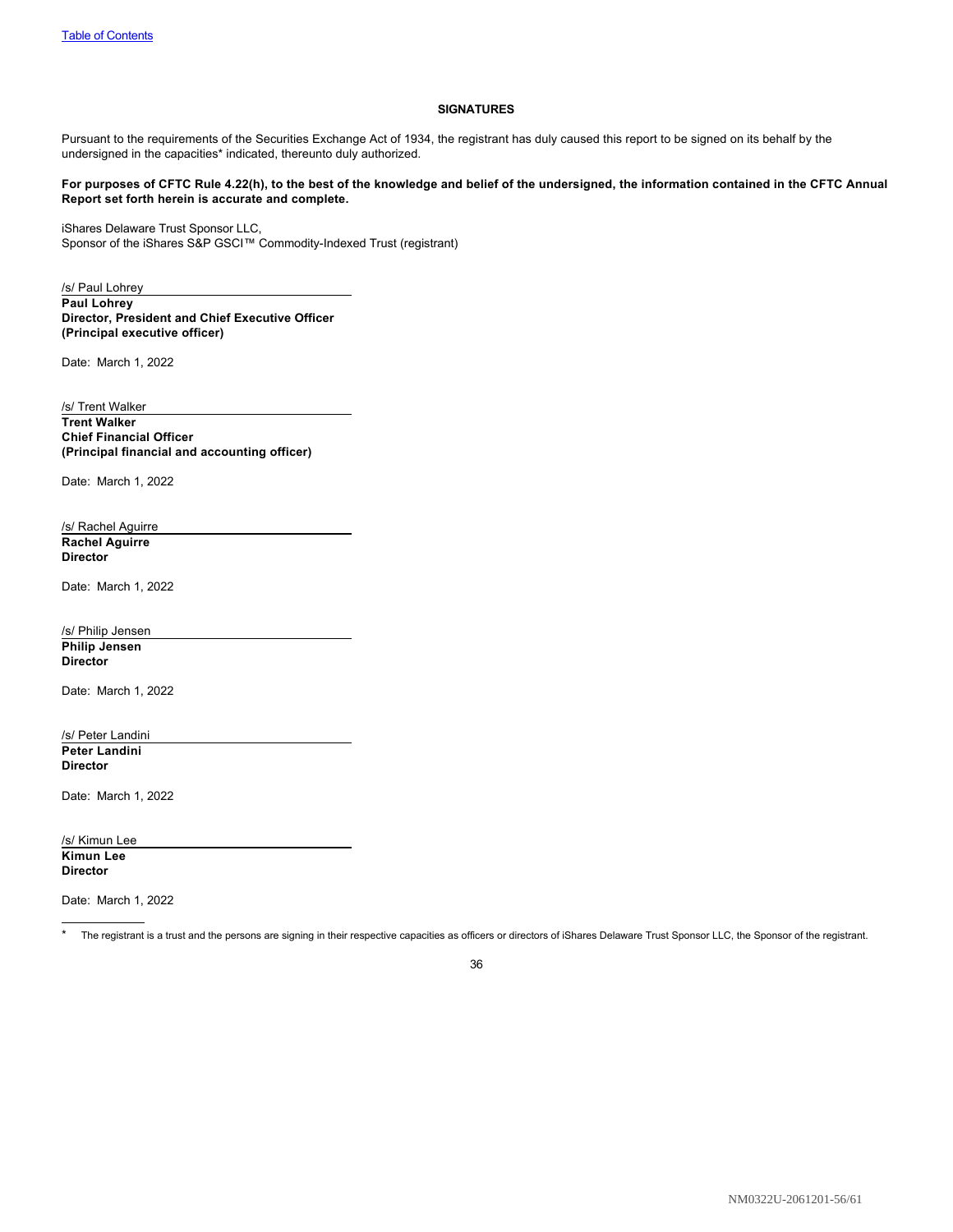# CONSENT OF INDEPENDENT REGISTERED PUBLIC ACCOUNTING FIRM

<span id="page-56-0"></span>We hereby consent to the incorporation by reference in the Registration Statement on Form S-3 (No. 333-254992) of iShares® S&P GSCI™ Commodity-Indexed Trust of our report dated March 1, 2022 relating to the financial statements and the effectiveness of internal control over financial reporting, which appears in this Form 10-K.

/s/ PricewaterhouseCoopers LLP Philadelphia, Pennsylvania March 1, 2022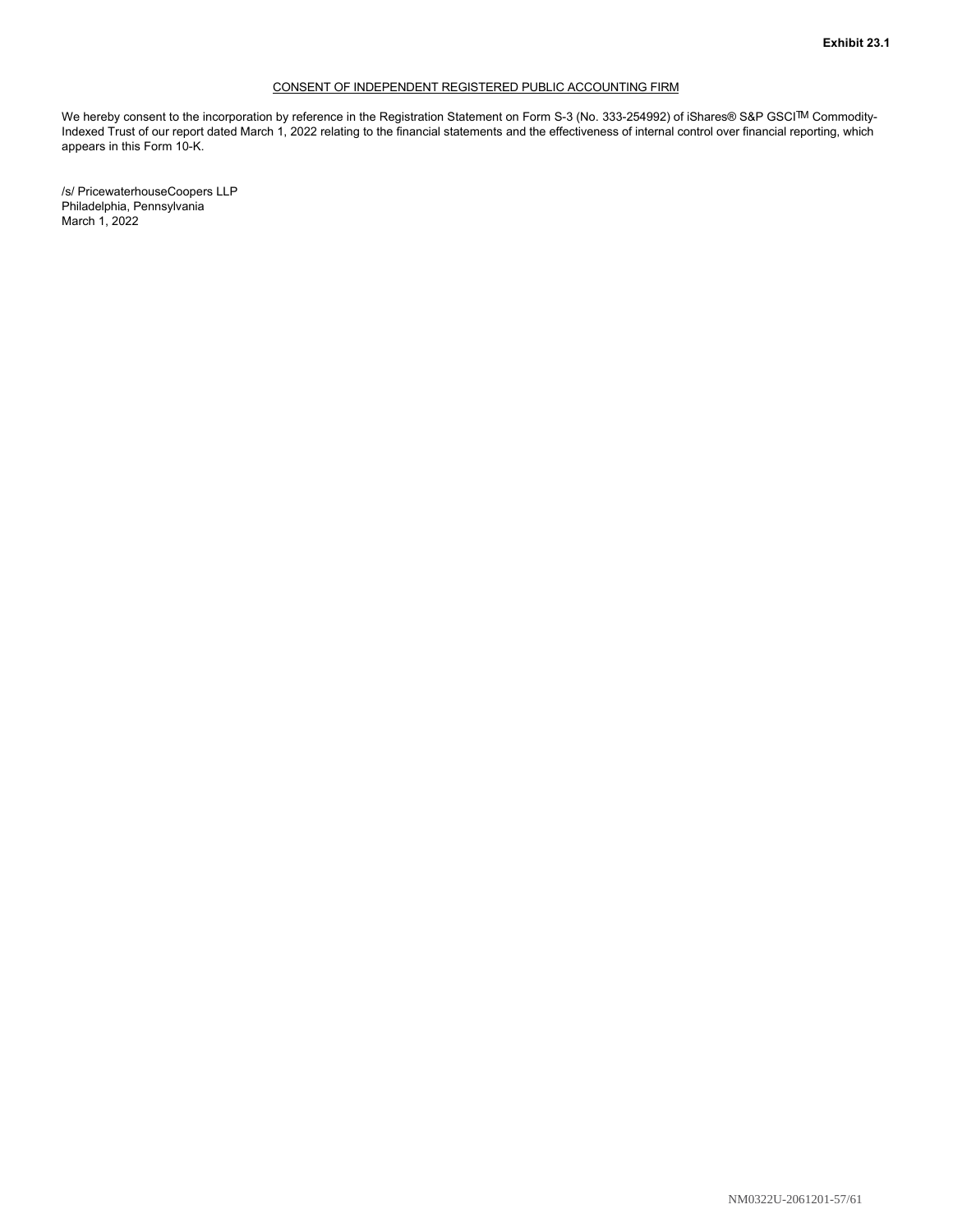# **CERTIFICATION**

<span id="page-57-0"></span>I, Paul Lohrey, certify that:

- 1. I have reviewed this report on Form 10-K of iShares S&P GSCI™ Commodity-Indexed Trust;
- 2. Based on my knowledge, this report does not contain any untrue statement of a material fact or omit to state a material fact necessary to make the statements made, in light of the circumstances under which such statements were made, not misleading with respect to the period covered by this report;
- 3. Based on my knowledge, the financial statements, and other financial information included in this report, fairly present in all material respects the financial condition, results of operations and cash flows of the registrant as of, and for, the periods presented in this report;
- 4. The registrant's other certifying officer and I are responsible for establishing and maintaining disclosure controls and procedures (as defined in Exchange Act Rules 13a-15(e) and 15d-15(e)) and internal control over financial reporting (as defined in Exchange Act Rules 13a-15(f) and 15d‑15(f)) for the registrant and have:
	- a) Designed such disclosure controls and procedures, or caused such disclosure controls and procedures to be designed under our supervision, to ensure that material information relating to the registrant, including its consolidated subsidiaries, is made known to us by others within those entities, particularly during the period in which this report is being prepared;
	- b) Designed such internal control over financial reporting, or caused such internal control over financial reporting to be designed under our supervision, to provide reasonable assurance regarding the reliability of financial reporting and the preparation of financial statements for external purposes in accordance with generally accepted accounting principles;
	- c) Evaluated the effectiveness of the registrant's disclosure controls and procedures and presented in this report our conclusions about the effectiveness of the disclosure controls and procedures, as of the end of the period covered by this report based on such evaluation; and
	- d) Disclosed in this report any change in the registrant's internal control over financial reporting that occurred during the registrant's most recent fiscal quarter (the registrant's fourth fiscal quarter in the case of an annual report) that has materially affected, or is reasonably likely to materially affect, the registrant's internal control over financial reporting; and
- 5. The registrant's other certifying officer and I have disclosed, based on our most recent evaluation of internal control over financial reporting, to the registrant's auditors and the audit committee of the registrant's board of directors (or persons performing the equivalent functions):
	- a) All significant deficiencies and material weaknesses in the design or operation of internal control over financial reporting which are reasonably likely to adversely affect the registrant's ability to record, process, summarize and report financial information; and
	- b) Any fraud, whether or not material, that involves management or other employees who have a significant role in the registrant's internal control over financial reporting.

Date: March 1, 2022

/s/ Paul Lohrey **Paul Lohrey**

**President and Chief Executive Officer (Principal executive officer)**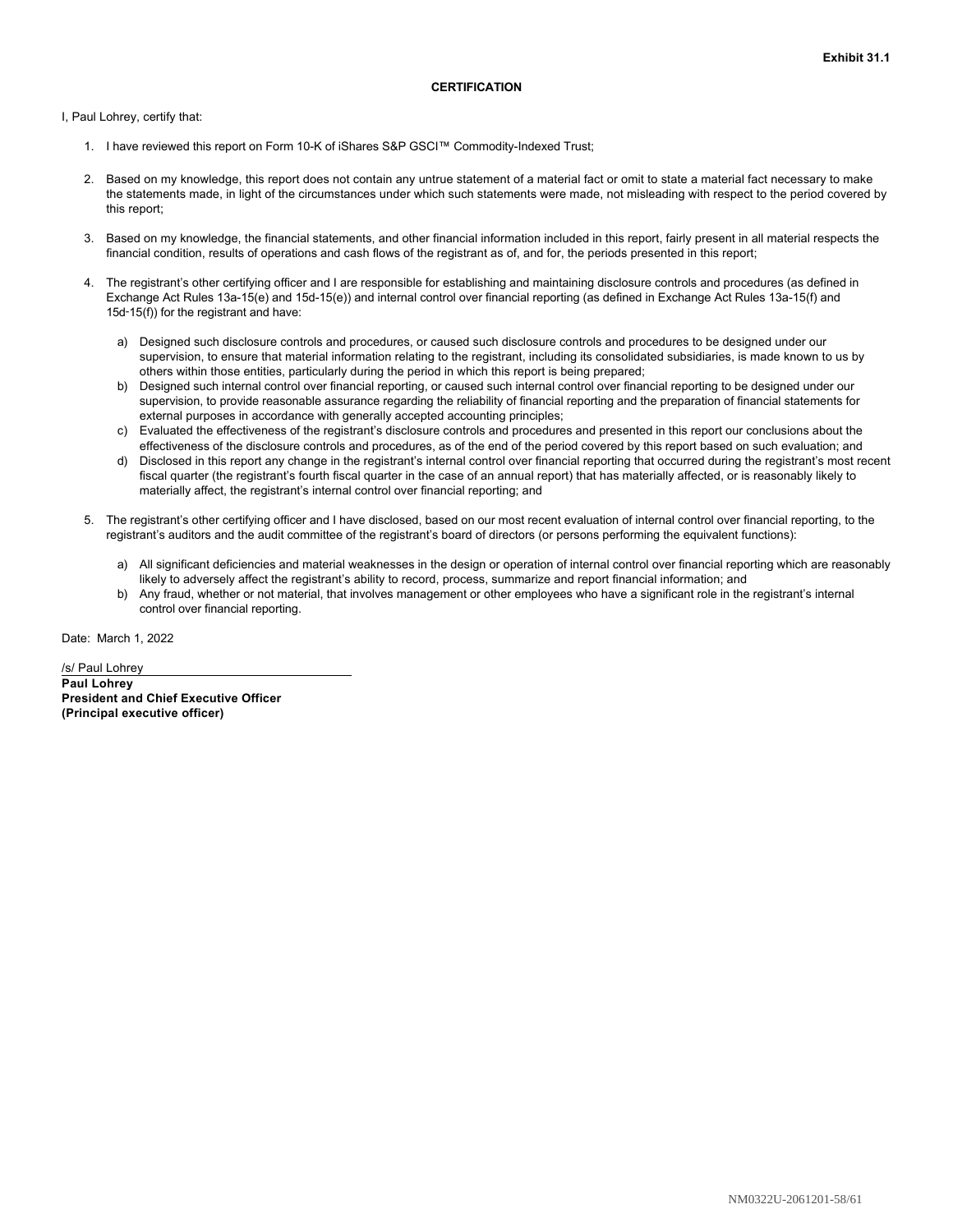# **CERTIFICATION**

#### <span id="page-58-0"></span>I, Trent Walker, certify that:

- 1. I have reviewed this report on Form 10-K of iShares S&P GSCI™ Commodity-Indexed Trust;
- 2. Based on my knowledge, this report does not contain any untrue statement of a material fact or omit to state a material fact necessary to make the statements made, in light of the circumstances under which such statements were made, not misleading with respect to the period covered by this report;
- 3. Based on my knowledge, the financial statements, and other financial information included in this report, fairly present in all material respects the financial condition, results of operations and cash flows of the registrant as of, and for, the periods presented in this report;
- 4. The registrant's other certifying officer and I are responsible for establishing and maintaining disclosure controls and procedures (as defined in Exchange Act Rules 13a-15(e) and 15d-15(e)) and internal control over financial reporting (as defined in Exchange Act Rules 13a-15(f) and 15d‑15(f)) for the registrant and have:
	- a) Designed such disclosure controls and procedures, or caused such disclosure controls and procedures to be designed under our supervision, to ensure that material information relating to the registrant, including its consolidated subsidiaries, is made known to us by others within those entities, particularly during the period in which this report is being prepared;
	- b) Designed such internal control over financial reporting, or caused such internal control over financial reporting to be designed under our supervision, to provide reasonable assurance regarding the reliability of financial reporting and the preparation of financial statements for external purposes in accordance with generally accepted accounting principles;
	- c) Evaluated the effectiveness of the registrant's disclosure controls and procedures and presented in this report our conclusions about the effectiveness of the disclosure controls and procedures, as of the end of the period covered by this report based on such evaluation; and
	- d) Disclosed in this report any change in the registrant's internal control over financial reporting that occurred during the registrant's most recent fiscal quarter (the registrant's fourth fiscal quarter in the case of an annual report) that has materially affected, or is reasonably likely to materially affect, the registrant's internal control over financial reporting; and
- 5. The registrant's other certifying officer and I have disclosed, based on our most recent evaluation of internal control over financial reporting, to the registrant's auditors and the audit committee of the registrant's board of directors (or persons performing the equivalent functions):
	- a) All significant deficiencies and material weaknesses in the design or operation of internal control over financial reporting which are reasonably likely to adversely affect the registrant's ability to record, process, summarize and report financial information; and
	- b) Any fraud, whether or not material, that involves management or other employees who have a significant role in the registrant's internal control over financial reporting.

Date: March 1, 2022

/s/ Trent Walker **Trent Walker (Principal financial and accounting officer)**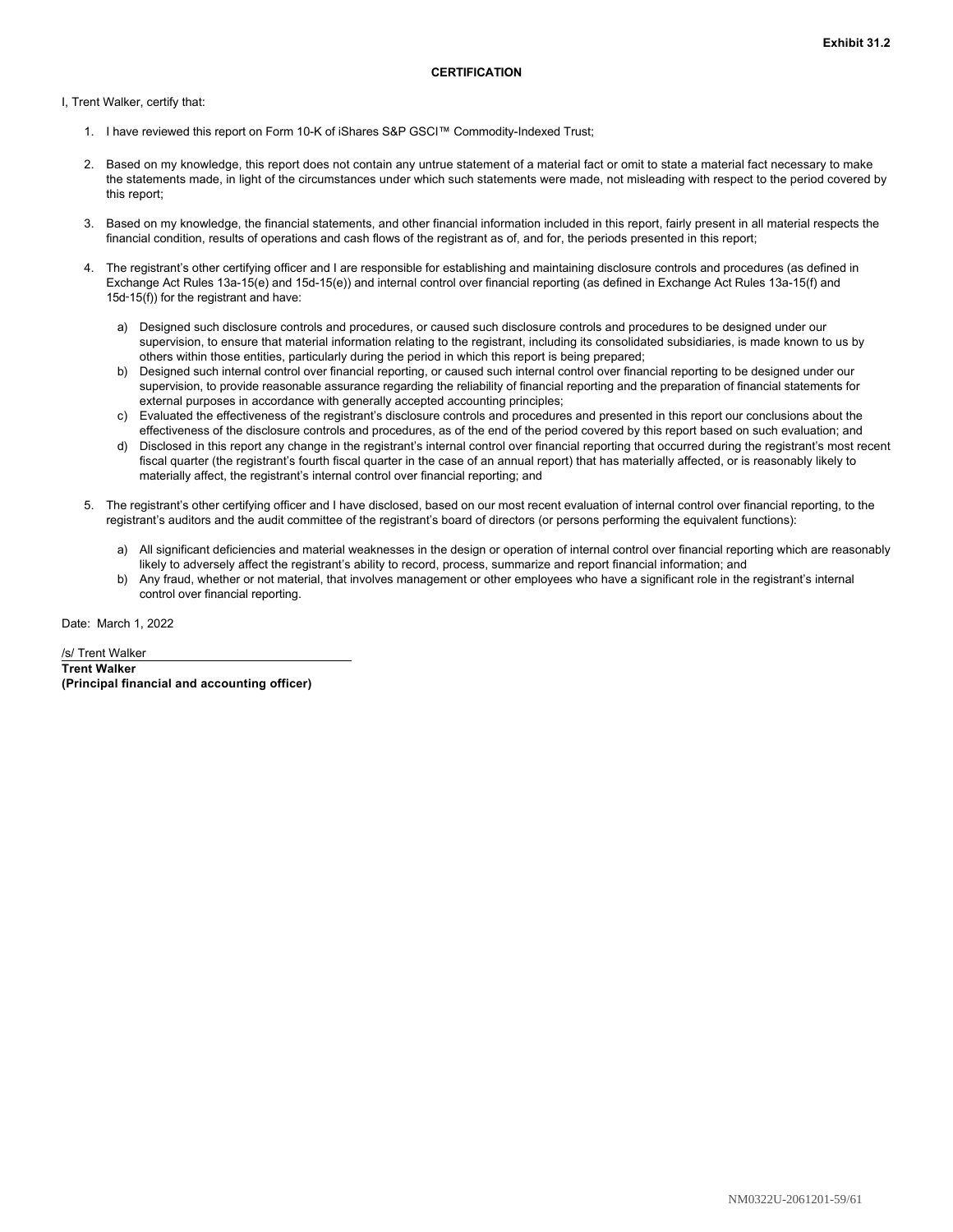# **Certification Pursuant to 18 U.S.C. Section 1350, as Adopted Pursuant to Section 906 of the Sarbanes-Oxley Act of 2002**

<span id="page-59-0"></span>In connection with the Annual Report of the iShares S&P GSCI™ Commodity-Indexed Trust (the "Trust") on Form 10-K for the year ended December 31, 2021 as filed with the Securities and Exchange Commission on the date hereof (the "Report"), I, Paul Lohrey, Chief Executive Officer of iShares Delaware Trust Sponsor LLC, the Sponsor of the Trust, certify, pursuant to 18 U.S.C. Section 1350, as adopted pursuant to Section 906 of the Sarbanes-Oxley Act of 2002, that:

- 1. The Report fully complies with the requirements of section 13(a) or 15(d) of the Securities Exchange Act of 1934, as amended; and
- 2. The information contained in the Report fairly presents, in all material respects, the financial condition and results of operations of the Trust.

It is not intended that this statement be deemed to be filed for purposes of the Securities Exchange Act of 1934.

#### Date: March 1, 2022

# /s/ Paul Lohrey **Paul Lohrey\* President and Chief Executive Officer (Principal executive officer)**

The registrant is a trust and Mr. Lohrey is signing in his capacity as an officer of iShares Delaware Trust Sponsor LLC, the Sponsor of the registrant.